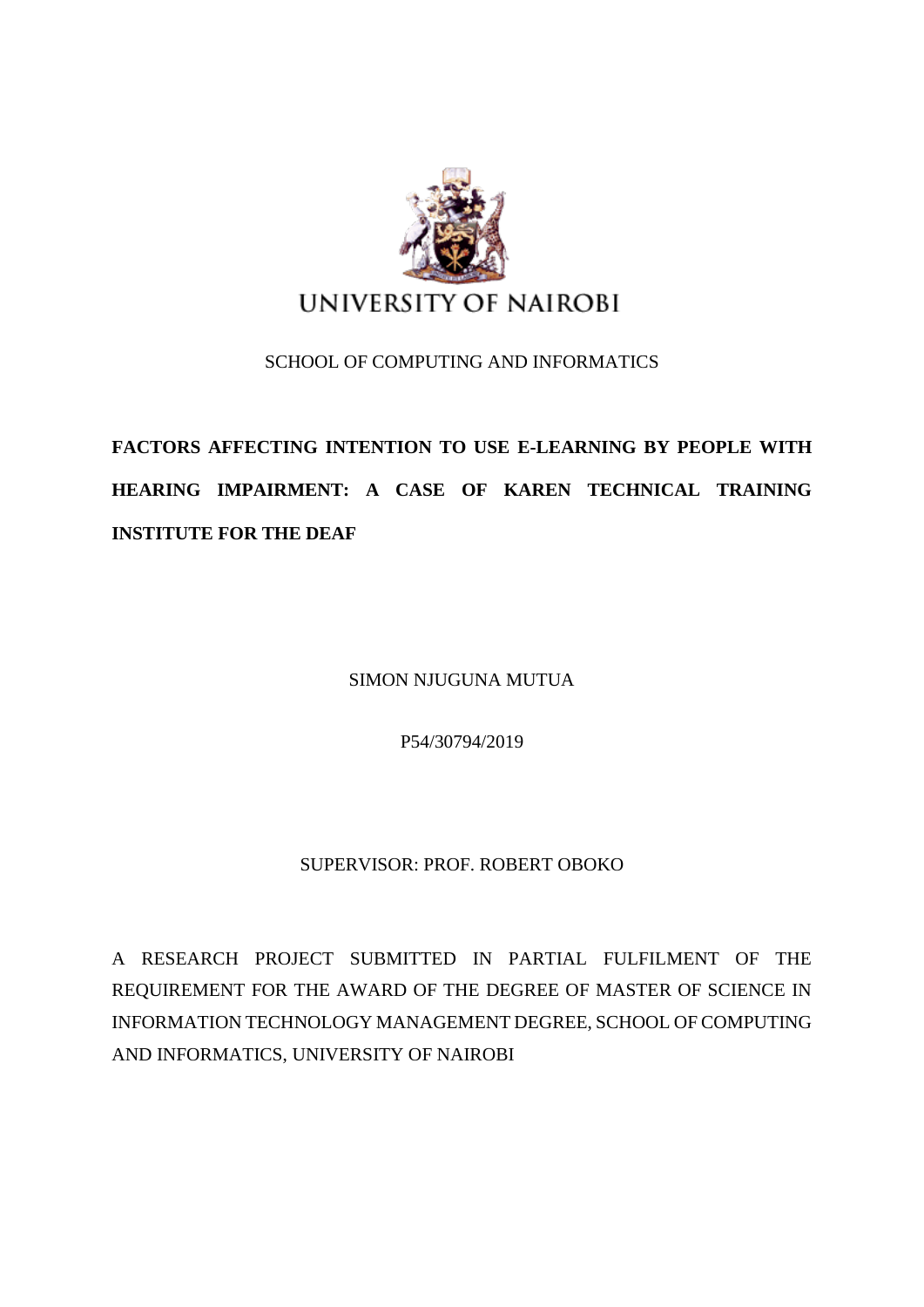#### **DECLARATION**

<span id="page-1-0"></span>This proposal is my original work and to the best of my knowledge, this research project has not been submitted for any other award in any University.

 $Sign:$  Date:  $20/08/2021$ 

Name: MUTUA SIMON NJUGUNA

Admin. NO: P54/30794/2019

This Project has been submitted in partial fulfilment of the requirement of the Master of Science Degree in Information Technology Management of the University of Nairobi with my approval as the University supervisor.

Sign: \_\_\_\_\_\_\_\_\_\_\_\_\_\_\_\_\_\_\_\_\_\_\_\_\_\_ Date: \_\_\_\_\_\_\_\_\_\_\_\_\_\_\_ 27 August 2021

Name: Prof. ROBERT OBOKO

School of Computing and Informatics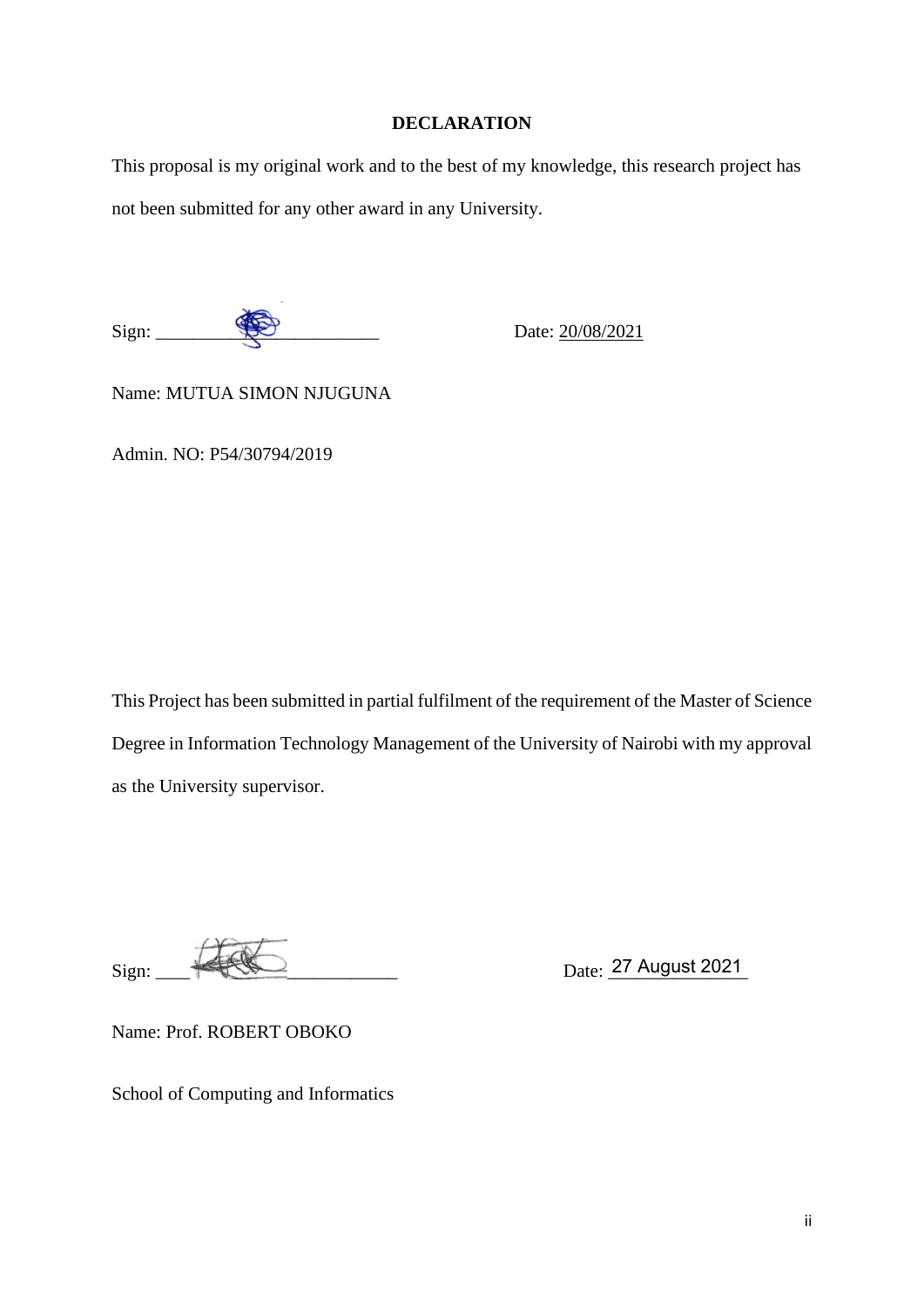## **DEDICATION**

To my daughters Aimee Limera and Anaya Njambi; you give me the motivation to face life everyday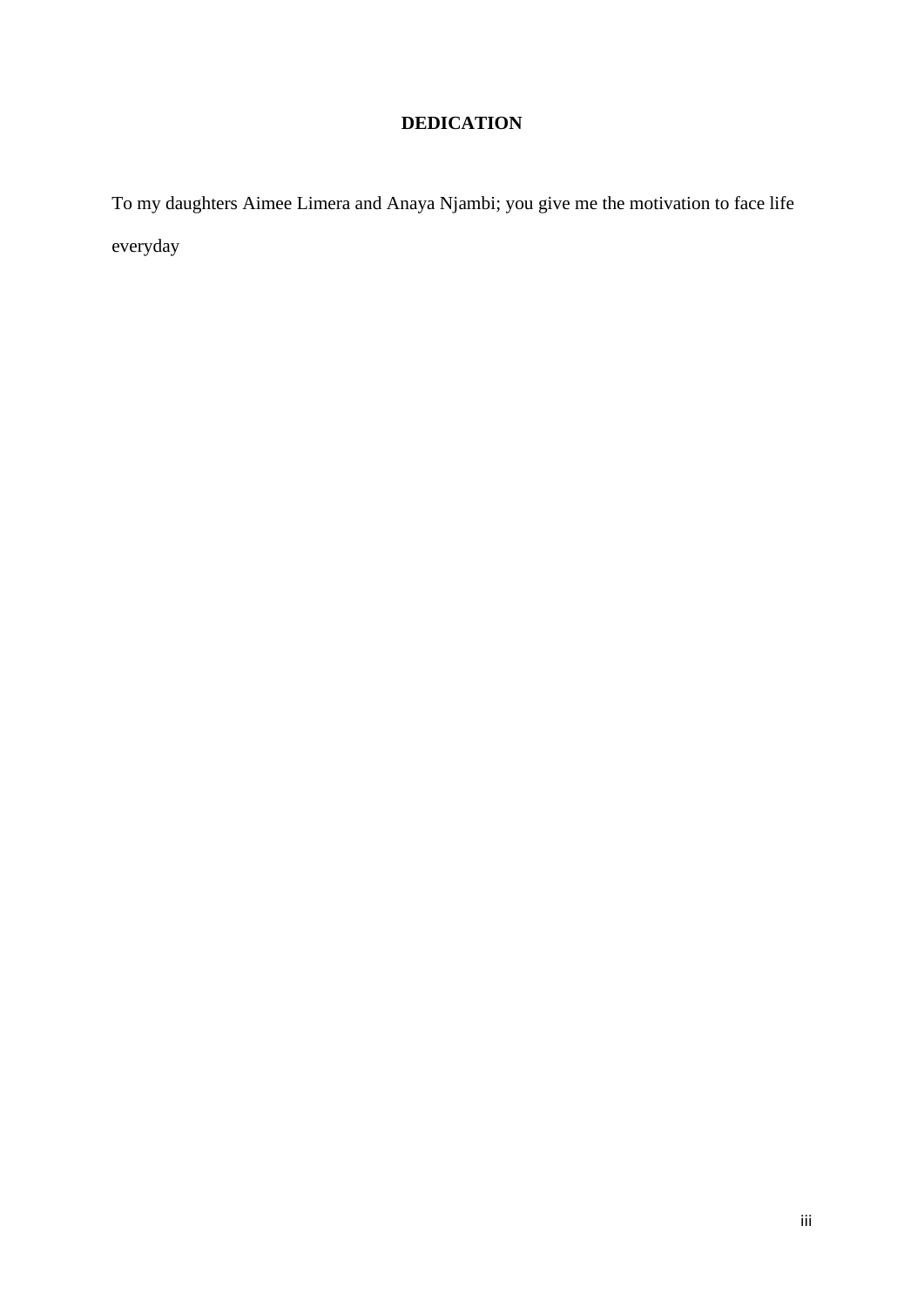#### **ACKNOWLEDGEMENT**

I thank the Almighty God for his love, mercy and grace during the entire journey. I thank my Lord and Saviour Jesus Christ for the faith and belief that success was coming. I sincerely appreciate the guidance provided by my supervisor Prof. Robert O. Oboko who always made time to review, correct, guide and encourage me during the the entire period of this research. I also truly appreciate the members of the review panel, Prof. Opiyo, Prof. Wausi and Dr. Pauline for their guidance and corrections. Many thanks to all my lecturers for the knowledge I acquired throughout the course. I also thank my fellow students pursuing MSc. ITM and in particular Mr. Ronald Cyoy, Ms Wambui Waithaka and Mr. James Odanga. I would also like to thank my wife Pamella Odingee for her unwavering support and understanding throughout the entire journey and my sister Mary Wanjiku for the advice and encouragement as I carried out my research work. I thank my parents Mr Stanley Mutua and Mrs Lucy Njambi for supporting me through my entire educational life, this would not have been possible without the seed you planted.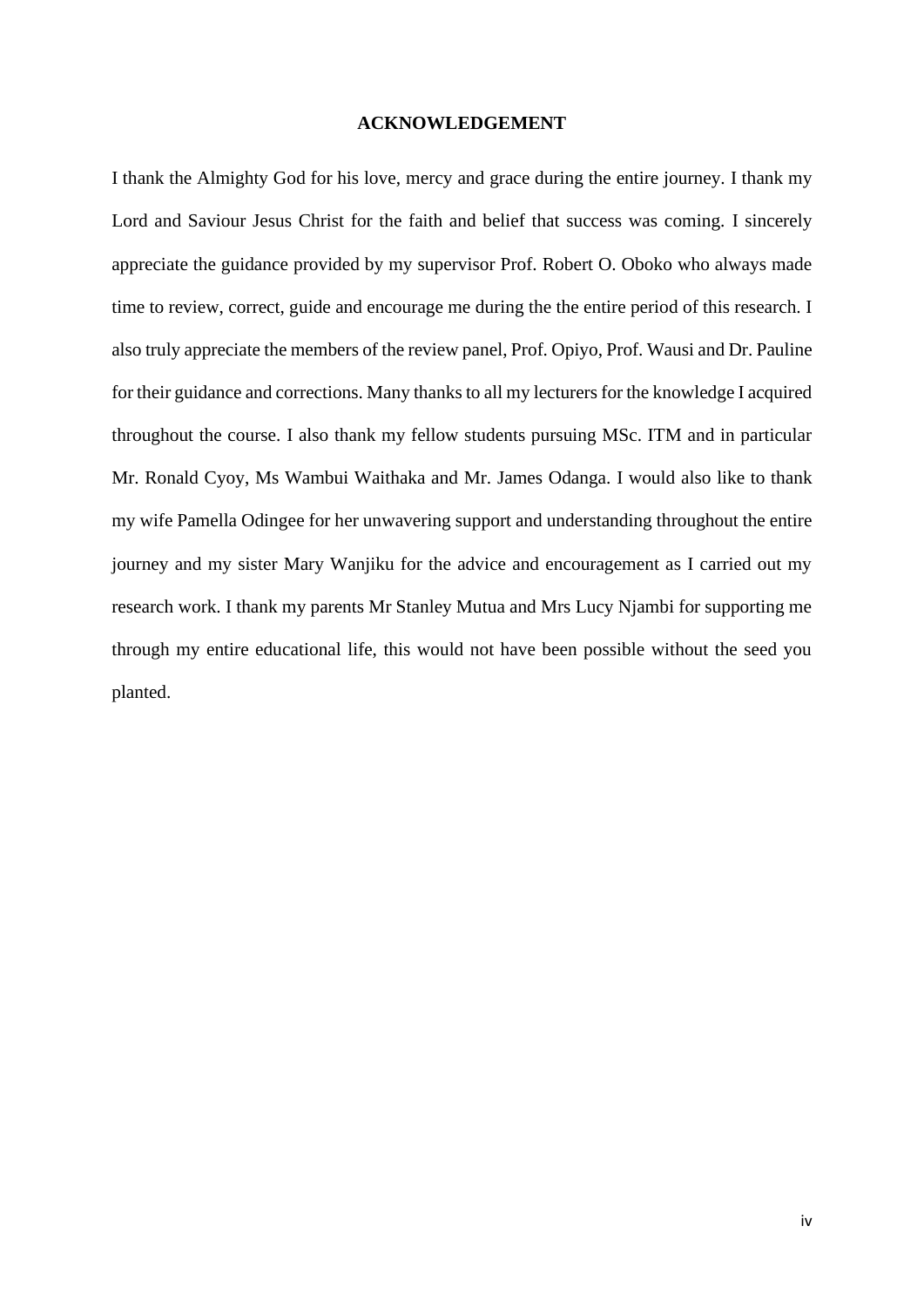#### **ACRONYMS AND ABBREVIATIONS**

<span id="page-4-0"></span>**AT -** Assistive Technologies

**CMS** – Content Management System

**DFA** - Design for all

**IITE -** Institute for Information Technologies in Education

**ICT** – Information and Communication Technology

**KTTID** – Karen Technical training institute for the deaf

**LMS –** Learning Management System

**PWD** – People with disabilities

**UD** -Universal Design

**UDL** -Universal Design for learning

**WAI** – Web Accessibility initiative

**WCAG** – Web content Accessibility Guidelines

**W3C** – World Web Consortium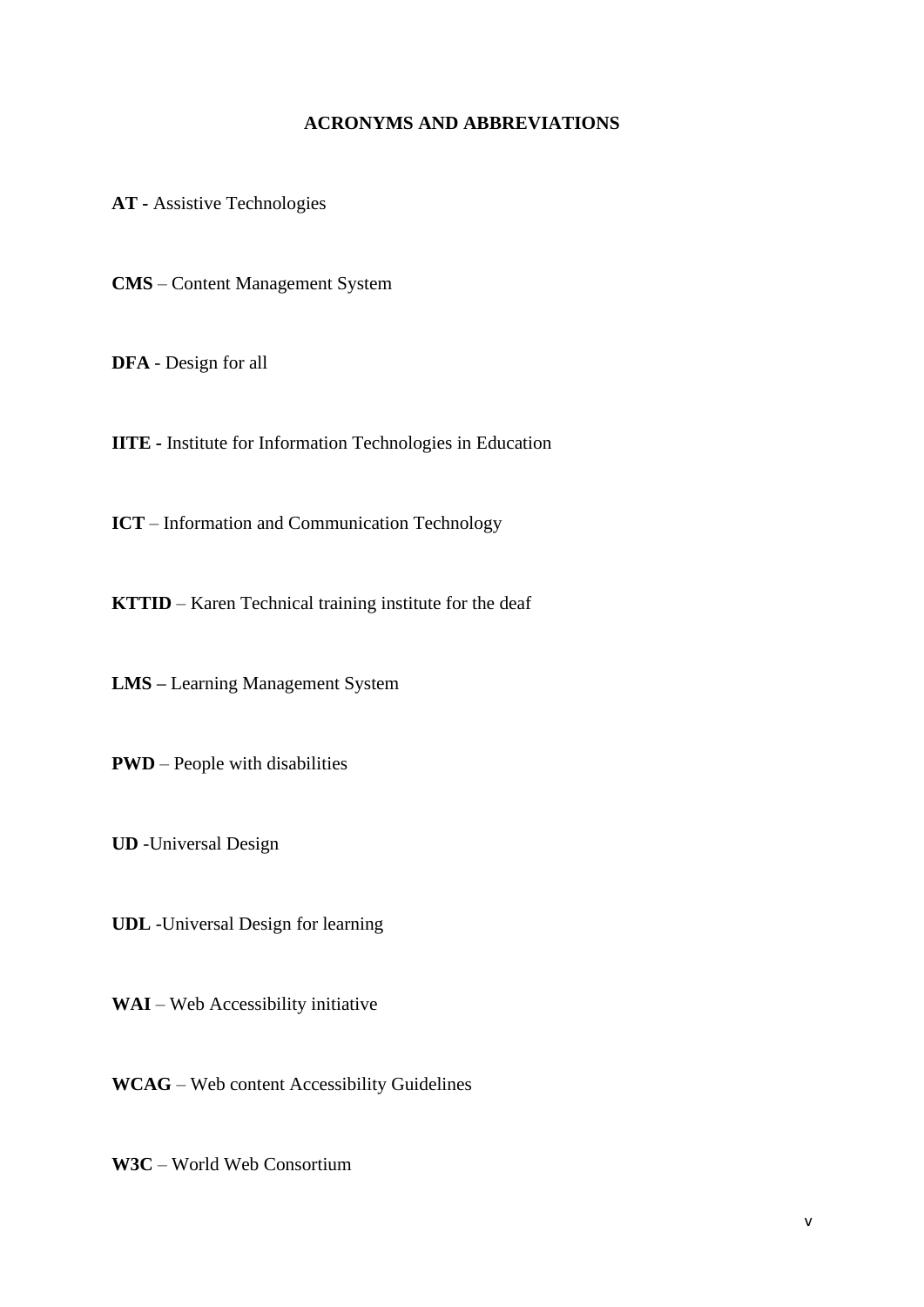#### **DEFINITION OF OPERATIONAL TERMS**

<span id="page-5-0"></span>**Accessibility:** design qualities that endeavour to make online learning available to all by ensuring that the way it is implemented does not create unnecessary barriers however, the student may interact with systems

**Asynchronous learning:** a form of learning where learning can occur in different times and spaces particular to each learner

**Assistive technologies:** any form of technology, device, software, or equipment that helps people work around challenges so they can learn, communicate, and function better.

**Hearing Impairment:** an impairment in hearing, whether permanent or fluctuating, that adversely affects an individual's educational performance

**Synchronous learning:** a type of learning in which learner(s) and instructor(s) are in the same place (in person or online), at the same time, in order for learning to take place

**Web Content**: information in a web page or web application, including natural information such as text, images, and sounds, code or mark-up that defines structure, presentation.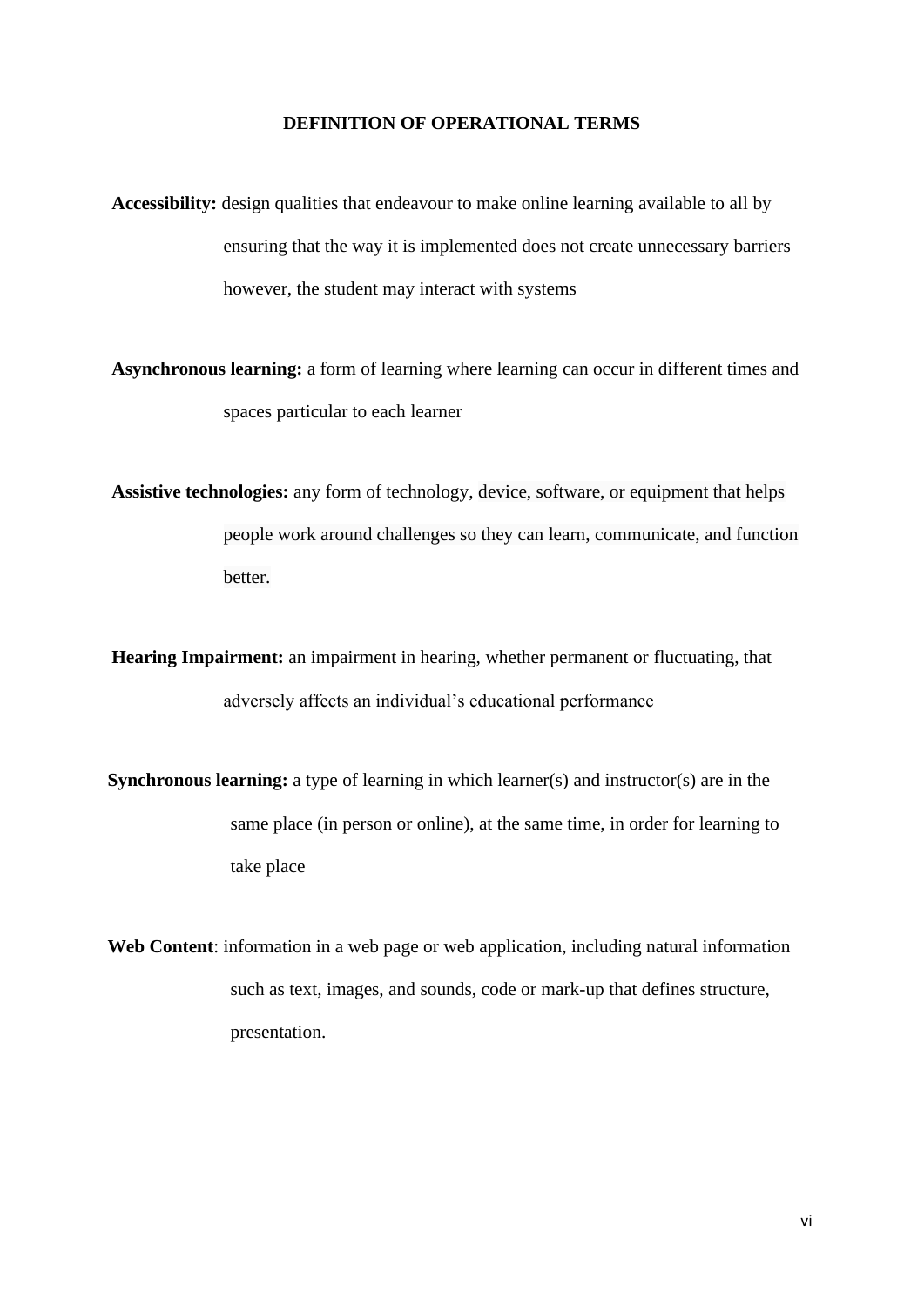#### <span id="page-6-0"></span>**ABSTRACT**

E-learning has become an increasingly important learning and teaching mode and is heavily utilised in open and distance learning programs as well as in conventional learning institutions. The traditional application of e-learning does not address learner variety. People with disabilities have learning difficulties that hinder their ability to benefit from the general education system without support or accommodation to their needs. Institutions of higher learning need to expand efforts at ensuring equality in the e-learning experience, by adopting platforms that enable accessibility of the virtual campuses as more students with disabilities enrol in college. The Web Content Accessibility Guidelines 2.1 (WCAG) aims to make digital learning more accessible to people with disabilities, including auditory disabilities. Learning Management Systems including Moodle, Canvas, Brightspace and Blackboard Learn are compliant with WCAG 2.1 accessibility requirements at compliance levels AA or AAA. This study was carried out to find out the factors that affect intention to use e-learning for people with hearing impairment in Kenya. The research is descriptive study and was carried out at the Karen Technical Training Institute for the deaf. Data was collected from students and instructors through questionnaires. After data analysis, the study presents the findings and recommendations. The study concludes that while LMS systems for people with hearing impairment are available and users perceive them to be useful, their perceived ease of use is not apparent to the users and there is lack of facilitating conditions to influence the intention to use. There is little social influence while users are also not likely to adopt these systems voluntarily. The study recommends that institutions for learners and instructors with hearing impairment enhance their institutional structures in terms of e-learning policies, ICT infrastructure, ICT skills development and sensitise users on ease of use of e-learning systems.

**Keywords: e-learning, accessibility, hearing impairment, ease of use, usefulness, facilitating conditions, voluntariness**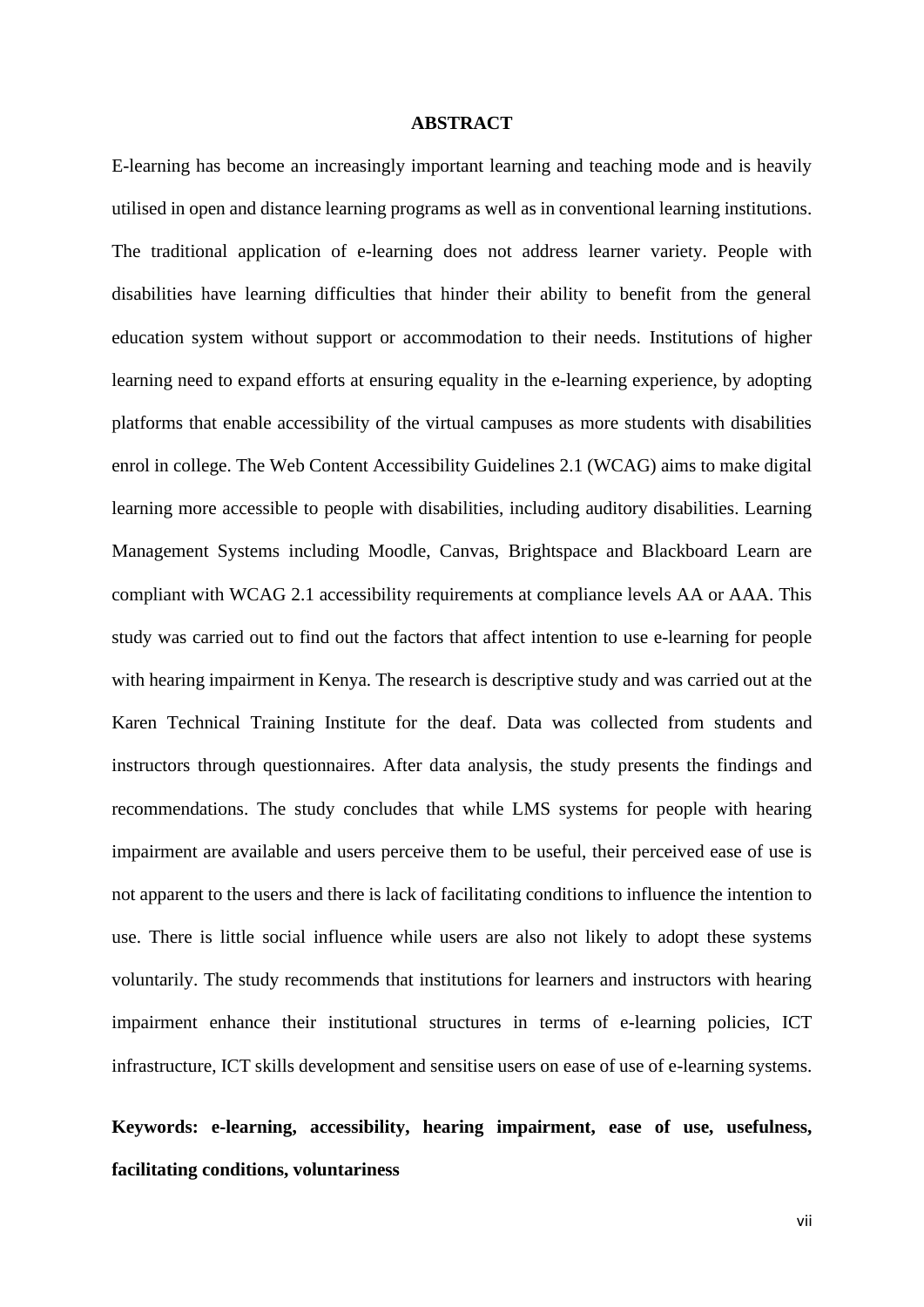### **TABLE OF CONTENTS**

<span id="page-7-0"></span>

| DECLARATION                                     | ii   |
|-------------------------------------------------|------|
| <b>ACRONYMS AND ABBREVIATIONS</b>               | v    |
| DEFINITION OF OPERATIONAL TERMS                 | vi   |
| <b>ABSTRACT</b>                                 | vii  |
| <b>TABLE OF CONTENTS</b>                        | viii |
| <b>LIST OF TABLES</b>                           | x    |
| <b>CHAPTER ONE</b>                              | 1    |
| 1.0 INTRODUCTION                                | 1    |
| 1.1 Background to the Research Study            | 1    |
| 1.2 Problem statement                           | 2    |
| 1.3 Objectives of the Research Study            | 3    |
| 1.4 Research Questions                          | 4    |
| 1.5 Significance of the research study          | 4    |
| 1.7 Limitations to the Research Study           | 5    |
| <b>CHAPTER TWO</b>                              | 6    |
| <b>2.0 LITERATURE REVIEW</b>                    | 6    |
| 2.1 Introduction                                | 6    |
| 2.2 Theoretical Framework of the Research Study | 10   |
| 2.3 Empirical Literature Review                 | 14   |
| <b>CHAPTER THREE</b>                            | 26   |
| RESEARCH METHODOLOGY                            | 26   |
| 3.1 Introduction                                | 26   |
| 3.3 Research Design                             | 27   |
| 3.5 Population                                  | 27   |
| 3.6 Sample and Sampling Techniques              | 27   |
| 3.7 Data Collection Methods                     | 29   |
| 3.10 Data Analysis and Presentation             | 30   |
| <b>CHAPTER FOUR</b>                             | 35   |
| <b>RESULTS AND ANALYSIS</b>                     | 35   |
| 4.1 Introduction                                | 35   |
| 4.1.1. Response Rate                            | 35   |
| 4.1.2. Reliability test                         | 35   |
| 4.2.1. General information                      | 37   |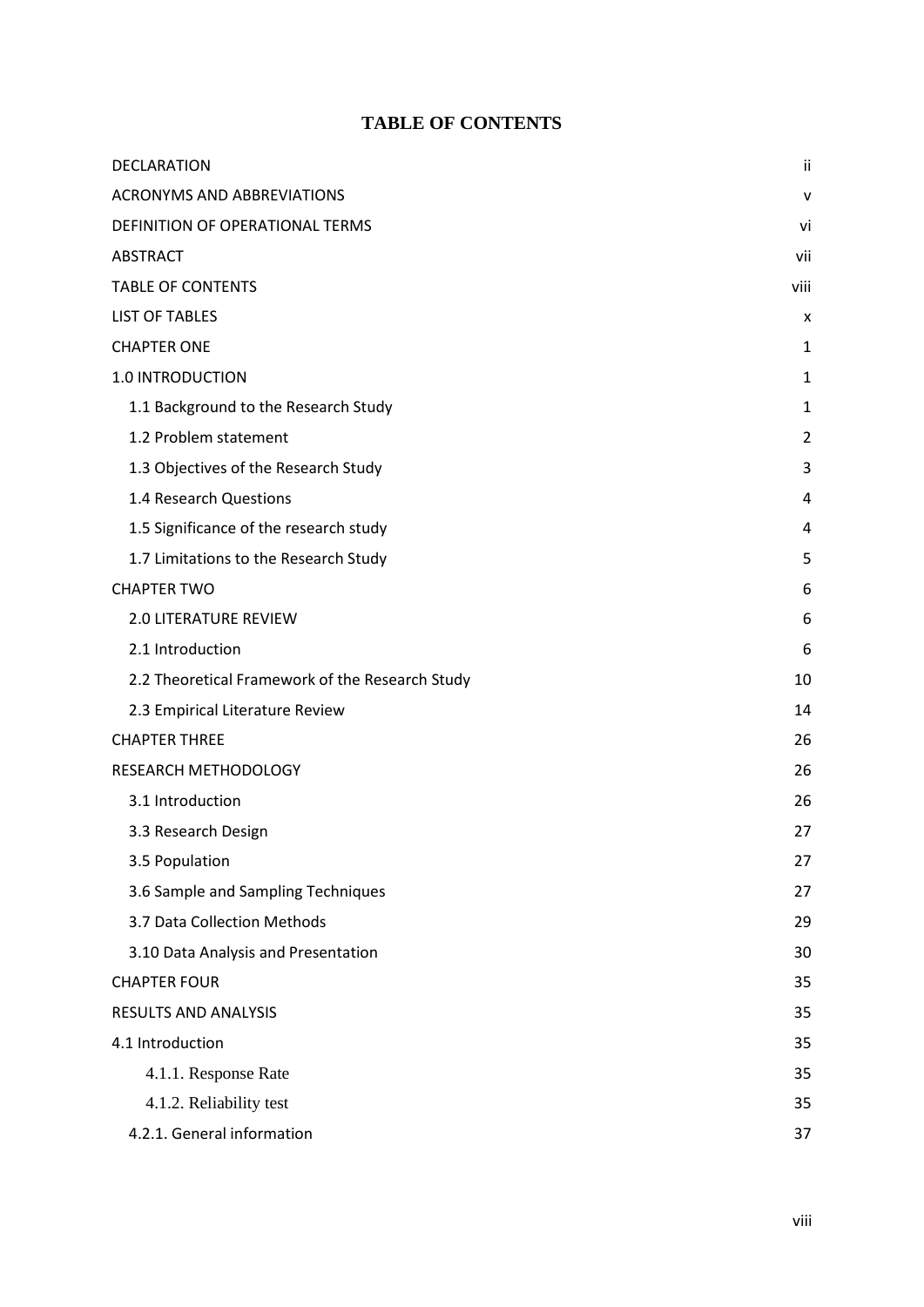| 4.2.2. Perceived usefulness and intention to use e-learning for people with hearing impairment in<br>Kenya    | 38 |
|---------------------------------------------------------------------------------------------------------------|----|
| 4.2.3. Perceived ease of use and intention to use e-learning for people with hearing impairment in<br>Kenya   | 40 |
| 4.2.4. Facilitating conditions and intention to use e-learning for people with hearing impairment in<br>Kenya | 42 |
| 4.2.5. Voluntariness and intention to use e-learning systems for people with hearing impairment               | 45 |
| 4.2.6. Social influences and intention to use e-learning for people with hearing impairment in<br>Kenya       | 46 |
| 4.2.7. Intention to use e-learning system                                                                     | 47 |
| 4.3.<br>Testing for the assumptions of multiple regression analysis                                           | 48 |
| 4.3.1 Normality Test                                                                                          | 48 |
| 4.3.2. Autocorrelation                                                                                        | 49 |
| 4.3.3<br>Multicollinearity                                                                                    | 50 |
| Regression analysis<br>4.4.                                                                                   | 50 |
| <b>CHAPTER FIVE:</b>                                                                                          | 54 |
| CONCLUSIONS AND RECOMMENDATIONS                                                                               | 54 |
| 5.1 Introduction                                                                                              | 54 |
| 5.2 Summary of the Results                                                                                    | 54 |
| 5.2.1. Perceived usefulness and intention to use e-learning by people with hearing impairment in<br>Kenya     | 54 |
| 5.2.2. Perceived ease of use and adoption of e-learning for people with hearing impairment in<br>Kenya        | 55 |
| 5.2.3. Facilitating conditions and intention to use e-learning by people with hearing impairment<br>in Kenya  | 56 |
| 5.2.4. Social influences and adoption of e-learning for people with hearing impairment in Kenya               | 56 |
| 5.2.5. Intention to use e-learning system                                                                     | 57 |
| <b>REFERENCES</b>                                                                                             | 59 |
| APPENDIX I: INSTRUCTORS' QUESTIONNAIRE                                                                        | 70 |
| APPENDIX II: STUDENTS' QUESTIONNAIRE                                                                          | 76 |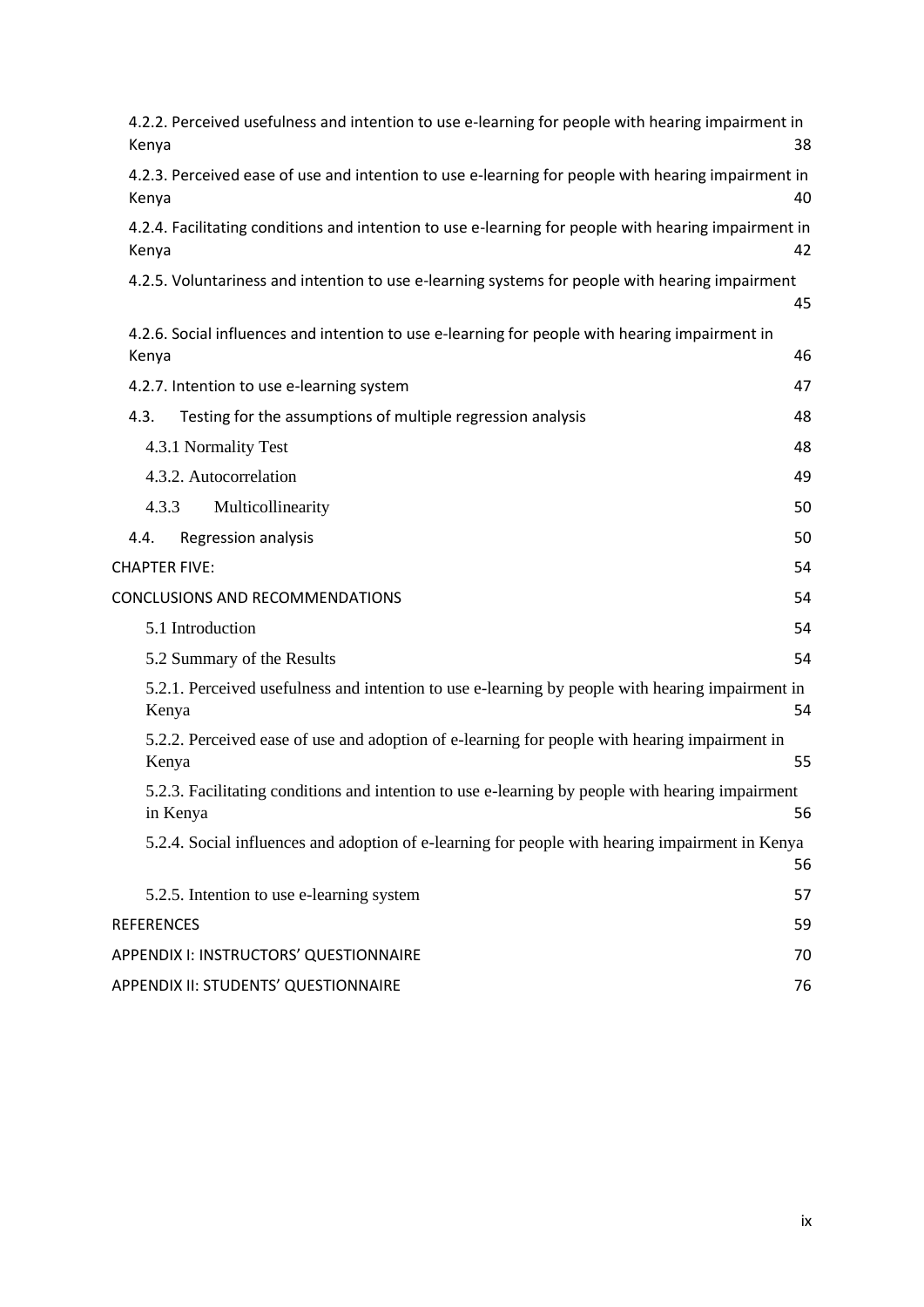## **LIST OF TABLES**

<span id="page-9-0"></span>

| Table 4. 2: Perceived usefulness and intention to use e-learning for people with hearing       |
|------------------------------------------------------------------------------------------------|
|                                                                                                |
| Table 4. 3: Perceived ease of use and intention to use e-learning for people with hearing      |
|                                                                                                |
| Table 4.4: Institution support and adoption of e-learning for people with hearing impairment   |
|                                                                                                |
| Table 4. 5: ICT infrastructure support and intention to use e-learning for people with hearing |
|                                                                                                |
| Table 4. 6: Voluntariness and intention to use e-learning systems for people with hearing      |
|                                                                                                |
| Table 4.7: Social influences and intention to use e-learning for people with hearing           |
|                                                                                                |
|                                                                                                |
|                                                                                                |
|                                                                                                |
| Table 4.11: Effects of perceived use of use, perceived usefulness, social influence, and       |
|                                                                                                |
| Table 4. 12: Significance of perceived use of use, perceived usefulness, social influence, and |
|                                                                                                |
| Table 4. 13: Significance of perceived use of use, perceived usefulness, social influence, and |
|                                                                                                |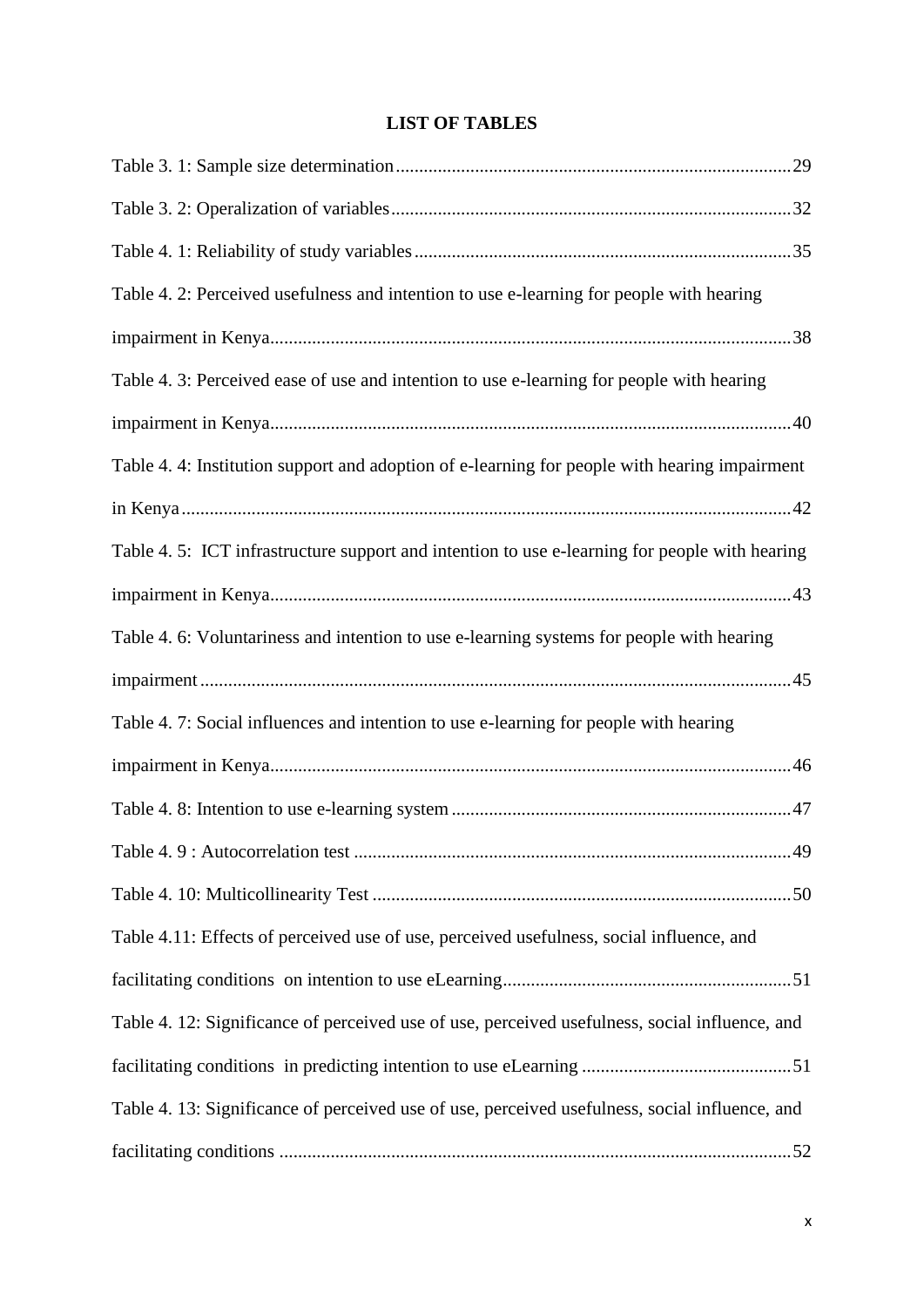#### **LIST OF FIGURES**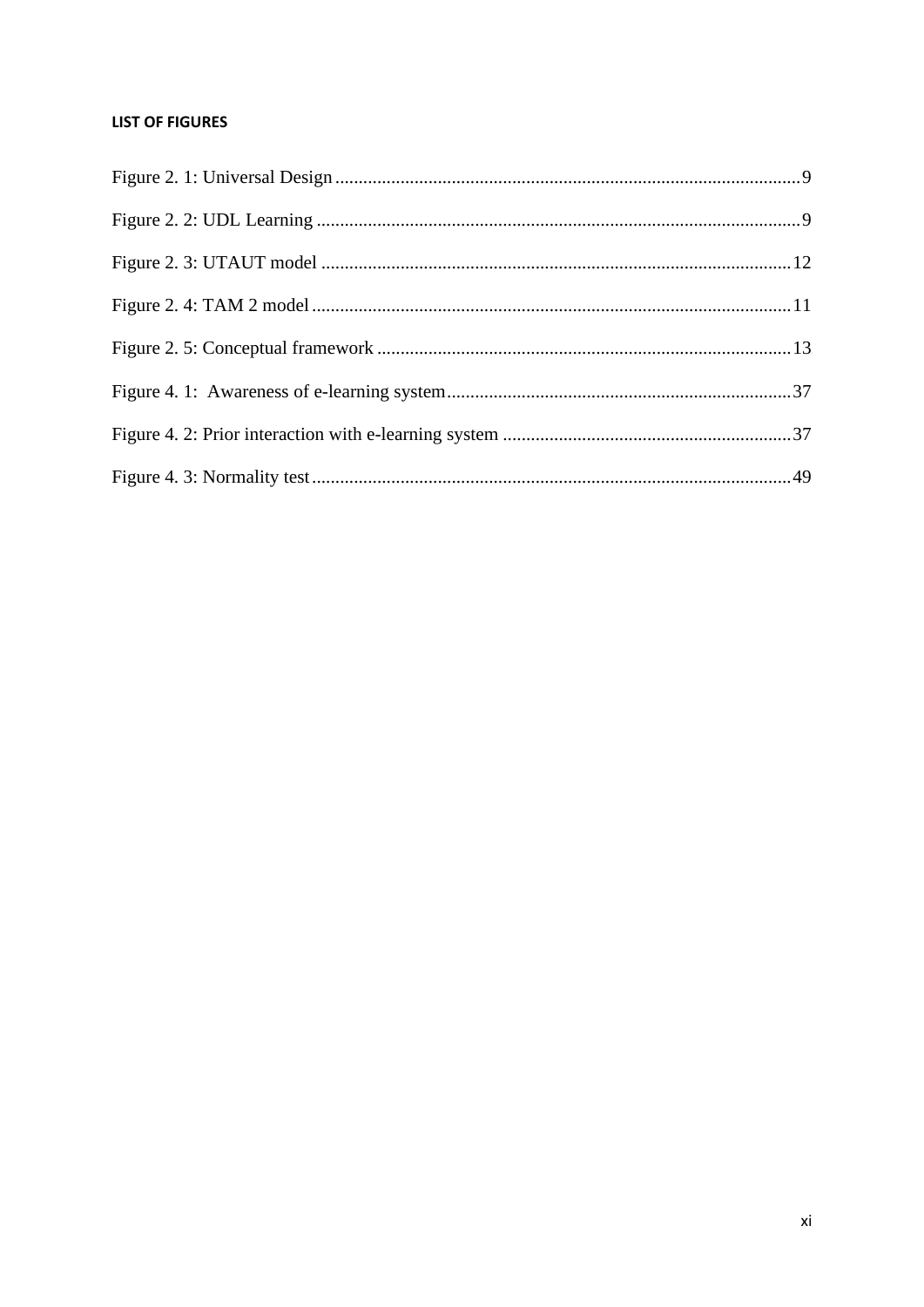#### **CHAPTER ONE**

#### <span id="page-11-1"></span><span id="page-11-0"></span>**1.0 INTRODUCTION**

#### <span id="page-11-2"></span>**1.1 Background to the Research Study**

E-learning has become an integral part of modern learning. It is widely used in various conventional educational institutions and distance learning programs (Gros, 2016). According to Vaona (2018), "e-learning is any educational intervention mediated electronically via the Internet". (Koper, 2007) states that E-learning is the application of technology to facilitate and enhance learning and training. To get to the current state of e-learning technologies, there has been an evolution of distance learning that began with early postal services and progressed through the use of radio, television, satellite communication and finally the internet, leading to the emergence of Learning Management Systems (Sleator, 2010). LMS systems use software to bridge the learning perception between instructors and learners' perception (Shannon, 2017). Learning institutions in Kenya have adopted e-learning although in blended mode where faceto-face method is combined with learning that is mediated through computers. (Tarus et al., 2015). For eLearning to be implemented successfully, there is need for physical infrastructure, provision of technical expertise as well as ensuring user's psychological readiness. (Ouma, Awuor & Kyambo, 2013).

People with disabilities are unable to benefit from the general education system in the absence of support and accommodation to their special needs. (Hayek et al, 2020). One of the key beneficial aspects brought about by e-learning for people with disabilities is accessibility. (Policar, Crawford & Alligood, 2017).For systems to be effective and inclusive, the Design for All' (DFA) or universal design which ensures benefit from technologies for a wider population must be incorporated (IITE,2006). To achieve this, manufacturers need to agree and adopt general as well as international standards.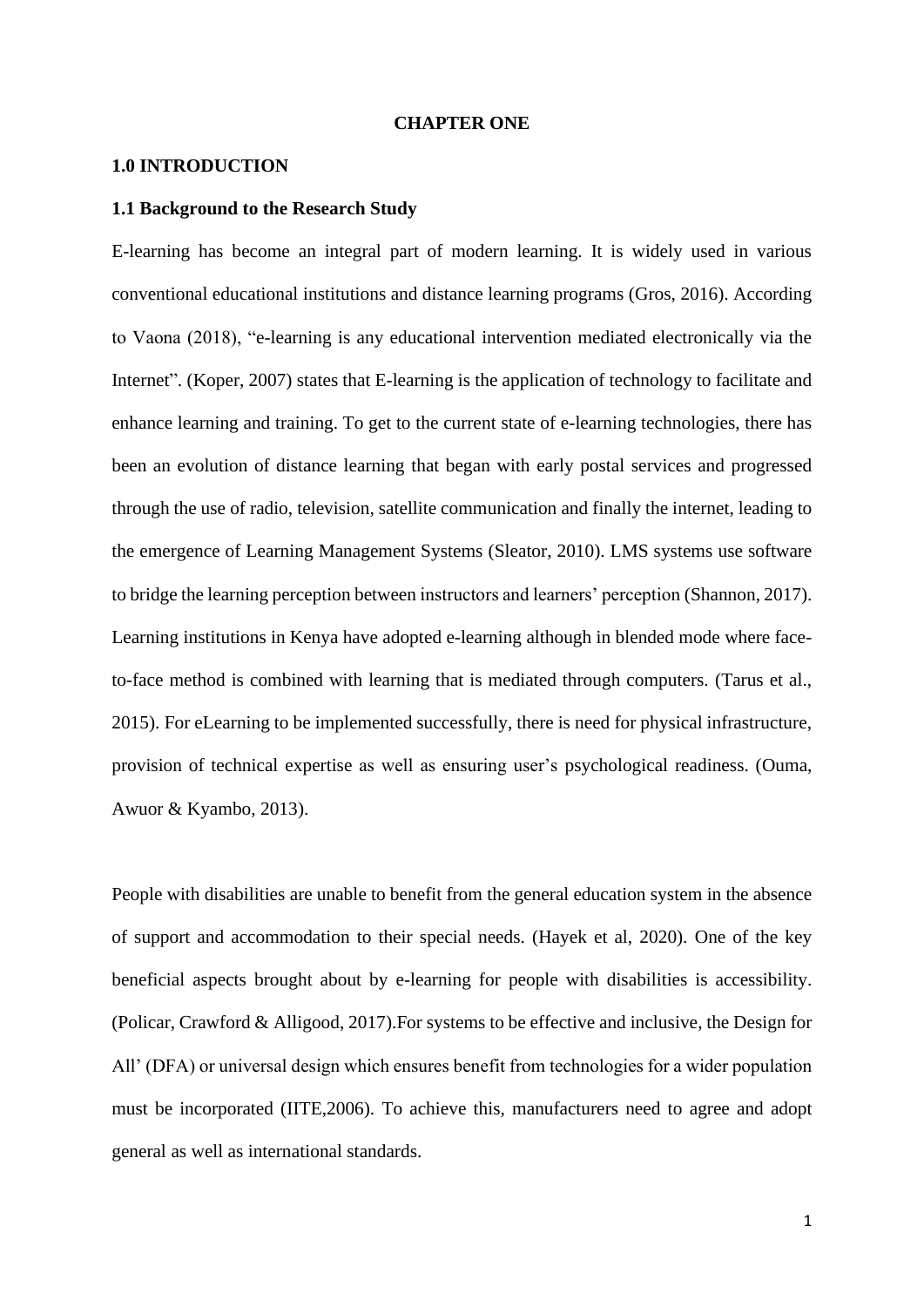According to (IITE, 2006), Accessibility is also a key principle that asserts that a product is deemed inaccessible to a user if it is unused by that user. The product should be defined in terms of the requirements and demands of the user. Service Delivery Systems incorporating regulations and policies relating to Assistive technologies such as market costs and maintenance costs are important in availability as well as the usability of these technologies. Assistive technologies are available for pupils who are blind or visually impaired, deaf or hard of hearing, or have speech difficulties.

The typical application of eLearning follows a 'one-size-fits-all' strategy according to (Graf,2007). In modern education, this strategy no longer addresses learner diversity (Rose et al., 2006) Institutions therefore need to adopt e-learning technologies that incorporate the "Universal Design for Learning" (UDL). Universal design for learning, according to (Dalton et al., 2019), extends the concepts of accessibility and inclusion and enables teaching and learning opportunities that are varied and accessible, and includes even learners that have disabilities.

#### <span id="page-12-0"></span>**1.2 Problem statement**

E-learning has been adopted by many learning institutions internationally and locally. Despite the many benefits provided by e-learning, the traditional e-learning systems do not address the aspect of learner variety (Rose et al., 2006). According to Hollins et al., (2013), as more people with disabilities join colleges, institutions of higher learning must increase efforts to ensure equality in the educational experience, including virtual campus accessibility. When new educational technologies are implemented, higher education institutions must prioritize accessibility. (McAlvage and Rice, 2018).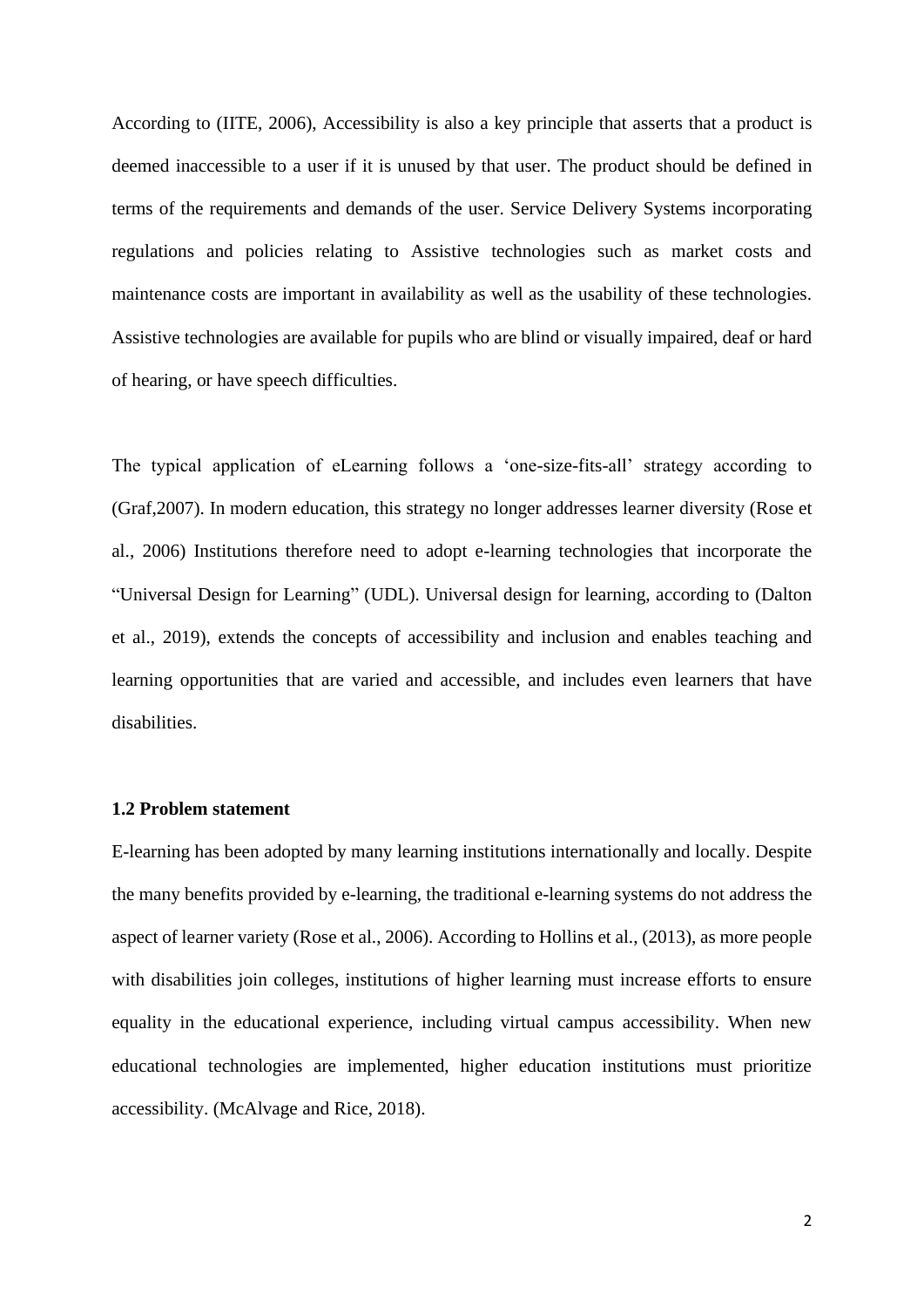In Kenya, one of the institutions that provides higher learning opportunities for students that have hearing impairment is the Karen Technical Training Institute for the Deaf. Ngamau (2013), Mulwa et al., (2013), Njoroge (2018) have carried out studies on uptake of eLearning in Kenya. The studies focus on e-learning adoption and majorly in the context of people without disabilities. They fail to cover the scope of e-learning technologies for people with disabilities, specifically people with hearing impairment. This study therefore seeks bridge that research gap.

#### <span id="page-13-0"></span>**1.3 Objectives of the Research Study**

#### **1.3.1 Main Objective**

The main objective of this study is to establish the factors that affect intention to use e-learning by people with hearing impairment in Kenya.

#### **1.3.2 Specific objectives**

- **i.** To determine whether social influences affect intention to use e-learning by people with hearing impairment in Kenya.
- **ii.** To assess whether perceived ease of use affects intention to use e-learning by people with hearing impairment in Kenya.
- **iii.** To find out whether perceived usefulness affects intention to use e-learning by people with hearing impairment in Kenya.
- **iv.** To determine whether facilitating conditions affects intention to use e-learning by people with hearing impairment in Kenya.
- **v.** To assess the awareness of the use e-learning among people with hearing impairment in Kenya.
- **vi.** To determine whether voluntariness affects intention to use e-learning by people with hearing impairment in Kenya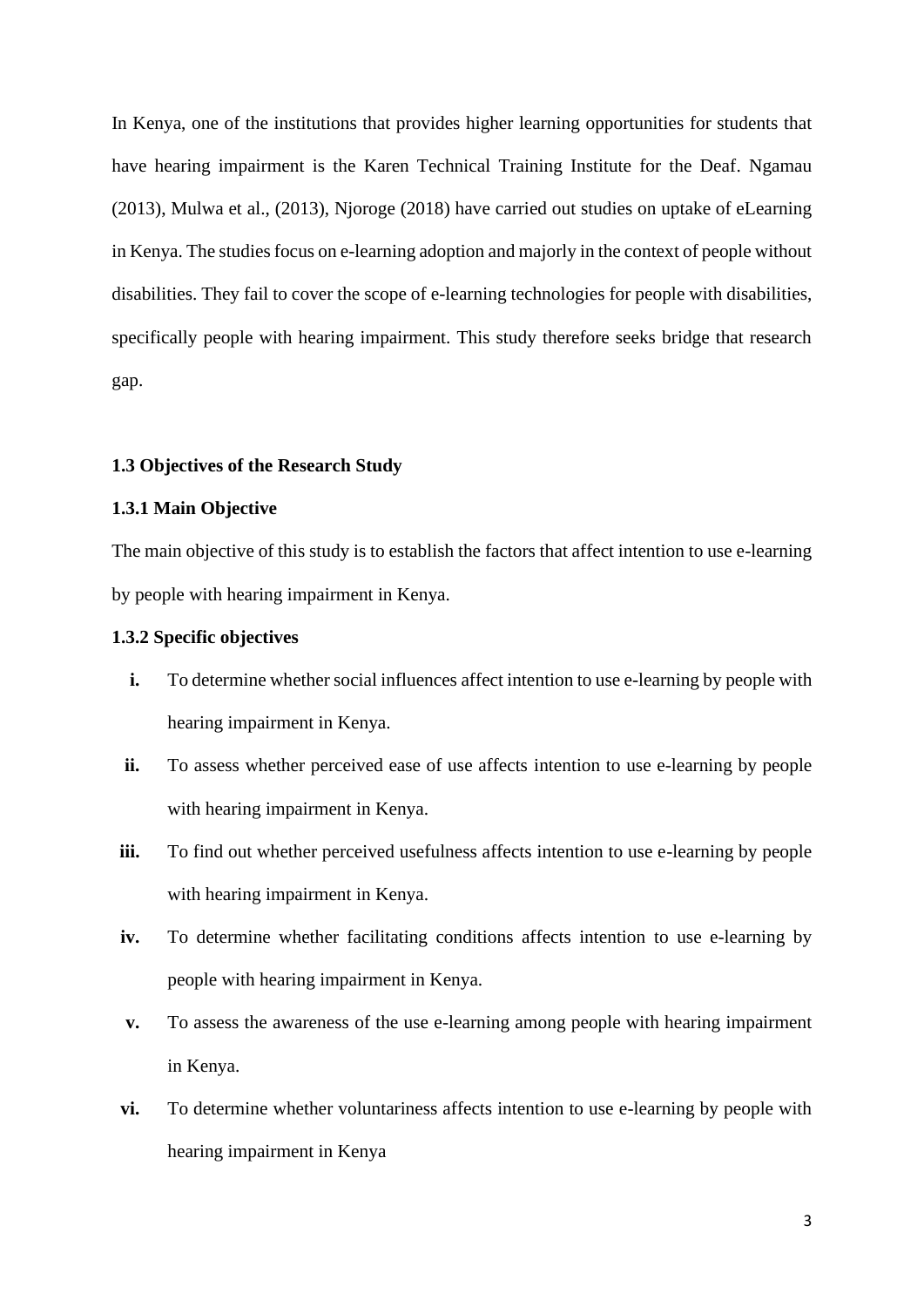#### <span id="page-14-0"></span>**1.4 Research Questions**

- i. Do social influences affect intention to use e-learning by people with hearing impairment in Kenya?
- ii. Does perceived ease of use affect intention to use e-learning by people with hearing impairment in Kenya?
- iii. Does perceived usefulness affect intention to use e-learning by people with hearing impairment in Kenya?
- iv. Do facilitating conditions affect intention to use e-learning by people with hearing impairment in Kenya?
- v. What is the level of awareness of the use of e-learning systems by people with hearing impairment in Kenya?
- vi. Does voluntariness affect intention to use e-learning by people with hearing impairment in Kenya?

#### <span id="page-14-1"></span>**1.5 Significance of the research study**

**1.5.1 Education sector** - players in education policy setting and implementation including the Ministry of Education can utilise the study findings to create a facilitating environment and bridge technological gaps that create exclusion for people with hearing impairment.

**1.5.2 Technology sector** – The Ministry of ICT can utilise this study to create partnerships with players in the education sector to provide technological platforms that can make e-learning accessible for all.

#### **1.5.3 Researchers and Scholars**

This study may be significant to other researchers and scholars as it adds to existing knowledge and would be a source of reference to new research being undertaken in the field of technology and education in Kenya.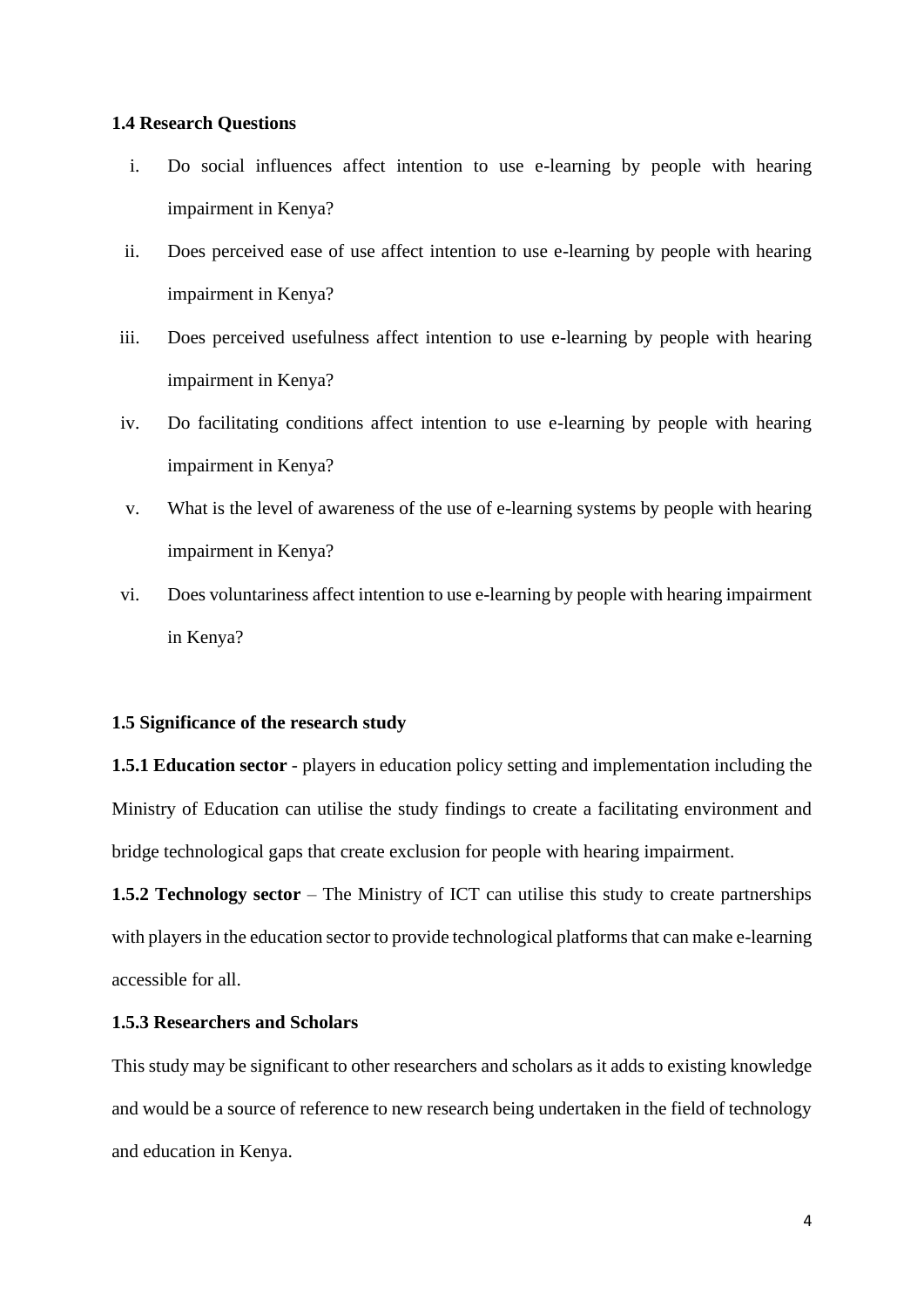#### **1.6 Scope of the Research Study**

This study was carried out at Karen Technical Training Institute for the Deaf. The research was limited to e-learning platforms with additional accessibility elements that people with hearing loss can use.

#### <span id="page-15-0"></span>**1.7 Limitations to the Research Study**

Data collection from respondents was limited to questionnaires, interviews were not utilised since third party assistance for sign language translation would have been required.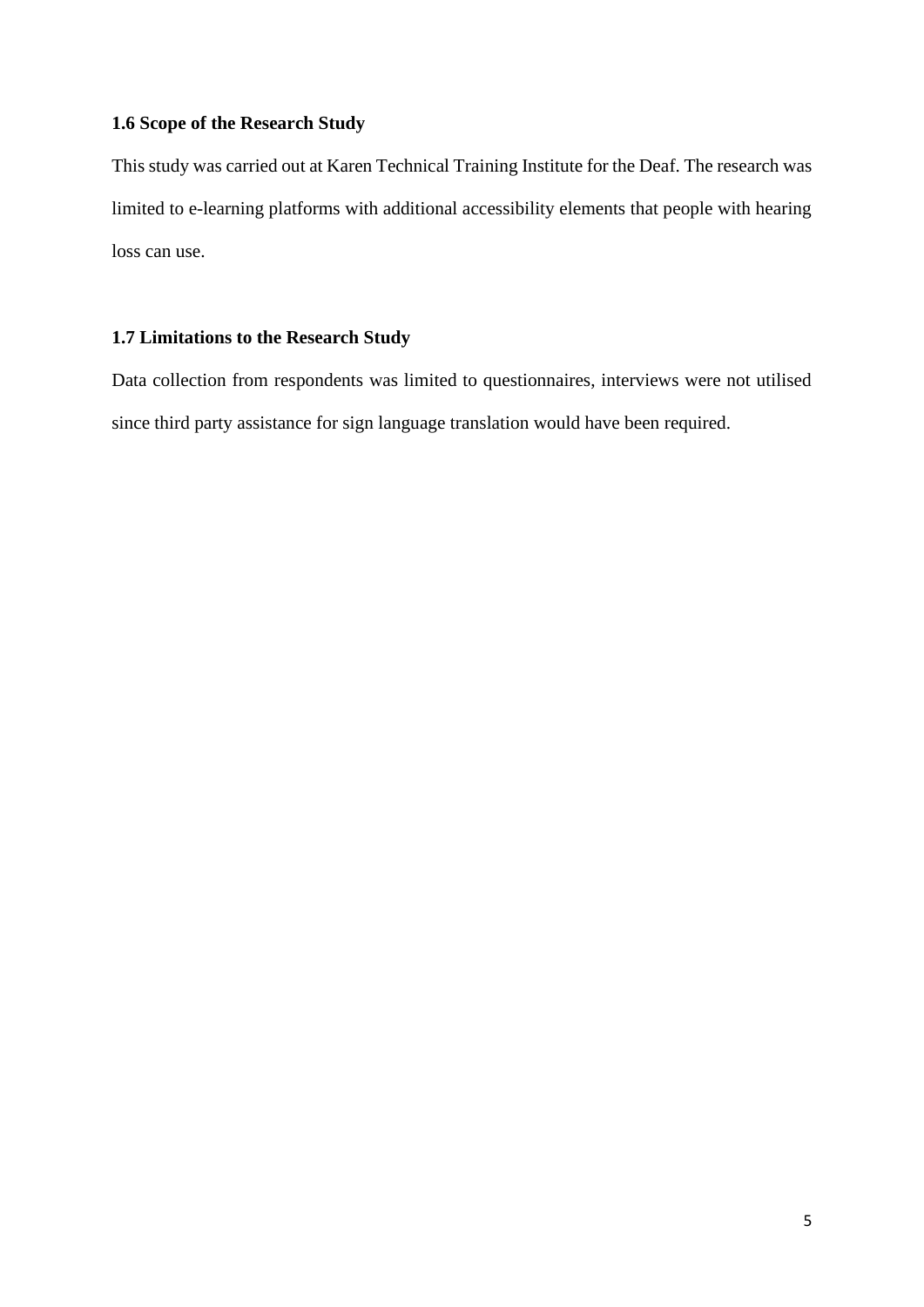#### **CHAPTER TWO**

#### <span id="page-16-1"></span><span id="page-16-0"></span>**2.0 LITERATURE REVIEW**

#### <span id="page-16-2"></span>**2.1 Introduction**

E-learning has a number of advantages, including improved communication, student involvement, group development, and knowledge availability (Benta, 2014). It allows for greater flexibility in terms of time and location while also improving the efficacy of knowledge and qualifications. It is cost-effective, compensates for academic staff shortages, and enables for self-paced learning (Arkorful, 2014).

According to W3C, the Internet was designed to work for all people, regardless of their talents and capacities (Pappas, 2018). As a result, it must be used by persons with various hearing, vision, movement, and cognitive capacities. Additionally, (Pappas et al., 2018) notes that the deaf and hard of hearing rely on sign language instead of sounds and states that it is therefore important that LMS for hearing-impaired individuals, to avail all sound in alternative visual formats. The LMS should also provide an effective GUI that is understandable and logical in the presentation of educational activities to students with hearing impairment.

The flexibility of the e-learning system in terms of presentation, control techniques, modalities of access, learner support, as well as the availability of suitable similar content and activities, determine accessibility (Cooper, 2016). In a system whose primary goal is to educate the users, it's critical that everyone, regardless of their physical disability, is presented with the same opportunities to learn the information and content, and that time that should be spent learning the content is not spent overcoming the challenges of navigating the app (Lundqvist  $&$  Ström, 2018). Virtual reality, voice recognition, symbol-based interaction and mobile device are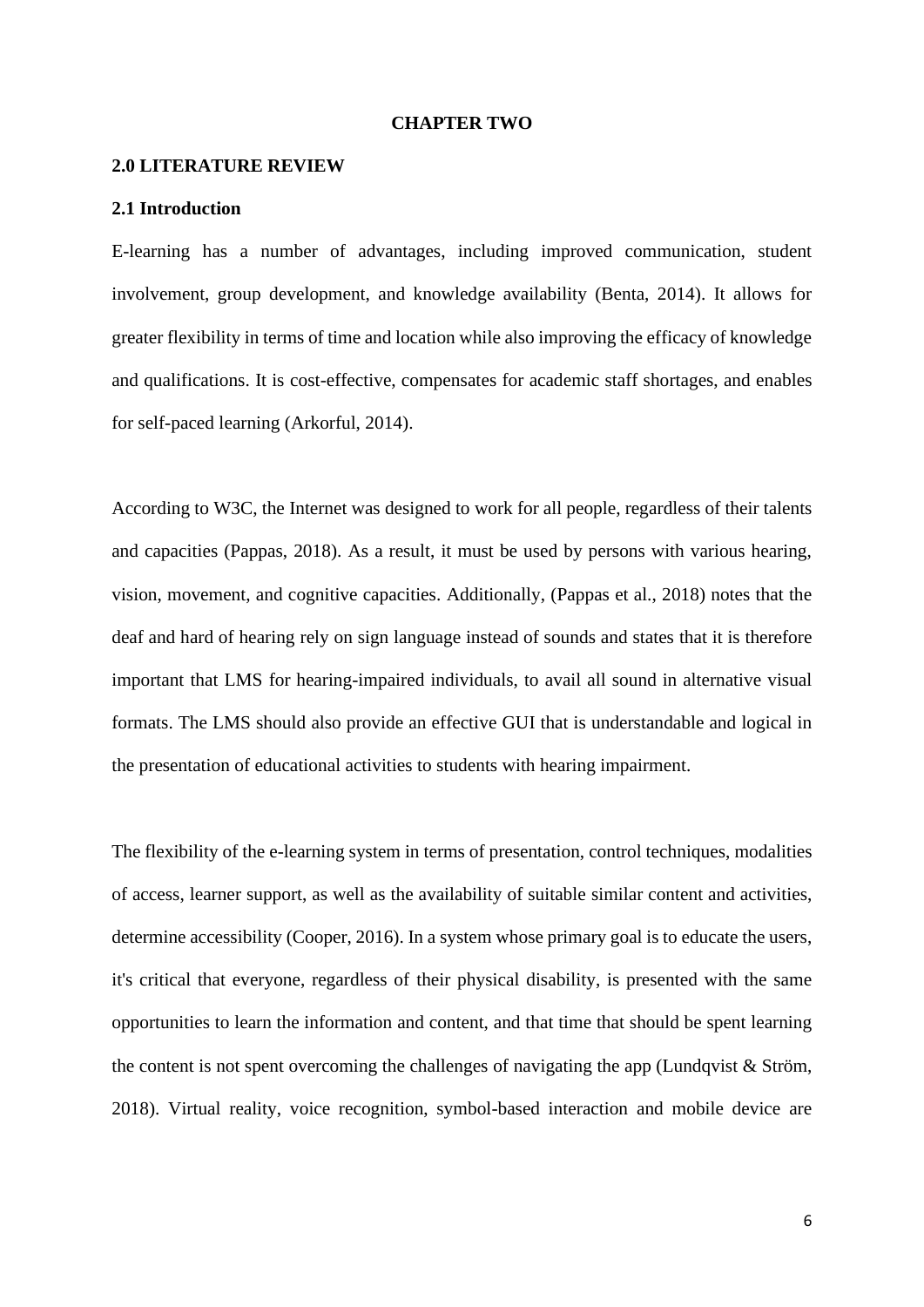examples of technologies that can be used to assist students with various educational requirements (Erdem, 2017).

#### **2.1.2. Web Content Accessibility Guidelines (WCAG)**

WAI creates accessibility guidelines for the web, technical specifications, as well as educational resources geared towards making web-based applications more accessible to persons with disabilities such as learning, neurological disabilities, physical, cognitive, language, visual, speech and auditory (W3C.org, 2021). The guidelines, currently at WCAG 2.1 were published in 2018, with a newer standard, WCAG2.2 set to be published within 2021 (w3c.org, 2021). The WCAG 2.0 which was published in 2008 is approved as an ISO standard: ISO/IEC 40500:2012. According to W3C.org (2021) WCAG has four principles which state that systems are required to be operable, robust, perceivable and understandable. WCAG 2.1 provides 3 levels of compliance, namely A, AA and AAA. For people with hearing impairment, among other requirements, the standard has the following requirements:

Level A: Pre-recorded captions for audio content

Level AA: Live captions for audio content

Level AAA: Pre-recorded Sign Language

#### **2.1.2.1 WCAG Compliant E-learning systems**

#### **2.1.2.1.1 Moodle**

Moodle is a free and opensource LMS, designed to deliver equal functionality and information to all users, regardless of their disability or assistive technology (moodle.org, 2021). On 10 November 2020, Moodle received WCAG 2.1 Level AA accreditation for compliance with WCAG requirements.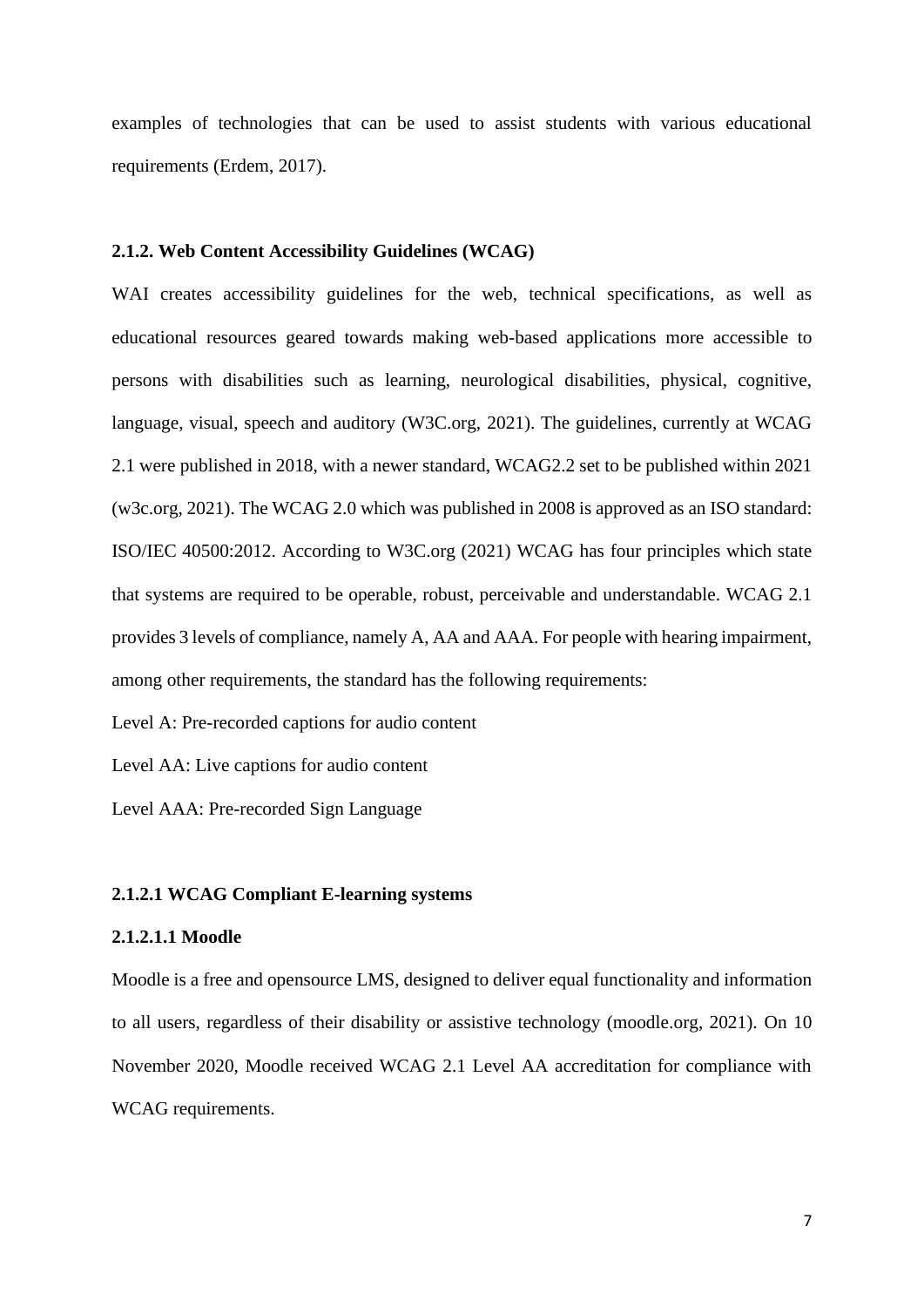#### **2.1.2.1.2 Canvas**

Created by Instructure Inc., Canvas, is a web-based learning management system. Canvas has been validated as compliant with Level A and Level AA of the Web Content Accessibility Guidelines version 2.1 by WebAIM, an independent web accessibility authority.

(instructure.com, 2021)

#### **2.1.2.1.3 Blackboard Learn**

The learning management system Blackboard Learn was created by Blackboard Inc. Blackboard conducts frequent accessibility testing to ensure that its products fulfill international accessibility standards. The WCAG 2.1 AA is used in Blackboard accessibility tests, and frequent audits are performed by a third party. (Blackboard.com, 2021).

#### **2.1.2.1.4 Brightspace**

Brightspace is a web-based learning management system used for online learning and teaching, developed by D2L, formerly known as Desire2Learn. Brightspace reports conformance with (WCAG) 2.1 Level AAA.

#### **2.1.3 Universal Design for Learning (UDL)**

The UDL framework was designed by the Centre for Applied Special Technology (CAST), a non-profit education research and development organization, according to Dalton (2019. UDL is based on Ronald Mace's Universal Design (UD), which he created in 1980 as a design basis for products as well as environments that are useful and more accessible (Burgstahler, 2007). Universal Design, according to Molly (1998), contains seven principles for universal design of products and environments which state that systems should provide flexibility, should be able to tolerate errors, be simple to use, should be usable by people with different capabilities, should require low effort physically, should efficiently deliver information to users and should provide adequate size and space for use.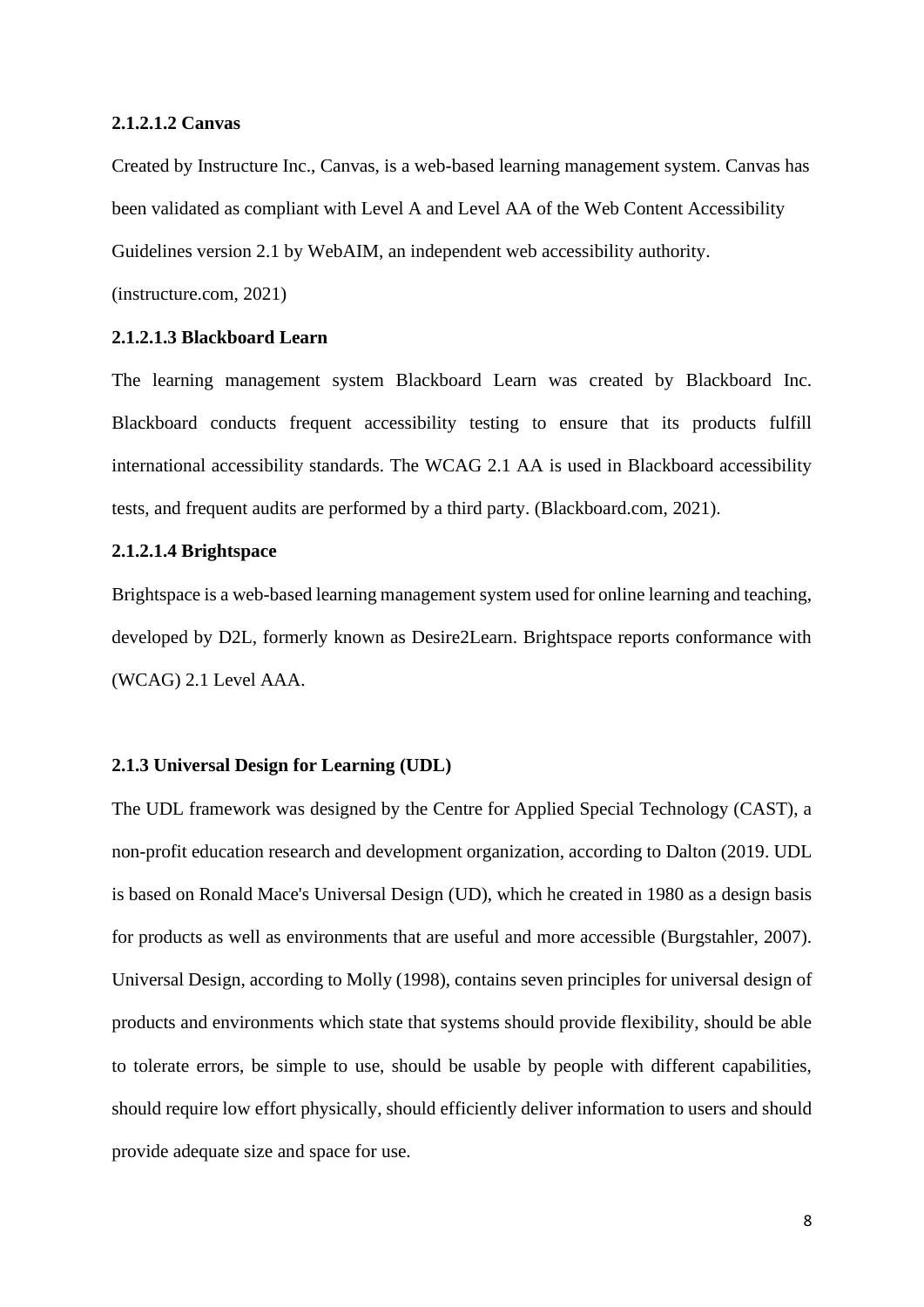

**Figure 2. 1: Universal Design**

*Source: Washington.edu*

<span id="page-19-0"></span>Universal Design for Learning offers flexibility and adaptability to address the requirements of diverse learners while maximizing engagement. It provides an intentional and systematic approach for building an environment that accommodates diversity and difference in learning environments (Hollingshead, 2019). UDL has three core principles for instructional design. The first principle is multiple means of engagement, followed by multiple means of representation and finally, multiple means of action and expression (Dalton et al., 2019).



<span id="page-19-1"></span>**Figure 2. 2: UDL Learning**

*Source CAST*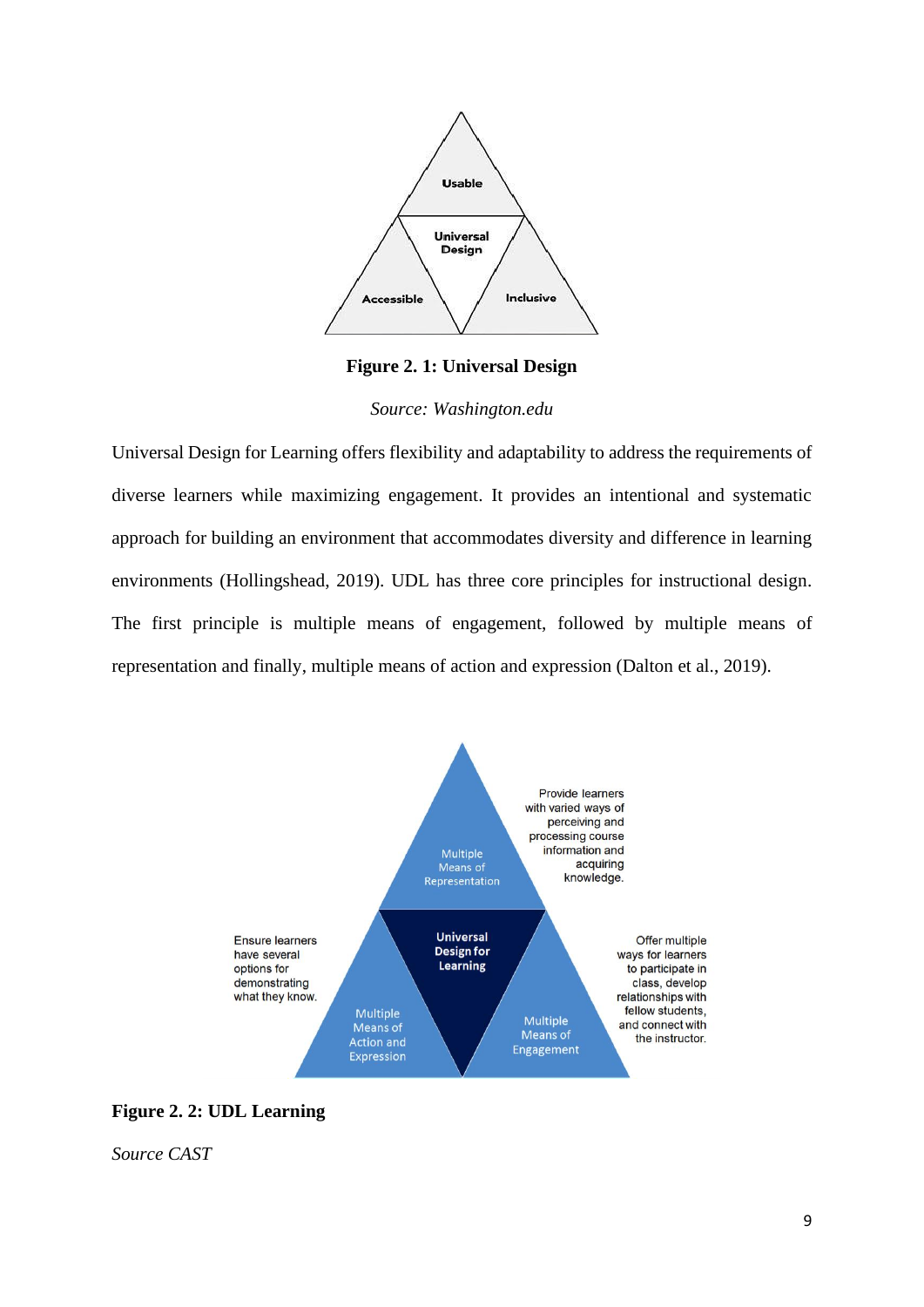#### <span id="page-20-0"></span>**2.2 Theoretical Framework of the Research Study**

A theory is a coherent set of hypotheticals, conceptual, and pragmatic concepts that serve as the field's broad frame of reference. Two theories have been proposed in relation to this research. The study reviews two Information system adoption frameworks, TAM2 and UTAUT

#### **2.2.1 Technology Acceptance Model 2 (TAM 2)**

TAM 2 is based on the original Technology Acceptance model (TAM) which was proposed in 1989 by Ben Davies to predict the likelihood of the adoption of a new technology. TAM introduced the impact of three motivational variables namely perceived ease of use (PEOU), perceived usefulness (PU), and attitude toward use (A), upon the actual usage of technology (U). (Mabed, 2013). TAM indicates user's attitude is significantly impacted by PU as well as PEOU. These can be classified as unfavorable and favorable attitudes toward the system. (Taherdoost, 2017). TAM ignores the social influence on technology adoption, limiting its application beyond the workplace. Furthermore, some external variables must be included to TAM in order to produce a more consistent prediction of system use. As a result, TAM fails in a situation where information technologies are accepted and used not only to complete tasks but also to meet emotional demands (Masrom 2009). According to TAM 2 theory, users' mental assessments of the fit between significant work goals and the consequences of utilizing the system to execute job activities serve as a foundation for creating views about the system's usefulness (Venkatesh and Davis, 2000)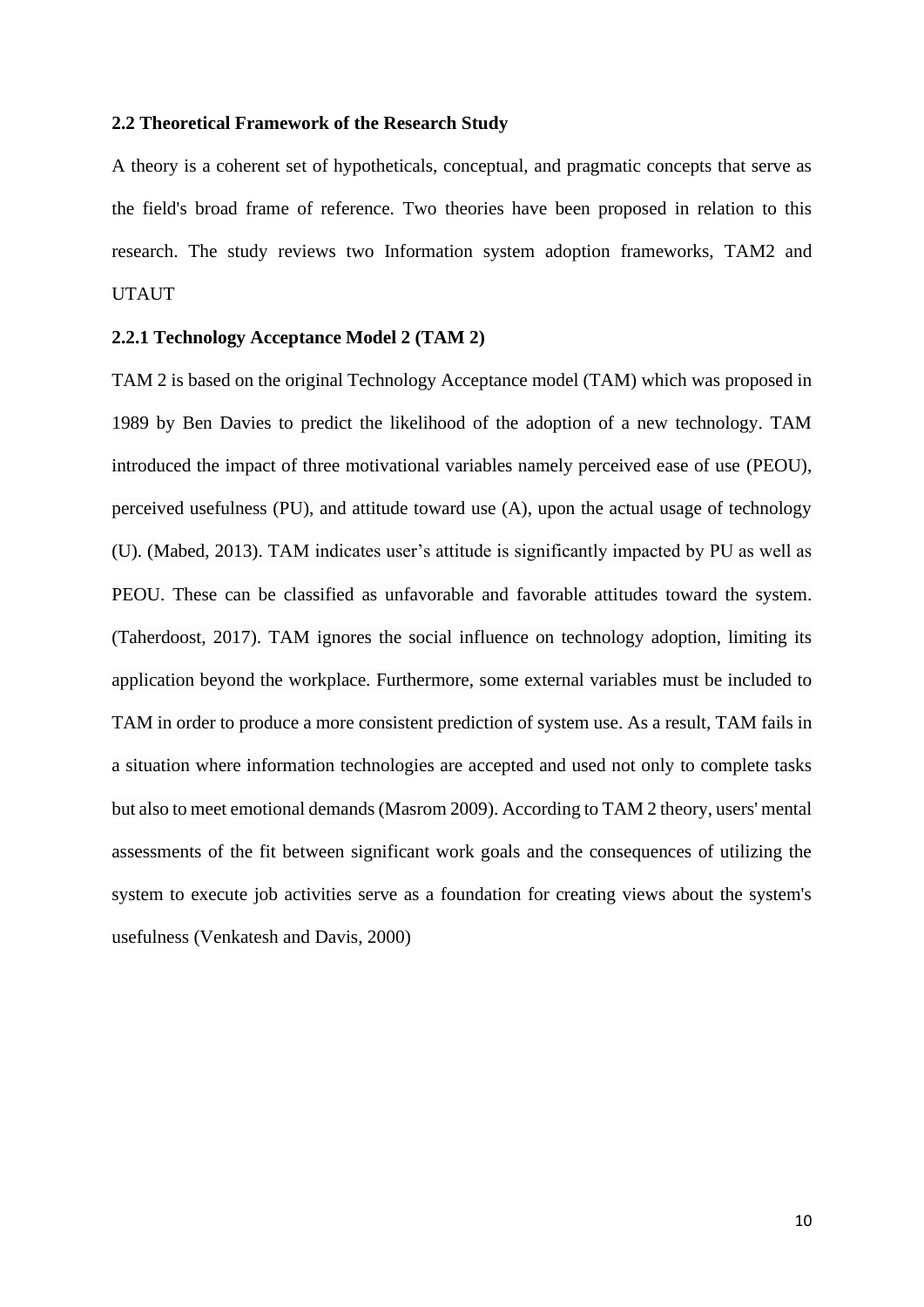

#### <span id="page-21-0"></span>**Figure 2.3: TAM 2 model**

#### **2.2.2 Unified Theory of Acceptance and Use of Technology (UTAUT)**

UTAUT, proposed by Venkatesh et al. (2003), has been widely employed by scholars in their attempts to explain IS/IT acceptance and use. UTAUT looks at performance expectancy, effort expectancy, social influence, and facilitating conditions to try to explain user intents to use an information system and subsequent usage behaviour.

Venkatesh et al. (2003) used a longitudinal research at four firms to analyze and test some of the most renowned models and build a new unified theory of technology acceptance and use. The theory of reasoned action, the technology acceptance model, the motivational model, the theory of planned behavior, a combined model of the theory of planned behavior and the technology acceptance model, the model of personal computer utilization, the innovation diffusion theory, and the social cognitive theory were among the models that were evaluated. Venkatesh et al. discovered four major aspects as a result of the research, which were refined into the unified theory of technology acceptance and use. Performance expectancy, effort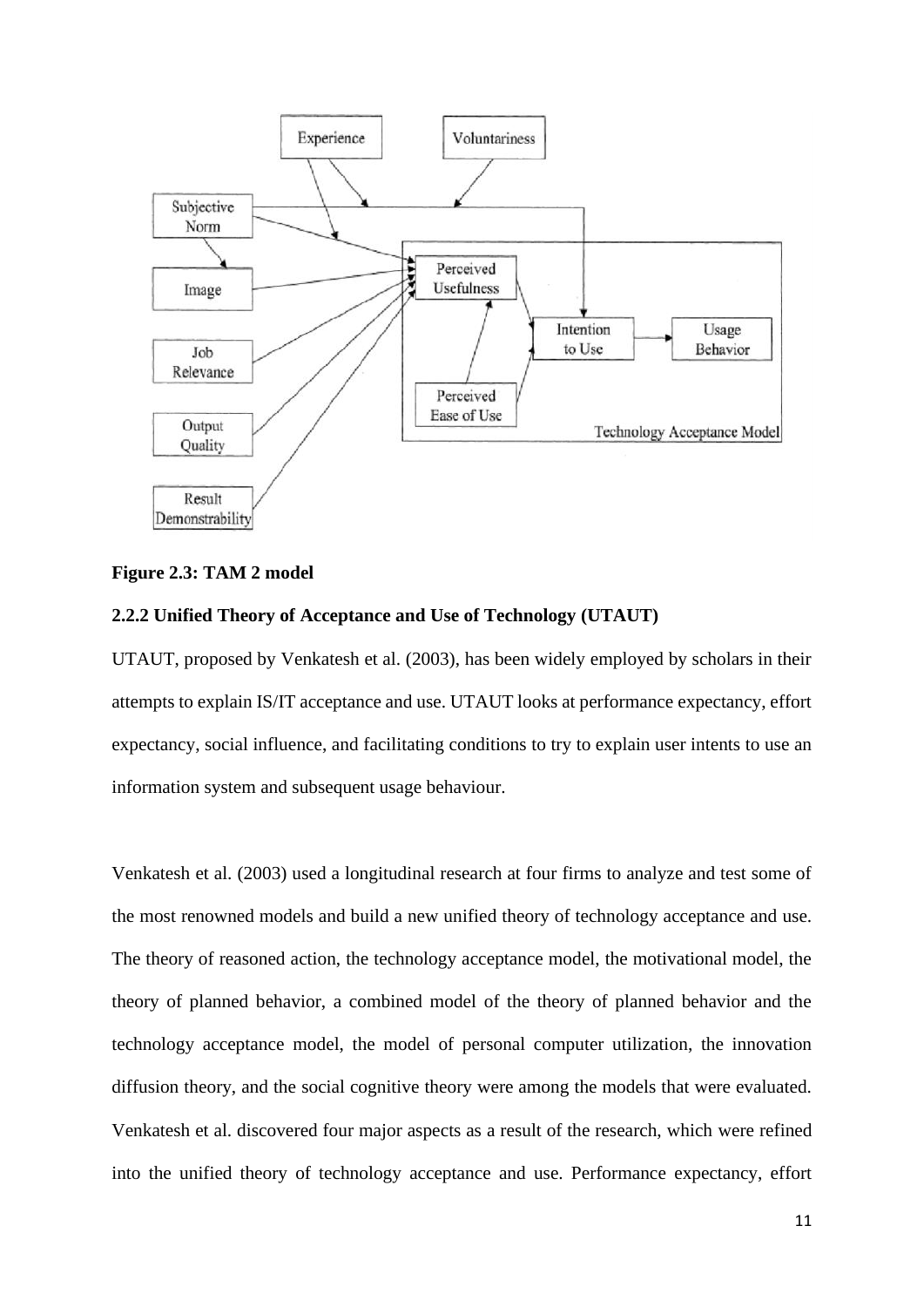expectancy, social influence and facilitating conditions are the four essential components of this paradigm. Self-efficacy, according to Venkatesh et al., is contained by and a part of effort expectation. Venkatesh (2000) discovered that self-efficacy did influence perceived ease of use, which is a component of effort expectancy, in a previous study.



<span id="page-22-0"></span>**Figure 2. 3: UTAUT model**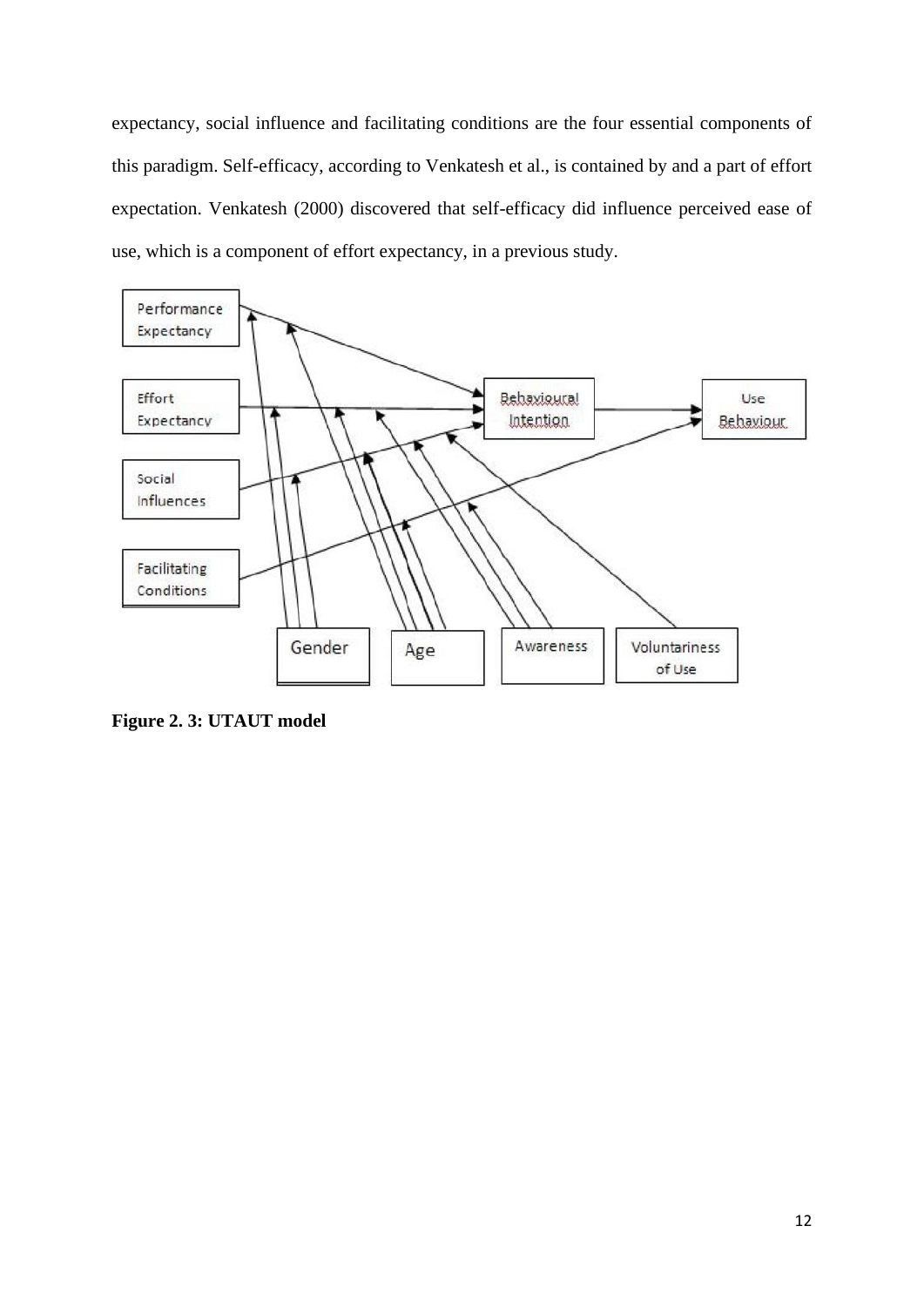#### **2.2.3 Conceptual Framework of the study**



<span id="page-23-0"></span>Figure 2. 4: Conceptual framework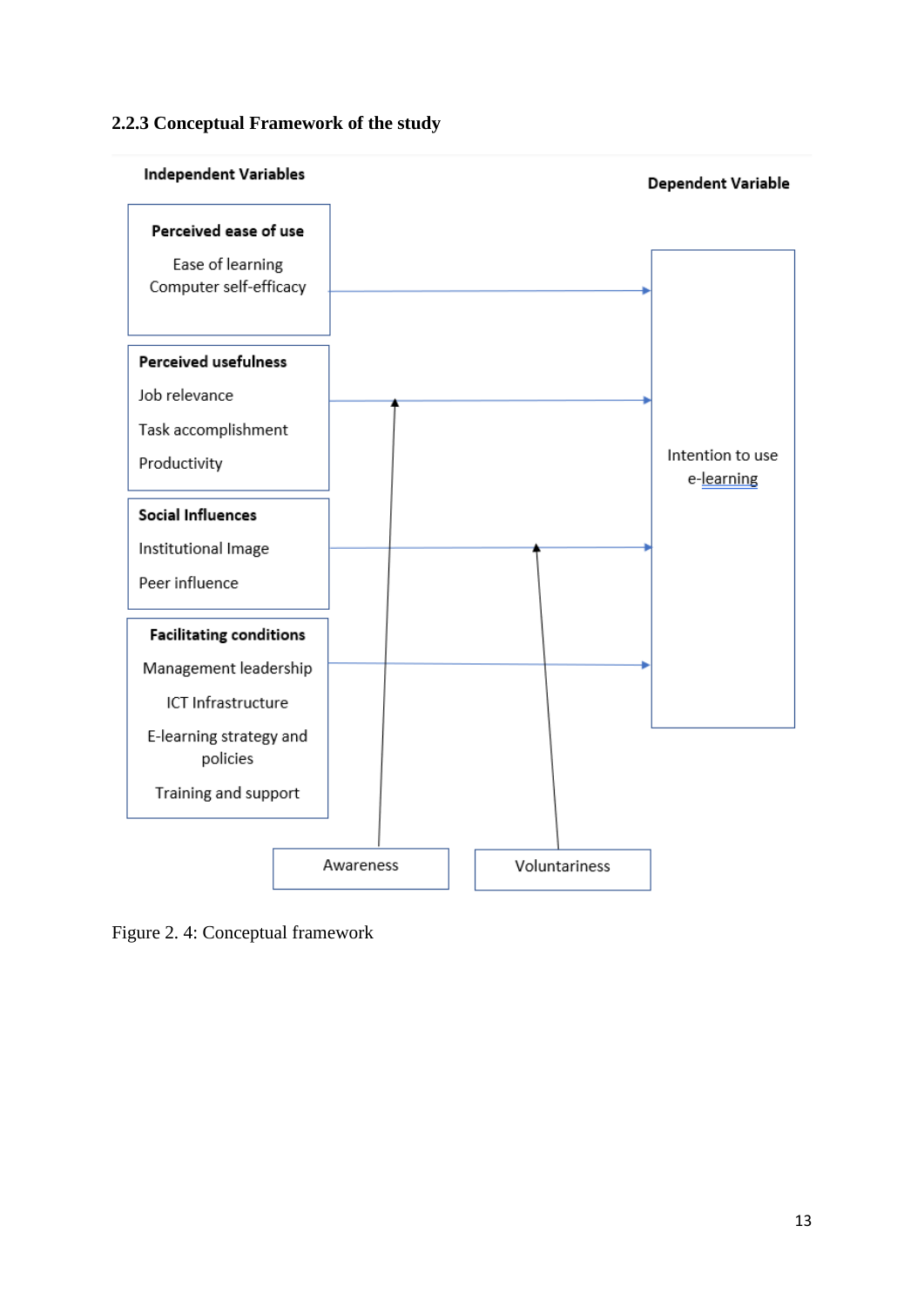#### <span id="page-24-0"></span>**2.3 Empirical Literature Review**

The growth of the internet, the integration of technology and education, and the creation of platforms that support e-learning have all aided the development of e-learning as a potent medium of learning. These learning management systems (LMS) provide a platform where content is availed, and these systems can also help institutions in managing progress towards set learning goals (Gros, 2016). According to Love and Fry (2006), higher education institutions are working towards improving online course capabilities in a rapidly emerging cyber education market. Aspects of educational delivery and support operations have experienced rapid changes due to the growth of educational technologies (Dublin, 2003). Algahtani (2011), in his evaluation of E-learning effectiveness and experience in Saudi Arabia, identified three models of using e-learning in education as are described below:

In Adjunct, e-Learning is used as a supplement to normal classroom training, giving learners or students more independence. In blended e-Learning, the transmission of course content and explanations combine both traditional and e-learning methods. The third paradigm, the online model, integrates entire eLearning so that learners or students have maximal independence.

## **2.3.1 Perceived ease of use and intention to use e-learning by people with hearing impairment**

Perceived ease of use according to (Davis, 1989) it the degree to which a person believes that utilizing a certain technology would be effort free. (Gong, Xu, and Yu 2004) state that learners' opinions and perceived usefulness are both influenced by perceived ease of use. End users may have a favorable attitude toward utilizing the target system if they view it to be simple to use and free of mental effort (Sivo et al., 2005). Perceived Ease of Use is a metric that measures how confident people are that using this technology will require the least amount of effort. (Gerasimova et al., 2018)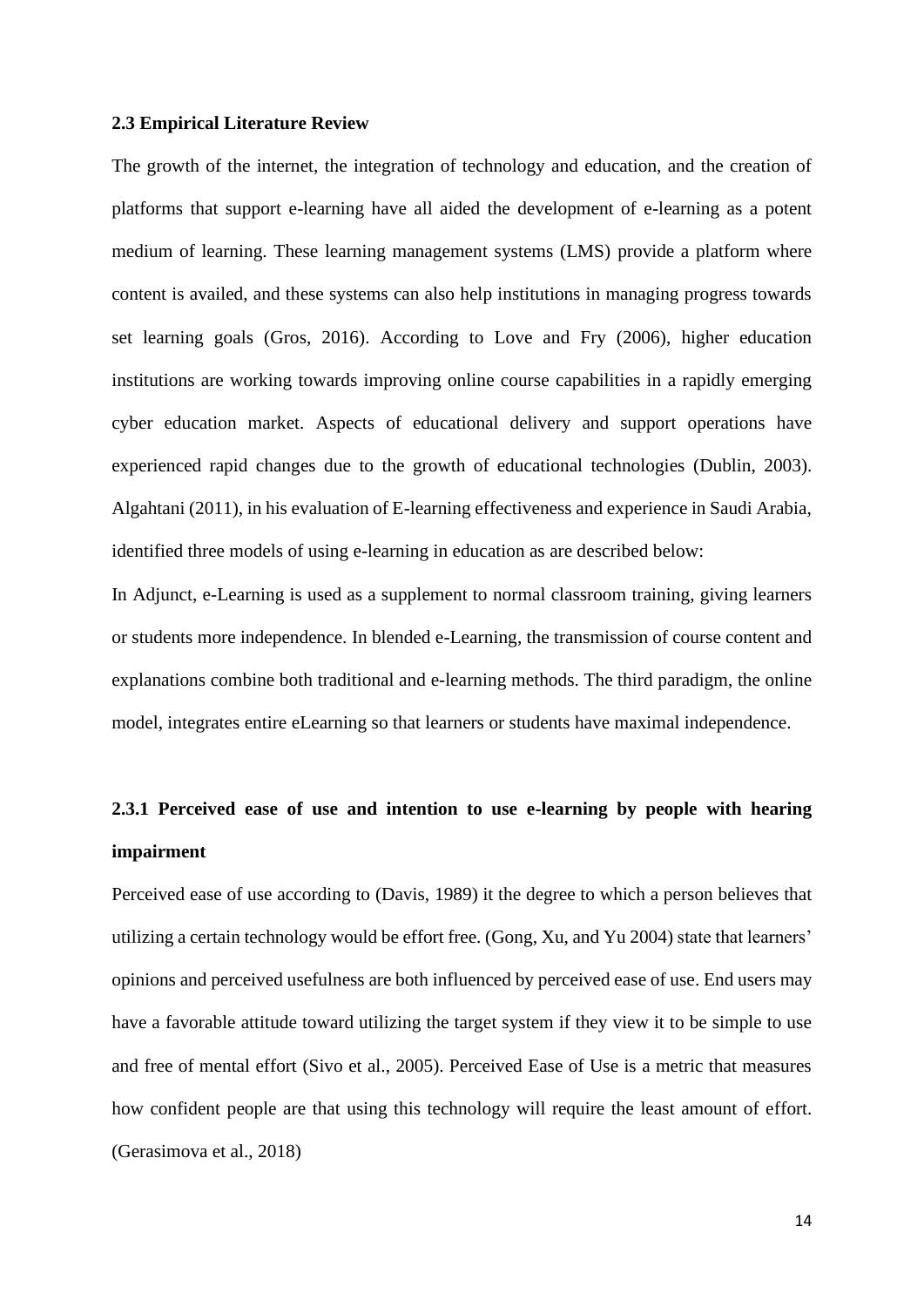Even though many institutions have adopted Internet-based learning systems, successful deployment necessitates a thorough grasp of whether the end-user has accepted to use the process, according to Al-Adwan et al., (2013). Similar to any information technology systems, user acceptability and utilization are essential main indicators of service quality (Saade et al. 2007). As a result, while implementing an LMS and evaluating its effectiveness, the user perspective is critical to consider (Hall, 2006). According to Žuvic-Butorac et al. (2001), an essential step in creating and executing an effective e-learning system is learners' impression of it. Hrastinski (2009) assesses the research in the field of online learner involvement, claiming that involvement and training are inextricably linked, and that a satisfying involvement encounter is required for trainees to fully benefit.

Venkatesh, (2000) established a model of facilitating conditions of use factors based on various anchors linked to users' current feelings about computers and computer usage. Control, intrinsically motivated, and emotions were recommended as universal anchors for the creation of facilitating conditions of use when a new system was introduced. Particularly, Control was broken down into beliefs of internal management (computer self-efficacy) and views of external influence (enabling circumstances), with intrinsic motivation described to as computer fun and emotionally described to as computer anxiety.

#### **2.3.1.1 Computer Self-Efficacy and Perceived ease of use**

The belief in one's ability to perform a specific behavior is known as self-efficacy (Gong et al., 2004). Self-efficacy is defined by Bandura (1986) as an individual's belief in their own skills, which is defined as people's assessments of their abilities to plan and execute actions required to achieve specific sorts of results. According to the Self-Efficacy Theory, people perform better when they believe they have the requisite skills (Barling & Beattie, 1983). Computer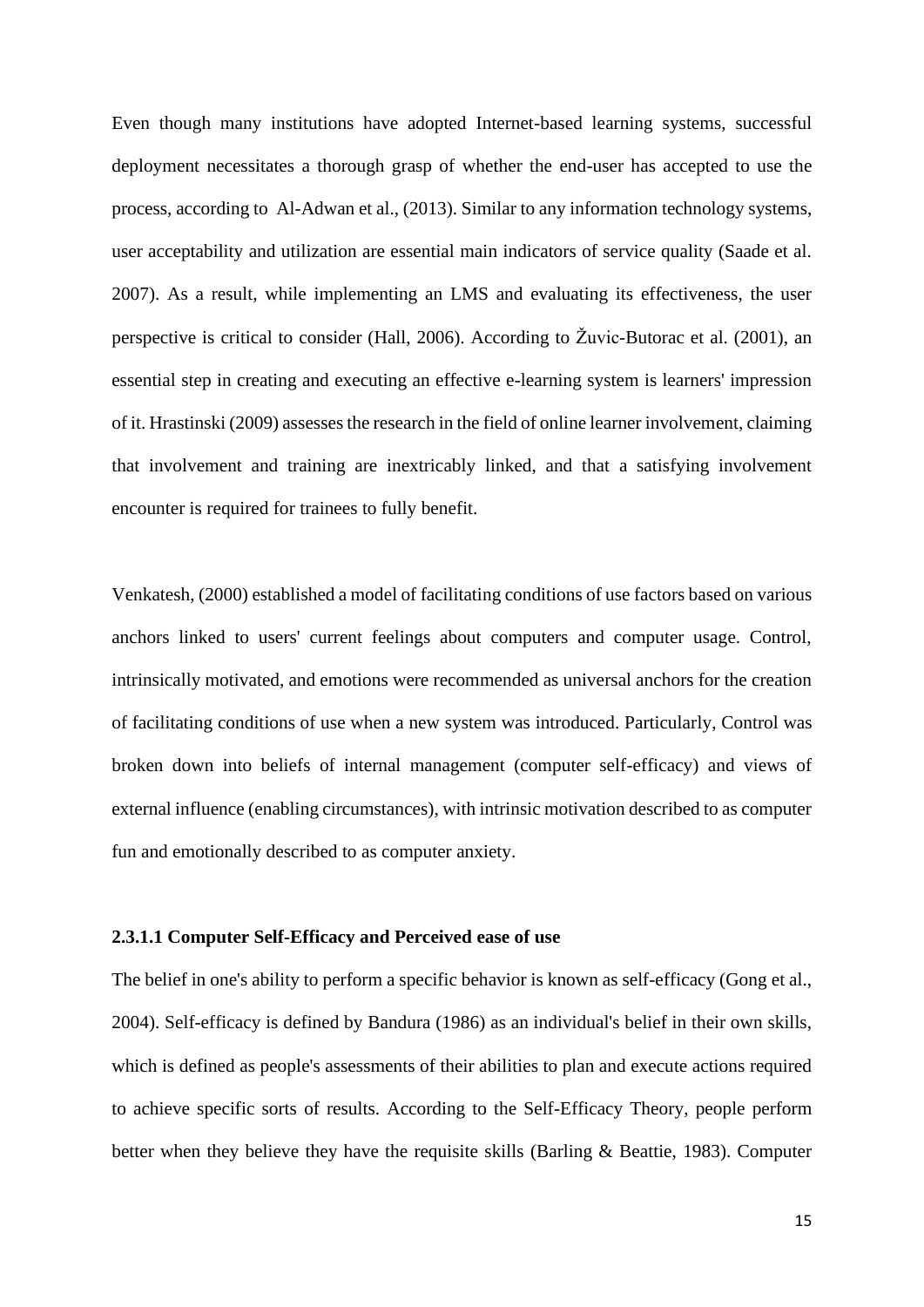Individuals' perceptions of their ability to use computers in a variety of scenarios are referred to as self-efficacy (Compeau & Higgins, 1995). (Compeau & Higgins, 1995) stated that users who are not confident in their ability to use computers are likely to get frustrated quickly and this will in turn lower their computer usage confidence levels while confident users will most likely not give up. Gong et al. (2004) found that user's self-belief in technology use indicated strong positive effect on the perception of users regarding the ease of using web-based learning systems.

Low or high of levels of self-efficacy can influence how innovation is embraced (Compeau and Higgins, 1995). Likewise, the technology acceptance model indicates that application is motivated by three main aspects: performance expectancy and the expected usefulness and how easy it is to use. Similarly, expectation theory claims that people feel motivated when they believe their activities will result in certain consequences. A review of the existing research on self-efficacy is important considering that technological skills are frequently new abilities that must be taught. Self-efficacy, according to Albion (1999), is important for new teacher training. Albion further states that as community aspirations for integrating ICT in teaching keep growing, it will be extremely relevant that instructors are sufficiently prepared for this aspect of their profession. Ertmer (2005) argued that educational attitudes might influence how students utilize technology. Pedagogical beliefs, according to Ertmer (2005), are socially formed in the same manner that other social beliefs are formed. Because few contemporary instructors have expertise, or use technology regularly, they are likely to have several predetermined views on technology use, for it to accomplish student achievement (Ertmer, 2005).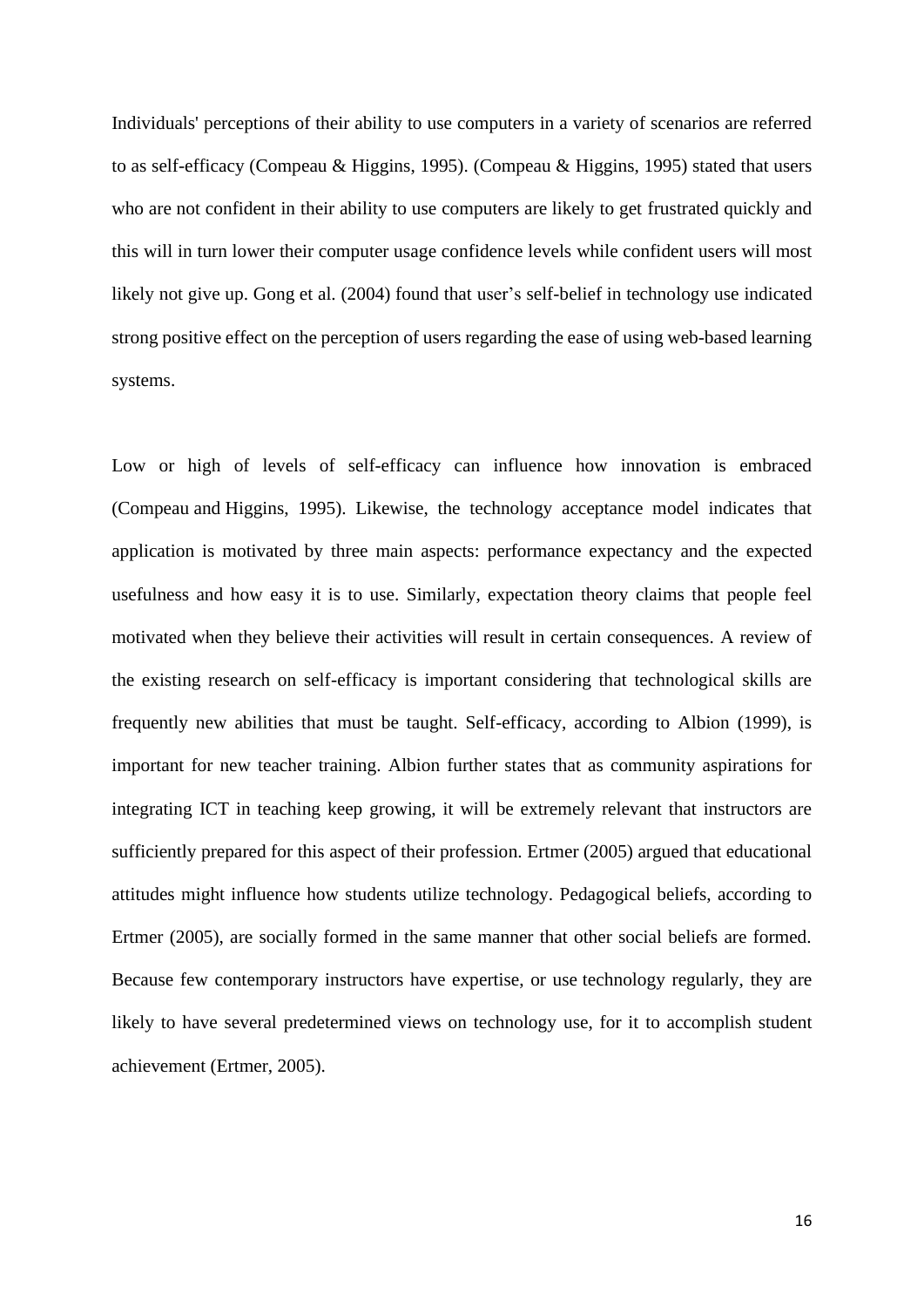The attitude of trainers in and comprehension of certain pedagogical practices are critical, and more teacher aid for curricular oriented integrating innovation is needed. To successfully incorporate technologies, Zhao, Pugh, Sheldon, and Byers (2002) argue that instructors need to grasp the functionalities as well as limits of technologies, including how certain technologies may complement their own teaching methods and educational goals. Situational and contextual variables, such as technological functionality and supportive resources, may influence integration of technology in learning process.

## **2.3.2 Perceived usefulness and intention to use e-learning by people with hearing**

#### **impairment**

Davis (1989), indicates that Perceived Useful-ness refers to the extent to which an individual believes that using a specific system will improve performance. Most previous studies on elearning adoption viewed perceived usefulness as a black-box, concentrating on an e-learning system's total utility (Larsen et al., 2009). Shee and Wang (2008) stated that e-learning systems differ from conventional information systems in that they provide users with possibilities rather than just providing resources that are ready to use. (Islam, 2013) contends that the previous conception of perceived usefulness fails to reflect the unique aspects of e-learning and offers a new understanding of perceived usefulness in e-learning that includes context. (Islam, 2013) identifies two forms of perceived usefulness: perception on learning support and perception on assistance to build a community. The degree to which an individual's learning is aided by LMS is referred to as perceived learning support. The amount to which the LMS aids individuals in forming social communities is referred to as perceived community building assistance.

Raba (2005) states that through utilizing e-learning, objectives can be completed quickly with minimal effort. Teachers and students can both enhance and retain their skills by getting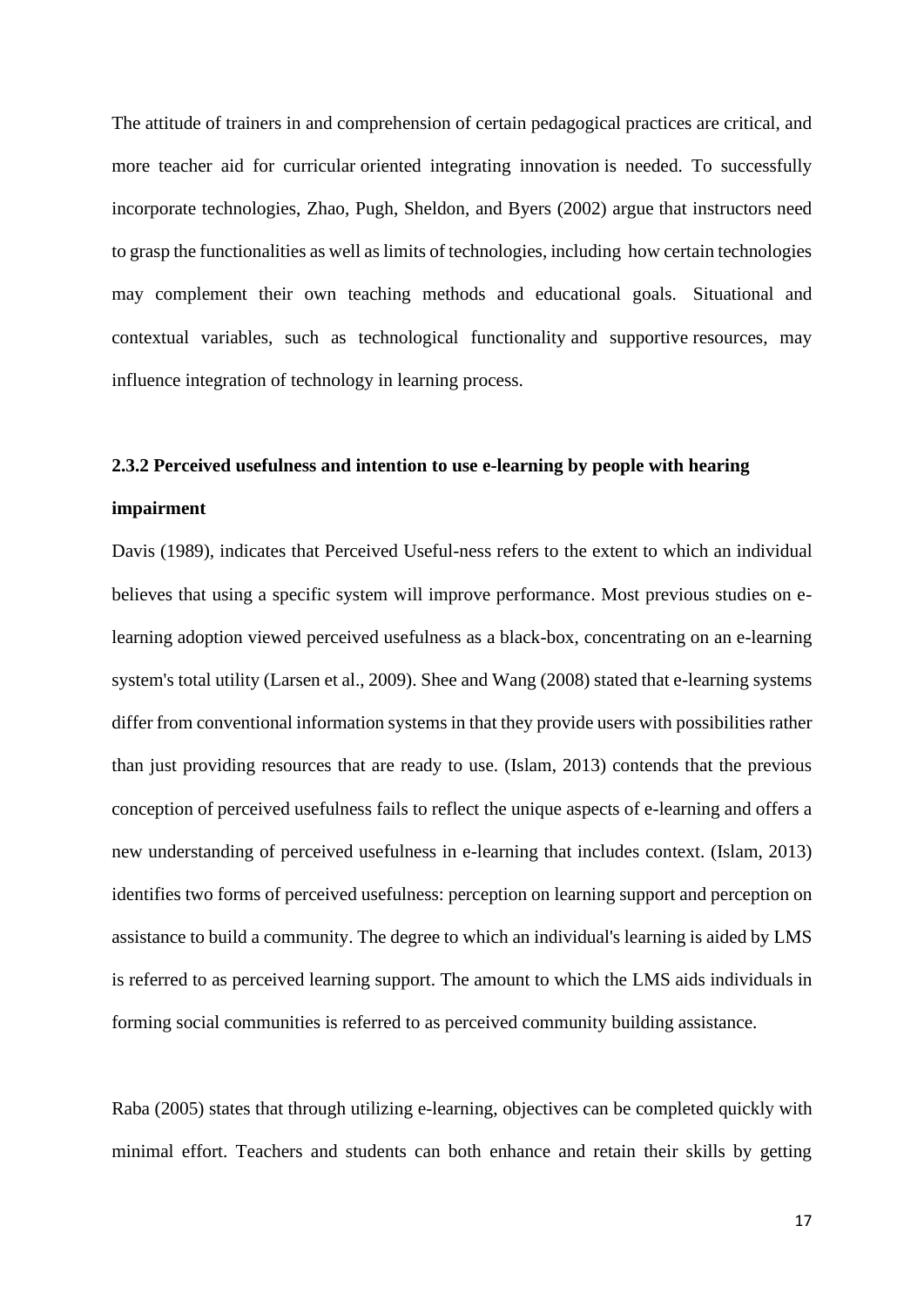experience from sector experts. Educational ethics are impacted positively by eLearning (Khan, 2005). E-learning setting is adaptable, making it a good fit for providing equal access to knowledge independent of users' locations, ages, ethnic backgrounds, or races (Khan, 2005). Learners are encouraged to self-learn because teachers are no longer the sole source of information, but are more of consultants or facilitators (Alsalem, 2004). The ability to connect with others on a global scale is also enhanced by eLearning (Zeitoun, 2008). Algahtani (2011) states that if e-learning is effectively used, the potential benefits of e-learning are great.

Zhang et al (2006) states that e-learning enables flexible learning approaches while also reducing the need to travel. Furthermore, e-learning together with interactive media allows students to observe all educational processes and listen to instructors as the need arises. According to Brown et al., (2008), this allows teachers to connect with pupils and provide instant feedback in a variety of ways. People who employ sophisticated technology, according to Judahil et al. (2007), must have some skills in information and communications technologies.

Learners are also given the merits of eLearning in other research (Singh, 2001; Hemsley, 2002). E-learning technologies, for example, provides for greater communication among learners and teachers or trainers (Singh, 2001). Students can learn from any location, according to Hemsley (2002), regardless of program, offering people mobility. The incorporation and utilization of eLearning enables handicapped people to complete their training from any location (Sadler-Smith 2000; Brown et al 2001).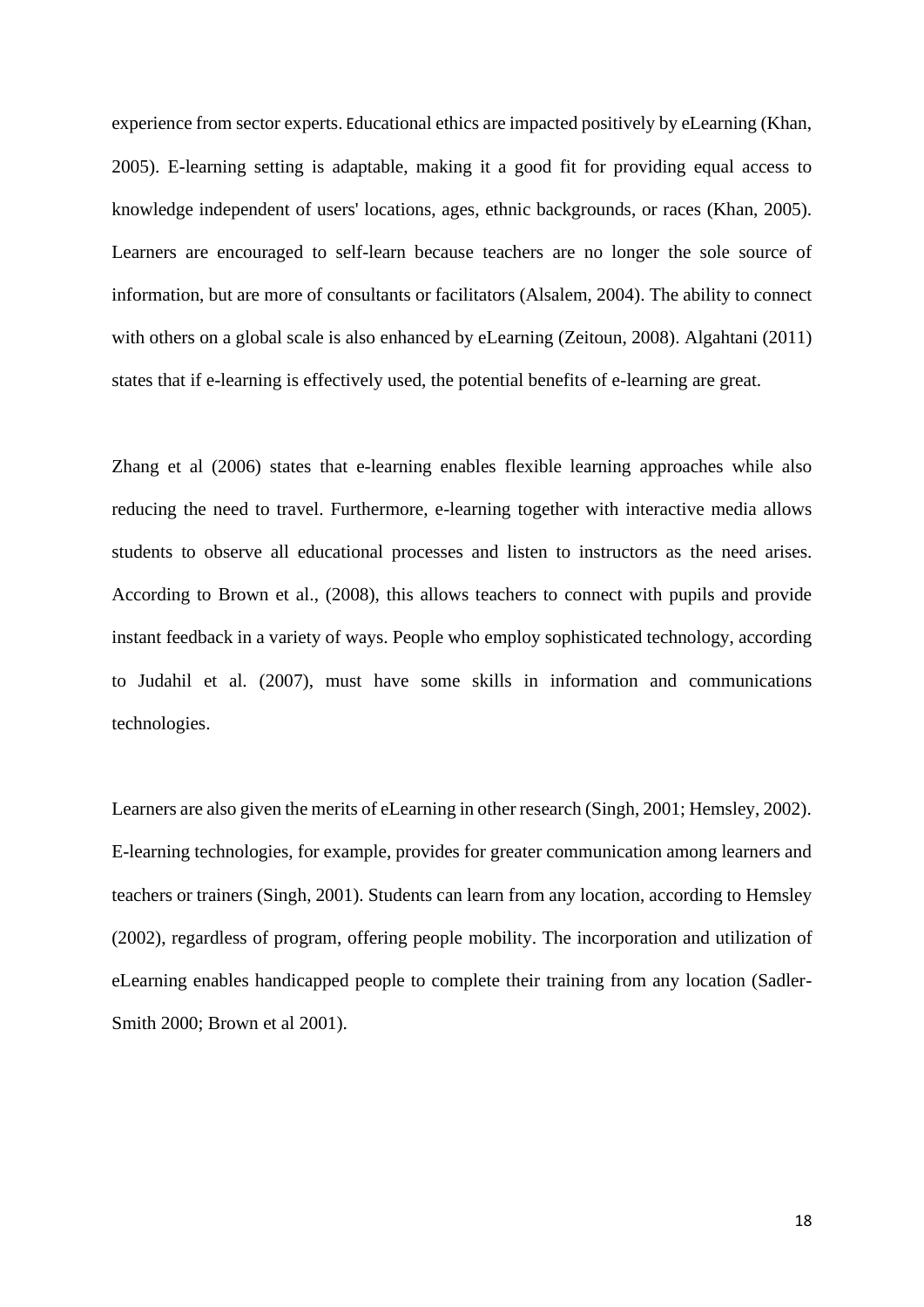## **2.3.3 Facilitating Conditions and intention to use e-learning by people with hearing impairment**

Venkatesh et al., (2003) defines facilitating conditions as the extent to which an individual believes that an organizational and technological infrastructure exists to assist system utilization. Some of the important indicators that have been discovered to influence or alter facilitating conditions are institutional policy, training support, and leadership (Venkatesh et al., 2008). In recent years, the influence of the Internet on learning has piqued the interest of both instructors and students (Elkaseh et al., 2016). Many countries are supporting the use of internet in across all levels of education, They have provided favourable conditions for the acquisition of equipment for learners and trainers, as well as secure connections. (Carvalho et al., 2010).

#### **2.3.3.1 Technical skills and facilitating conditions**

Many trainers fail to use accessible technology for individuals with disabilities because they do not understand how these technologies work or can be used in an educational setting, according to (Connor & Beard, 2015). The uptake of e-learning by staff is influenced by various motivational characteristics such as faculty support developing of e-learning skills in the creation of e-content and distribution and staff releasing time for participation online, according to Nanayakkara (2007). Staff engagement in eLearning adoption can also be enhanced by adequate training in ICT, as well as user support services to facilitate learning content delivery through eLearning. Nanayakkara (2007) indicated that instructors' acceptance of educational technologies in tertiary institutions was influenced by three major sets of factors: human, technology, and institutional. It was noted that faculty support for employee release time, motivations and awards, IT training and contact center services were all important contributing elements for technologies adoption.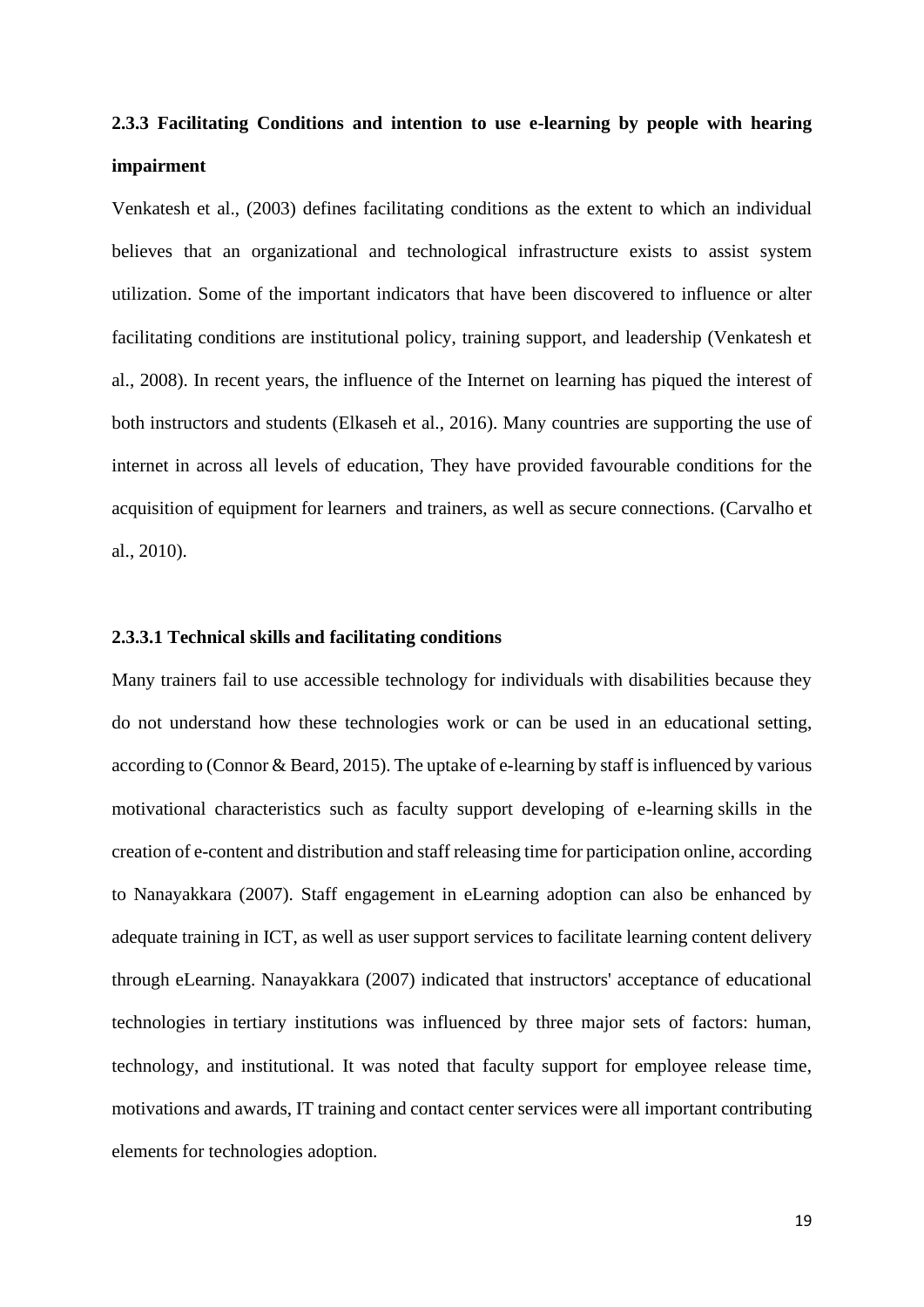#### **2.3.3.2 Management support**

Leadership and senior management support have been identified as essential variables for implementation success (Birch & Burnett, 2009). The use and integration of educational technology is also hampered by a lack of institutional and administrative support, especially top management engagement (Benson & Palaskas, 2006). According to Jasperson et al. (2005), managers such as direct supervisors, team leaders, and top management are essential aspects of initiatives, who can intervene indirectly such as sponsoring or promoting, offering support, and issuing guidelines and obligations. Their input can also lead to issues such as directing alteration or improvement of IT. According to Venkatesh and Bala (2008), management intervention, especially in the context of actual participation in the system testing and design procedures, can affect users' attitudes of the behavioural intention of the users' to use the system. Organization supportive culture, in the context of personal intervention in the design of the system and development processes, will assist workers shape judgments towards job relevance, product characteristics, and result demeanour.

Faculty support: facilities, inventory levels, staff career enhancement, prompt customer advice, rewards, formative assessment support, positive reputation that offers leadership as well as assistance for the modern technology and promote risk-taking and so on are all factors influencing technological adoption, according to Grunwald (2002). Insufficient time, difficulty to earn credit toward tenure and advancement, inadequate or old infrastructure were all highlighted as barriers to educational technology use in the literature, insufficient infrastructure and technical support, a lack of knowledge about best practices, an underestimate of the challenges, insufficient professional enhancement, and an usual treatment that isn't worth it (Grunwald, 2002).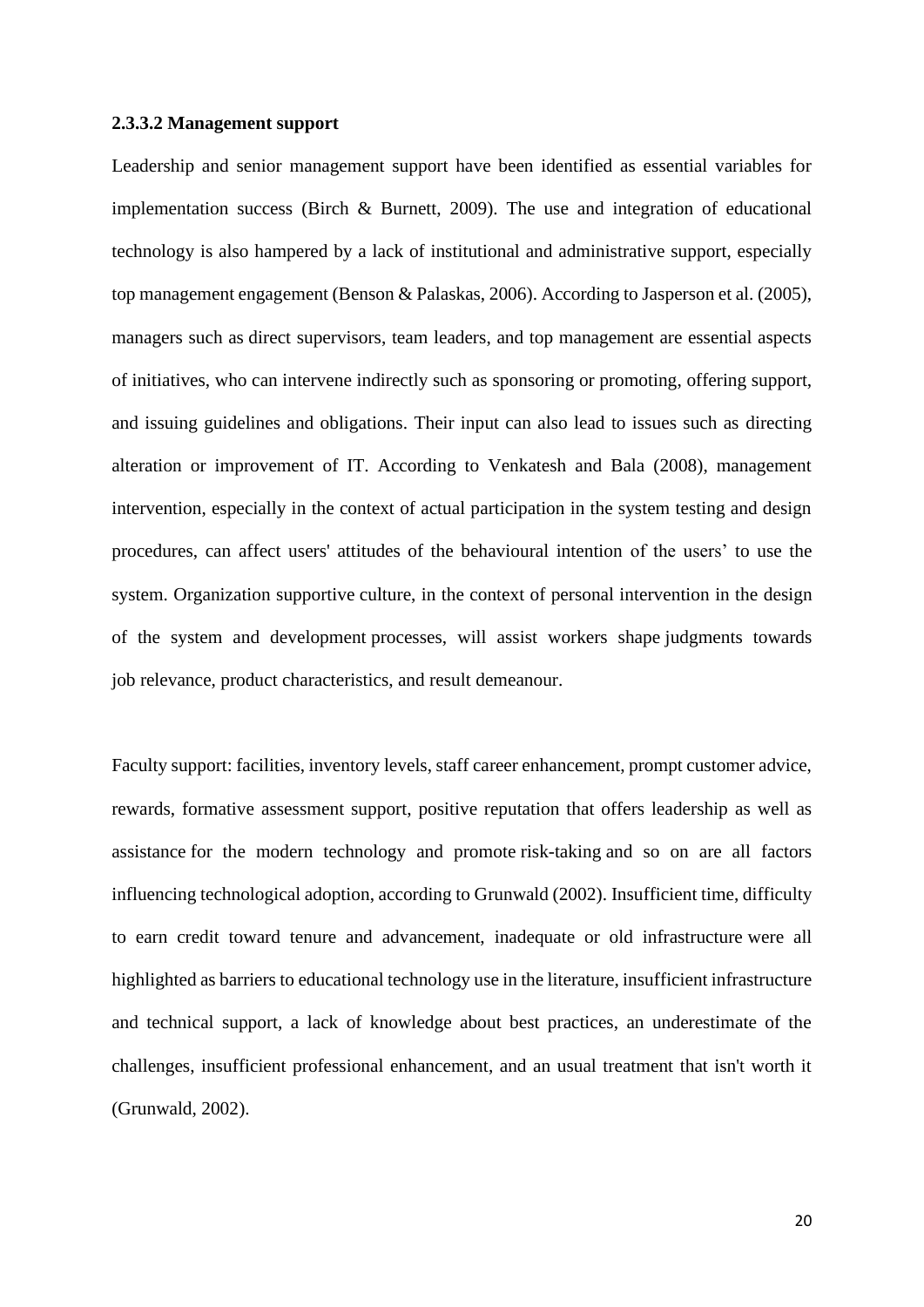Mukiri (2011) looked at the issue of poor eLearning usage among JKUAT instructors. Poor internet connectivity, power outages, the lack of computer networks, insufficient time to produce material, inadequate remuneration, inadequate training, a lack of people in the eLearning department to educate lecturers, and insufficient resources were among the problems. She stated that the most of lecturers would be happy to use online in their classrooms if they were given adequate time to create their programs. She also stated that the most instructors (76%) required support or training in order to use online effectively. Likewise, ninety one percent said they would demand online support, whereas seventy one percent said they would be ready to use e-learning if there were programs to help instructors use it for their classes. Mukiri, on the other hand, did not look at the impact of management assistance on individuals with impairments' intentions to utilize e-learning, particularly learners with hearing impairment.

#### **2.3.3.3 Infrastructure**

The successful distribution of online content to distant students is dependent on a strong information and communication network (Nanayakkara, 2007). Nanayakkara further stated that more often than not, institutions of higher learning have the bare minimum of ICT infrastructure required to facilitate remote study. To effectively providing online courses, extra hardware and software is required, including servers and a curriculum control system. Network bandwidth and router pools or network operator connections are required for learner benefits. Infrastructure that lacks stability, performance, and timely assistance may make it difficult for both the instructor and the learner to adopt this technology. According to Tucker and Gentry (2009), the infrastructure must be in place before e - learning programmes and curricula can be implemented successfully. The eventual deployment of an e-learning solution, according to Galamoyo (2011), is dependent on the availability of sufficient and enough technology. Roll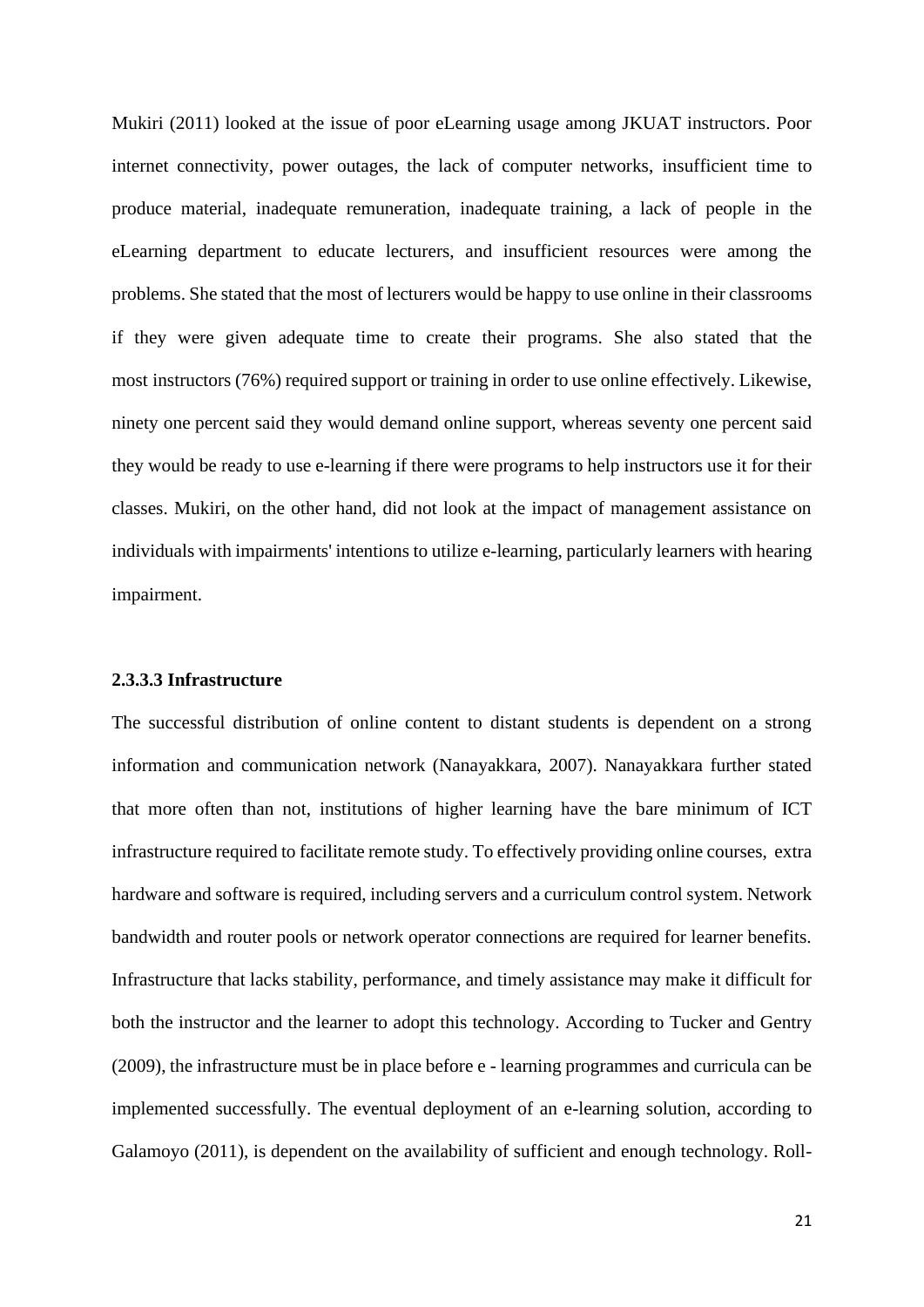out approaches may be used if the design process is robust, and the learning program is in place and established.

In order for e-learning to succeed especially in third world countries, it must take advantage of existing infrastructure as well as connection (Gunawardena 2005). According to (Tarus et al., 2015), developing nations such as Kenya still confront numerous hurdles in implementing elearning, which necessitates advanced technology infrastructure and significant financial investment, particularly in the early stages. Furthermore, most Kenyan public institutions rely on money from the government exchequer, which has been declining in recent years.

Most institutions of higher learning have embraced eLearning technology, according to Graves (2001) but they lack appropriate connectivity with other internal processes inside the organisation. (Nanayakkara, 2007) notes that in addition to the programs offered using online means, the organizations are also required to provide virtual access to educational services including remote public libraries, course registration, and student advising and support programs, financial assistance, and the bookstore. Nanayakkara and Whiddelt (2005) looked at the variables that affect or deter the use of e - learning tool in universities, technological institutes and vocational institutes in New Zealand. The study showed that external system features such as capacity and dependability of IT infrastructure were important variables in user adoption as indicated by a 100% of respondents. The study further indicated that developing a variety of distant administration systems, such as distance libraries and distance teaching staff, may greatly increase staff use of eLearning technology as indicated by 90 percent of respondents.

ICT Infrastructure refers to network hardware components, communications systems, applications, and standards (Blinco et al., 2004). The importance of networks and connections

22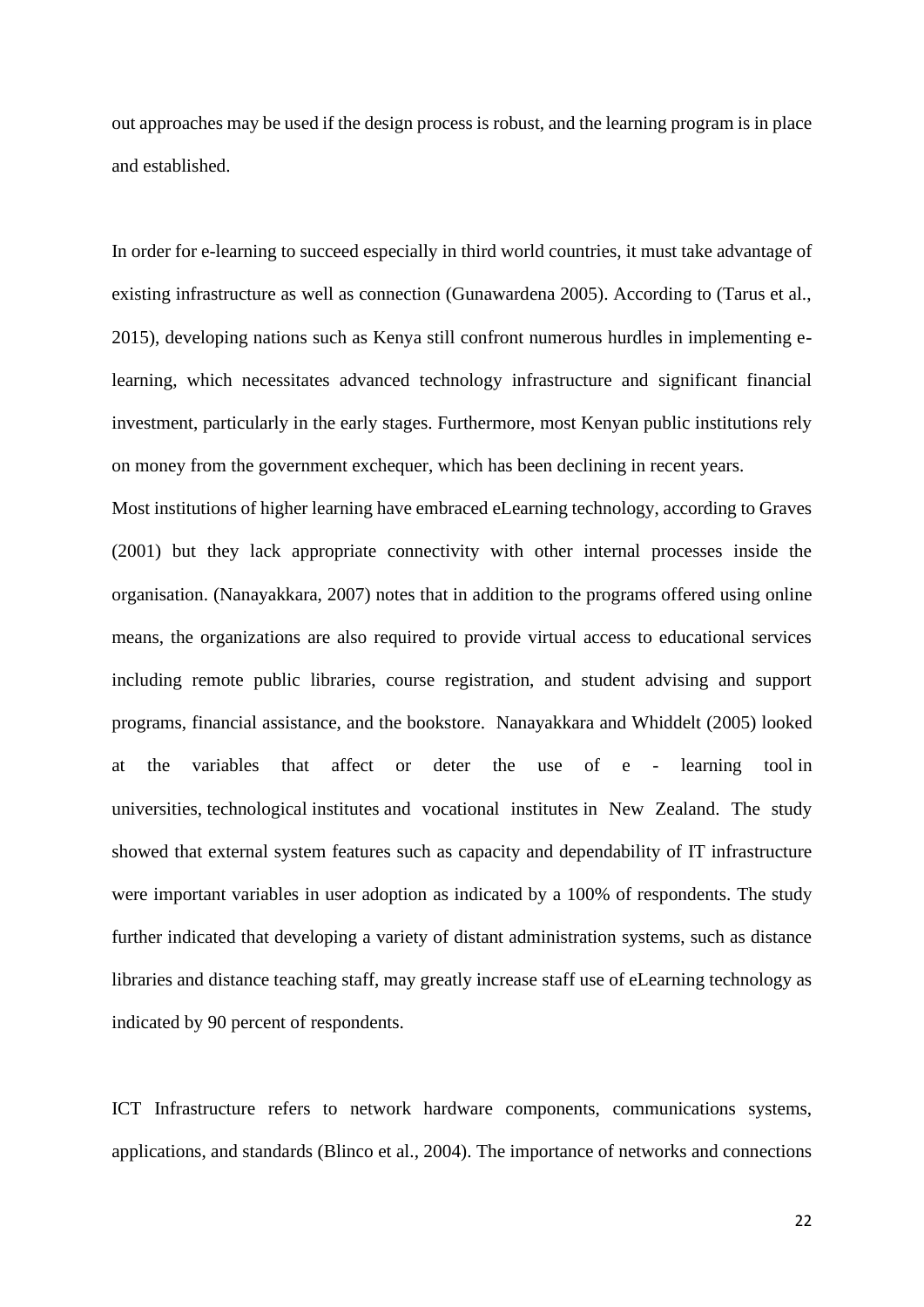in the creation of effective infrastructure is nearly widely assumed (Blinco et al., 2004). One of the most quickly growing sectors of education as well as training is the creation of e-learning materials and the delivery of learning possibilities (Attwell, 2006). Lack of high-speed internet connection is among the most significant difficulties facing most poor nations, owing to a variety of causes involving inconsistent energy, the use of low-bandwidth satellite technologies, and insufficiently educated staff (Omidinia et al., 2011). According to Bates (2009), challenges to eLearning implementation in African institutions of higher learning include insufficient and costly digital infrastructure, significantly higher computer costs, a scarcity of qualified IT staff and e-learning professionals, and the need for more knowledge workers. In a study carried out by Kenya Education Network in 2006, several institutions observed a lack of functional course management solutions for eLearning and advised the establishment of a virtual learning environment. A few schools had implemented class management system such as Moodle, which faculty were utilizing to complement their student learning, but no organization provided statistics on the proportion of courses used e-learning system (Kashorda et al., 2006).

#### **2.3.3.4 Policies and e-learning**

Lack of operational e-learning policies inhibits the introduction of e-learning at Kenyan institutions, according to (Tarus, Gichoya, and Muumbo 2015). They went on to say that while some institutions have an e-learning policy, implementation has been impeded by a lack of necessary budget and appropriate e-learning infrastructure, and that some institutions simply have a draft policy.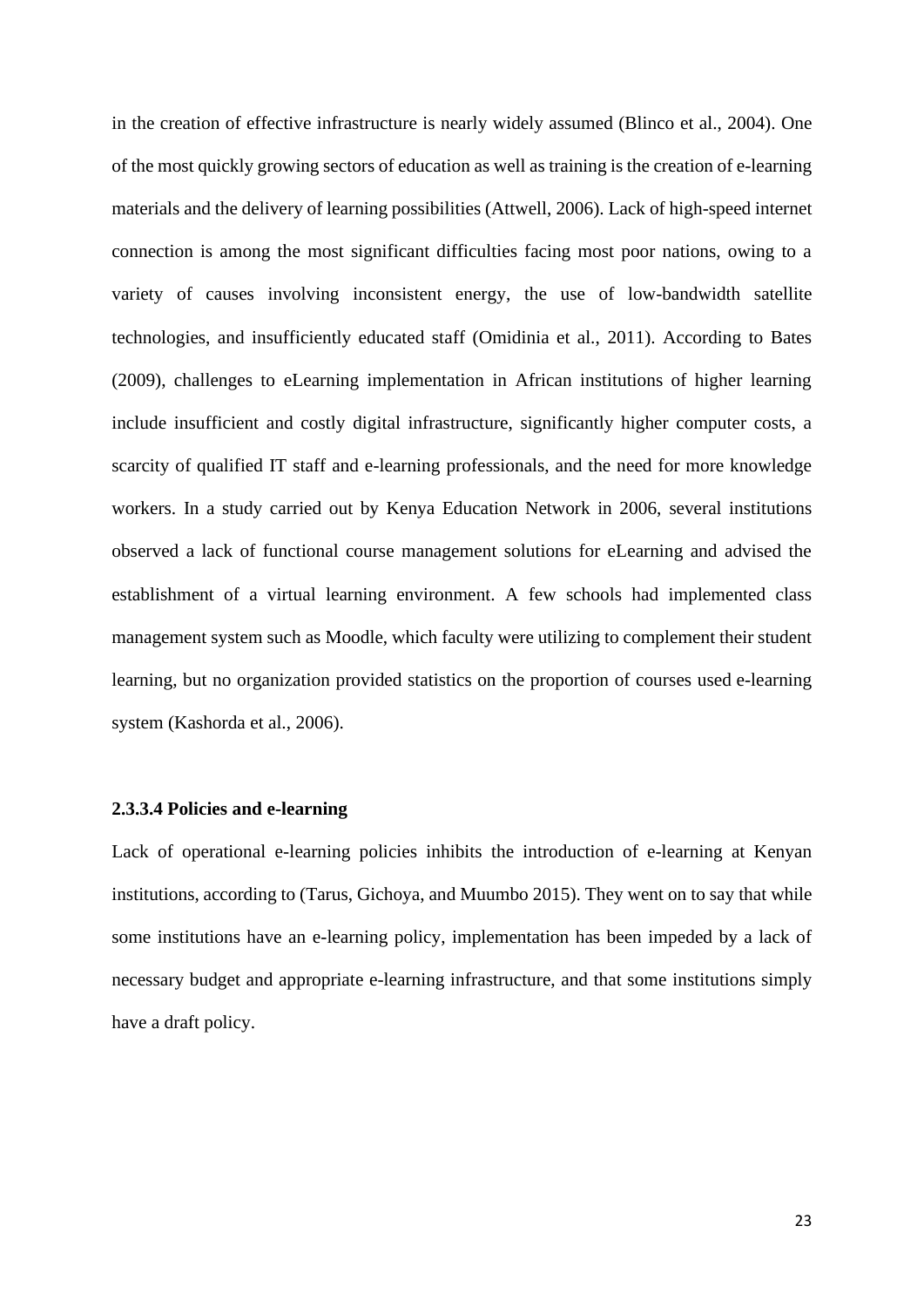#### **2.4 Social Influences and intention to use e-learning for people with hearing impairment**

Venkatesh et al., (2003) states that social influence is the extent to which an one believes that other people think that he or she should use the system. Prior research has shown that social influence provides beneficial effect on the users' intention to adopt e-learning (Belaaj et al, 2020). Three concepts make up social influence: image, social variables, and subjective norm. Image is the perception that using new technologies or technologies can enhance the image or status of a person's social system and can increase reputation and visibility (Moore & Benbasat, 1991). The term "subjective norm" refers to how one's view of whether or not one is encouraged to engage in specific behaviors is influenced by those around them (Ajzen & Fishbein, 1980). When they have a favorable attitude toward it and believe that those around them believe they should, they will engage in the desired behavior (Hussein, 2018). As a result, if other learning institutions have embraced inclusive e-learning systems, higher education institutions are more likely to do so.

At all three stages of measurement, the impact of image on perceived utility was considerable. Furthermore, at all points of measurement, the influence of perceived usefulness on image described as was substantial. Persons depended less on social information in establishing benefits and purpose as they got direct personal experience with a system for a long time, but they persisted to assess a system's utility on the basis of possible status gains arising from usage. Venkatesh and Bala (2008) discovered simplicity of use, risk, image, and outcome credibility were all significant determinants of usefulness over time. They also discovered that subjective norm's influence on perceived value was tempered by experience, with the impact becoming smaller as experience increased. The influence of picture on perceived usefulness, on the other hand, was substantial at all points of assessment. At all stages of assessment, Venkatesh and Bala (2008) discovered that the anchors, namely e-learning self, views of external influence, computer anxiety, and computing fun, were substantial factors of perceived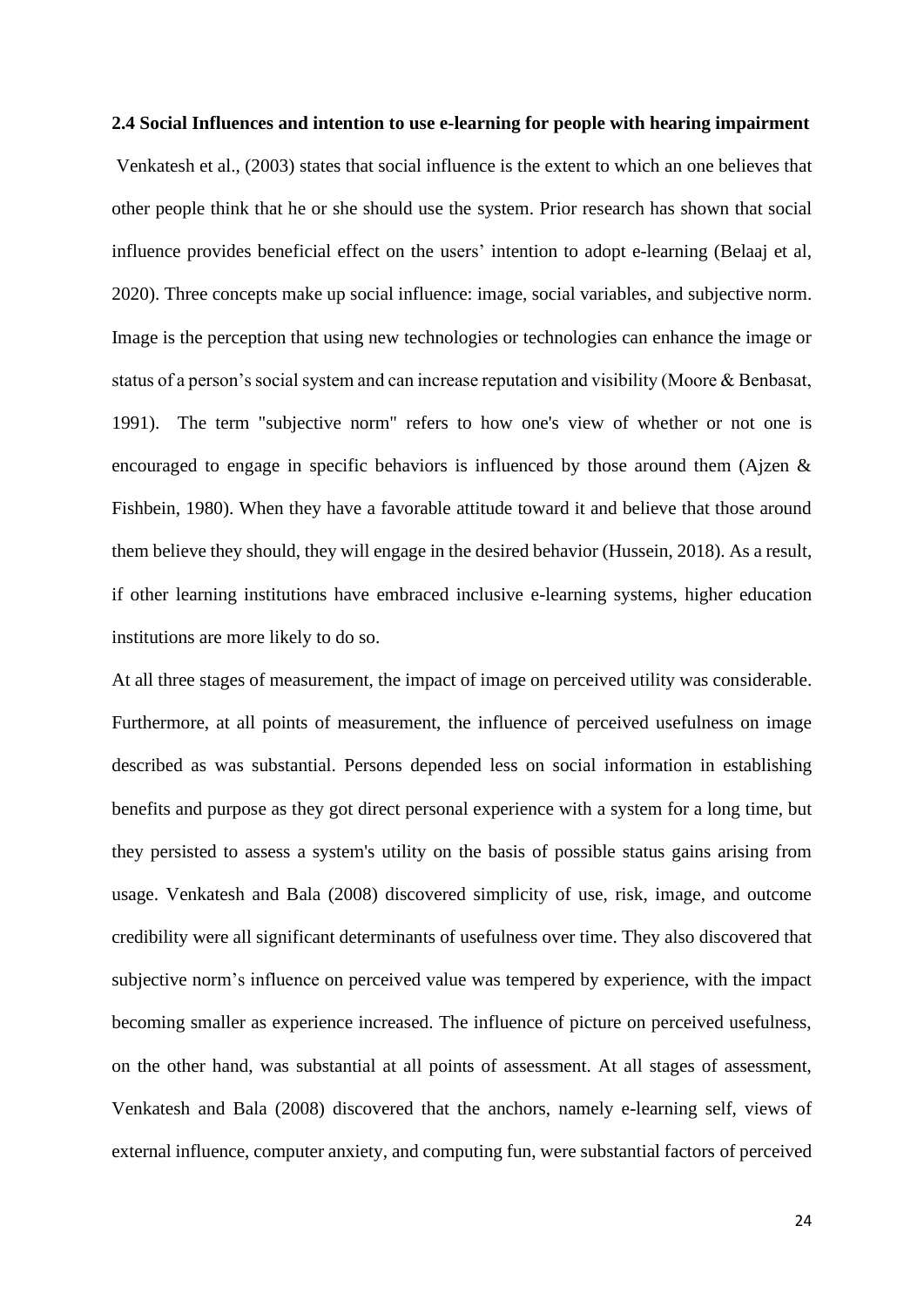ease of system use. Additionally, the influence of perceived stress on PEOU was tempered by knowledge, with the effect becoming smaller as knowledge grew.

Individual perception of e-learning was found to be a major determinant in system acceptability by Nanayakkara and Whiddelt (2005) and Nanayakkara (2007). Inspiration from coworkers, was important in their choice to embrace these technologies (Nanayakkara and Whiddelt, 2005). Furthermore, the majority of the faculty believed that an online system would improve the effectiveness of learning and would complement traditional teaching by providing more flexibility for distant learners. Collaborator's effect was important, but it wasn't all-pervasive (Nanayakkara, 2007). Around 25% of the survey sample believed that their coworkers' opinions would affect adoption, however nearly half said that their coworkers' opinions would not affect adoption. Over half of the study participants said they were willing to use LMS technologies if they thought it would enhance face-to-face teaching.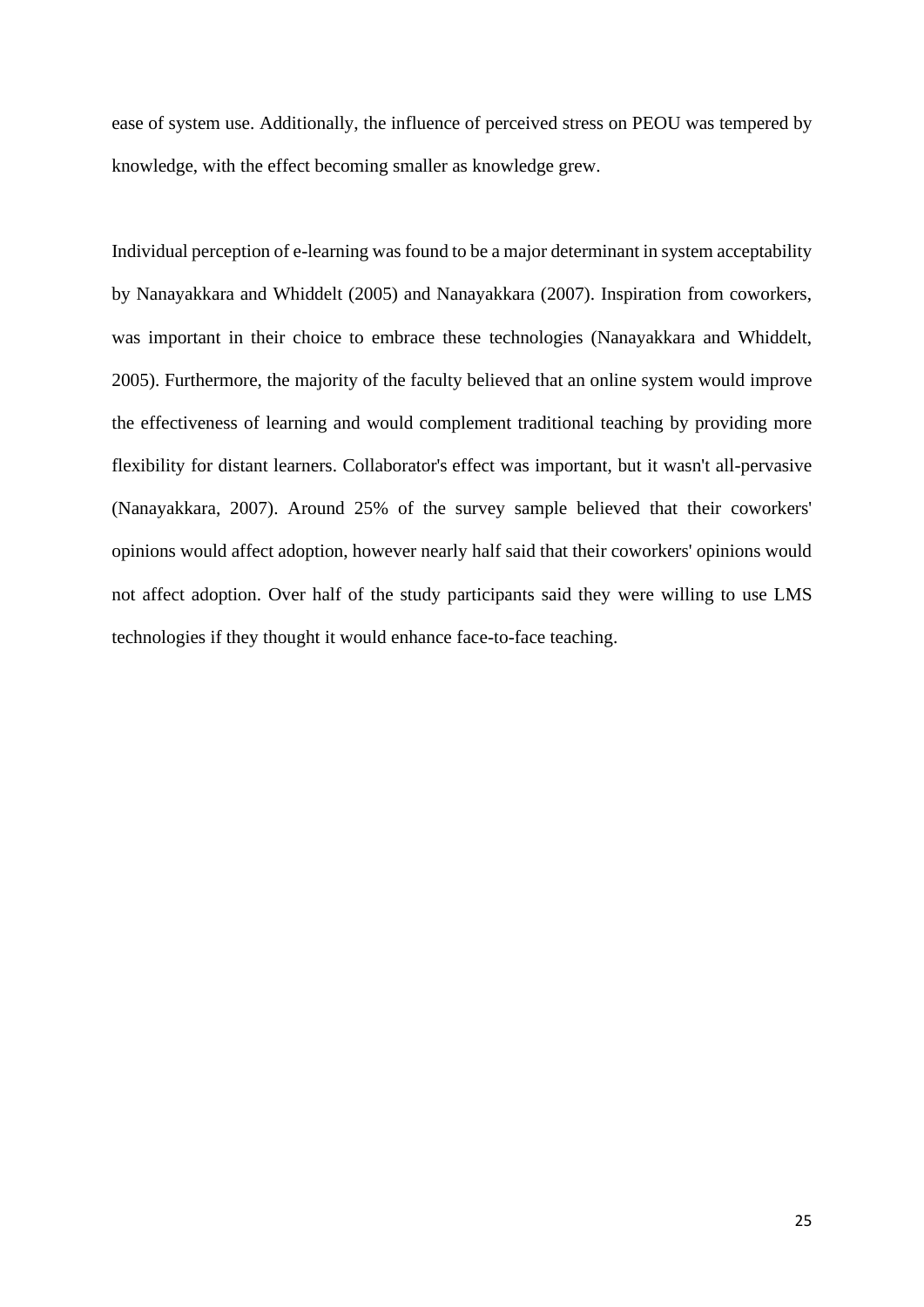#### **CHAPTER THREE**

#### **RESEARCH METHODOLOGY**

#### **3.1 Introduction**

This chapter describes the study methodology applied in this research. Additionally, it discusses the research philosophy, research design, the population under study, the sampling design, sampling frame, sampling technique and sample that were used to assess the factors that affect intention to use e-learning by people with hearing impairment in Kenya. It also covers the collection of data, the research procedures and also the method used to analyse data.

#### **3.2 Research Philosophy**

The beliefs and values that govern the design of, as well as the gathering and analysis of data in a research study, are outlined in a research philosophy, which complements philosophical concepts (Gemma, 2018). Positivism, Interpretivism, and Critical Theory are the three philosophical paradigms. Three research paradigms for research on information systems were explored, positivism, interpretivsm and pragmatism.

Positivism is often associated with experiments and quantitative study, and it is thought to be a subset of or development from empiricism. Positivists think that facts can be demonstrated, and that reality is the same for everyone (Gemma 2018).

Interpretivism, often known as anti-positivism, is an anti-positivism movement that opposes positivism (Flick 2014). Interpretivism claims that truth as well as knowledge are subjective, culturally and historically biased, and based on people's experiences and interpretation of them. Researchers' data collection, interpretation, and analysis will invariably be influenced by their own values and ideas because they can never be completely divorced from them.

Pragmatism keeps researchers from debating ideas like truth and reality, which they do not consider to be meaningful (Tashakkori and Teddlie, 1998). According to them, one should only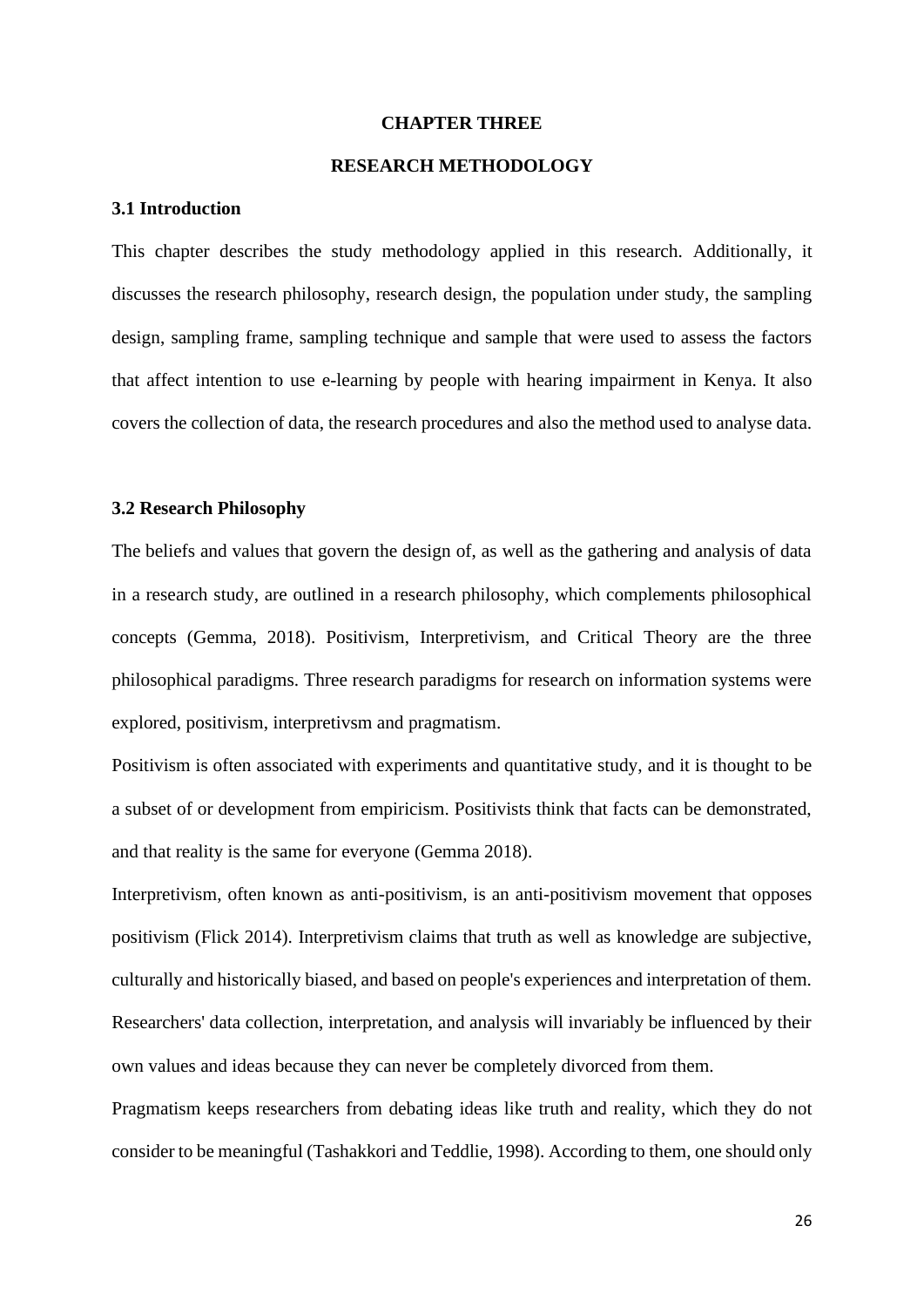study what is of interest and valuable, study in the various ways that you find acceptable, and make use of the results in ways beneficial to your value system. As a result, this research follows the pragmatist philosophy.

#### **3.3 Research Design**

This is the conceptual structure for conducting research and serves as the blueprint for data collecting, measurement, and analysis. (Golafshani, 2013). This study adopted descriptive design. Descriptive research design is applied to get knowledge pertaining to existing situation (Sekaran, 2003). Mugenda and Mugenda, (2000) defined descriptive research as pertaining to surveys and knowledge investigations.

#### **3.4 Study site**

The study was conducted at Karen Technical Training Institute for the deaf.

#### **3.5 Population**

(Breakwell, 1995) refers to population as a set of all units of analysis in one's problem area. (Cooper and Schindler, 2001) refers to study population as the subjects under study. (Mugenda and Mugenda, 2003) refers to target population as a group of people with observable and measurable qualities. The population comprised of instructors and students from KTTID. The target population was 374 respondents, 300 students and 74 instructors from the different academic departments.

### **3.6 Sample and Sampling Techniques**

Stratified random sampling was employed in this study. Simple random sampling technique was then applied. In this case, students and instructors formed the strata. Stratified sampling is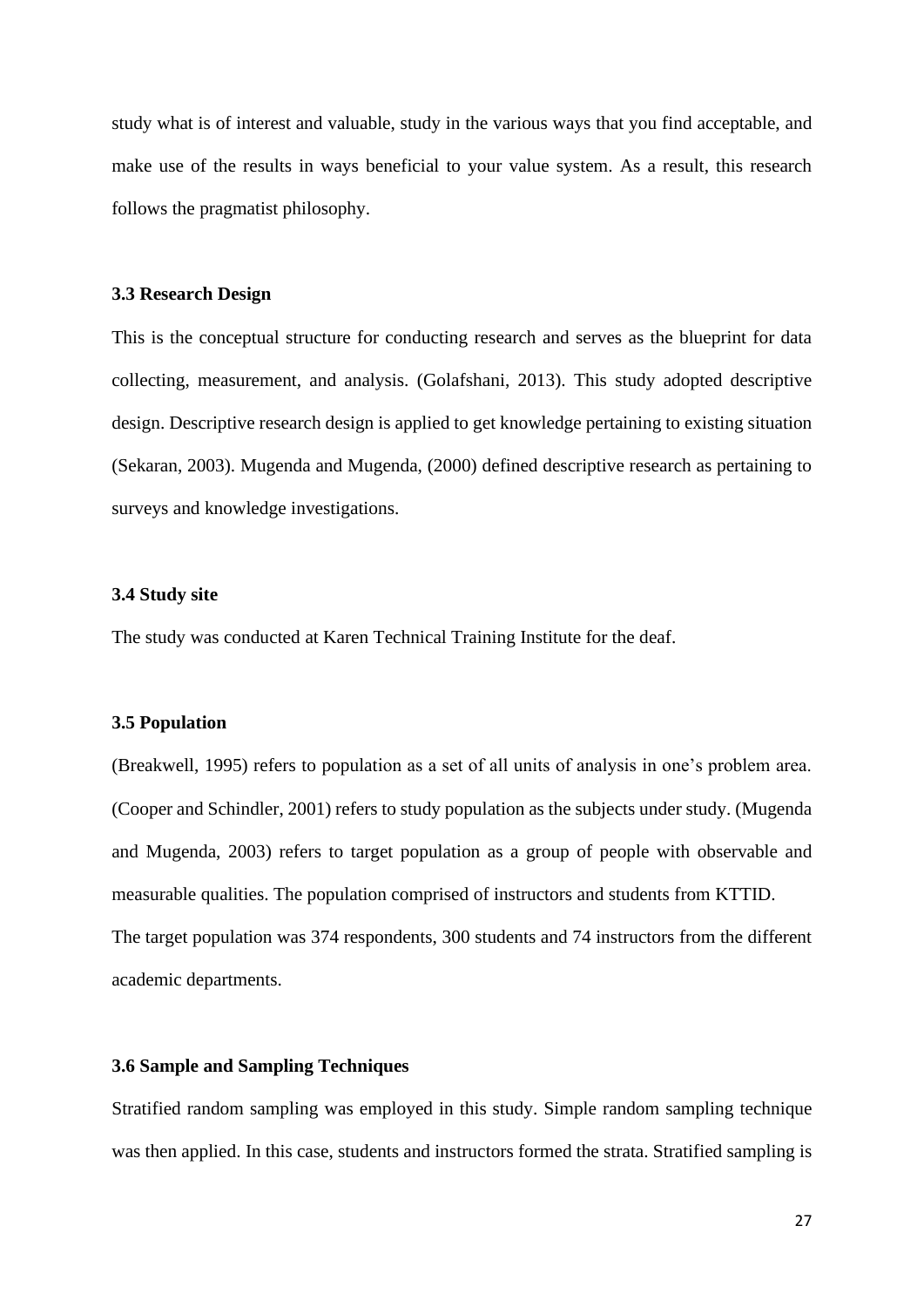applied where the population under the study has different characteristics to ensure all elements are represented in the study (Miller, 1996). A sample is a smaller number or subset drawn from the population that is accessible (Mugenda and Mugenda, 1999). Stratified simple random sampling which involves dividing the population into distinct non overlapping subgroups (strata) according to characteristics of roles. This was employed to obtain the study sample because it assures that a representative sample from each stratum is chosen, allowing the research findings to be generalized.

To get the sample size, the Yamane (1967) formula was used. The formula is illustrated below, and it provided 193 as the appropriate sample size

A 95 percent confidence level and  $e = .05$  are assumed for this equation

$$
n = \frac{N}{1 + N(e)^2}
$$

Where:

 $n = sample$ 

 $N =$  target population

 $e =$  the level of precision

 $n=374$  = 374  $1+374(0.05)$   $(0.05)$  1.935

 $n=193$ 

The sample size will be computed as follows using stratified sampling technique according to Cochran (1977).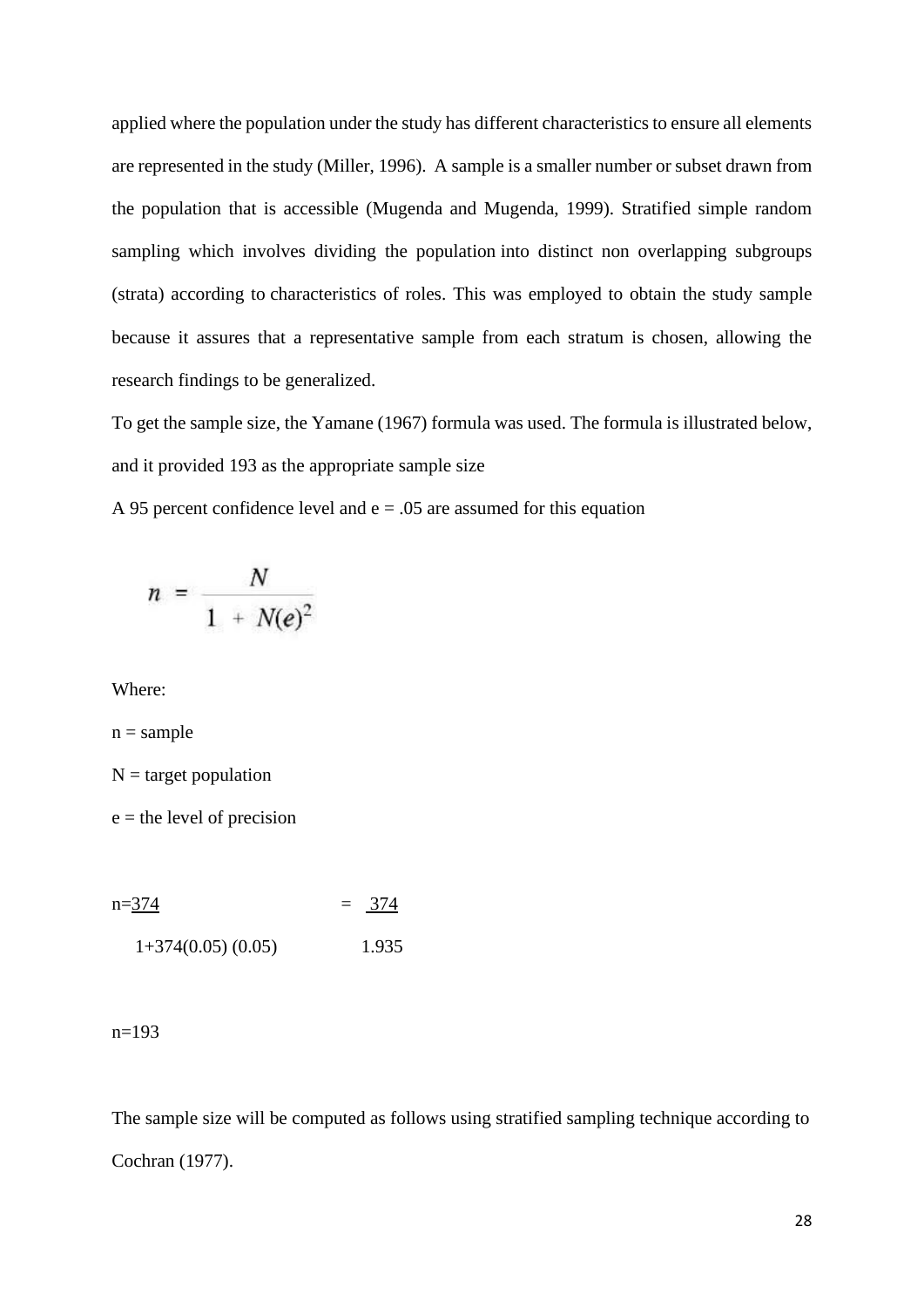Let N=target population

n= the desired sample size

 $N_i = i^{th}$  stratum population. For i=1, 2

 $n_i=i<sup>th</sup>$  stratum sample size. For  $i=1, 2$ 

Then we compute i<sup>th</sup> stratum sample as follows

 $n_{i} = \frac{ithstratum population}{\text{for action}}$  $\frac{1}{\arget{population}(N)}$  (the desired sample size(n)

Therefore, we obtain the desired sample size by adding the stratum samples.

 $n=n_1+n_2$  which can be summarized as follows:

$$
\mathbf{n} = \sum_{i=1}^k n_i
$$

Where n is desired sample size,  $\sum_{k} k$  is summation from i<sup>th</sup> to k<sup>th</sup> stratum samples, n<sub>i</sub> is i<sup>t</sup> stratum sample size, and k is  $\Box$ <sup>t</sup> tal number of stratum samples/number of strata. ∑ i

Table 3. 1: Sample size determination

| <b>Respondents</b> | categories | ithstratumpopulation<br>$n_{i}$<br>-x n<br>target population(N) |
|--------------------|------------|-----------------------------------------------------------------|
| <b>Students</b>    | 300        | 155                                                             |
| <b>Instructors</b> | 74         | 38                                                              |
| <b>Total</b>       | 374        | 193                                                             |

#### **3.7 Data Collection Methods**

Data collecting methods, according to Kothari (2005), are the stages and actions required for performing research efficiently, as well as the desired sequence of these steps.

### **3.8 Instrumentation**

The study used primary sources to collect data. (Mutai, 2000) notes that primary data is desired because of its closeness to the truth and simplicity of control over inaccuracies. Questionnaires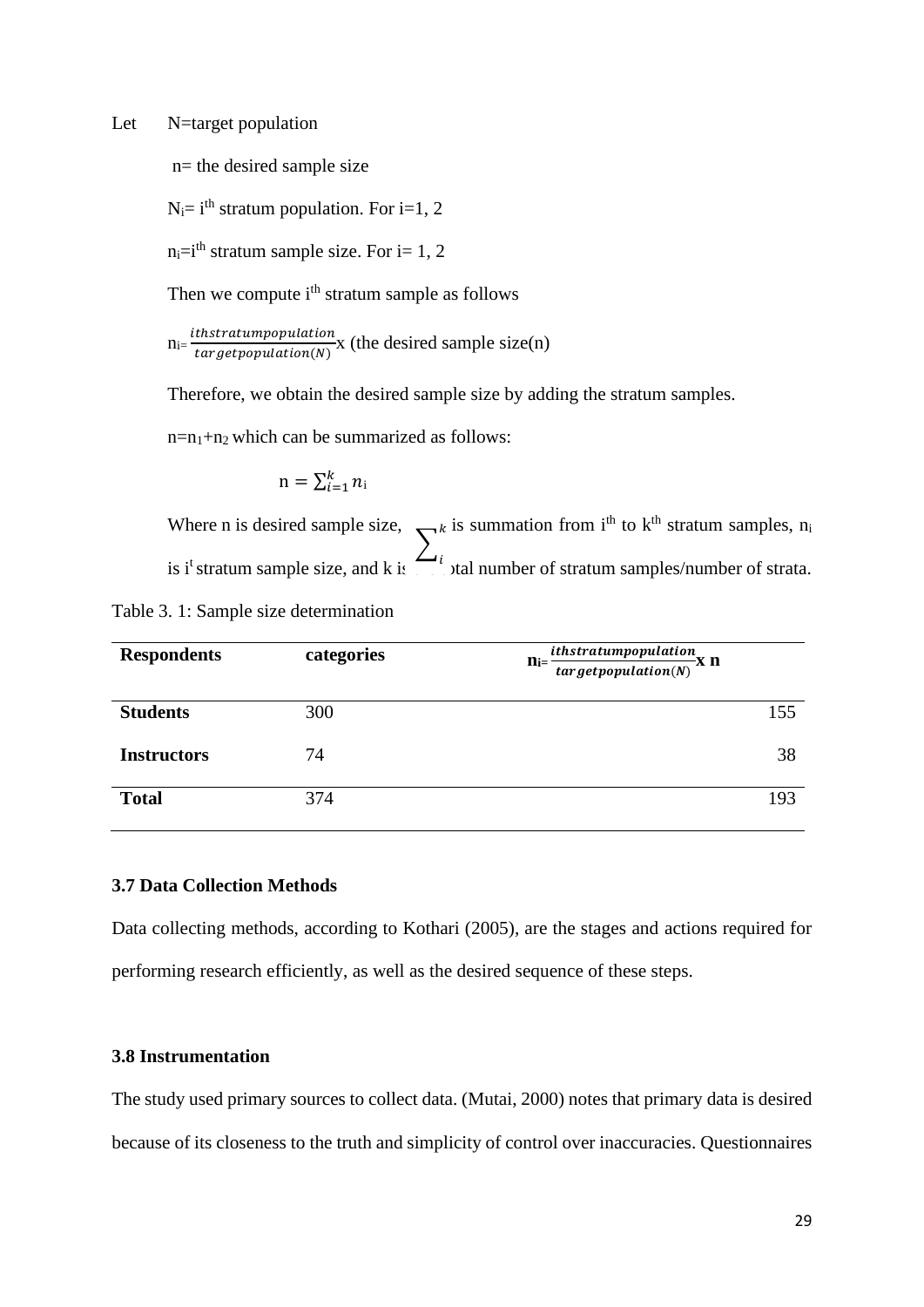were utilised for gathering information from the respondents. The questionnaires had closedended questions as well as open ended questions. According to Kothari, (2003) questionnaires help in collection of correct and consistent data since responses are given at liberty devoid of any influence. The questionnaire used a Likert scale of 1-5.

#### **3.9 Reliability of research instrument**

Kothari (2015) defines test instrument reliability as the degree to which a test instrument consistently gives the same result when administered to the same group throughout time intervals. Reliability helps to identify ambiguities and insufficient elements in the study instrument. Cronbach's alpha was used to evaluate reliability based on internal consistency or average correlation of items using coefficients ranging from 0 to 1. The instrument is reliable if the Cronbach alpha formula values for all variables are greater than 0.7

#### **3.10 Data Analysis and Presentation**

Data analysis, according to Cooper and Schindler (2016), entails inspecting, transforming, and modeling data in order to highlight useful information for drawing conclusions and supporting decision-making. Collected data was first entered into Microsoft Excel sheet and afterwards cleaned to remove inconsistencies. For descriptive and inferential statistical measures, the data file was uploaded to the Statistical Packages for Social Sciences software. Variables were analysed and summarized into means, standard deviation, frequencies, and percentages and presented in tables. Findings and recommendations are provided. The researcher used regression analysis model in this study.

 $Y_1 = \beta_0 + \beta_1 X_1 + \beta_2 X_2 + \beta_3 X_3 + \beta_4 X_4 + \epsilon$ 

Where:  $-Y=$  intention to use

 $X_1$  = Perceived usefulness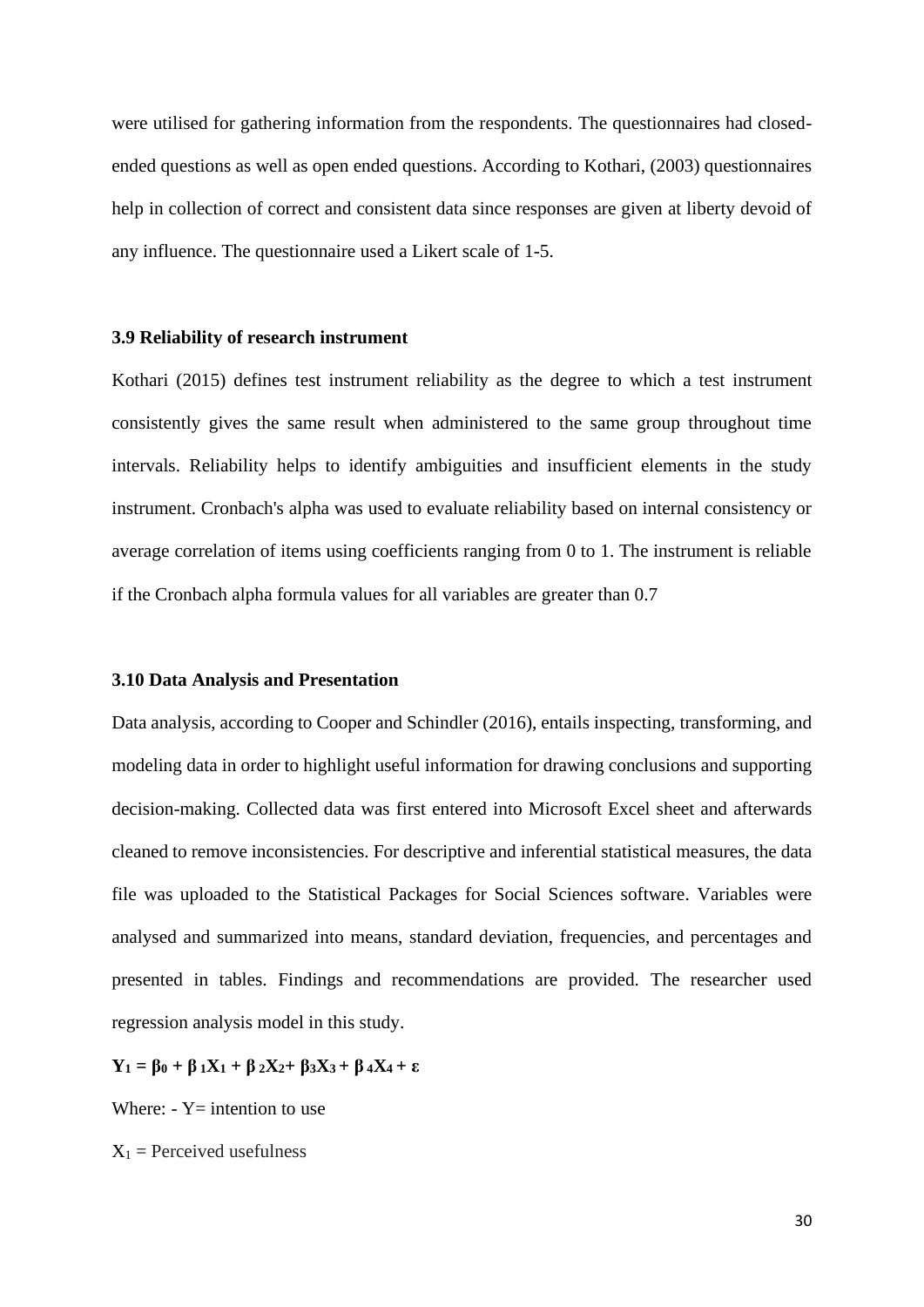$X_2$  = Perceived ease to use

 $X_3$  = Social influence

 $X_4$  = Facilitating Conditions

**Β<sup>0</sup>** = Constant; **Β1, β2, β3, β4, β5**= predictor variable coefficients; **ε**=Error term of the model.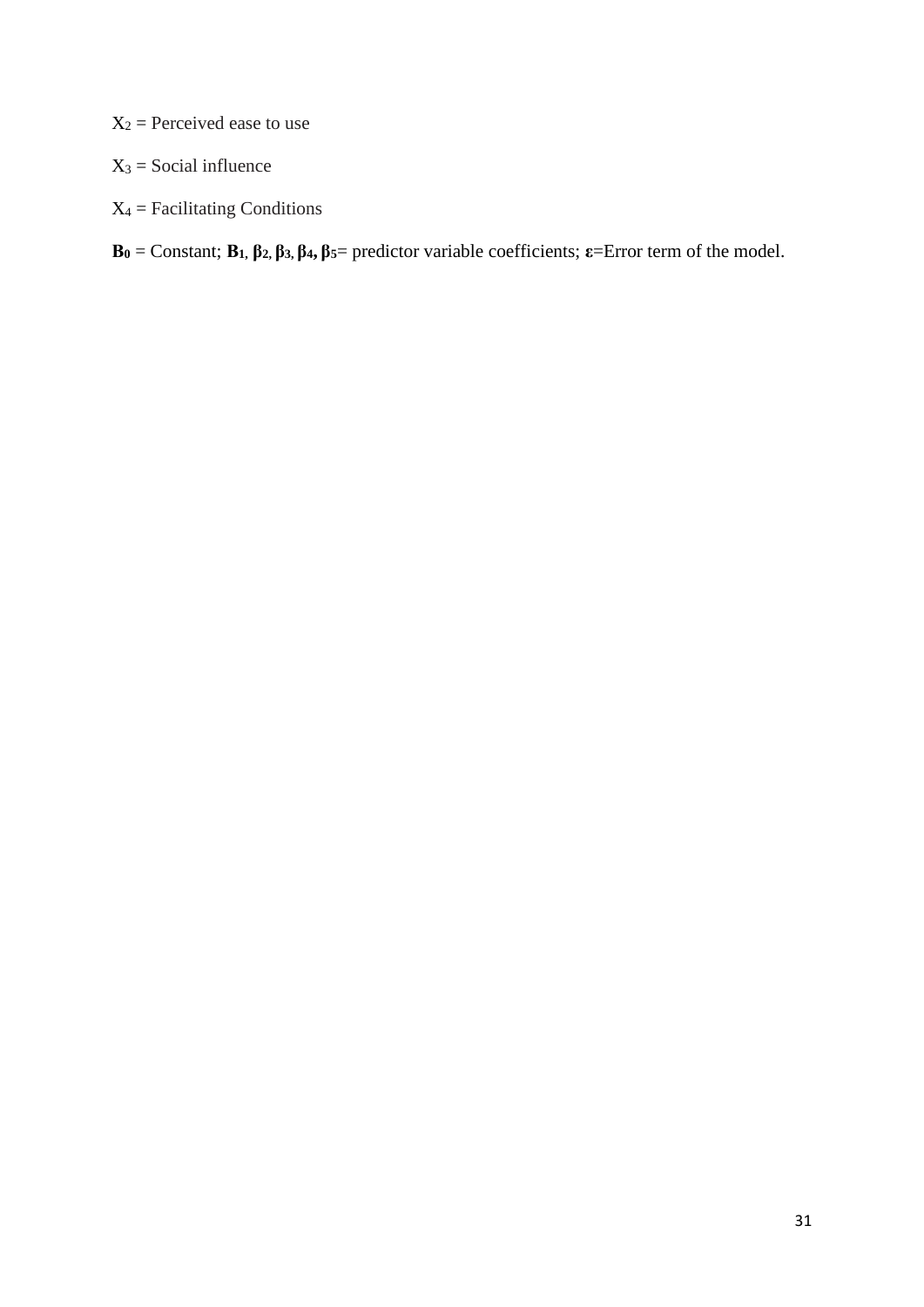## **Table 3. 2: Opalization of variables**

| <b>Research objective</b>                | <b>Type of variable</b> | <b>Constructs</b>   | Data collection | of<br>Approach   | Level<br><b>of</b> |
|------------------------------------------|-------------------------|---------------------|-----------------|------------------|--------------------|
|                                          |                         |                     |                 | analysis         | analysis           |
| To determine whether social influences   | Independent:            | Peers influence     | Questionnaires  | Quantitative and | Descriptive        |
| affect intention to use of e-learning by | Social Influences       |                     |                 | Qualitative      |                    |
| people with hearing impairment in Kenya. |                         | Institutional image | Questionnaires  | Quantitative and | Descriptive        |
|                                          |                         |                     |                 | Qualitative      |                    |
| To assess whether perceived ease of use  | Independent:            | User friendliness   | Questionnaires  | Quantitative and | Descriptive        |
| affect intention to use of e-learning by | Perceived ease of use   |                     |                 | Qualitative      |                    |
| people with hearing impairment in Kenya. |                         | self-<br>Computer   | Questionnaires  | Quantitative and | Descriptive        |
|                                          |                         | efficacy            |                 | Qualitative      |                    |
| To find out whether perceived usefulness | Independent:            | Content delivery    | Questionnaires  | Quantitative and | Descriptive        |
| affect intention to use of e-learning by | Perceived usefulness    |                     |                 | Qualitative      |                    |
| people with hearing impairment in Kenya. |                         | Feedback            | Questionnaires  | Quantitative and | Descriptive        |
|                                          |                         |                     |                 | Qualitative      |                    |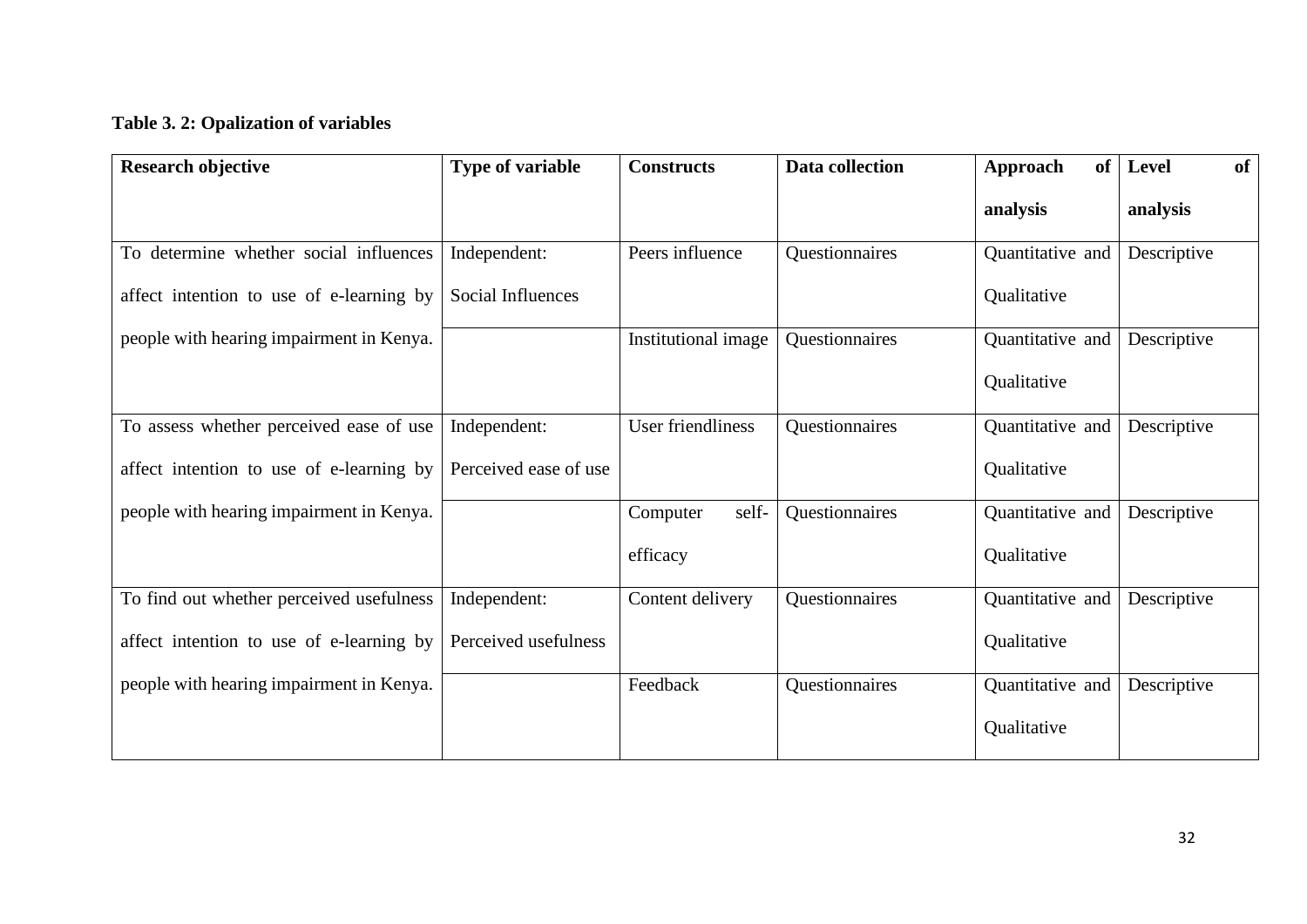|                                             |              | Flexibility              | Questionnaires | Quantitative and | Descriptive |
|---------------------------------------------|--------------|--------------------------|----------------|------------------|-------------|
|                                             |              |                          |                | Qualitative      |             |
|                                             |              | Content                  | Questionnaires | Quantitative and | Descriptive |
|                                             |              | reusability              |                | Qualitative      |             |
|                                             |              | Exam grading             | Questionnaires | Quantitative and | Descriptive |
|                                             |              |                          |                | Qualitative      |             |
| determine<br>facilitating<br>To<br>whether  | Independent  | <b>Budget</b>            | Questionnaires | Quantitative and | Descriptive |
| conditions affect intention to use of e-    | conditions:  |                          |                | Qualitative      |             |
| with<br>hearing<br>learning<br>by<br>people | Facilitating |                          |                |                  |             |
| impairment in Kenya.                        | conditions   |                          |                |                  |             |
|                                             |              | Available                | Questionnaires | Quantitative and | Descriptive |
|                                             |              | computers                |                | Qualitative      |             |
|                                             |              | <b>Trained ICT Staff</b> | Questionnaires | Quantitative and | Descriptive |
|                                             |              |                          |                | Qualitative      |             |
|                                             |              | Internet bandwidth       | Questionnaires | Quantitative and | Descriptive |
|                                             |              |                          |                | Qualitative      |             |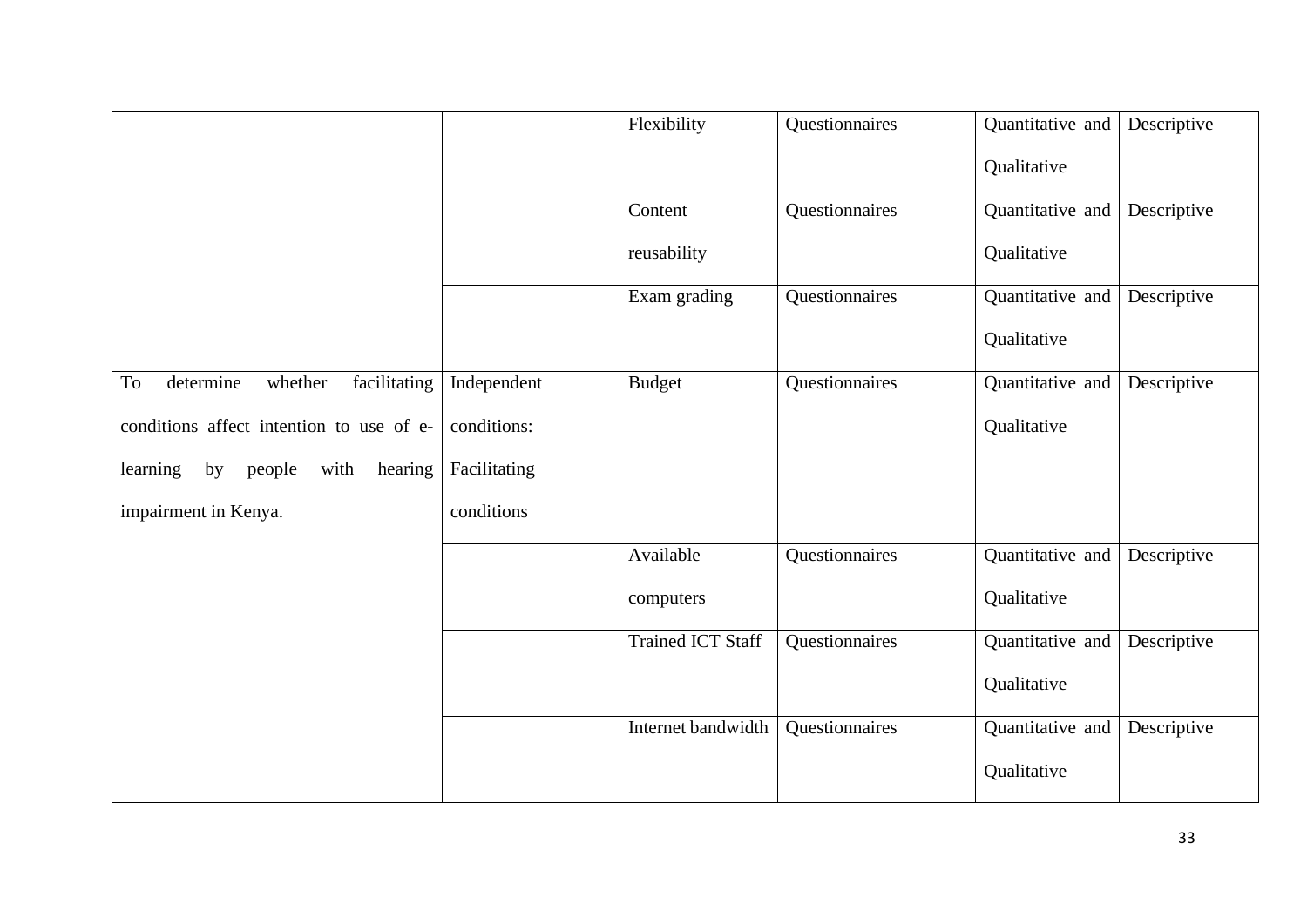|  | e-learning policies | Questionnaires | Quantitative and Descriptive |  |
|--|---------------------|----------------|------------------------------|--|
|  |                     |                | Qualitative                  |  |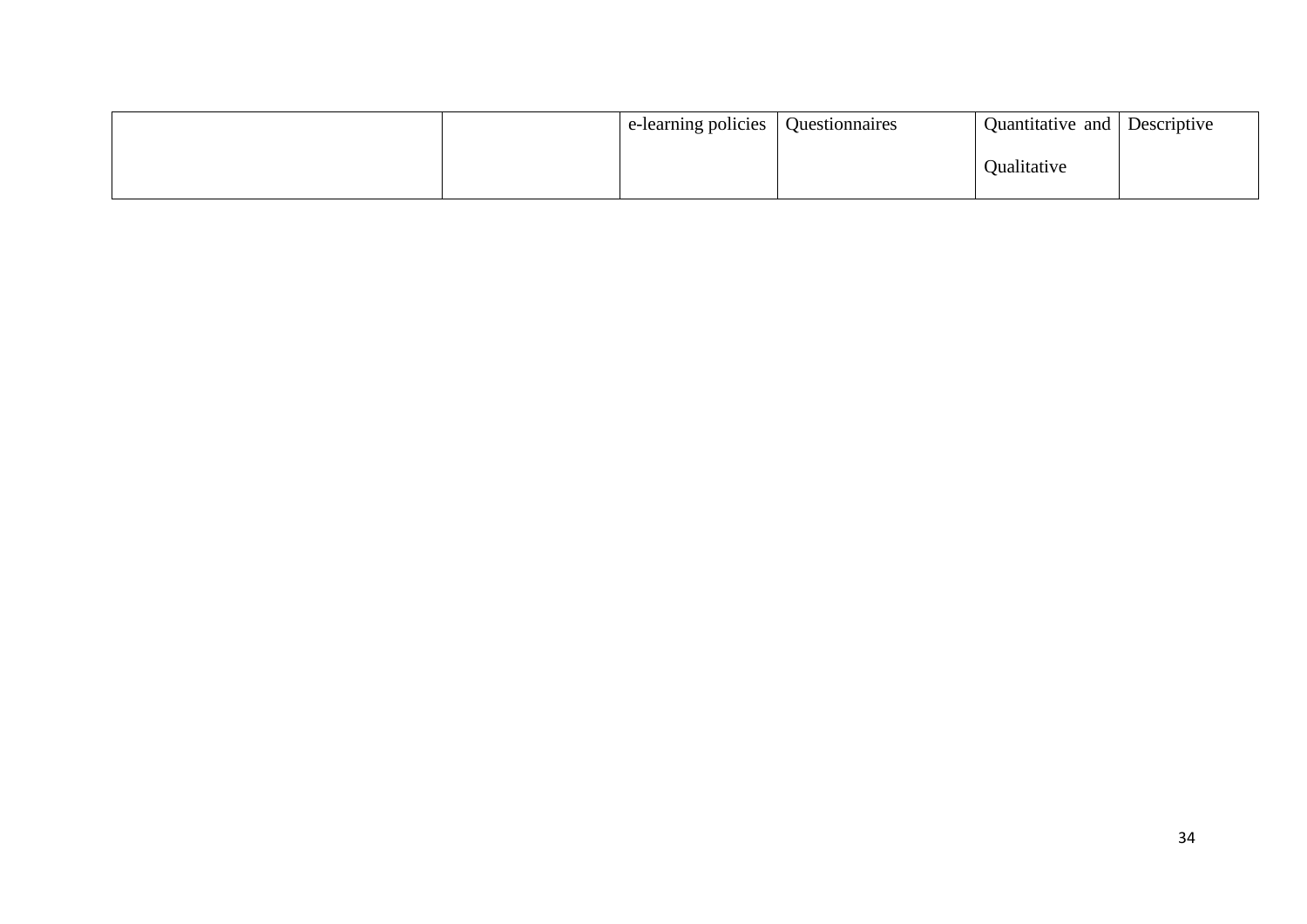#### **CHAPTER FOUR**

#### **RESULTS AND ANALYSIS**

## **4.1 Introduction**

This chapter discusses the data that was collected in the field and how it was analysed. In the analysis and presentation of the findings, descriptive as well as inferential statistics are used. The chapter starts with a response rate, then moves on to general information on the respondents and a description of each variable in relation to the study's goals. The outcomes of the study are presented using charts and tables in accordance with the study's objectives.

## **4.1.1. Response Rate**

The sample size of this study was 193 instructors and students from KTTID in Nairobi. 111 responses were received. The study recorded 57% response rate.

#### **4.1.2. Reliability test**

The questionnaire's reliability was tested using Cronbach's alpha, and an alpha score of 0.754 was achieved as the lowest value, showing strong internal consistency. This indicated that the questionnaire was reliable in assessing the factors affecting intention to use e-learning by people with hearing impairment in Kenya, particularly learners and trainers from Technical Training Institute for the Deaf.

| Table 4. 1: Reliability of study variables |  |  |
|--------------------------------------------|--|--|
|--------------------------------------------|--|--|

|                | Factor                  | Cronbach's alpha |
|----------------|-------------------------|------------------|
|                | Perceived usefulness    | 0.813            |
| $\overline{2}$ | Perceived ease of use   | 0.824            |
| 3              | Facilitating conditions | 0.786            |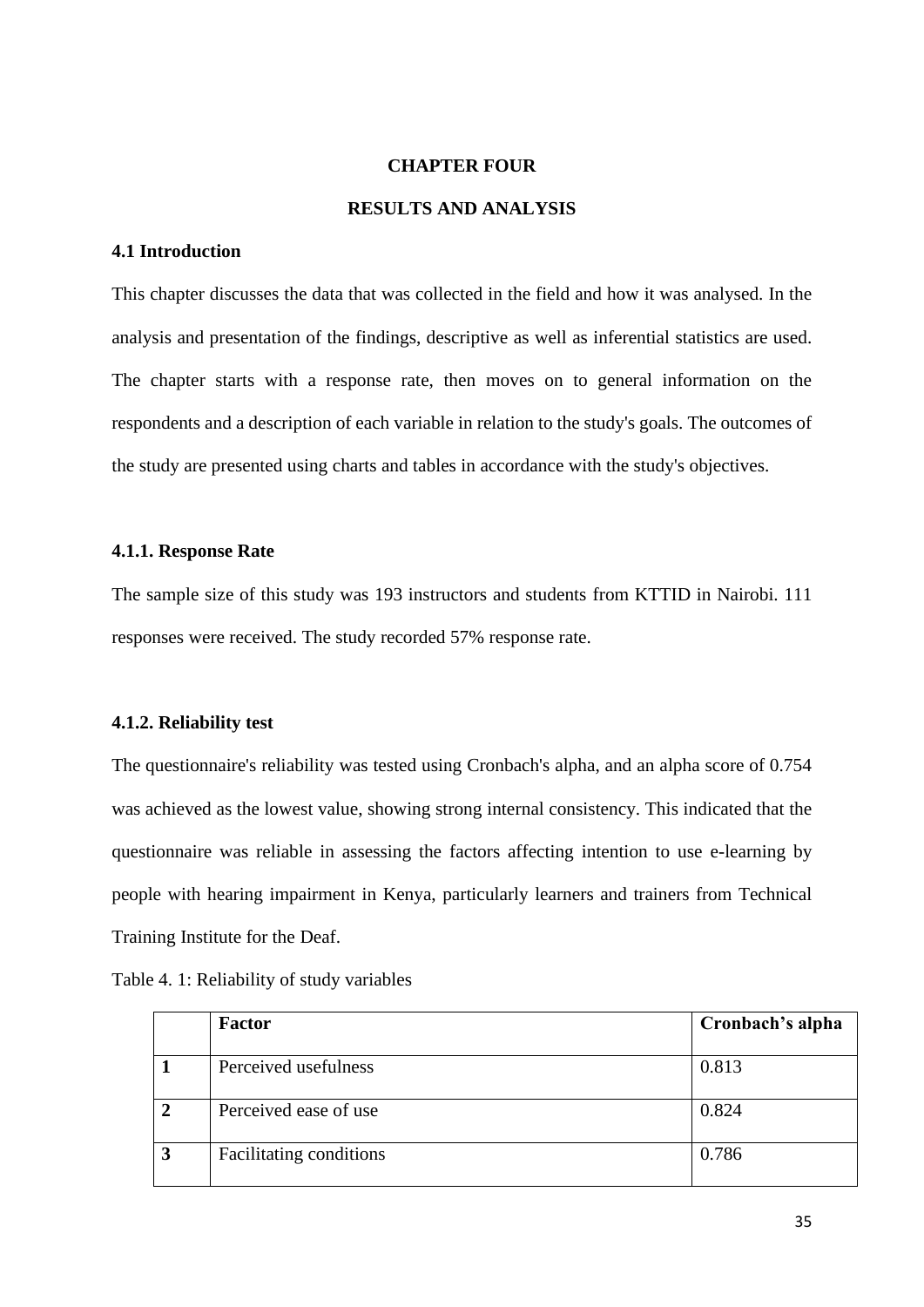|   | Social influences | 1.886 |
|---|-------------------|-------|
| ັ | Intention to use  | 754   |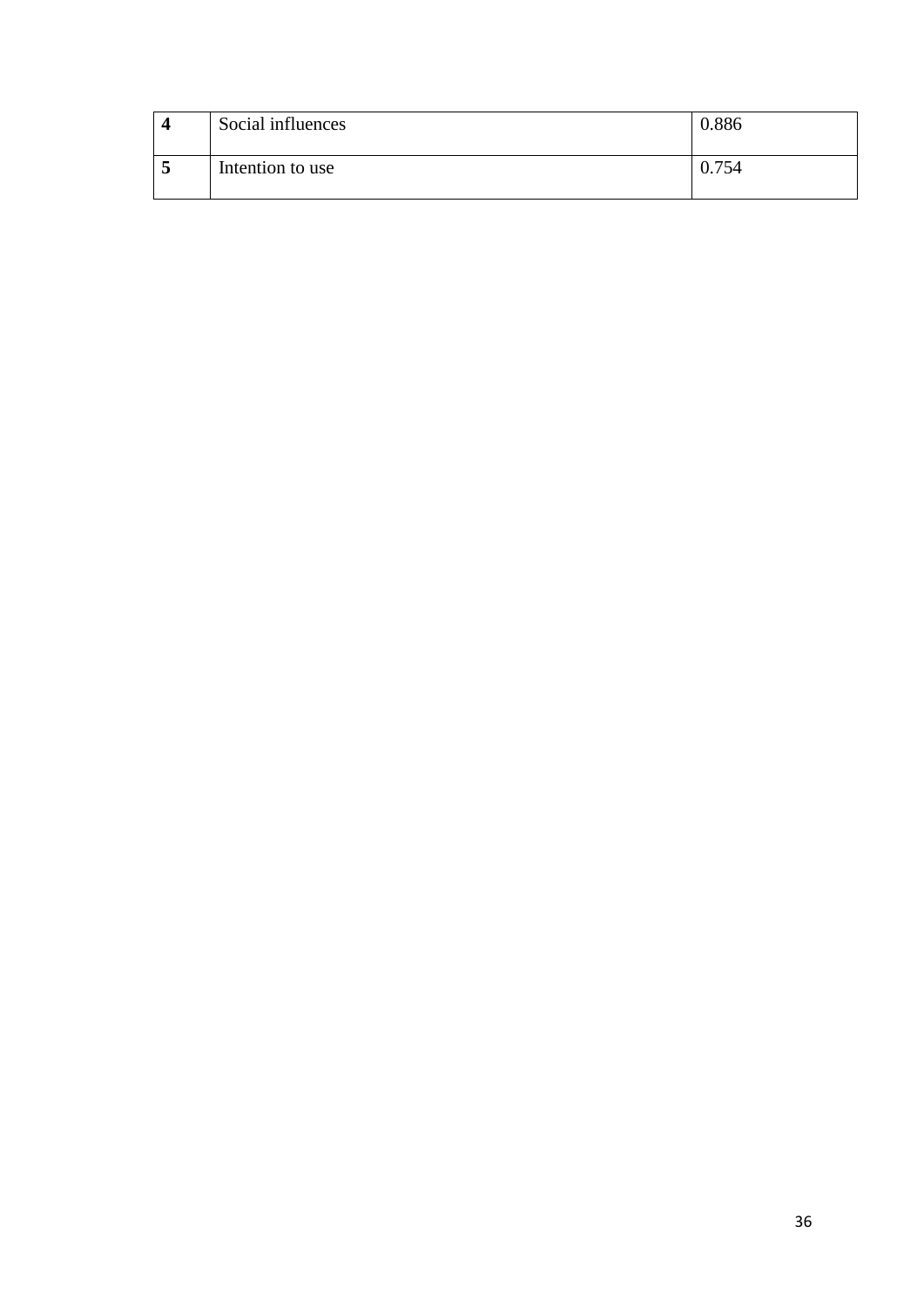## **4.2.1. General information**

The data was collected from students and instructors from KTTID in Nairobi. Questionnaires were used to collect the data. The basic information this study comprised the respondents' awareness of e-learning systems. This was critical to understand the knowledge base of the respondents under the study.



Figure 4. 1: Awareness of e-learning system

The study found majority of the respondents were aware of e-learning system; only 6% said

that they did were not aware of the e-learning system.



Figure 4. 2: Prior interaction with e-learning system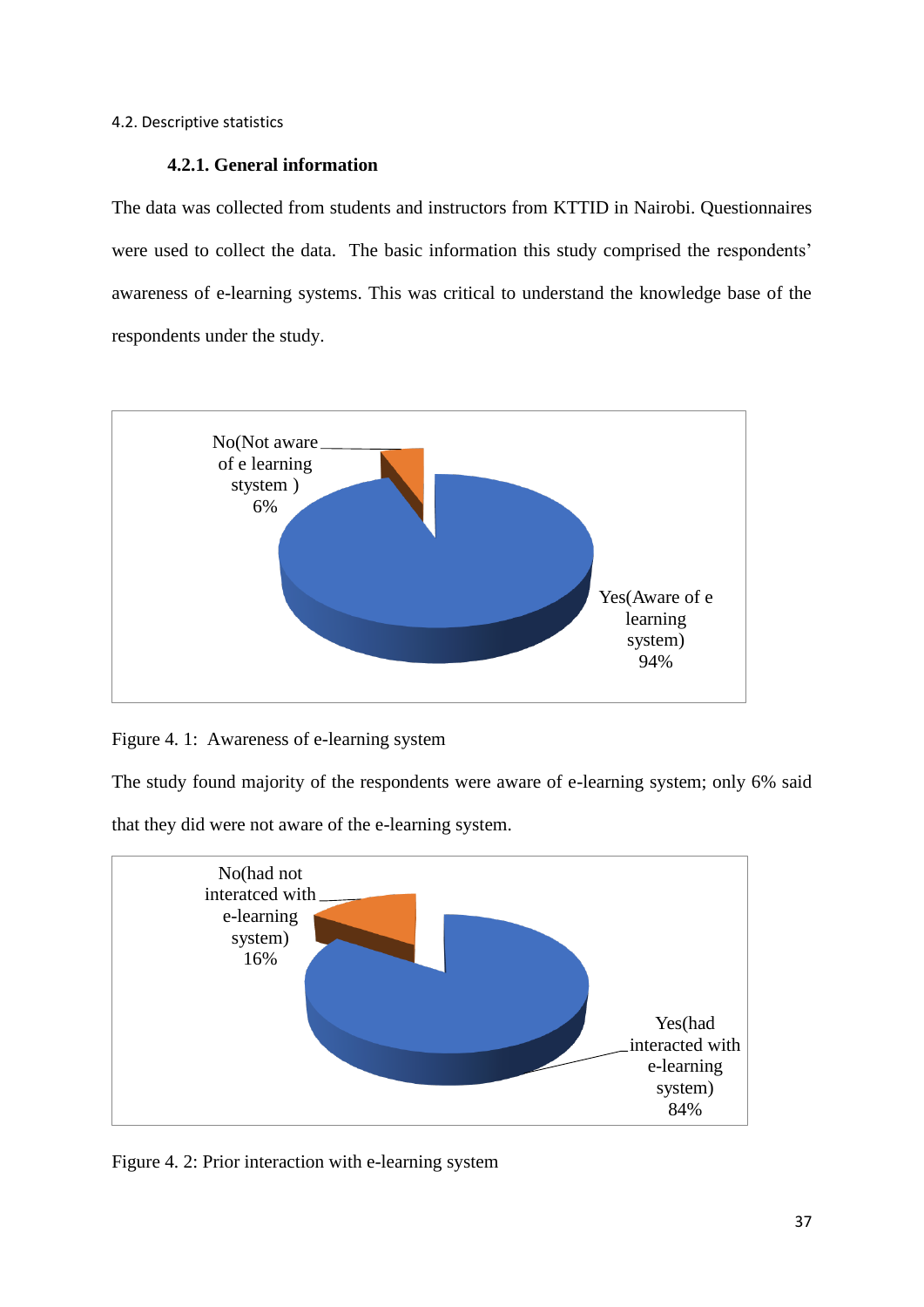Majority (84.0%) of the participants had interacted with LMS prior to this study. This finding implies that the concept of e-learning was not a new among people with hearing impairment in Kenya, particularly learners and trainers from KTTID.

## **4.2.2. Perceived usefulness and intention to use e-learning for people with hearing impairment in Kenya**

One of the objectives of this study was to assess how perceived usefulness affected intention to use e-learning among people with hearing impairment in Kenya. In efforts to address this objective, the researcher assessed various constructs, e.g. relevance, efficiency in service delivery, improvement of learning and content delivery, creation of feedback between the learner and instructors, flexibility in time management, increased productivity and overall productivity.

*Table 4. 2: Perceived usefulness and intention to use e-learning by people with hearing impairment in Kenya*

|                            | <b>Strongl</b> | <b>Disagree</b> | <b>Neutral</b> | Agree       | <b>Strongly</b> | mea         | STD_       |
|----------------------------|----------------|-----------------|----------------|-------------|-----------------|-------------|------------|
|                            | ${\bf y}$      |                 |                |             | <b>Agree</b>    | $\mathbf n$ | <b>Dev</b> |
|                            | <b>Disagre</b> |                 |                |             |                 |             | (SD)       |
|                            | $\mathbf e$    |                 |                |             |                 |             |            |
|                            | $\mathbf n$    | $\mathbf n$     | $\mathbf n$    | $\mathbf n$ | $\mathbf n$     |             |            |
|                            | $\%$           | $\%$            | $\%$           | $\%$        | $\%$            |             |            |
| use of e-learning systems  | 4(3.6)         | 12(10.8)        | 33(29.7)       | 42(37.8)    | 20(18.0)        | 3.56        | 1.024      |
| would be relevant          |                |                 |                |             |                 |             |            |
| E-learning<br>would<br>aid |                |                 |                |             |                 |             |            |
| task<br>quick              | 6(5.6)         | 7(6.5)          | 23(21.5)       | 46(43.0)    | 25(23.4)        | 3.72        | 1.071      |
| accomplishment             |                |                 |                |             |                 |             |            |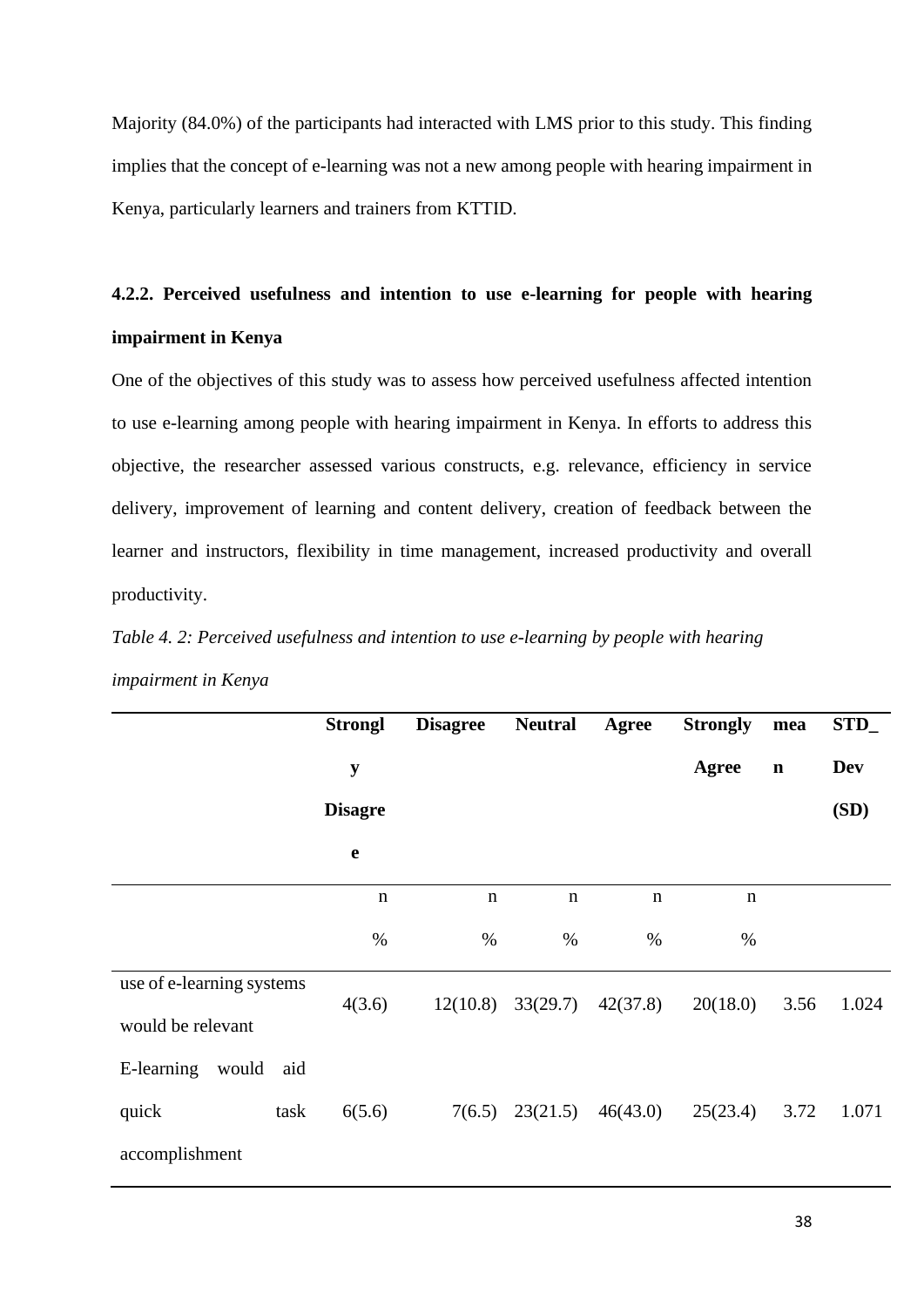E-learning systems can improve learning and content delivery 6(5.5) 13(11.8) 14(12.7) 57(51.8) 20(18.2) 3.65 1.079 E-learning systems can help in creating a feedback mechanism 7(6.4) 16(14.7) 25(22.9) 40(36.7) 21(19.3) 3.48 1.151 LMS are flexible and can lead to effective time management for instructors 9(8.3) 16(14.8) 21(19.4) 36(33.3) 26(24.1) 3.5 1.242 E-learning systems can increase productivity while using less resources through content reusability 7(6.6) 19(17.9) 33(31.1) 30(28.3) 17(16.0) 3.29 1.138 Overall, using the system would increase my productivity 6(5.7) 10(9.4) 20(18.9) 49(46.2) 21(19.8) 3.65 1.078

Most respondents as implied through a mean of 3.56 and a SD of 1.024 considered LMS relevant in learning and teaching among people with hearing impairment in Kenya. The study also found use of e-learning system help the participants to accomplish task within a reasonable time as implied through a mean of 3.72 and a SD of 1.071. Respondents agreed that e-learning systems could improve learning and content delivery as indicated by 51.8% who agreed and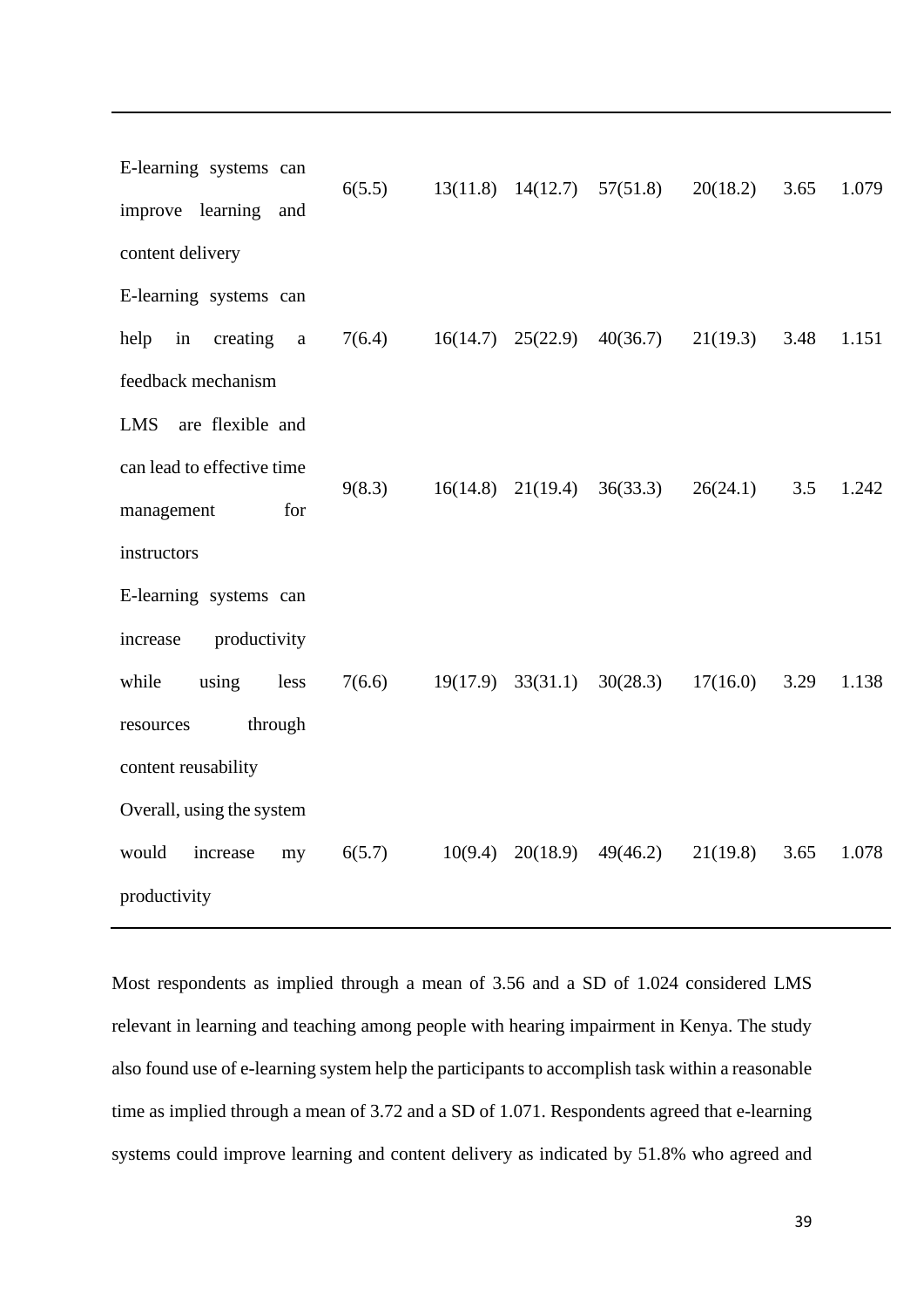18.2% that strongly agreed. Assessing the on the assessment on students, the study found that participants perceived the e-learning system as useful in creating a feedback mechanism between instructors and students as implied by a mean of 3.48 and SD of 1.151. E-learning system was considered flexible and effective in time management for instructors and students as indicated by 33.3% that agreed and 24.1% that strongly agreed. Equally, most participants were neutral on the usefulness of e-learning systems in increasing productivity while using fewer resources through content reusability as indicate by a mean of 3.29 and SD of 1.138. However, the system was considered to have an overall influence in productivity as implied through a mean of 3.65 and SD of 1.078.

# **4.2.3. Perceived ease of use and intention to use e-learning for people with hearing impairment in Kenya**

The study also sought to assess how perceived ease of use affected intention to use e-learning among people with hearing impairment in Kenya. In effort to address this objective, the researchers assessed various constructs, e.g., ease in learning new skills, interaction with the system, perceived requirement of computer literacy to use it, ease of system use, feeling of apprehensiveness about system, avoiding use of system for fear of mistake and fear of intimidation from the system.

*Table 4. 3: Perceived ease of use and intention to use e-learning by people with hearing impairment in Kenya*

| <b>Strongl</b>     | Disagre Neutral Agree |                    |                    | <b>Strongl</b> | mea STD_ |
|--------------------|-----------------------|--------------------|--------------------|----------------|----------|
| y                  | e                     |                    |                    | y Agree n      | Dev      |
| <b>Disagre</b>     |                       |                    |                    |                | (SD)     |
| e                  |                       |                    |                    |                |          |
| $n\left(\%\right)$ | $n\left(\%\right)$    | $n\left(\%\right)$ | $n\left(\%\right)$ | $n$ (%)        |          |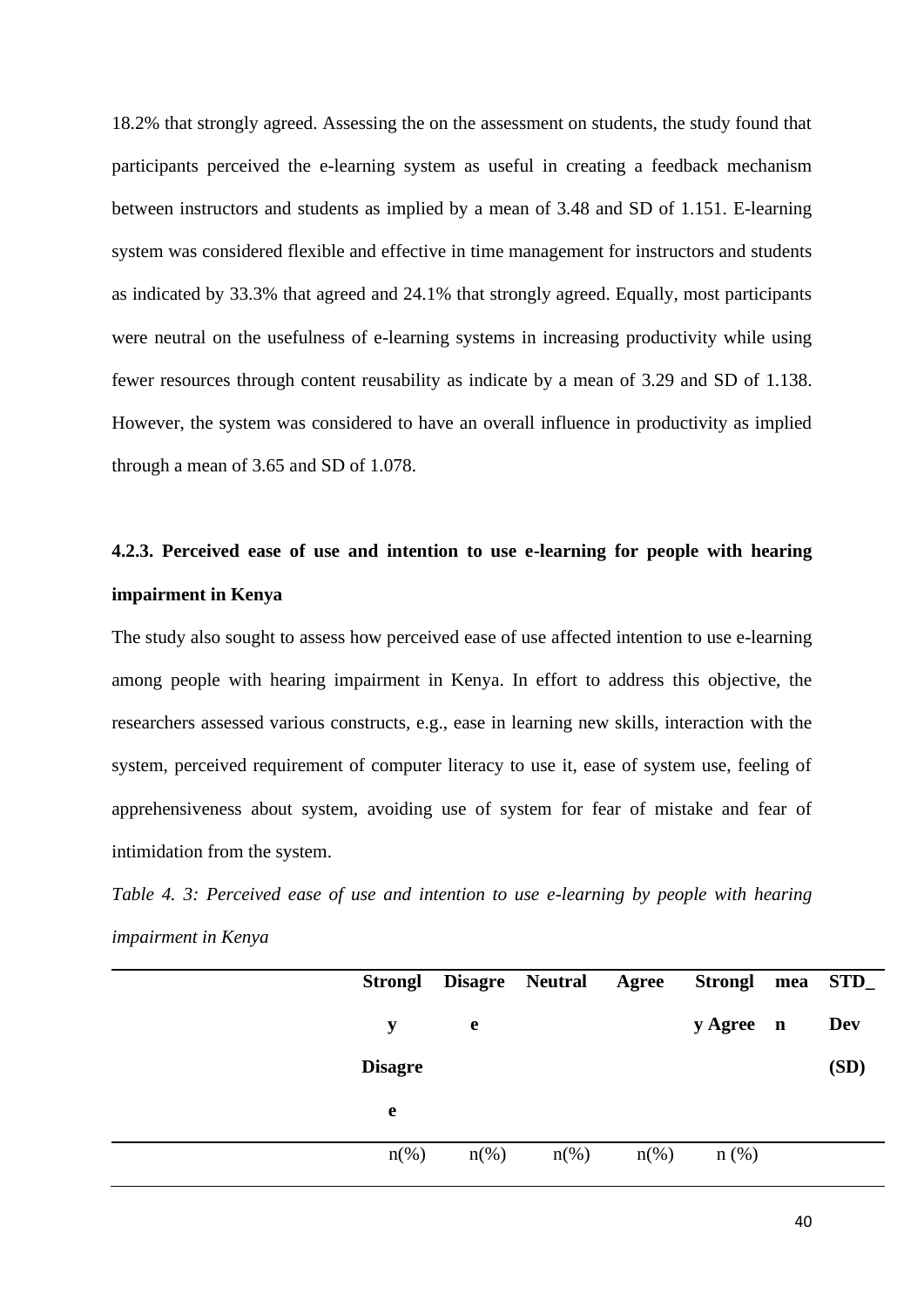| I would find it easy to learn  | 9(8.2)   | 11(10.0) | 26(23.6) | 48(43.6) | 16(14.5) | 3.46 | 1.114 |
|--------------------------------|----------|----------|----------|----------|----------|------|-------|
| Interaction with system        |          |          |          |          |          |      |       |
| would have clarity             | 8(7.3)   | 15(13.6) | 27(24.5) | 43(39.1) | 17(15.5) | 3.42 | 1.128 |
| System would easy to use       | 8(7.3)   | 12(11.0) | 23(21.1) | 49(45.0) | 17(15.6) | 3.5  | 1.111 |
| I would require high levels of |          |          |          |          |          |      |       |
| computer literacy              | 9(8.3)   | 22(20.4) | 22(20.4) | 35(32.4) | 20(18.5) | 3.32 | 1.229 |
| I have apprehension about      |          |          |          |          |          |      |       |
| using such a system            | 11(10.3) | 15(14.0) | 36(33.6) | 37(34.6) | 8(7.5)   | 3.15 | 1.089 |
| I'd be hesitant to use the     |          |          |          |          |          |      |       |
| system due to being afraid of  | 15(14.0) | 33(30.8) | 23(21.5) | 21(19.6) | 15(14.0) | 2.89 | 1.276 |
| making mistakes.               |          |          |          |          |          |      |       |
| I would be somewhat            | 18(16.7) | 24(22.2) | 21(19.4) | 26(24.1) | 19(17.6) | 3.04 | 1.36  |
| intimidated by the system      |          |          |          |          |          |      |       |

Participants felt they would find it easy to learn and become skillful at using the system as shown by 3.46 mean and 1.114 standard deviation that suggests that the opinion was widely varied among the respondents. Most respondents believed their interaction with the system would have clarity as shown 39.1% that agreed and 15.5% that strongly agreed with a slightly higher number reporting that they would find system ease to use as shown by 45% that agreed and 15.6% that strongly agreed. On the skills required to use system, respondents were neutral on the notion that they would require high levels of computer literacy to use the system as implied by a 3.32 mean and 1.229 standard deviation. Less than 50% felt apprehensive about using such a system as shown by a 34.6% of those who agreed and 7.5% who strongly agreed. It is also important to take note of mean and standard deviation in this case; mean suggest that most of respondents were inclined to neutral response as shown through a 3.15 mean and 1.089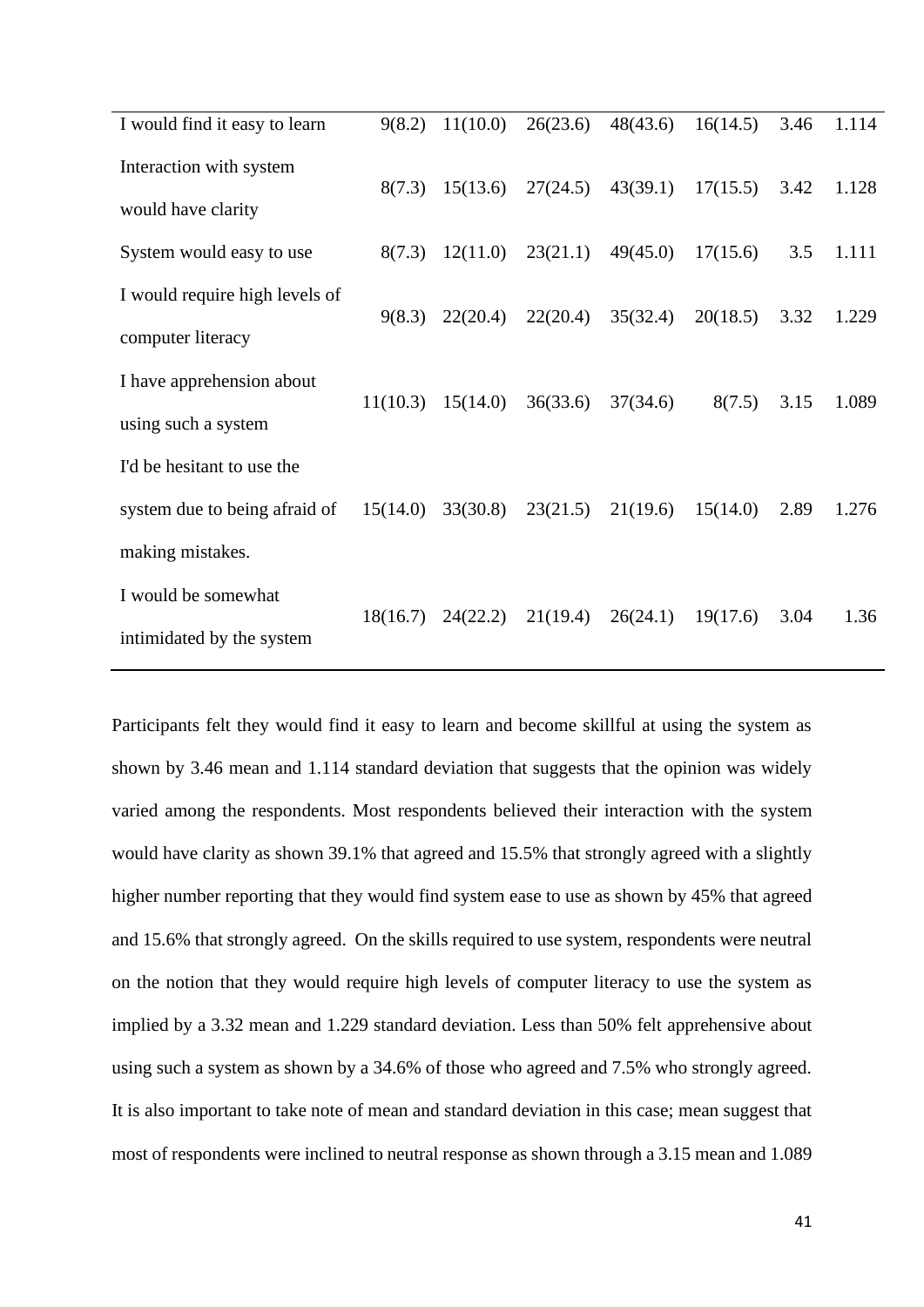standard deviation. Though a good number of respondents would not be hesitant to use the system due to being afraid of making mistakes as shown by 30.8% that disagreed and 14.0% that strongly disagreed, the average findings suggest a neutral response. Equally, the respondent remained neutral on the perception that the system would intimidate them as indicated through a 3.04 mean and standard 1.36 deviation.

## **4.2.4. Facilitating conditions and intention to use e-learning for people with hearing impairment in Kenya**

The study also sought to assess the facilitating condition that affect intention to use e-learning among people with hearing impairment in Kenya. In effort to address this objective, the researchers examined the institution e-learning strategy, institutional policy, instructional budget allocation in e learning and organisation culture towards the e learning. These findings are presented in table 4.4 and 4.5

Table 4. 4: Institution support and adoption of e-learning for people with hearing impairment in Kenya

|                           | <b>Strongly</b>    | <b>Disagree</b>    | <b>Neutral</b>     | Agree              | <b>Strongl</b>     | mea         | $STD_$     |
|---------------------------|--------------------|--------------------|--------------------|--------------------|--------------------|-------------|------------|
|                           | <b>Disagre</b>     |                    |                    |                    | y Agree            | $\mathbf n$ | <b>Dev</b> |
|                           | e                  |                    |                    |                    |                    |             |            |
|                           | $n\left(\%\right)$ | $n\left(\%\right)$ | $n\left(\%\right)$ | $n\left(\%\right)$ | $n\left(\%\right)$ |             |            |
| An institution wide e-    |                    |                    |                    |                    |                    |             |            |
| learning strategy for e-  | 14(12.6)           | 28(25.2)           | 19(17.1)           | 34(30.6)           | 16(14.4)           | 3.09        | 1.283      |
| learning development and  |                    |                    |                    |                    |                    |             |            |
| implementation exists     |                    |                    |                    |                    |                    |             |            |
| There is an institutional |                    |                    |                    |                    |                    |             |            |
| policy on e-learning      | 16(14.5)           | 26(23.6)           | 19(17.3)           | 40(36.4)           | 9(8.2)             | 3           | 1.234      |
|                           |                    |                    |                    |                    |                    |             |            |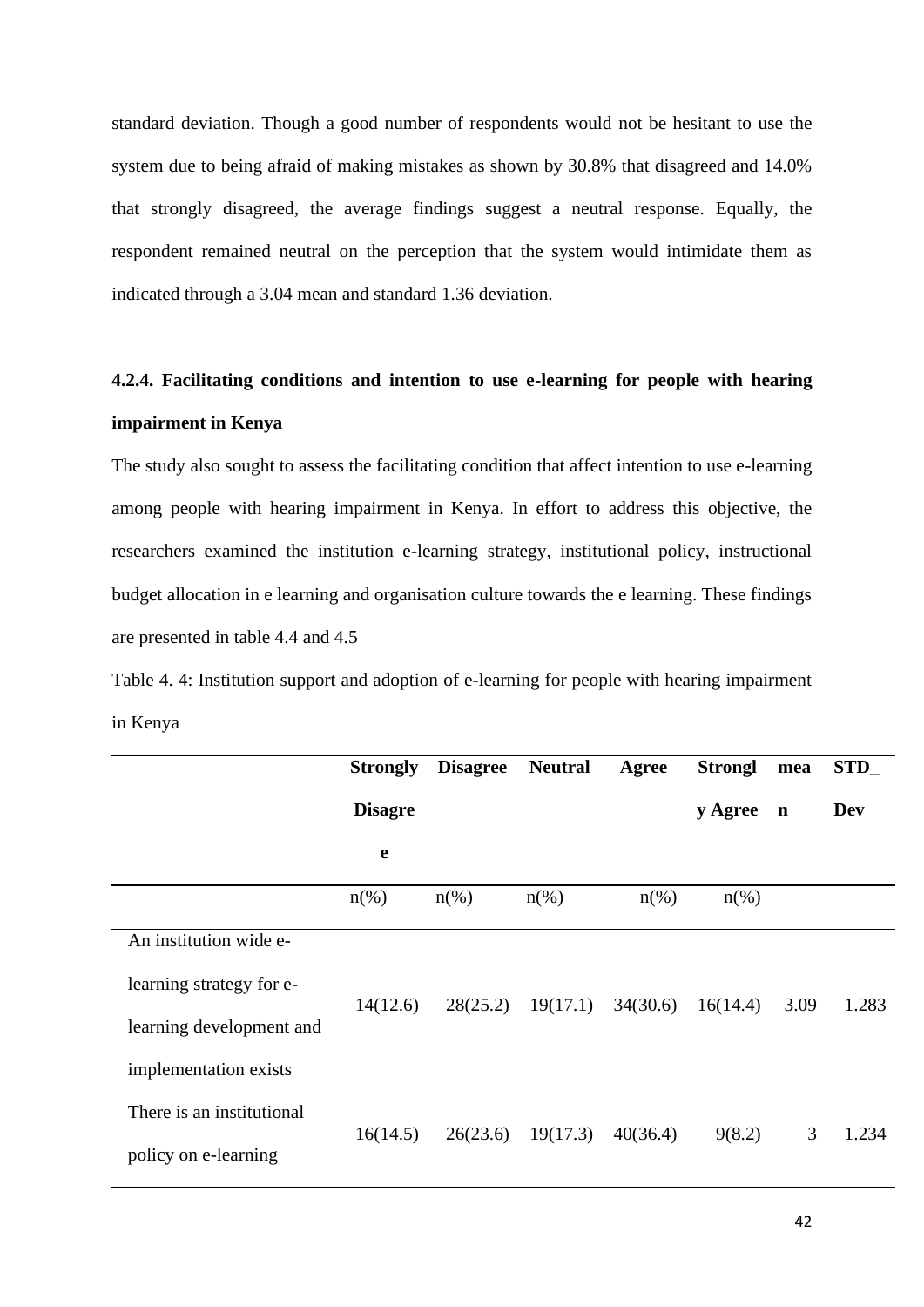| There is an institutional   |          |          |                       |          |          |      |       |
|-----------------------------|----------|----------|-----------------------|----------|----------|------|-------|
| budget priority for e-      | 24(22.4) | 34(31.8) | $15(14.0)$ $24(22.4)$ |          | 10(9.3)  | 2.64 | 1.305 |
| learning                    |          |          |                       |          |          |      |       |
| The organization culture is | 12(12.0) | 22(22.0) | 19(19.0)              | 34(34.0) | 13(13.0) | 3.14 | 1.247 |
| positive towards e-learning |          |          |                       |          |          |      |       |

On the institution support, the participants remained neutral on their judgement on the institution wide e-learning strategy for e-learning development and implementation as indicated by a 3.09 mean of and 1.283 standard deviation. Equally, the response was neutral on the assessment of existence of an institution policy on e-learning as indicated by a 3.0 mean and 1.34 standard deviation. Regarding budgeting on the e-learning system, more than 50% of the respondents reported that there was no budget priority for e-learning as shown by 31.8% who disagreed and 22.4 who strongly disagreed. The respondents remained neutral on the organisation culture positivity towards e-learning as implied by 3.14 mean and 1.247 standard deviation.

*Table 4. 5: ICT infrastructure support and intention to use e-learning for people with hearing impairment in Kenya*

|                         | Strongly | Disagree           | Neutral  | Agree              | Strongly           | mean | <b>STD</b> |
|-------------------------|----------|--------------------|----------|--------------------|--------------------|------|------------|
|                         | Disagree |                    |          |                    | Agree              |      | $\_{Dev}$  |
|                         | $n(\%)$  | $n\left(\%\right)$ | $n(\%)$  | $n\left(\%\right)$ | $n\left(\%\right)$ |      |            |
| There is sufficient ICT |          |                    |          |                    |                    |      |            |
| infrastructure          | 21(19.1) | 26(23.6)           | 20(18.2) | 29(26.4)           | 14(12.7)           |      | 2.9 1.334  |
| available to support e- |          |                    |          |                    |                    |      |            |
| learning                |          |                    |          |                    |                    |      |            |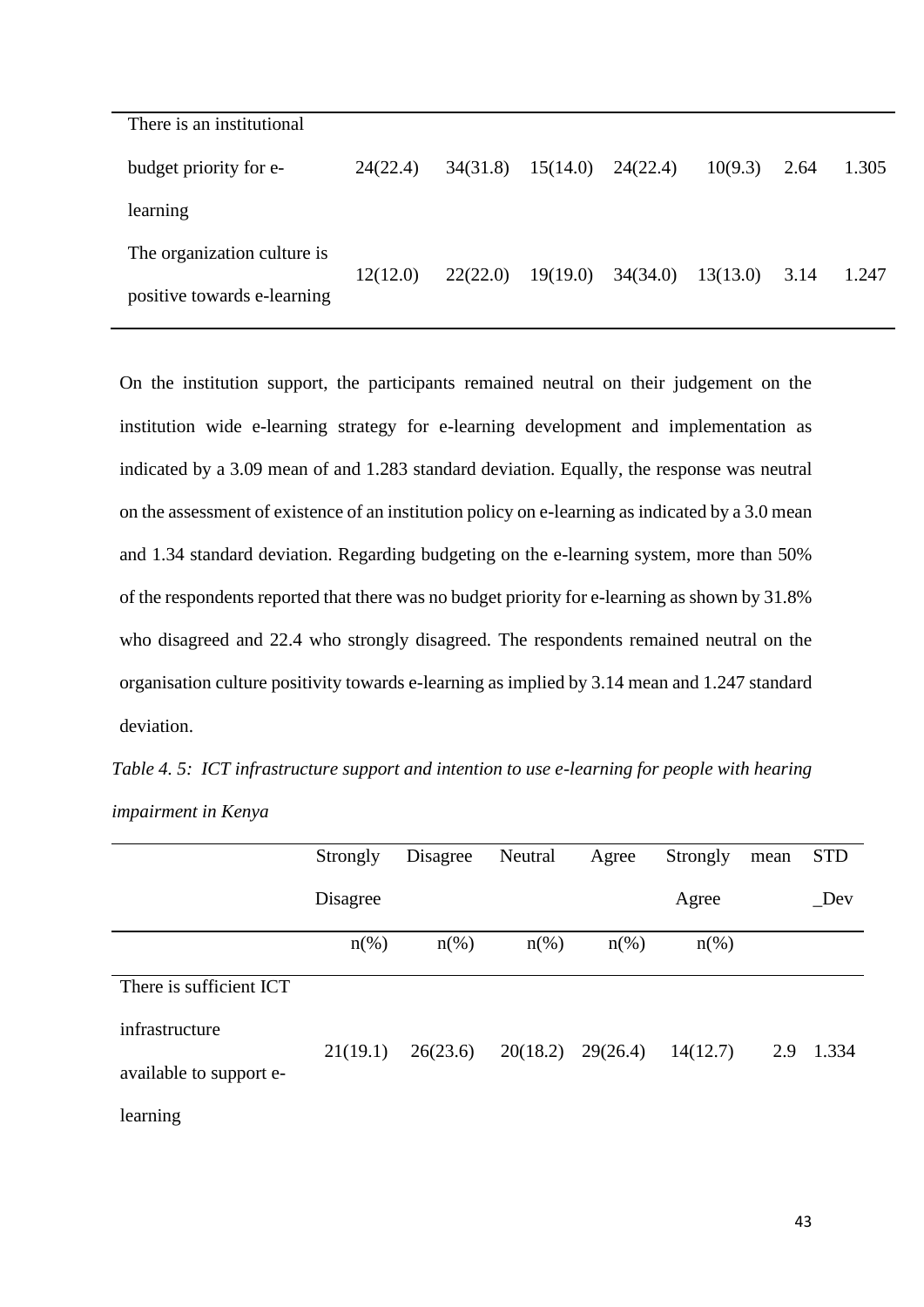| There is adequate     |          |                                  |          |                       |          |      |       |
|-----------------------|----------|----------------------------------|----------|-----------------------|----------|------|-------|
| technical support for | 22(20.0) | 13(11.8)                         | 28(25.5) | 34(30.9)              | 13(11.8) | 3.03 | 1.31  |
| e-learning system     |          |                                  |          |                       |          |      |       |
| implementation        |          |                                  |          |                       |          |      |       |
| There is adequate     |          |                                  |          |                       |          |      |       |
| technical support for | 22(20.2) | $23(21.1)$ $22(20.2)$ $28(25.7)$ |          |                       | 14(12.8) | 2.9  | 1.34  |
| system difficulties   |          |                                  |          |                       |          |      |       |
| Remote technical      |          |                                  |          |                       |          |      |       |
| support services are  | 23(21.1) | 28(25.7)                         |          | $21(19.3)$ $23(21.1)$ | 14(12.8) | 2.79 | 1.341 |
| available             |          |                                  |          |                       |          |      |       |
| There is sufficient   |          |                                  |          |                       |          |      |       |
| internet capacity to  | 34(31.5) | $21(19.4)$ $14(13.0)$ $31(28.7)$ |          |                       | 8(7.4)   | 2.61 | 1.38  |
| support e-learning    |          |                                  |          |                       |          |      |       |

On the ICT infrastructure and support, the respondents remained neutral on availability of sufficient ICT infrastructure to support e-learning as implied by a 2.9 mean and 1.334 standard deviation. The response was also neutral regarding availability of sufficient technical support for e-learning system implementation as shown by 3.03 and standard deviation of 1.31. Equally, it was not clear if the technical support for system difficulties was adequate, as respondents remain neutral as indicated by a 2.9 mean and 1.34 standard deviation. There was neutral response on the availability of remote technical support services as implied by a 2.79 mean and a 1 .341standard deviation. The response was neutral on whether the organisation had sufficient internet capacity to support e-learning as indicated by a 2.61 mean and 1.38 standard deviation.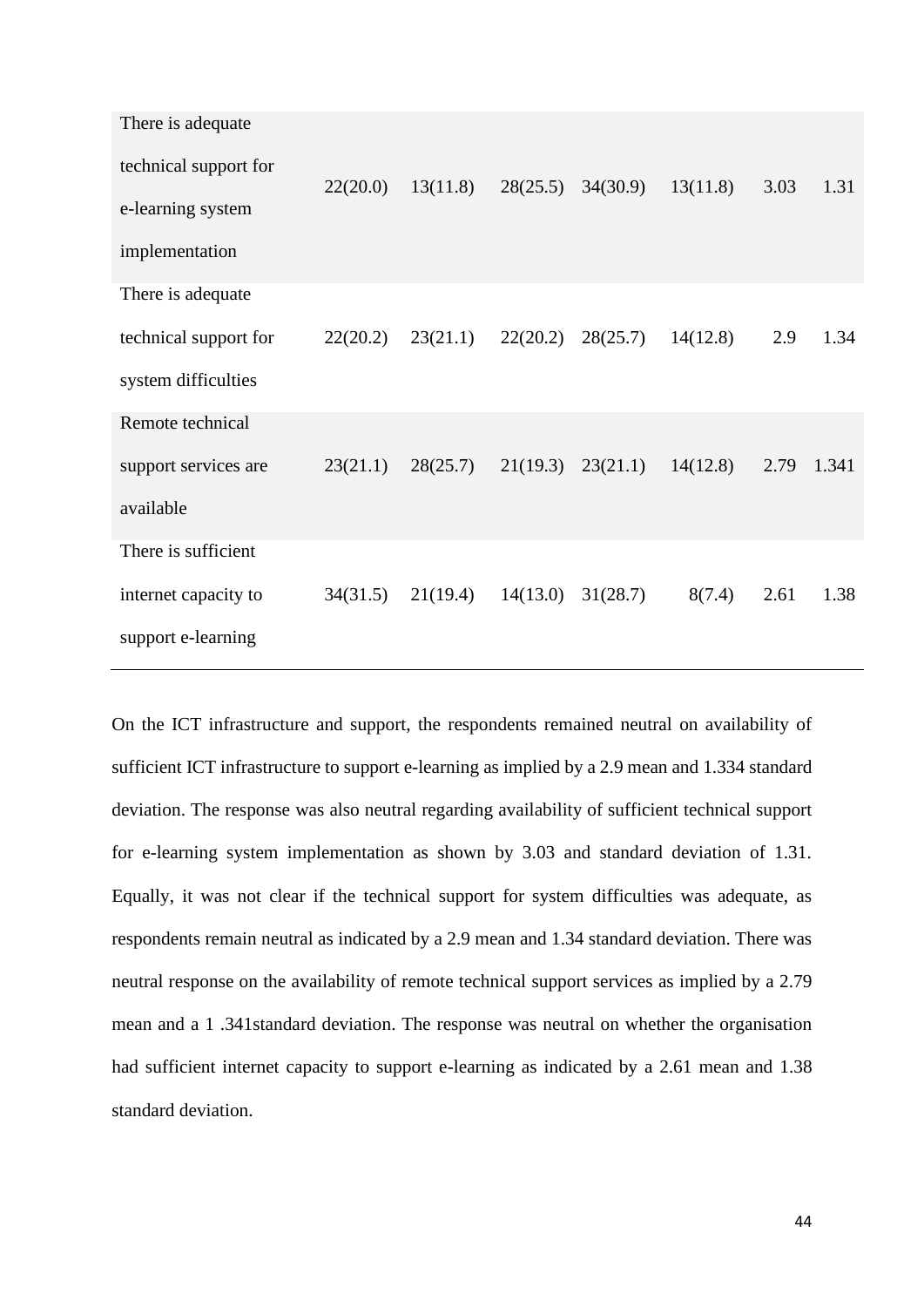# **4.2.5. Voluntariness and intention to use e-learning systems for people with hearing impairment**

The study also sought to assess how the voluntary adoption affected the intention to use elearning among people with hearing impairment in Kenya. In effort to address this objective, the researcher assessed whether if the adoption was voluntary and provision of incentives to adopt the systems.

*Table 4. 6: Voluntariness and intention to use e-learning systems for people with hearing impairment*

|                          | <b>Strongl</b> | <b>Disagre</b> | <b>Neutral</b>        | Agree       | <b>Strongly</b> | mea         | STD   |
|--------------------------|----------------|----------------|-----------------------|-------------|-----------------|-------------|-------|
|                          | y              | $\mathbf e$    |                       |             | Agree           | $\mathbf n$ | Dev   |
|                          | <b>Disagre</b> |                |                       |             |                 |             |       |
|                          | e              |                |                       |             |                 |             |       |
|                          | $\mathbf n$    | $\mathbf n$    | $\mathbf n$           | $\mathbf n$ |                 |             |       |
|                          | $\%$           | $\%$           | $\%$                  | $\%$        | n               |             |       |
| I would adopt e-learning | 21(19.6)       |                | $18(16.8)$ $17(15.9)$ | 42(39.3)    | 9(8.4)          | 3           | 1.303 |
| only if it was mandatory |                |                |                       |             |                 |             |       |
| I would adopt e-learning | 17(16.3)       | 22(21.2)       | 18(17.3)              | 33(31.7)    | 14(13.5)        | 3.05        | 1.317 |
| if there were incentives |                |                |                       |             |                 |             |       |

The study found most people would adopt e-learning only if it was mandatory as shown by 39.3% that were in agreement and 8.4% that strongly agreed. The study further that incentive could influence adoption among people with hearing impairment in Kenya as indicated by a 3.05 mean and a 1.317 standard deviation.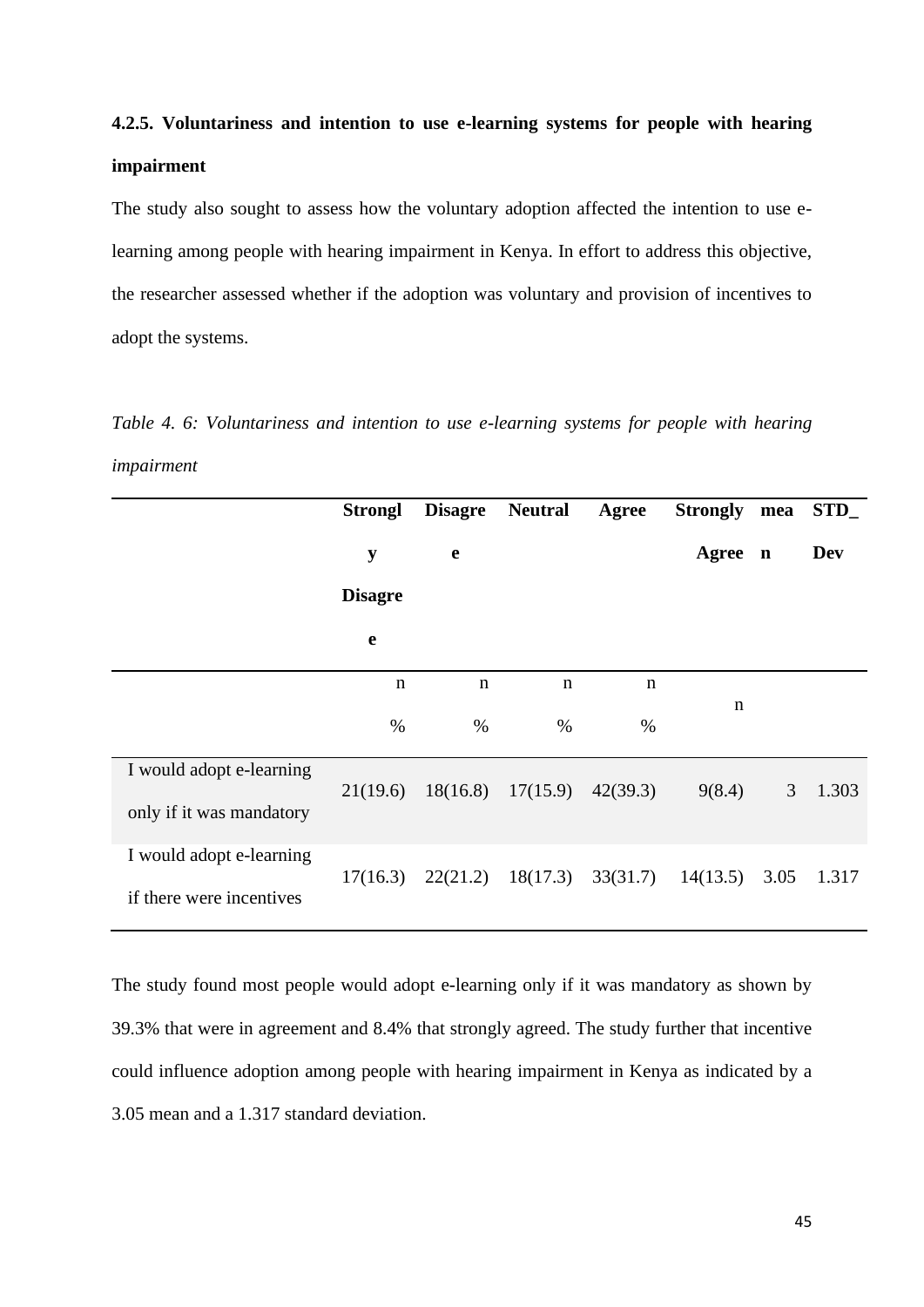# **4.2.6. Social influences and intention to use e-learning for people with hearing impairment in Kenya**

The study also sought to assess how social influence affects intention to use e-learning among people with hearing impairment in Kenya. The study examined how use of learning by other persons in the organisation affected their use, people who influence respondents' behaviour and people around the participants recommendations.

*Table 4. 7: Social influences and intention to use e-learning for people with hearing impairment in Kenya*

|                                 | <b>Strongl</b> | <b>Disagre</b>     | <b>Neutral</b>     | Agree                            | <b>Strongl</b> | mean | STD_       |
|---------------------------------|----------------|--------------------|--------------------|----------------------------------|----------------|------|------------|
|                                 | $\mathbf y$    | $\mathbf e$        |                    |                                  | y Agree        |      | <b>Dev</b> |
|                                 | <b>Disagre</b> |                    |                    |                                  |                |      |            |
|                                 | e              |                    |                    |                                  |                |      |            |
|                                 | $n(\%)$        | $n\left(\%\right)$ | $n\left(\%\right)$ | $n\left(\%\right)$               | $n(\%)$        |      |            |
| I should use e-learning systems |                |                    |                    |                                  |                |      |            |
| because other                   |                |                    |                    |                                  |                |      |            |
| instructors/learners are also   | 19(17.4)       | 20(18.3)           | 20(18.3)           | 36(33.0)                         | 14(12.8)       | 3.06 | 1.318      |
| using them                      |                |                    |                    |                                  |                |      |            |
| Influential people believe I    | 10(9.1)        | 22(20.0)           | 33(30.0)           | 29(26.4)                         | 16(14.5)       | 3.17 | 1.18       |
| should use LMS                  |                |                    |                    |                                  |                |      |            |
| Important people in my life     |                |                    |                    |                                  |                |      |            |
| believe that I should use the   | 8(7.3)         |                    |                    | $19(17.4)$ $23(21.1)$ $41(37.6)$ | 18(16.5)       | 3.39 | 1.17       |
| system.                         |                |                    |                    |                                  |                |      |            |

Analysis found that some respondents' intention was influenced by other instructors/learners as shown by 33.0% of those who agreed and12.8percentage of those who strongly agreed. A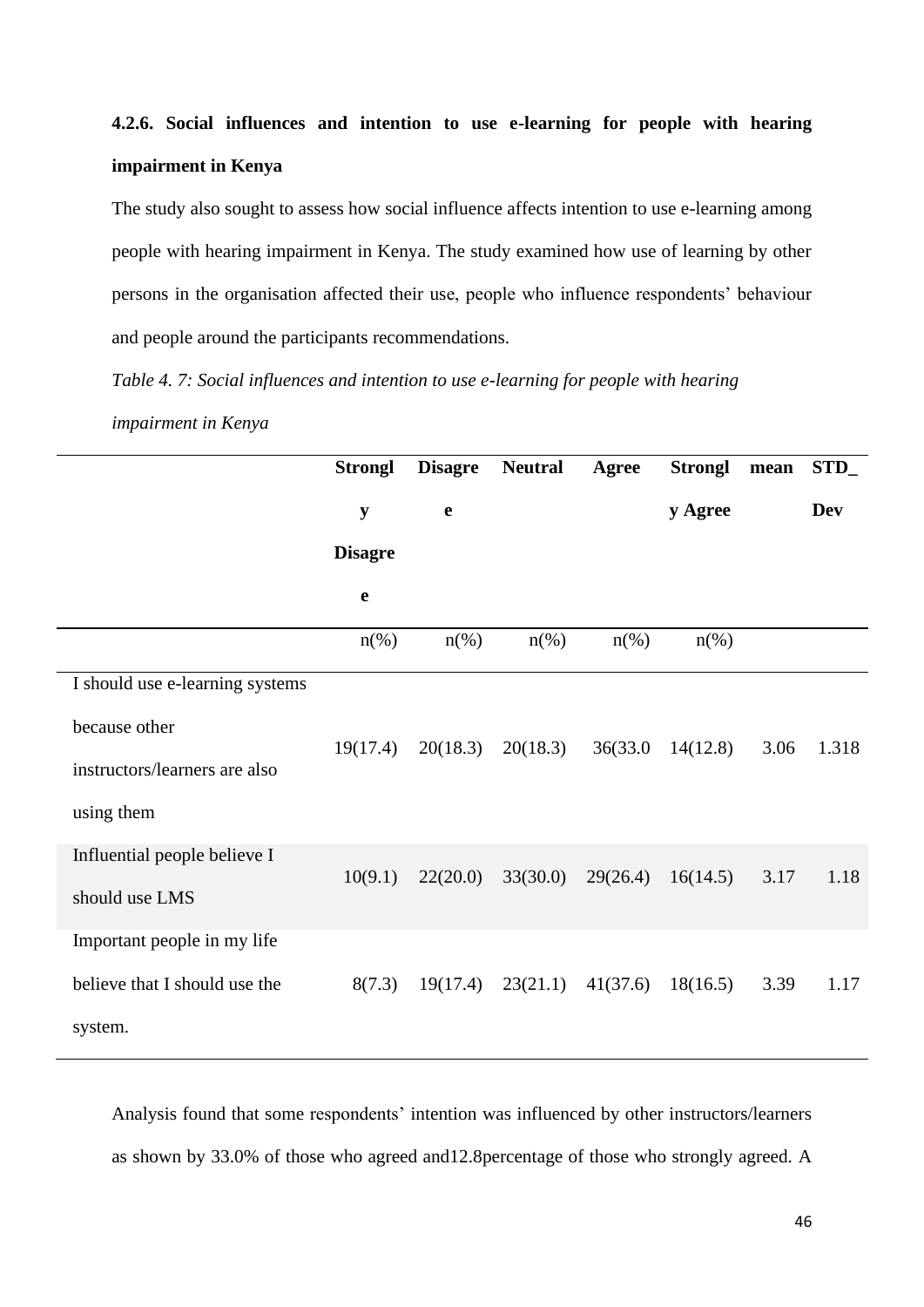3.17 mean and 1.18 and standard deviation indicated a neutral response. When the respondents perceived that the people important to them wanted them to use e-learning system, the respondents intention was higher as compared to other two the other cases as shown by a 3.39 mean and 1.17 standard deviation.

### **4.2.7. Intention to use e-learning system**

Finally, the study assesses the intention to use e-learning among people with hearing impairment in Kenya. This was assessed on acquisition of needed resources to use system, knowledge required to use system, availability of a person or team for assistances as well as management support and budget to sustain e learning.

*Table 4. 8: Intention to use e-learning system*

|                                | <b>Strong</b> | <b>Disagree</b> | <b>Neutral</b> | Agree       | <b>Strongl</b> | mean | STD        |
|--------------------------------|---------------|-----------------|----------------|-------------|----------------|------|------------|
|                                | ly            |                 |                |             | y Agree        |      | <b>Dev</b> |
|                                | <b>Disagr</b> |                 |                |             |                |      |            |
|                                | ee            |                 |                |             |                |      |            |
|                                | $\mathbf n$   | $\mathbf n$     | $\mathbf n$    | $\mathbf n$ | $\mathbf n$    |      |            |
|                                | $\%$          | $\%$            | $\%$           | $\%$        | $\%$           |      |            |
| I have the essential           |               |                 |                |             |                |      |            |
| resources to make use of       | 13(11.9)      | 16(14.7)        | 16(14.7)       | 44(40.4)    | 20(18.3)       | 3.39 | 1.276      |
| the system.                    |               |                 |                |             |                |      |            |
| I have the essential skills to | 12(11.1)      | 16(14.8)        | 21(19.4)       | 44(40.7)    | 15(13.9)       | 3.31 | 1.212      |
| operate the system.            |               |                 |                |             |                |      |            |
| Support is available           | 13(12.3)      | 19(17.9)        | 16(15.1)       | 40(37.7)    | 18(17.0)       | 3.29 | 1.287      |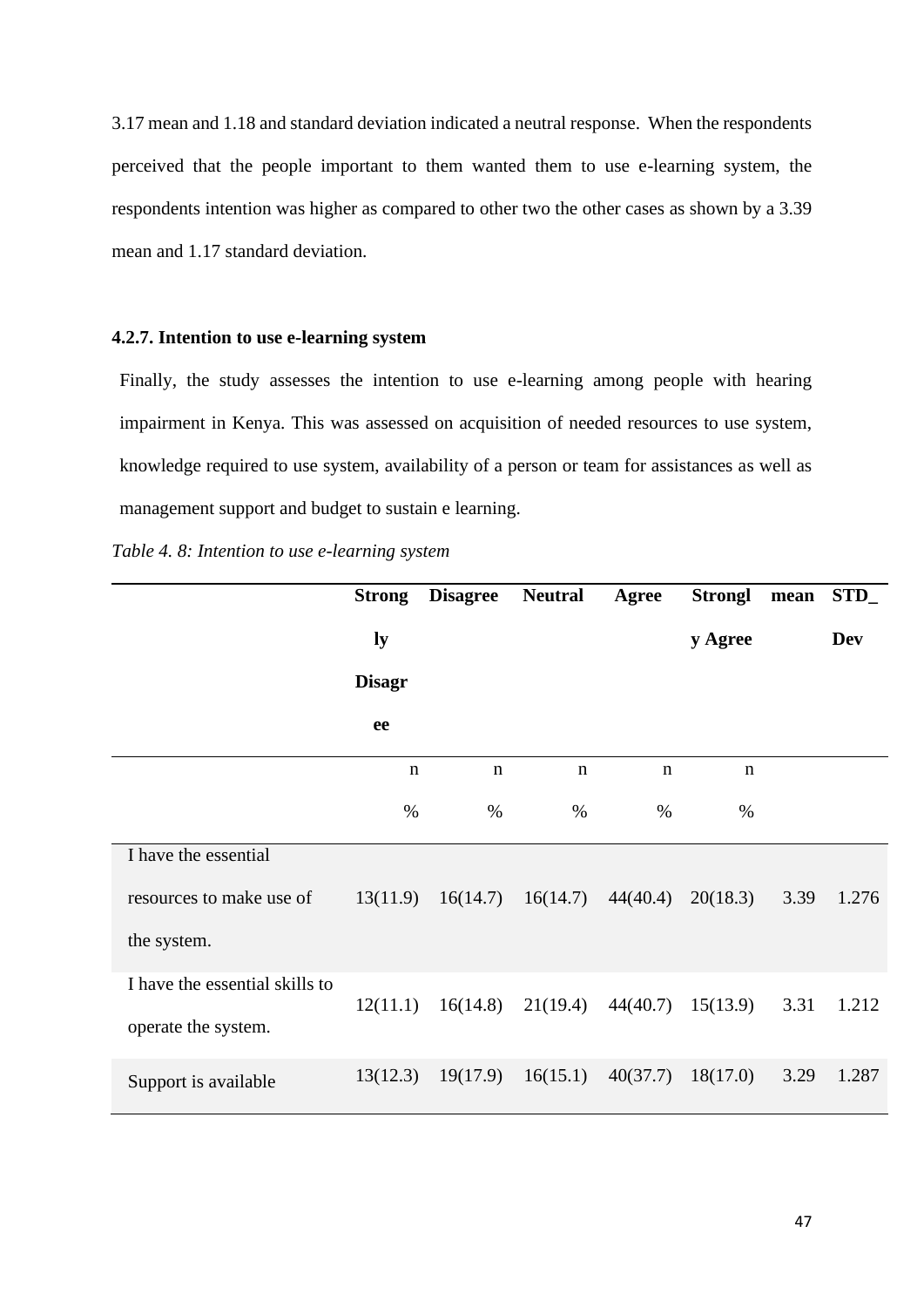There is management

support and budget to sustain e-learning 23(21.1) 21(19.3) 19(17.4) 26(23.9) 20(18.3) 2.99 1.424

The study found a good number of respondents would use the system if they had the necessary resources needed to use the system as shown by 40.4% who agreed and 18.3% who strongly agreed. It was observed that on average the respondents would use the system if they had the necessary knowledge required to use the system as shown by 40.7% of those who agreed and 13.9% of those who strongly agreed. Most of the respondents reported that they would use the system if the institution had a person or a team available to assist as indicated by 37.7% that agreed and 17.0% that strongly agreed. It was also found that respondents would be willing to use the e-learning system if there was management support and budget to sustain e- learning as rated by 23.9% that agreed and 18.3% that strongly agreed.

#### **4.3.Testing for the assumptions of multiple regression analysis**

To compute multiple regression between response variable (intention to use eLearning among the hearing impaired), the predictor variables (perceived use of use, perceived usefulness, social influence, and facilitating conditions) multicollinearity, and the autocorrelation of residuals was also examined.

#### **4.3.1 Normality Test**

Many data analysis procedures, such as the t-test, ANOVA, and regression analysis, rely on the assumption that data were sampled from a Gaussian distribution, according to Indiana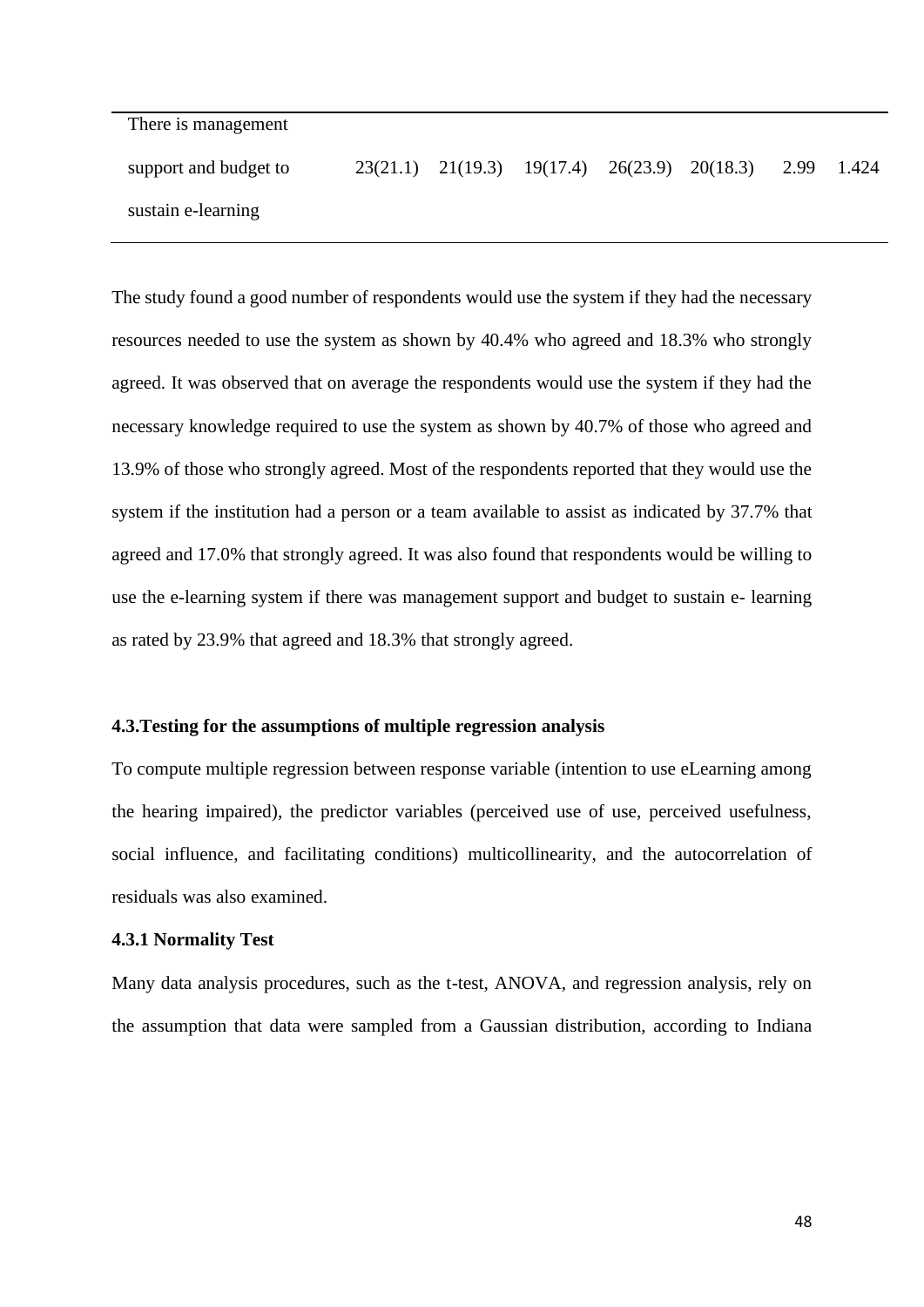(2011).



## Figure 4. 3: normality test

## **4.3.2. Autocorrelation**

The Durbin Watson statistic looks for autocorrelation in the residuals of a statistical regression research and is always in the range of zero to four. There is no autocorrelation, as indicated by the value of 0.521.

|  | Table 4.9 : Autocorrelation test |  |
|--|----------------------------------|--|
|--|----------------------------------|--|

## **Model Summary<sup>b</sup>**

| Model | R                 | R Square | Adjusted R | Std. Error of the | Durbin-Watson |
|-------|-------------------|----------|------------|-------------------|---------------|
|       |                   |          | Square     | Estimate          |               |
|       | .517 <sup>a</sup> | .267     | .239       | .86919            | .515          |

a. Predictors: (Constant), social influence, perceived usefulness, Facilitating Conditions,

perceived ease use

b. Dependent Variable: intention to use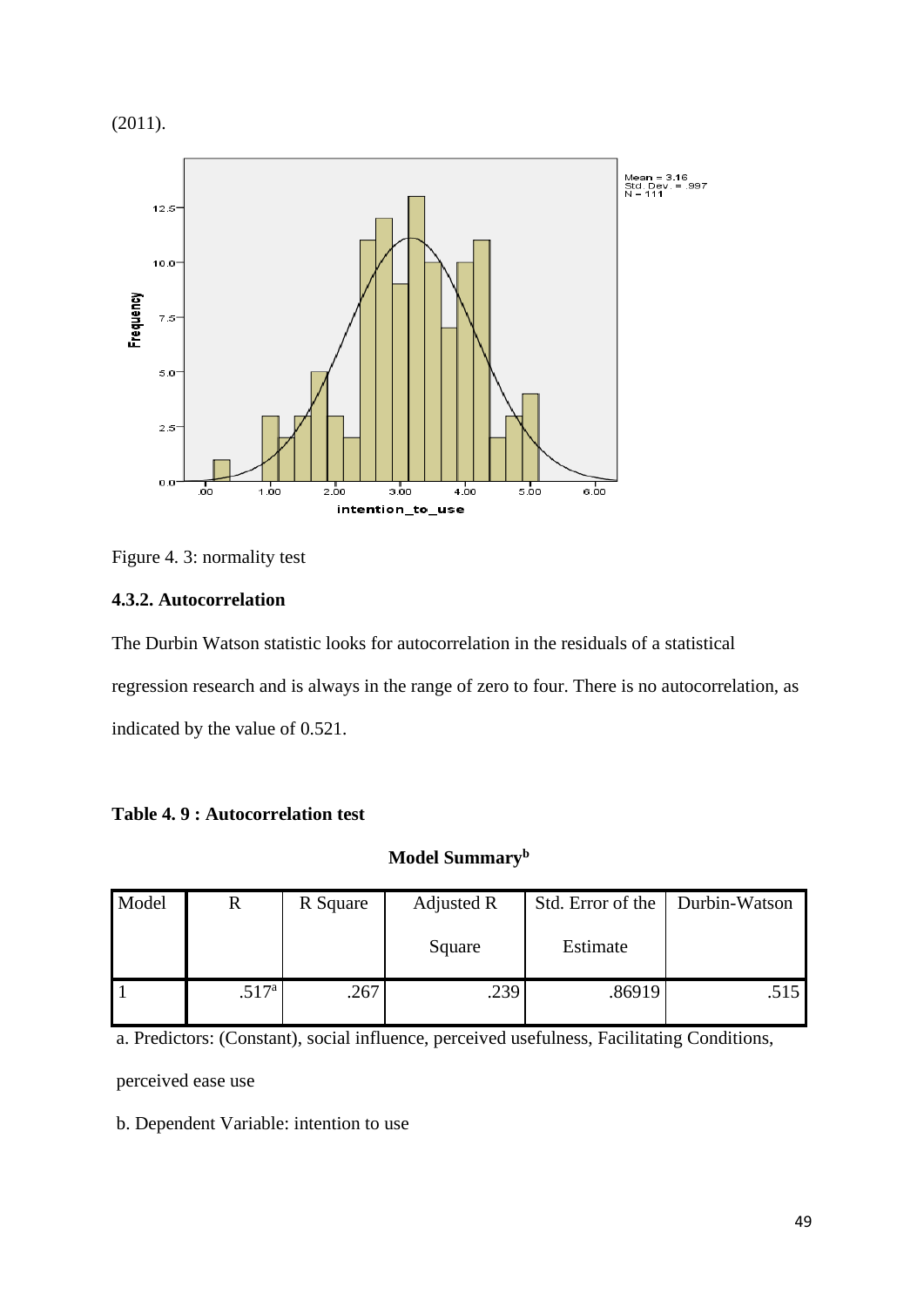### **4.3.3 Multicollinearity**

Variance inflation factors (VIF) are used in regression studies to show how much multicollinearity there is. Multicollinearity is present if the VIF score is more than ten (Hair, Anderson, Tatham, & Black, 1995). As a result, we infer that the study variables in our case are not multicollinear.

**Table 4. 10: Multicollinearity Test**

| Model                      |                      | Unstandardized |              | Standardized | t       | Sig. | Collinearity      |            |
|----------------------------|----------------------|----------------|--------------|--------------|---------|------|-------------------|------------|
|                            |                      |                | Coefficients | Coefficients |         |      | <b>Statistics</b> |            |
|                            |                      | B              | Std. Error   | Beta         |         |      | Tolerance         | <b>VIF</b> |
| (Constant)                 |                      | .521           | .558         |              | .933    | .353 |                   |            |
|                            | perceived usefulness | .122           | .113         | .094         | 1.079   | .283 | .916              | 1.092      |
| $\blacksquare$             | Perceived ease use   | .312           | .173         | .182         | 1.804   | .074 | .683              | 1.465      |
|                            | Social influence     | $-.051$        | .097         | $-.048$      | $-.523$ | .602 | .813              | 1.230      |
| Facilitating<br>Conditions |                      | .488           | .116         | .397         | 4.197   | .000 | .772              | 1.295      |

## **Coefficients<sup>a</sup>**

a. Dependent Variable: Intention to use

## **4.4.Regression analysis**

The statistical approach of regression is used to determine the linear relationship between two or more variables. The R square in a regression result reflects how well the values fit the data. Regression analysis is a sort of research that shows how the variation in one variable predicts variation in another.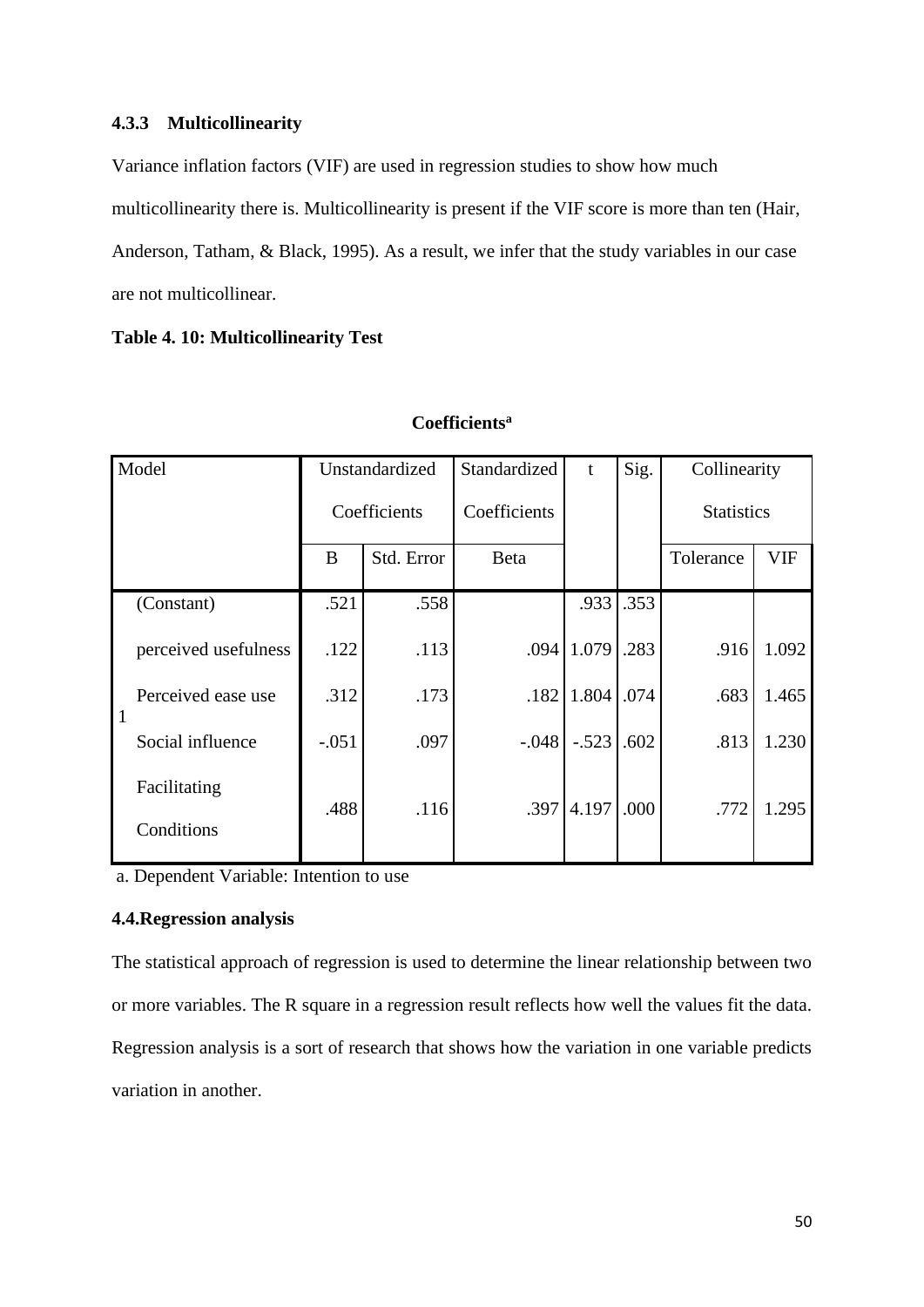Table 4.11 show that perceived use of use, social influence, perceived usefulness, and facilitating conditions explain 26.7% of variations in intention to use eLearning among people with hearing impairment

**Table 4.11:** *Effects of perceived use of use, social influence, perceived usefulness, and facilitating conditions on intention to use eLearning*

| Model | ĸ                 | R Square | <b>Adjusted R Square</b> | Std. Error of the |
|-------|-------------------|----------|--------------------------|-------------------|
|       |                   |          |                          | Estimate          |
|       | .517 <sup>a</sup> | .267     | .239                     | .86919            |

**Model Summary**

a. Predictors: (Constant), perceived usefulness, Facilitating Conditions, perceived ease use, social influence,

b. Dependent Variable: intention to use

The value of F (4, 110) = 9.649, P-value  $< 0.05$  shows that perceived use of use, facilitating conditions, perceived usefulness and social influence influence intention to use eLearning among people living with hearing impairment (Table 4.12)

Table 4. 12: Significance of perceived use of use, perceived usefulness, social influence, and facilitating conditions in predicting intention to use eLearning

## **ANOVA<sup>a</sup>**

| Model        |            | Sum of  | Df  | Mean Square | $\mathbf{F}$ | Sig.              |
|--------------|------------|---------|-----|-------------|--------------|-------------------|
|              |            | Squares |     |             |              |                   |
|              | Regression | 29.159  | 4   | 7.290       | 9.649        | .000 <sup>b</sup> |
| $\mathbf{1}$ | Residual   | 80.082  | 106 | .755        |              |                   |
|              | Total      | 109.241 | 110 |             |              |                   |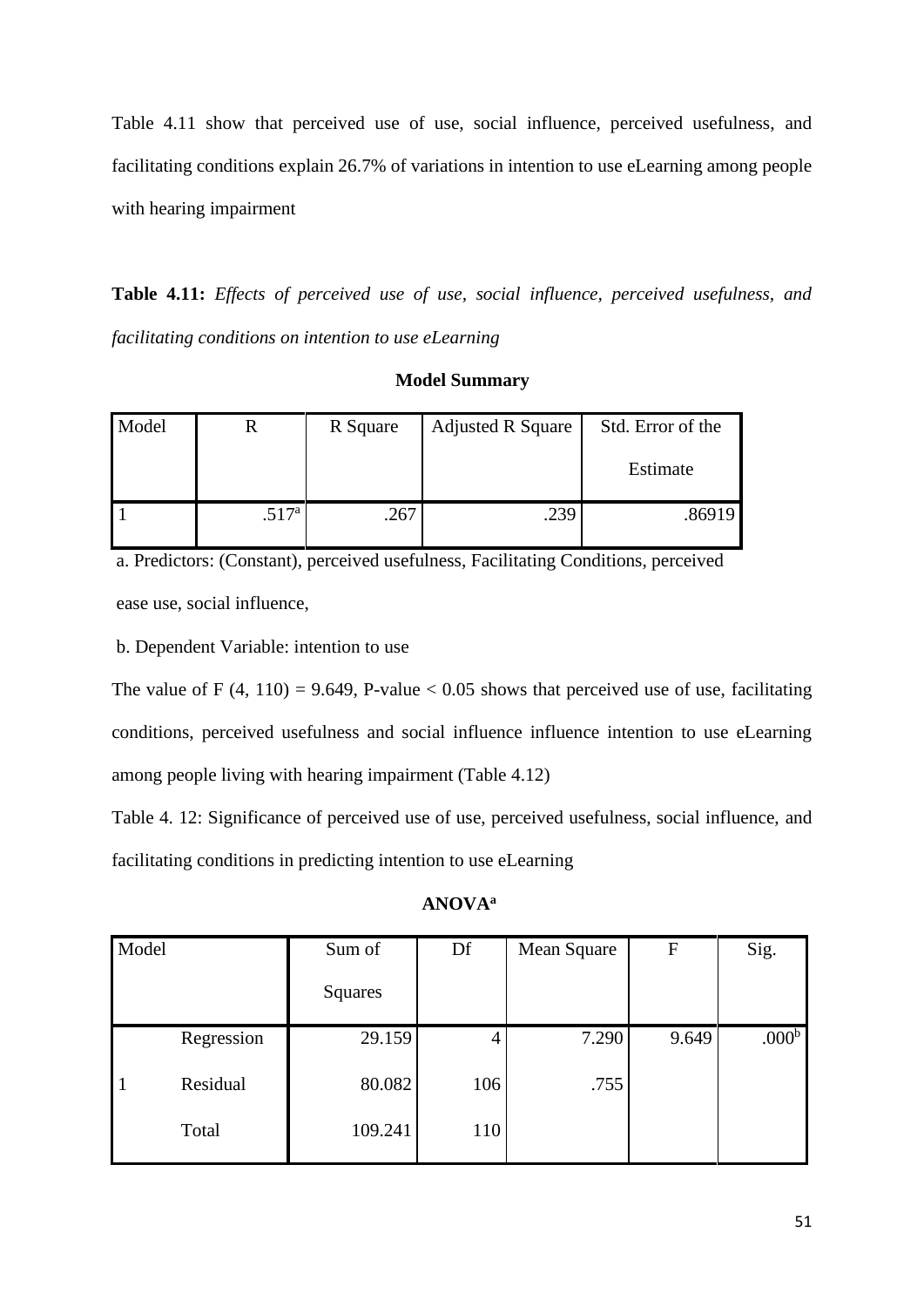a. Dependent Variable: intention to use

b. Predictors: (Constant), social influence, perceived usefulness, Facilitating Conditions, perceived ease use.

Multiple regression analysis was conducted to determine the effects the independent variables in predicting intention to use eLearning. The findings show that perceived use of use, perceived usefulness and social influence did not significantly influence intention to use e-learning among people living with hearing impairment. However, facilitating conditions were found to have a significant influence people living with hearing impairment's intention to use eLearning as shown in table 4.13 below

Table 4. 13: Significance of perceived use of use, perceived usefulness, social influence, and facilitating conditions

| Model        |                            | Unstandardized |              | Standardized | $\mathbf{t}$ | Sig. |
|--------------|----------------------------|----------------|--------------|--------------|--------------|------|
|              |                            |                | Coefficients |              |              |      |
|              |                            | B              | Std. Error   | <b>Beta</b>  |              |      |
|              | (Constant)                 | .521           | .558         |              | .933         | .353 |
|              | perceived usefulness       | .122           | .113         | .094         | 1.079        | .283 |
| $\mathbf{1}$ | Perceived ease use         | .312           | .173         | .182         | 1.804        | .074 |
|              | Social influence           | $-.051$        | .097         | $-.048$      | $-.523$      | .602 |
|              | Facilitating<br>Conditions | .488           | .116         | .397         | 4.197        | .000 |

## **Coefficients<sup>a</sup>**

a. Dependent Variable: Intention to use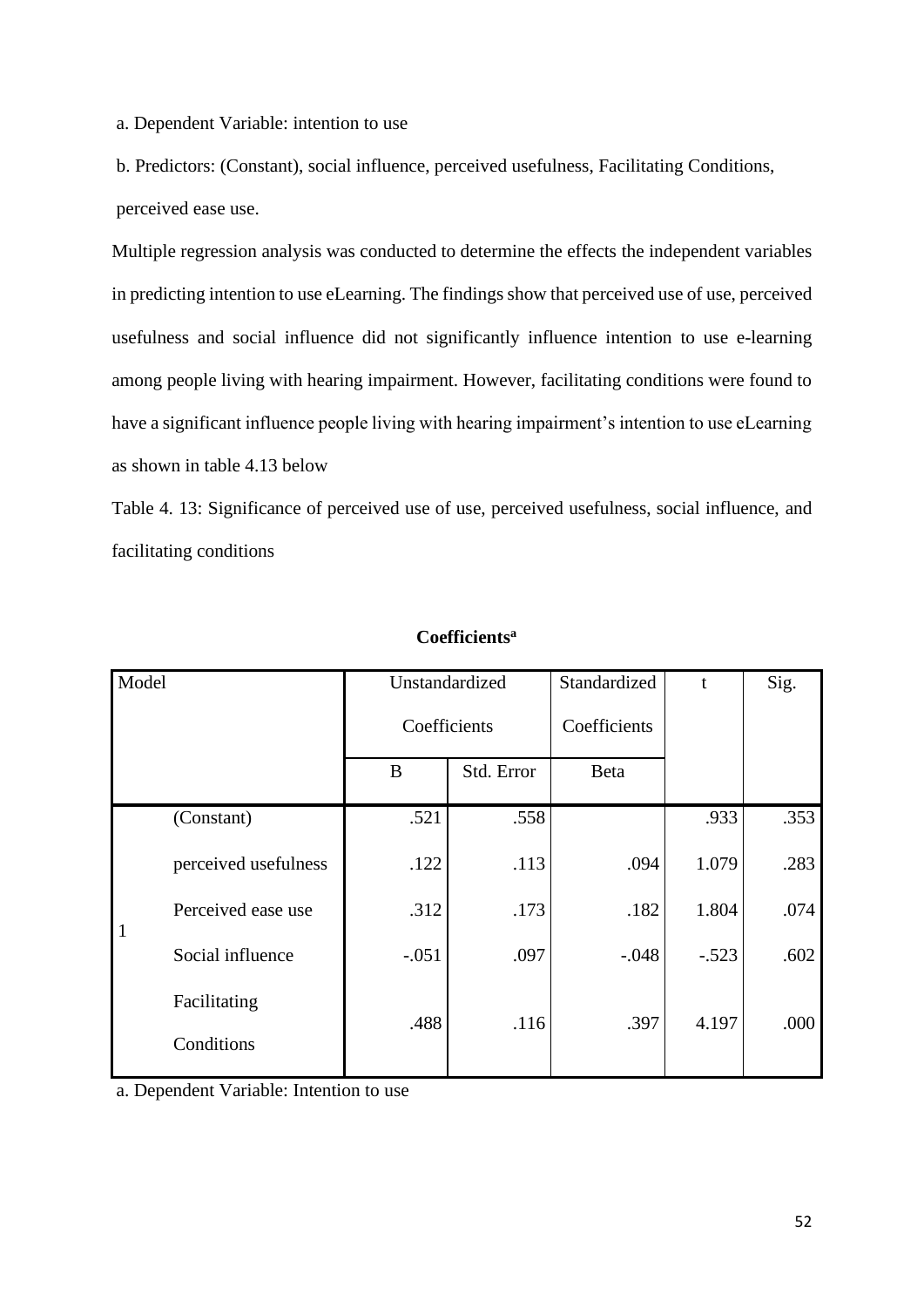Though the Perceived usefulness and Perceived ease use influence people living with hearing impairment to adopt eLearning, their influence was positive but not significant. Facilitating Conditions was the main factor found to have a significant influence on the intention to use e learning among of people living with hearing impairment at  $\alpha$ =0.05.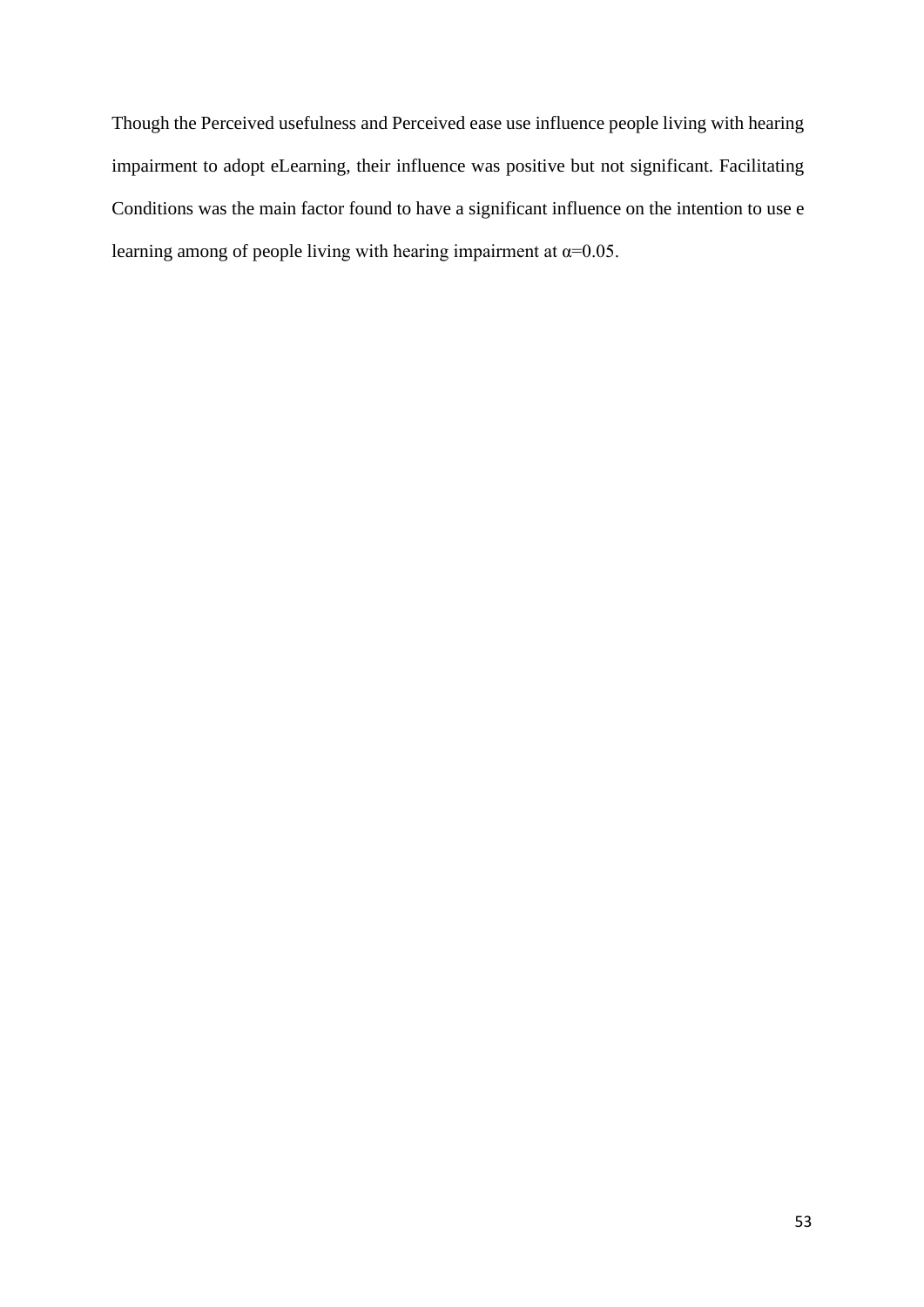#### **CHAPTER FIVE:**

### **CONCLUSIONS AND RECOMMENDATIONS**

#### **5.1 Introduction**

The study targeted students and trainers with hearing impairment in Kenya. The participants in this study included learners and trainers from KTTID. The study sought analyse how perceived usefulness, perceived ease of use, facilitating conditions and social influences affected intention to use e-learning among people with hearing impairment in Kenya. This chapter summarizes the findings from the field data, as well as the study's conclusion and recommendations.

## **5.2 Summary of the Results**

This section is organised into five sections: perceived usefulness, and intention to use elearning, perceived ease of use and intention to use e-learning, facilitating conditions and intention to use e-learning, social influences, and intention to use e-learning, voluntariness and intention to use e-learning systems, and finally, intention to use of e-learning systems. This section presents key findings from the fieldwork.

## **5.2.1. Perceived usefulness and intention to use e-learning by people with hearing impairment in Kenya**

People with hearing impairment mostly rely on sign language to communicate, using the movements of the hands, which simultaneously combine facial expression, eyes and body movement, and lip patterns. Most LMS systems combine video, text, images and audio to deliver content. People with hearing impairment are therefore unable to fully utilise these systems due to the audio component. Nowadays, Learning Management Systems that comply with the Web Content Accessibility Guidelines 2.1 are available and can be utilised by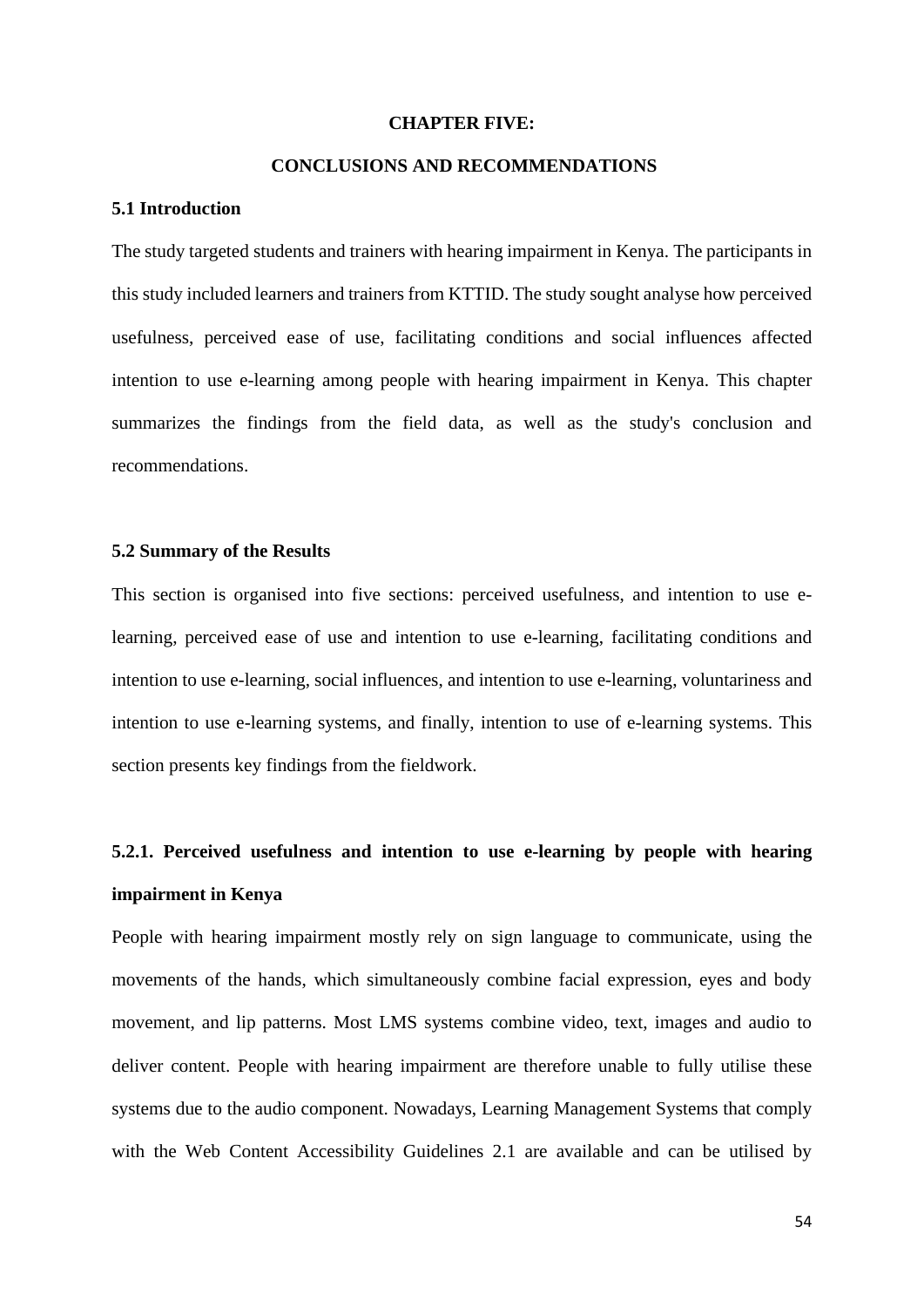institutions serving students with hearing impairment. Level A compliance ensures Prerecorded captions for audio content, Level AA compliance ensures provision of Live captions for audio content while Level AAA ensures provision of Pre-recorded Sign Language. E-learning systems were perceived relevant in learning and training since it can help the participants accomplish tasks within a reasonable time. E-learning systems could improve

learning and content delivery, increased productivity as well as creating a feedback mechanism between instructors and students giving flexibility in effective time management for instructors and students.

## **5.2.2. Perceived ease of use and adoption of e-learning for people with hearing impairment in Kenya**

Park and Wentling (2007) focused on computer attitudes and computer usability and unveiled a strong relationship between objective usability and adoption and objective usability through Perceived Ease of Use to attitude.

Their findings are in agreement with the findings of this study that found perceived ease of use of the e-learning system, most participants felt they would find it easy to learn and gain skills. They believed that they would interact with the system in a manner that would be clear and easy to understand. Participants believe they had skills required to use system, expressing little levels of apprehension about using such a system. A good number of respondents indicated that they would not be hesitant to use eLearning since they would not be afraid of making mistakes and held that the system would not intimidate them.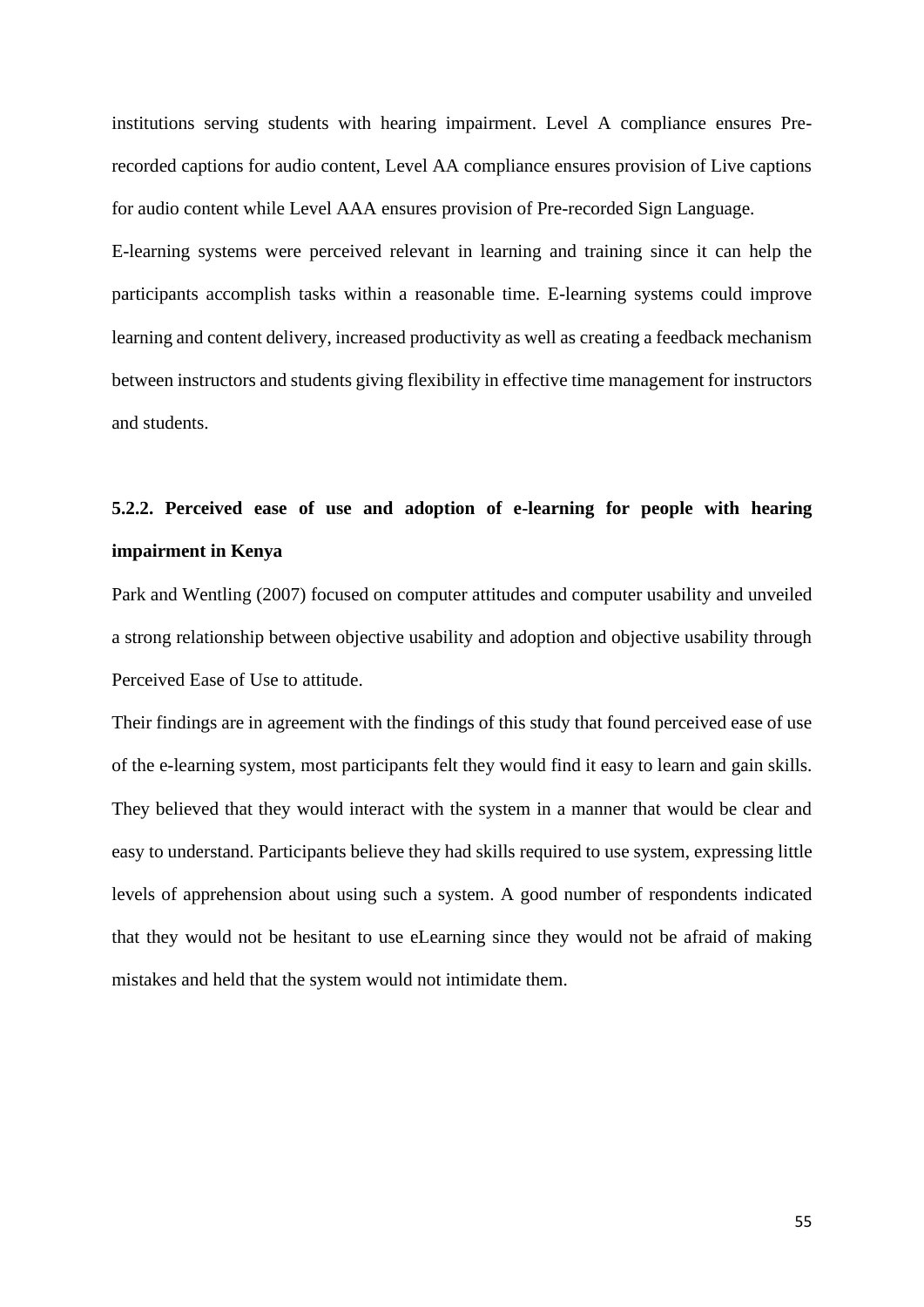## **5.2.3. Facilitating conditions and intention to use e-learning by people with hearing impairment in Kenya**

In this study, it was evident that there was lack of common knowledge on existence of an institution policy on e-learning, budgeting on the e-learning system and the organisation culture positivity towards e-learning. The institution posed some form of ICT infrastructure to support and technical support for e-learning but was considered insufficient. There is a moderate supply of internet capacity to support e-learning.

The study confirms that facilitating conditions have a substantial impact on the desire to employ e-elearning and agrees with (Benson & Palaskas, 2006) who stated that the implementation and integration of educational technology is hampered by a lack of institutional and administrative support, including top management engagement.

## **5.2.4. Social influences and adoption of e-learning for people with hearing impairment in Kenya**

Social influence was reported to be an important factor of behavioural intention to adopt elearning in prior research and studies (Al-Fadhli et al., 2009). Although in overall the response averaged on neutral, this claim did not contradict this study since a high number agreed that social expectation determined the adoption of e-learning. The social influences represented by the institutions image, important people would influence their intentions to use e-learning. Since e-learning is a new phenomenon among people with hearing impairment, positive experiences of others, colleagues, and institutions would have a positive influence on those who have not yet adopted the systems.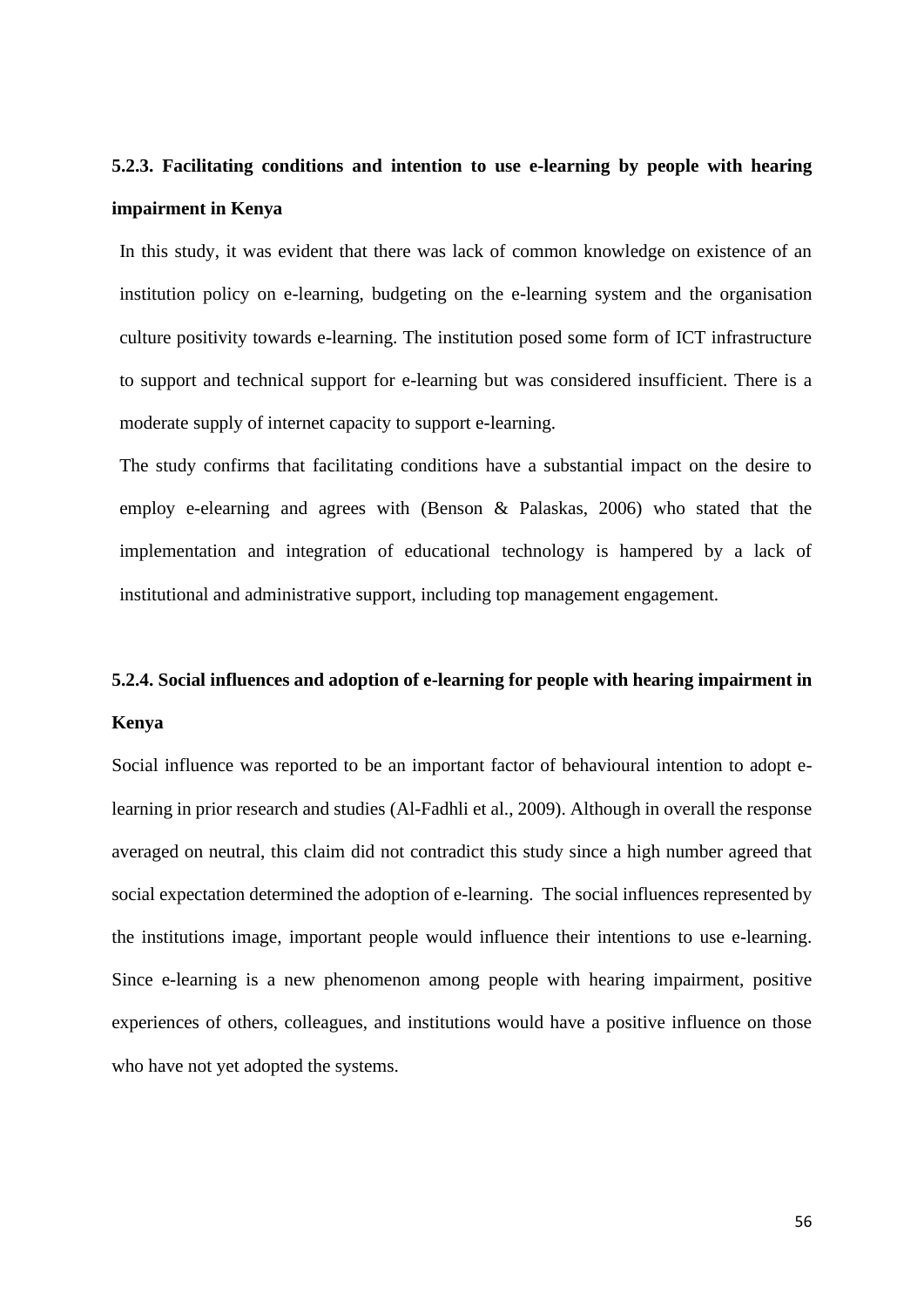#### **5.2.5. Intention to use e-learning system**

His-Peng, Lu (2005) discovered that perception on relative advantage and perceived compatibility explain much of the diversity in intention by examining the relative strengths of the correlations between distinct e-learning features and usage intention. In general, innovations that receivers perceive to have an advantage, more compatible, and are simple will be quickly accepted (Rogers,1983). Respondents indicated that they were more inclined to use a system if they have the resources and the skills to do so, according to this study. However, most respondents in this study indicated that they would only use e-learning if it was not voluntary or if they were offered an incentive.

## **5.3 Conclusion of the study**

The study concludes that while significant number of instructors and trainers are knowledgeable about the use and usefulness of e-learning and are likely to utilise the systems, there is a general lack of facilitation conditions to influence the use of these systems. Most notable is the lack of management leadership, lack of institutional wide e-learning policies, insufficient budgets for e-learning and organisational culture that is positive towards elearning. Additionally, the study concludes that there is insufficient ICT infrastructure to support e-learning as well as insufficient ICT skills and technical support to support e-learning for people with hearing impairment.

#### **5.4 Recommendation of the study**

The study recommends that institutions of learning for students and trainers with hearing impairments need sensitisation on the availability, usability, requirements, and benefits of these systems. While the intended users are aware of the of the availability and benefits of the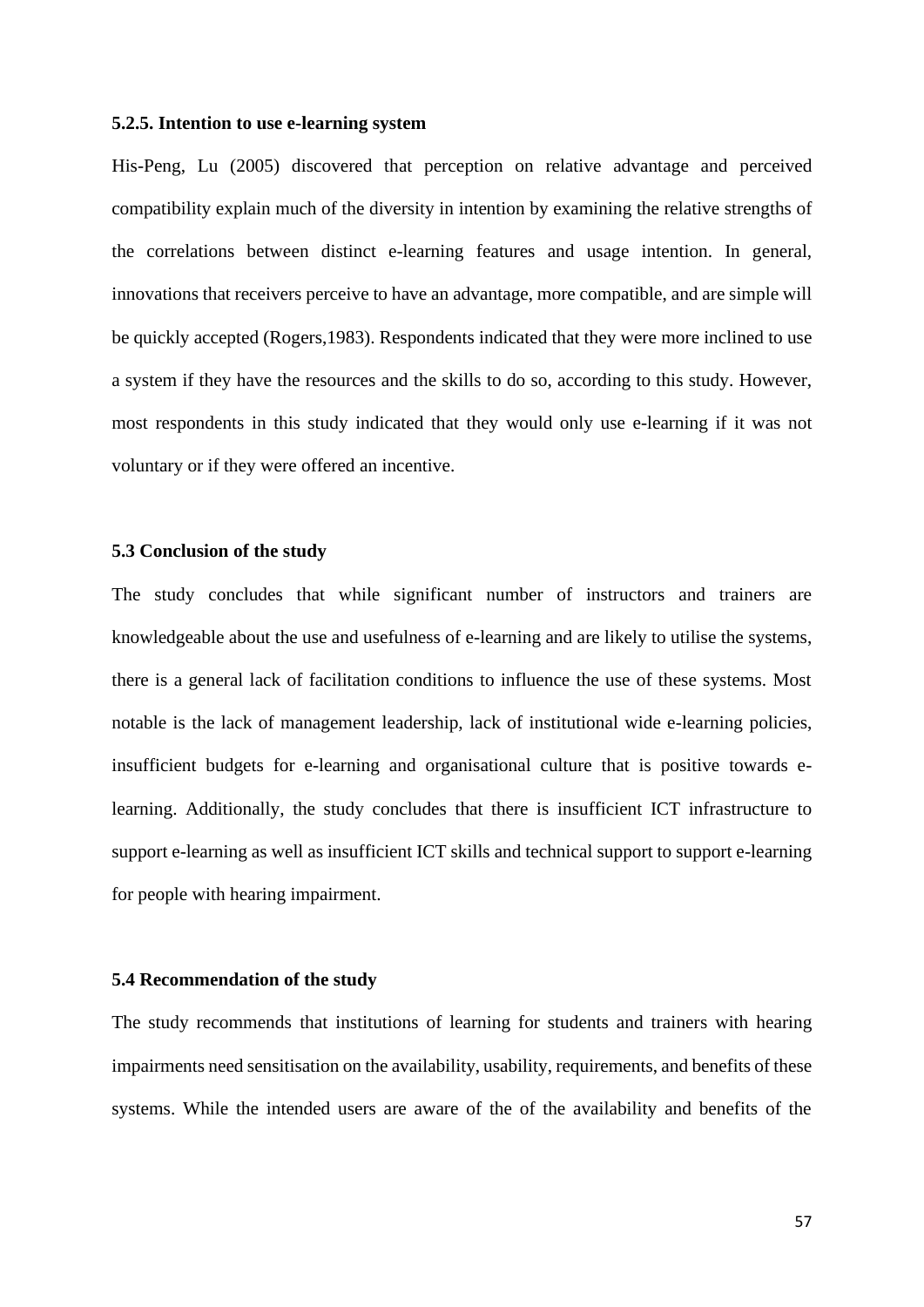systems, the lack of management support and leadership and insufficient infrastructure points to a general lack of awareness of on the side of the management of the institutions.

## **5.5 Recommendations for further studies**

This study focused only focused on the intended system users who are majorly students and trainers. However, it is also important to carry out research on factors affecting adoption of elearning systems for people with hearing impairment, with focus on top management and adoption at the institutional level.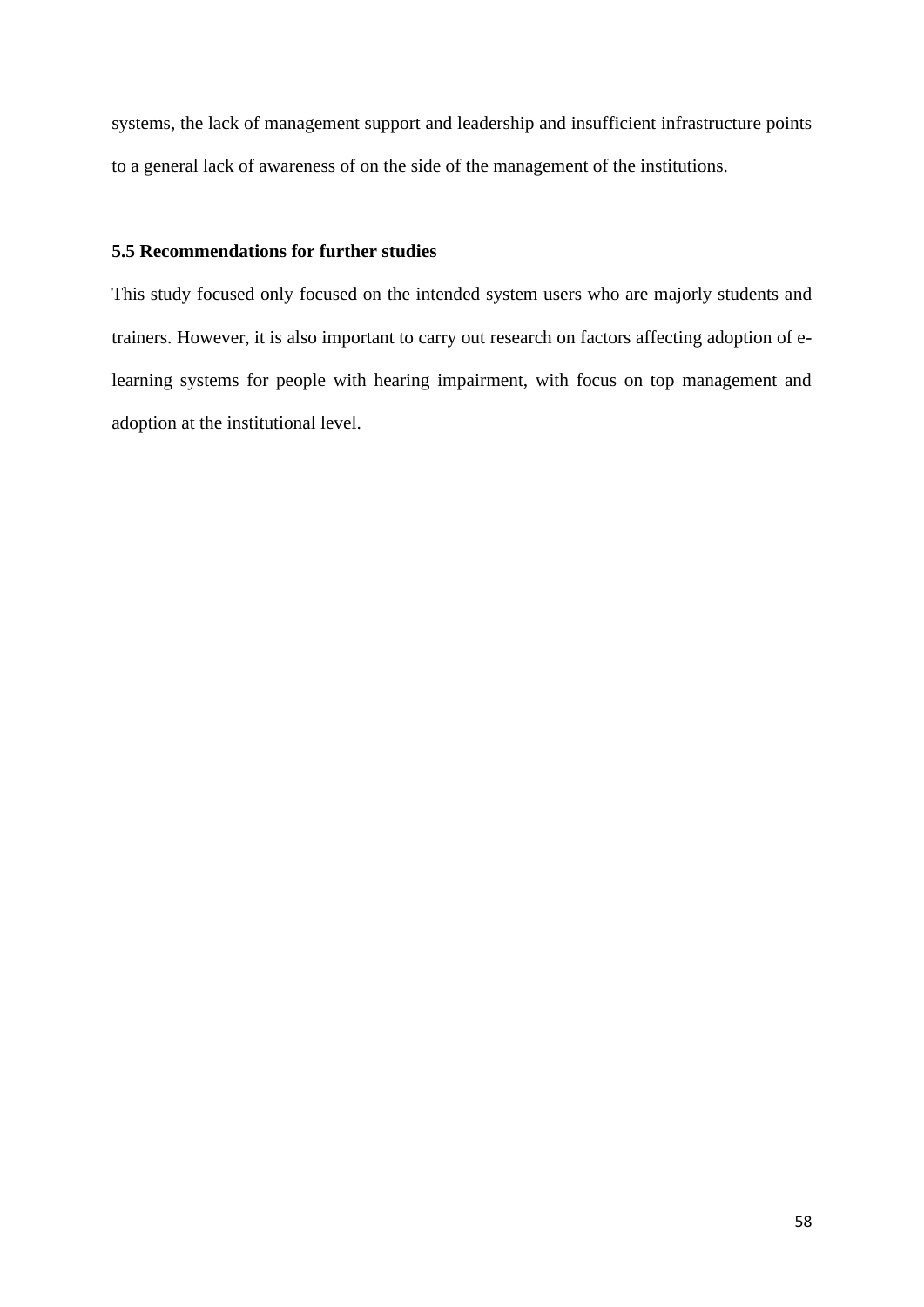#### **REFERENCES**

- Al-Adwan, A., & Smedley, J. (2013). Exploring student's acceptance of e-learning using Technology Acceptance Model in Jordanian universities. International Journal of Education and Development using ICT, 9(2).
- Albion, P. R. (1999). Self-efficacy beliefs as an indicator of teachers' preparedness for teaching with technology. In Society for Information Technology & Teacher Education International Conference (pp. 1602-1608). Association for the Advancement of Computing in Education (AACE).
- Algahtani, A.F. (2011). Evaluating the Effectiveness of the E-learning Experience in Some Universities in Saudi Arabia from Male Students' Perceptions, Durham theses, Durham University.
- Almaiah, M. A., & Al Mulhem, A. (2019). Analysis of the essential factors affecting of intention to use of mobile learning applications: A comparison between universities adopters and nonadopters. Education and Information Technologies, 24(2), 1433-1468.

Alsalem, A. (2004). Educational Technology and E-learning, Riyadh: Alroshd publication.

- Arkorful, V. and Abaidoo, N. (2014) The Role of e-Learning, the Advantages and Disadvantages of Its Adoption in Higher Education. International Journal of Education and Research, 2, 397- 410.
- Arrigo, M. (2009). E-learning accessibility for blind students. In International conference on multimedia and ICT in education, Portugal
- Attwell, G. (2007). Personal Learning Environments-the future of eLearning. Elearning papers, 2(1), 1-8.
- Baki, R & Birgoren, B (2018). A Meta Analysis of Factors Affecting Perceived Usefulness and Perceived Ease of Use in The Adoption of E-Learning Systems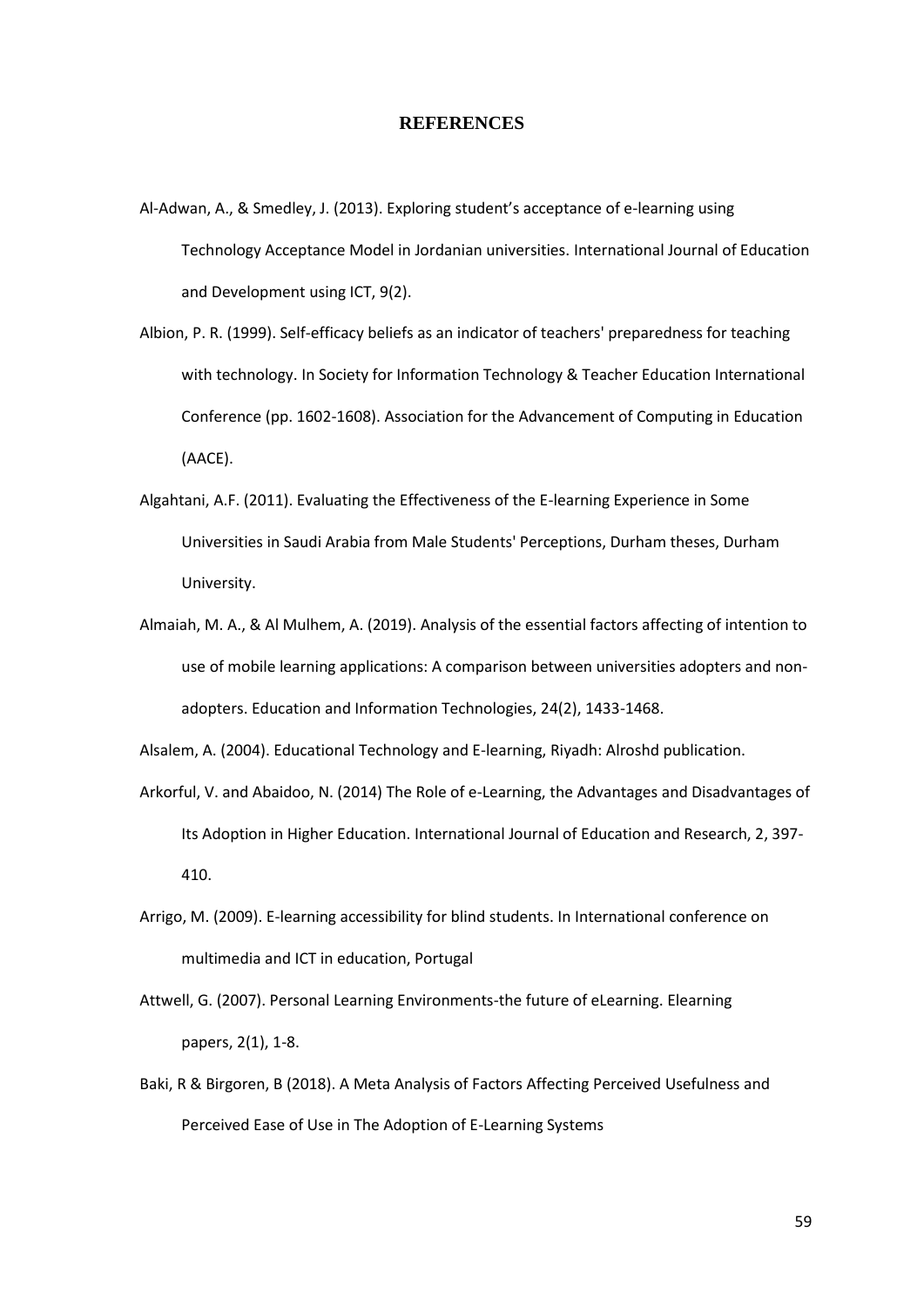- Bandura, A. (1977). Self-efficacy: Toward a unifying theory of behavioral change. Psychological Review, 84, 191-215
- Barling, J & Beattie, R. (1983). Self-Efficacy Beliefs and Sales Performance. Journal of Organizational Behavior Management - J ORGAN BEHAV MANAGE. 5. 41-51. 10.1300/J075v05n01\_05.
- Bates, C. (2009). Integrating e-learning in African Universities. Retrieved 2 nd October, 2012 from [http://www.tonybates.ca/2009/10/04/integrating-e-learning-in-africanuniversities/.](http://www.tonybates.ca/2009/10/04/integrating-e-learning-in-africanuniversities/)
- Bellaaj, M et al (2015).The continued use of e-learning system: an empirical investigation using utaut model at the University of Tabuk
- Benson, R & Palaskas, T. (2006). Introducing a new learning management system: An institutional case study. Australasian Journal of Educational Technology. 22. 548-567. 10.14742/ajet.1285.
- Benta, Dan & Bologa, G & Dzitac, Ioan. (2014). E-learning Platforms in Higher Education. Case Study. Procedia Computer Science. 31. 10.1016/j.procs.2014.05.373.
- Birch, D & Burnett, B. (2009). Bringing academics on board: Encouraging institution-wide diffusion of e-learning environments. Australasian Journal of Educational Technology. 25. 10.14742/ajet.1184.
- Blinco, K., Mason, J., McLean, N., & Wilson, S. Trends and Issues in E-learning Infrastructure Development.
- Brown, C., Thomas, H., Merwe, A. & Dyk, L. (2008). The impact of South Africa's ICT Infrastructure on higher Education. [online]. Available at http://sun025.sun.ac.za.
- Burgos, Daniel & Tattersall, Colin & Koper, Rob. (2007). How to represent adaptation in elearning with IMS learning design. Interactive Learning Environments - INTERACT LEARN ENVIRON. 15. 161-170. 10.1080/10494820701343736.
- Burgstahler, Sheryl & (Project, DO-IT & Publications, Washington. (2007). Universal design in education: Principles and applications.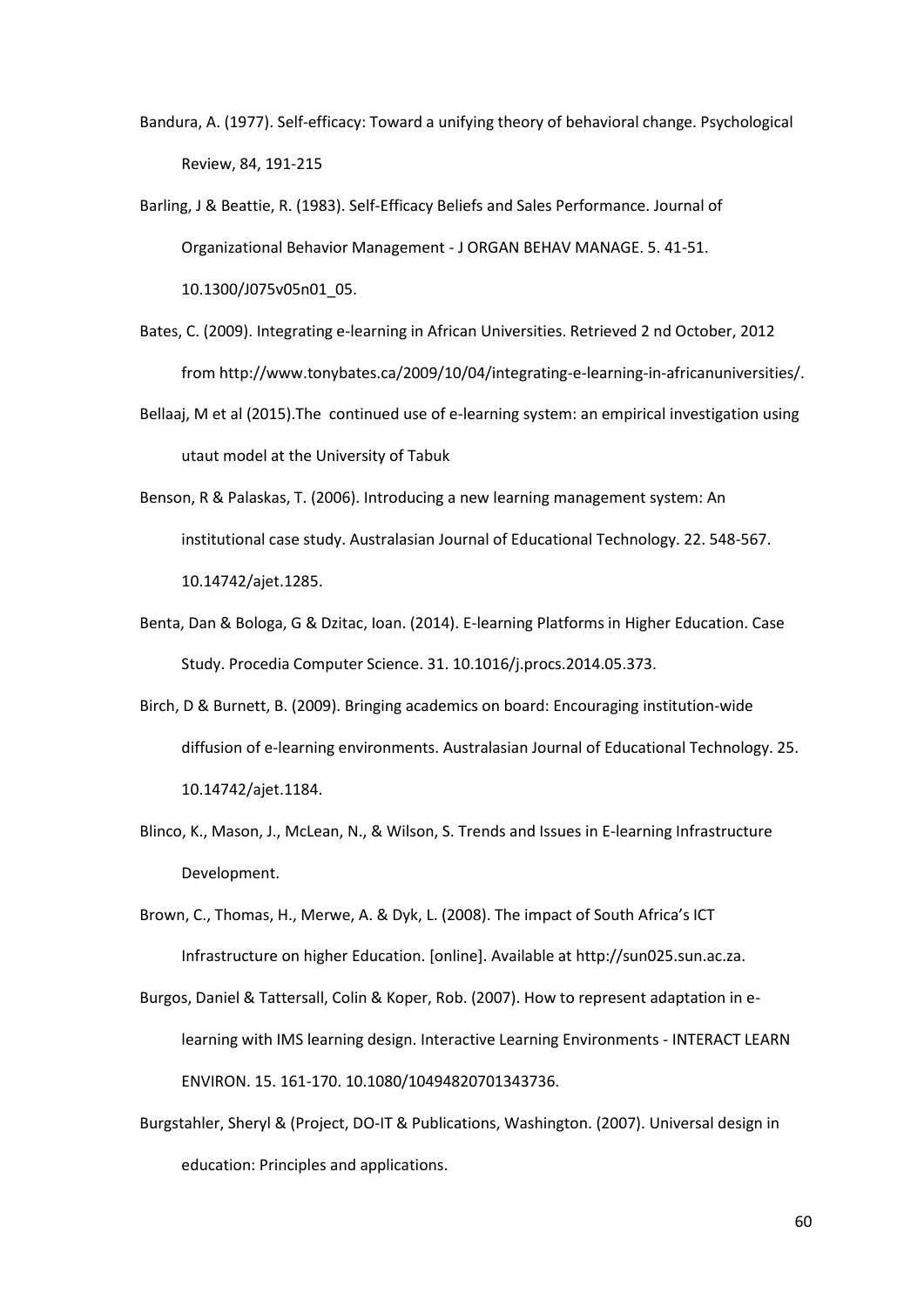- Carvalho, A., Areal, N., & Silva, J. (2010). Students' perceptions of Blackboard and Moodle in a Portuguese university
- Chen, Y. T., & Liou, S. (2014, September). Enhancing the acceptance of interactive online learning of hearing-impaired students. In 2014 International Conference on Orange Technologies (pp. 141-144). IEEE.
- Compeau, D. R., & Higgins, C. A. (1995). Computer self-efficacy: Development of a measure and initial test. MIS quarterly, 189-211.

Connor, C et al (2015) Increasing Meaningful Assistive Technology Use in the Classrooms

- Cooper, M (2016). Making online learning accessible to disabled students: an institutional case study, ALT-J, 14:1, 103-115, DOI: [10.1080/09687760500479779](https://doi.org/10.1080/09687760500479779)
- Dalton, E. M., Lyner-Cleophas, M., Ferguson, B. T., & McKenzie, J. (2019). Inclusion, universal design and universal design for learning in higher education: South Africa and the United States. African journal of disability, 8, 519[. https://doi.org/10.4102/ajod.v8i0.519](https://doi.org/10.4102/ajod.v8i0.519)
- Elkaseh, A. M., Wong, K. W., & Fung, C. C. (2016). Perceived ease of use and perceived usefulness of social media for e-learning in Libyan higher education: A structural equation modeling analysis. International Journal of Information and Education Technology, 6(3), 192.
- Erdem, R. (2017). Students with Special Educational Needs and Assistive Technologies: A Literature Review. Turkish Online Journal Of Educational Technology - TOJET, 16(1), 128- 146. Retrieved 2 May 2021, fro[m http://files.eric.ed.gov/fulltext/EJ1124910.pdf.](http://files.eric.ed.gov/fulltext/EJ1124910.pdf)
- Ertmer, P. A. (2005). Teacher pedagogical beliefs: The final frontier in our quest for technology integration?. Educational technology research and development, 53(4), 25-39.
- Francis, R. and Raftery, J., 2005. Blended learning landscapes. Brookes eJournal of Learning and Teaching, Vol. 1, No. 3, pp. 1–5.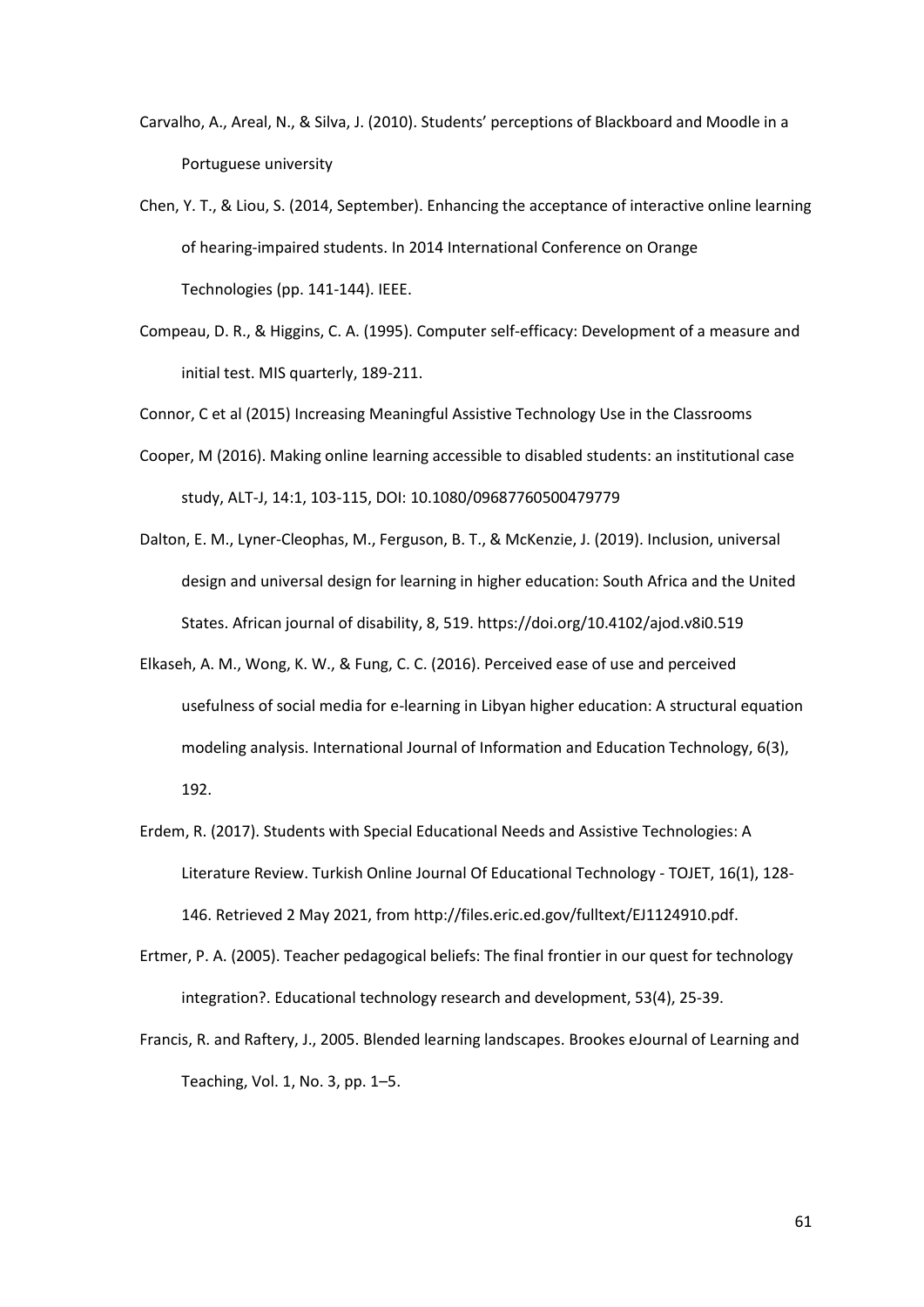Galamoyo, M. (2011). Enhancing the quality of e-learning through mobile technology: A socialcultural and technology perspective towards quality e-learning applications. Campus Wide Information Systems, 28(5), 331-344.

- Gerasimova, V et al (2018). The Adoption of E-Learning Technology at the Faculty of Distance Learning of Plekhanov Russian University of Economics
- Graf, S. (2007). Adaptivity in learning management systems focussing on learning styles (Doctoral dissertation). Athabasca University, Canada
- Gros, B., & García-Peñalvo, F. J. (2016). Future trends in the design strategies and technological affordances of e-learning
- Gong, M., Xu, Y., & Yu, Y. (2004). An enhanced technology acceptance model for web-based learning. Journal of Information Systems Education, 15(4), 365-373.

Grunwald, A. (2002). Philosophy and the Concept of Technology—On the Anthropological Significance of Technology. In On Human Nature (pp. 179-194). Springer, Berlin, Heidelberg.

- Gunawardena, K.D. (2005). An empirical study of potential challenges and benefits of implementing e-learning in Sri Lanka. Proceedings of the Second International Conference on eLearning for Knowledge-Based Society, 4-7 August, Bangkok.
- Hafit, N. I. A., Othman, N. A. F., Rusdi, S. D., Mahpar, N. S., & Mat Sharie, M. F. I. (2020). The effects of perceived usefulness and perceived ease of use on acceptance towards office assistance application among employers to disabled employees. Advances in Business Research International Journal, 6(1), 1-9.

Hall, C., 2006. Lighting a fire or filling a pail? Users' perceptions of a virtual learning environment. Survey Report, University of Swansea. Retrieved 10 March 2016, from [http://learninglab.swan.ac.uk/Downloads/User\\_Survey\\_Report%201.1.pdf](http://learninglab.swan.ac.uk/Downloads/User_Survey_Report%201.1.pdf)

Hayek, et al., (2020). Developing and Implementing a Web-Based educational platform for Children with Special Needs. International Journal of Scientific Research in Science and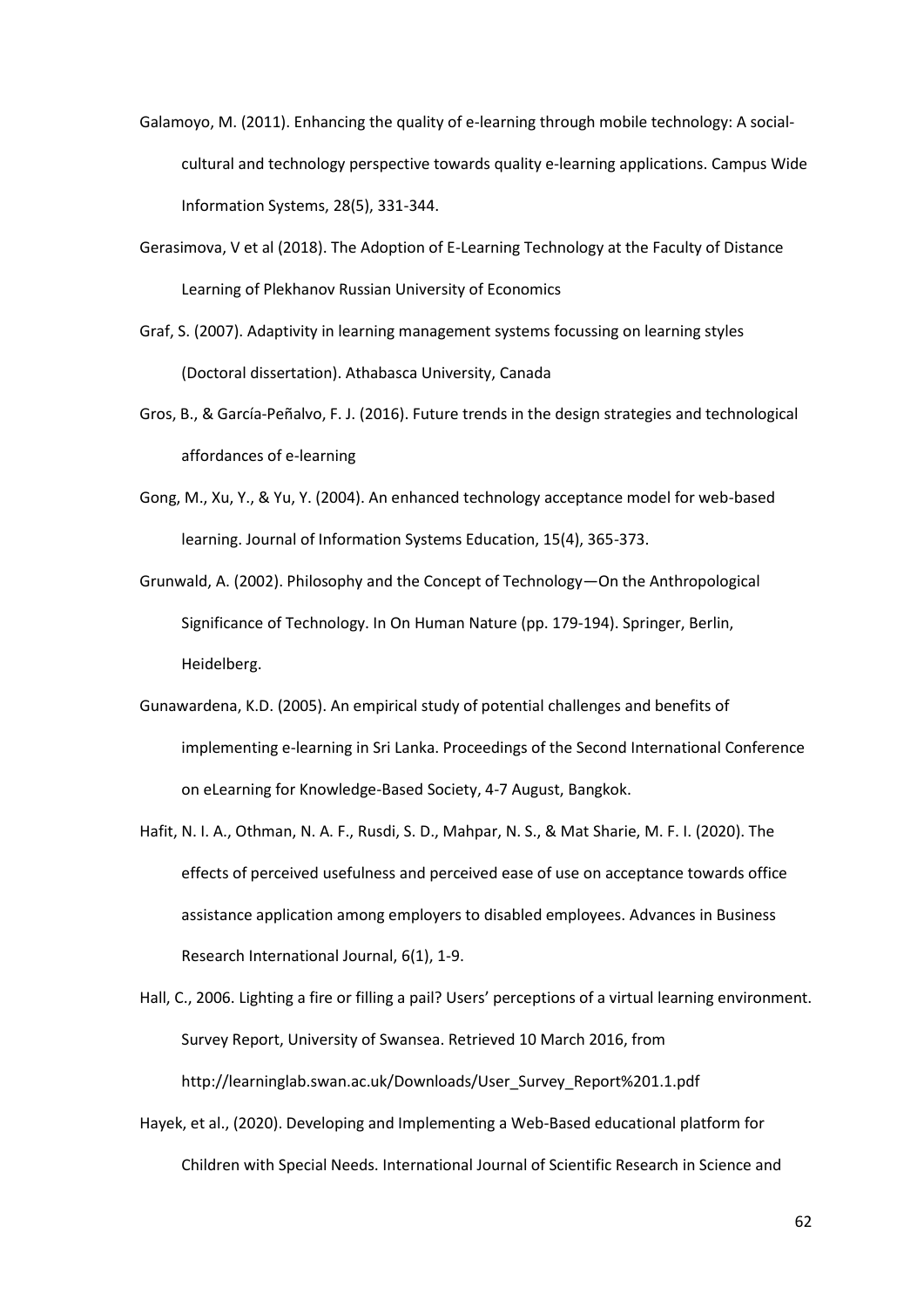Technology. 189-200. 10.32628/IJSRST207163. Hemsley, C. (2002). Jones International University's focus on quality eLearning opens doors for students worldwide. Business Media, 39(9), pp. 26-29.

His-Peng Lu, Su-Huon Liu & Hsiu-Li Liao (2005). Factors Influencing the Adoption Of E-Learning Websites: An Empirical Study

Hollingshead, A and Carr-Chellman,D. (2019). Engaging Learners in Online Environments Utilizing Universal Design for Learning Principles. 2019, 2, Article 3 (02-01-2019). DOI:https://doi.org/10.1145/3310377.3310383

- Hollins, N., & Foley, A. R. (2013). The experiences of students with learning disabilities in a higher education virtual campus. Educational Technology, Research and Development, 61(4), 607-624. doi:http://dx.doi.org/10.1007/s11423-013-9302-9
- Hollow, D., & ICWE (2009). E-Learning in Africa: Challenges, priorities and future direction. Retrieved from<http://www.gg.rhul.ac.uk/ict4d/workingpapers/Hollowelearning.pdf>
- Hrastinski, S., (2008). What is online learner participation? A literature review. Computers & Education, Vol. 51, pp. 1755–1765.
- Islam, N (2013). Conceptualizing Perceived Usefulness In e-Learning Context And Investigating Its Role In Improving Students' Academic Performance
- Jagadish, D., Kumar, P., Ashok, P., Hariharan, V., & Maniraj, R. (2016). Learning Management System for Deaf Students in a Collaborative Environment. Indian Journal of Science and Technology, 9(16), 1-4.
- Jasperson, J., Carter, P. E., & Zmud, R. W. (2005). A comprehensive conceptualization of postadoptive behaviors associated with information technology enabled work systems. MIS quarterly, 525-557.
- Mugenda, O.M. and Mugenda, A.G. (2003) Research Methods, Quantitative and Qualitative Approaches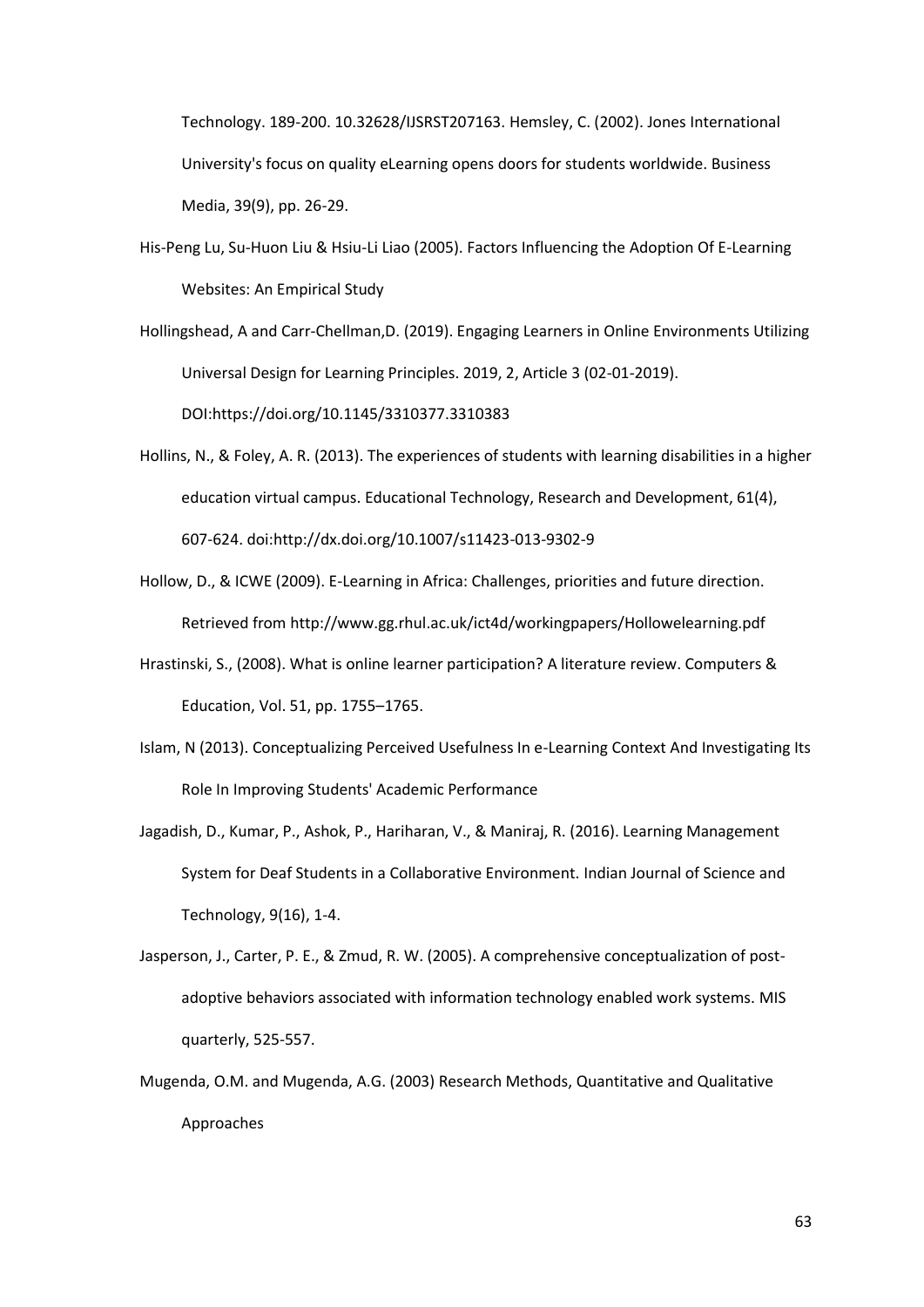Jemni (2014)Accessible E-learning for Students with Disabilities: From the Design to the Implementation

- Jemni, M., & Laabidi, M. (2008). Development of an e-learning curriculum for basic training in computer and internet dedicated to disabled and students with special needs. The second African UNESCO-UNEVOC TVET summit. E-learning Africa 2008, Ghana
- JuhadiI, N., Samah, A & Sarah, H. (2007). Use of Technology, Job Characteristics and work outcomes: A case of Unitary Instructors. International Review of business Research papers, 3 (2)184-203
- Karampiperis, P., & Sampson, D. (2005). Designing learning systems to provide accessible services. In Proceedings of the 2005 international cross-disciplinary workshop on web accessibility (W4A) (ACM international conference proceeding series, Vol. 88), Chiba, Japan.
- Kass, D(2014) Computer self-efficacy: instructor and student perspectives in a university setting
- Kashorda,M et al., (2007). E-Readiness Survey of Higher Education Institutions in Kenya

Kent,M (2015)Disability and eLearning: Opportunities and Barriers

- Khan, B. H. (2005). Managing E-learning: Design, Delivery, Implementation and Evaluation, Hershey, PA: Information Science Publishing.
- Kingori, R. M. (2018). Factors Affecting Adoption of E-Learning Technology in Kenya (Doctoral dissertation, United States International University-Africa).
- Koohang, A. & Durante, A. (2003). Learners' perceptions toward the web-based distance learning activities/assignments portion of an undergraduate hybrid instructional model. Journal of information technology education, 2, 105-113.
- Larsen, T., Sorebo,A. and Sorebo, O. (2009)The role of task-technology fit as users' motivation to continue information system use
- Liu, Y., & Wang, H. (2009). A comparative study on e-learning technologies and products: from the East to the West. Systems Research & Behavioral Science, 26(2), 191–209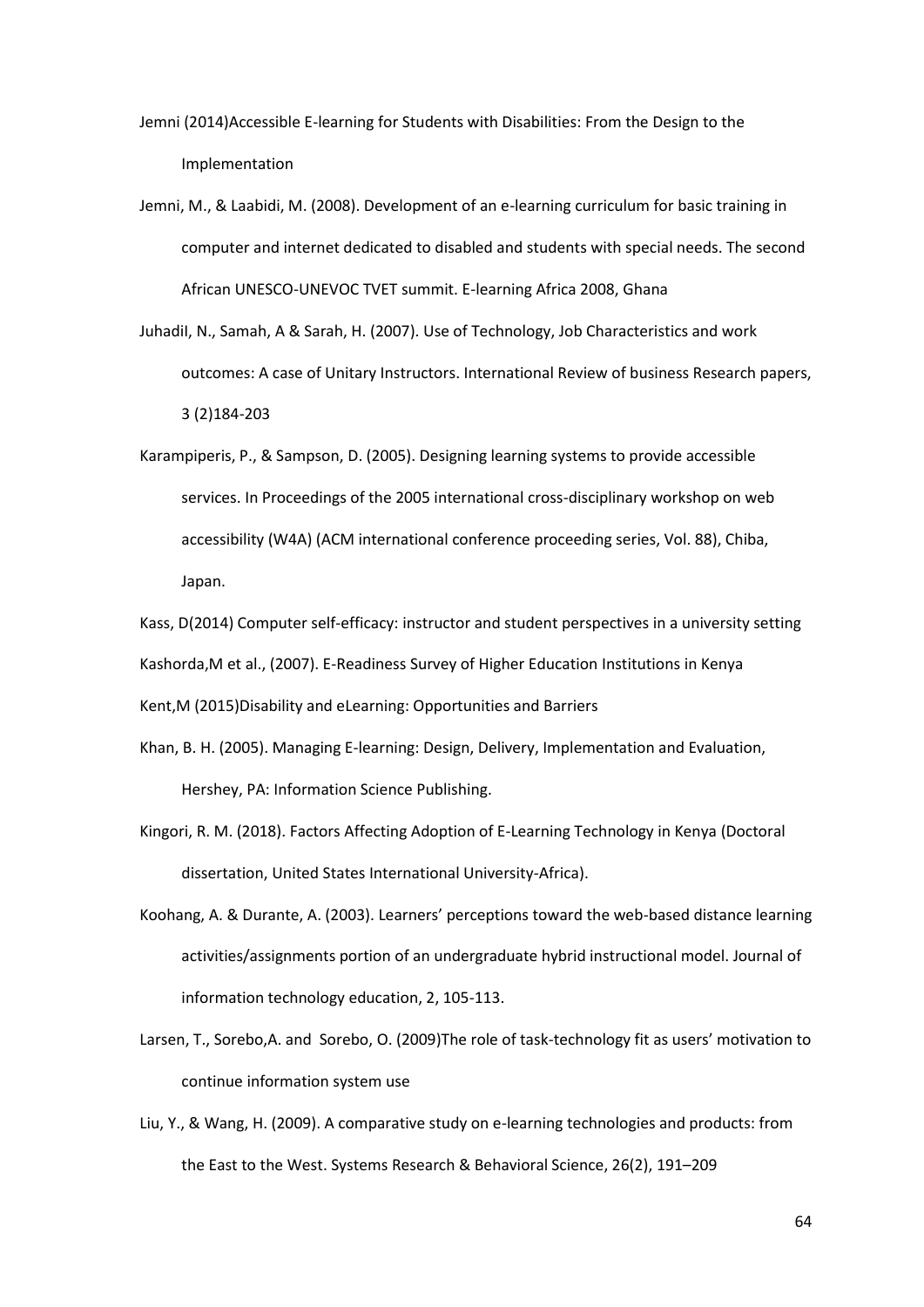- Love, N. & Fry, N. (2006). "Accounting Students' Perceptions of a Virtual Learning Environment: Springboard or Safety Net?," Accounting Education: An International Journal, 15 (2), 151- 166.
- Lundqvist, S & Ström, J (2018) Web Accessibility in E-learning Identifying and Solving Accessibility Issues for WCAG 2.0 Conformance in an E-learning Application
- Mabed, Metwaly. (2013). Does the technology acceptance model (TAM) become obsolete? A meta-analysis review
- Maphalala, M. C., & Adigun, O. T. (2021). Academics' Experience of Implementing E-Learning in a South African Higher Education Institution. International Journal of Higher Education, 10(1), 1-13.
- McAlvage, K., & Rice, M. (2018). Access and Accessibility in Online Learning [Ebook]. Retrieved 4 May 2021, from https://files.eric.ed.gov/fulltext/ED593920.pdf.
- Molly, S. (1998). Maximizing Usability: The Principles of Universal Design. Assistive technology: the official journal of RESNA. 10. 4-12. 10.1080/10400435.1998.10131955.
- Moyi, P. (2017). School Enrolment and Attendance for Children with Disabilities in Kenya: An Examination of Household Survey Data. FIRE: Forum for International Research in Education, 4(2).<http://dx.doi.org/10.18275/fire201704021133>
- Mukiri, V. (2011). E-learning Adoption at JKUAT. MSc Thesis, University of Sunderland. Koch J, Andrew S, Salamonson Y, Everett B, Davidson PM. Nursing students' perception of a webbased intervention to support learning. NURS EDUC TODAY. 2010; 30(8): 584-90.
- Mulwa,D.,Kalui, F., & Makori L (2014). An investigation into the factors affecting the Adoption of e-learning in public secondary schools in Makadara district, Nairobi county, Kenya
- Nanayakkara, C. (2007). A model of user acceptance of learning management systems: A study within tertiary institutions in New Zealand. The International Journal of Learning, 13(12), 223-232.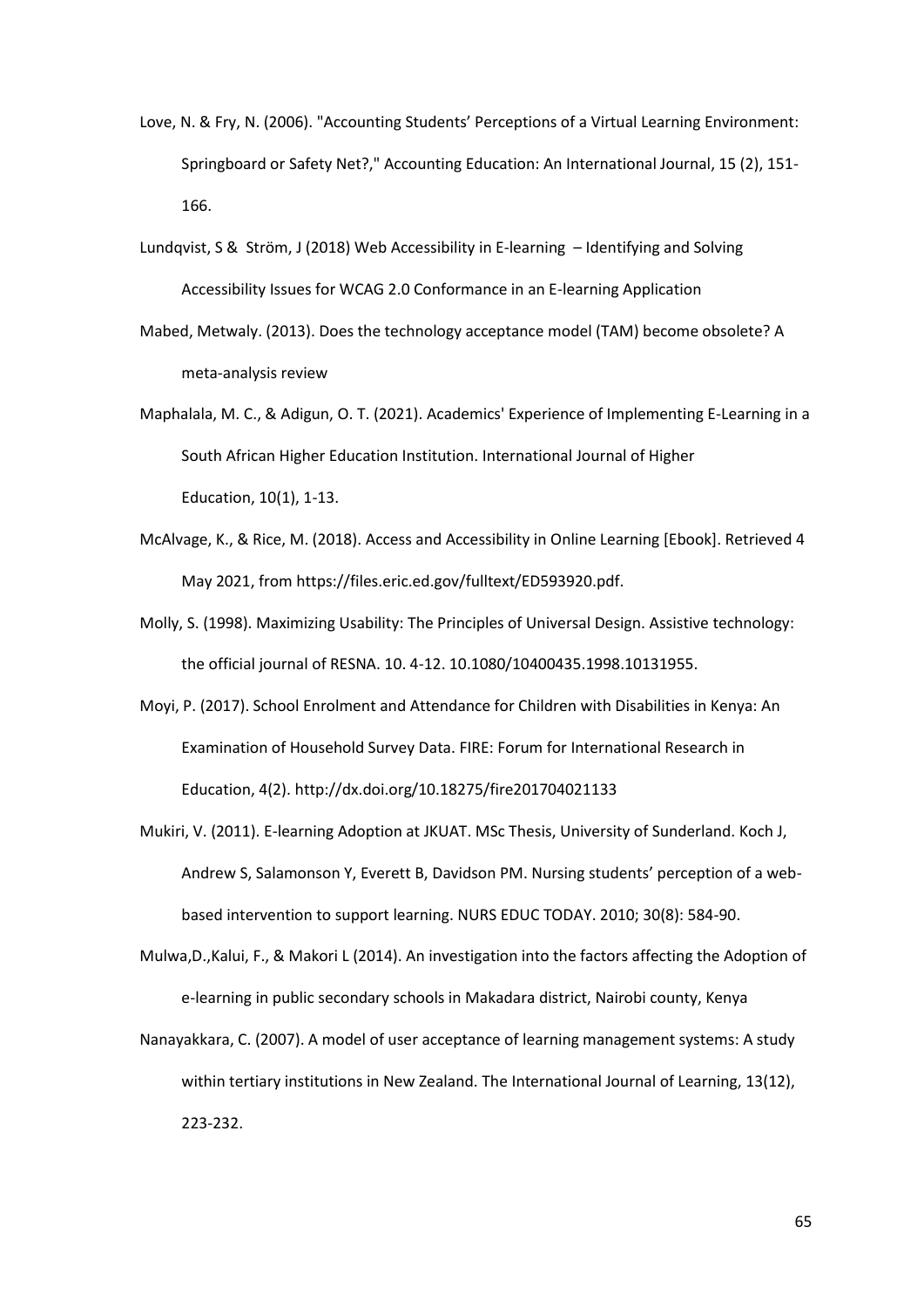Nanayakkara, C., & Whiddelt, R. J. (2005). A Model of User Acceptance of Learning Management Systems: A Case Study of a Polytechnic in New Zealand. Information Systems Technology and its Applications, (pp. 180-190). .[\(www.scimagojr.com\)](http://www.scimagojr.com/)

Nassaji,H (2015) Qualitative and descriptive research: Data type versus data analysis

- Ngamau, K., 2013. Factors affecting effective adoption of elearning in Kenyan universities: The case of Jomo Kenyatta University of Agriculture and Technology (Postgraduate). United States International University.
- Njoroge, H., 2018. Influence Of Adoption Factors On Implementation Of E-Learning In Kenyan Universities (Ph.D). Kenyatta University.
- Omidinia, S., Masrom, M. & Selamat, H. (2011). Review of e-learning and ICT infrastructure in Developing Countries (Case Study of Iran). American Journal of Economics and Business Administration, 3 (1), 120-125.
- Ouma, G. O., Awuor, F. M., Kyambo, B. (2013). E-Learning readiness in public secondary schools in Keny. European Journal of Open, Distance, and e-Learning
- Pappas, M et al. (2018). E-Learning for Deaf Adults from a User-Centered Perspective. Education Sciences. 8. 10.3390/educsci8040206.
- Policar, L., Crawford, T., & Alligood, V. (2017, 01 31). Accessibility Benefits of E-Learning for Students with Disabilities. Retrieved from Disabled World: https://www.disabledworld.com/disability/education/postsecondary/e-learning.php
- Rabah, M. (2005) E-learning, Jordan: Dar Almnahej Publisher
- Rai, A., Lang, S.S., Welker, R.B., 2002. Assessing the validity of is success models: an empirical test and theoretical analysis. Information System Research 13, 50–69.
- Rana, Hemant & , Rajiv & Lal, Manohar. (2014). E-learning: Issues and Challenges. International Journal of Computer Applications. 97. 20-24. 10.5120/17004-7154.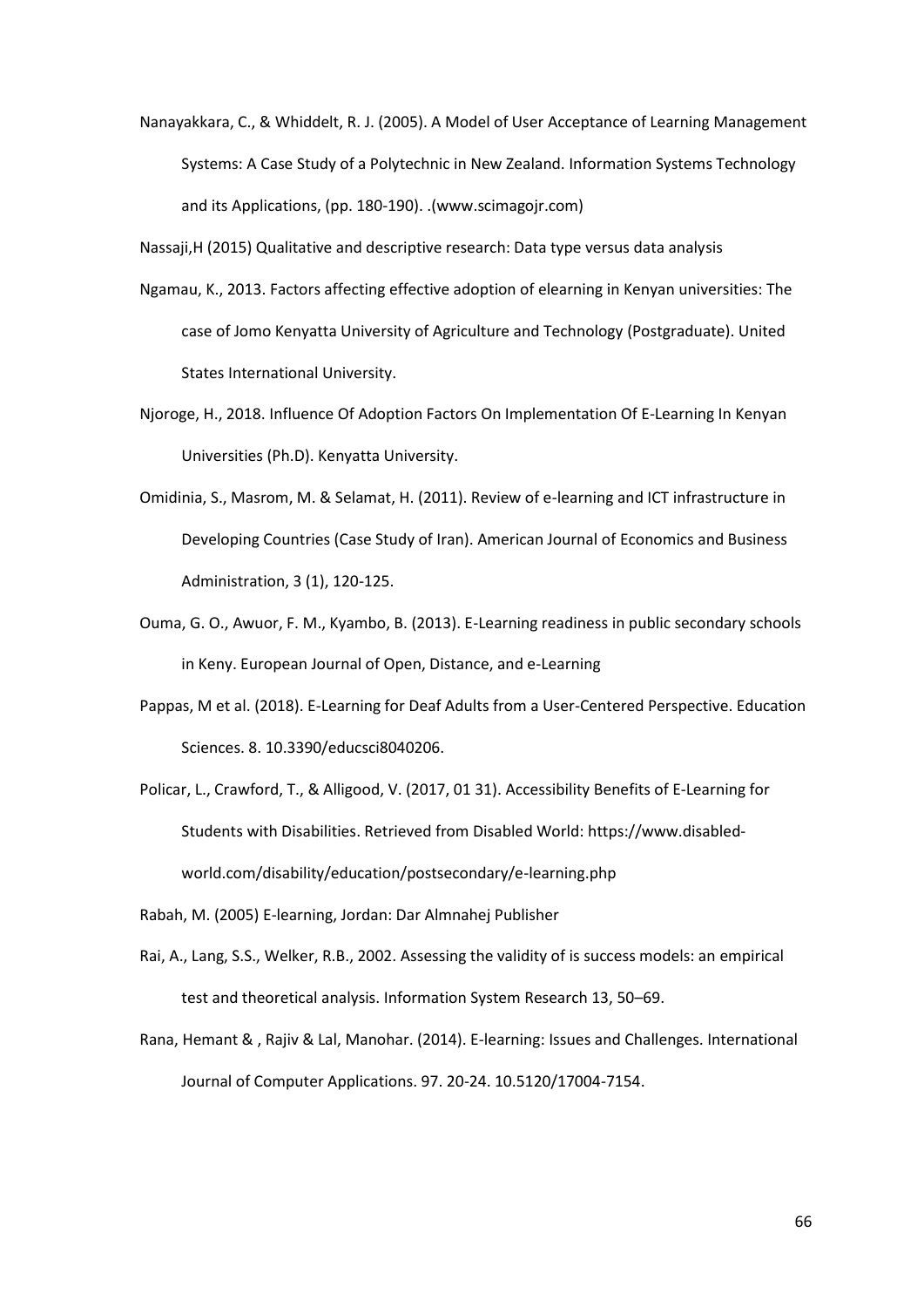Renaux, E., & Le Pallec, X. (2005). Learning management system component-based design: A model driven approach. In The international multidisciplinary conference on etechnologies (MCETECH), Montréal, Canada

- Moore, S. (2007). David H. Rose, Anne Meyer, Teaching Every Student in the Digital Age: Universal Design for Learning. Educational Technology Research And Development, 55(5), 521-525.<https://doi.org/10.1007/s11423-007-9056-3>
- Ryan, G (2018). Introduction to positivism, interpretivism and critical theory. Nurse Researcher, 25(4) pp. 41–49.
- Saade, R., Nebebe, F., & Tan, W. (2007). Viability of the" technology acceptance model" in multimedia learning environments: a comparative study. Interdisciplinary Journal of E-Learning and Learning Objects, 3(1), 175-184.

Sekaran, U. (2003). Research methods for business . Hoboken. NJ: John Wiley & Sons

Shannon, L et al (2017) Scoring the Open-Source Learning Management Systems

Shee, D. Y., & Wang, Yi-Shun (2008). Multi-criteria evaluation of the web-based e-learning system. A methodology based on learner satisfaction and its applications. Computers & Education, 50(3) 894–905. DOI: 10.1016/j.compedu.2006.09.005.

Singh H. (2001) Building effective blended learning programs. Educational Technology 43(6): 51- 4.

Sivo, S., Gunter, G., & Cornell, R. (2005). Students' perceived ease of use of an eLearning management system: An exogenous or endogenous variable?

Sleator, R. D. (2010). The Evolution of Elearning Background, Blends and Blackboard …. Science Progress, 319–334. https://doi.org/10.3184/003685010X12710124862922Smedley, J. (2010). Modelling the impact of knowledge management using technology or insight, 23(4), 233-250.

Taderhoost, H (2017) A review of technology acceptance and adoption models and theories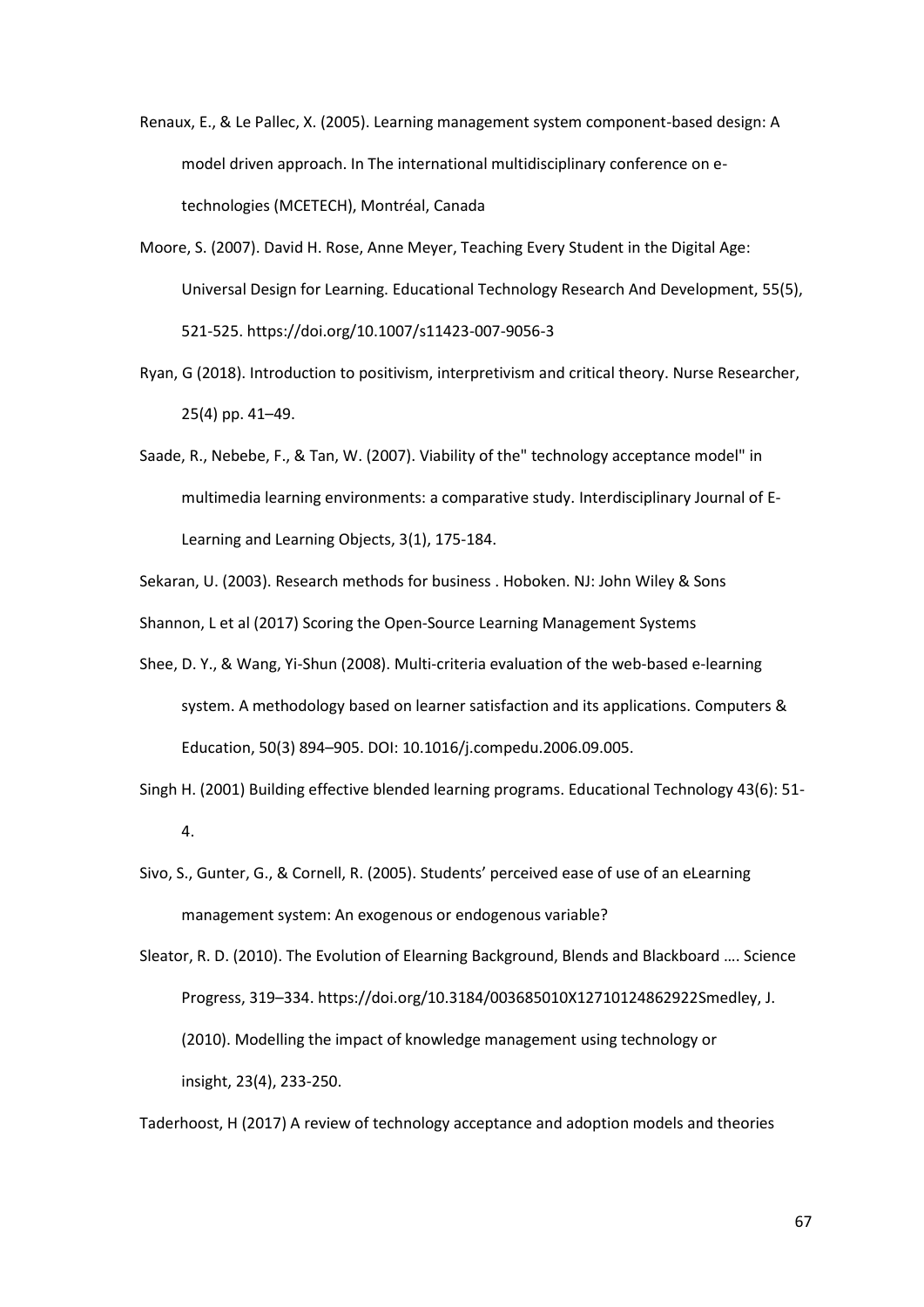Tarus, J. K., Gichoya, D., & Muumbo, A. (2015). Challenges of implementing E-learning in Kenya: A case of Kenyan public universities. International Review of Research in Open and Distributed Learning

The Center For Universal Design, (1997) The Principles Of Universal Design

- Tucker, J., & Gentry, G. (2009, March). Developing an e-learning strategy in higher education. In Society for Information Technology & Teacher Education International Conference (pp. 2702-2707). Association for the Advancement of Computing in Education (AACE).
- UNESCO Institute for Information Technologies in Education. (2006) ICTs in education for people with special needs
- Upadhyaya, K. T., & Mallik, D. (2013). E-learning as a socio-technical system: An insight into factors influencing its effectiveness. Business Perspectives and Research, 2(1), 1-12.
- Vaona A, Banzi R, Kwag KH, Rigon G, Cereda D, Pecoraro V, Tramacere I, Moja L. E‐learning for health professionals. Cochrane Database of Systematic Reviews 2018, Issue 1. Art. No.: CD011736. DOI: 10.1002/14651858.CD011736.pub2. Accessed 28 November 2020.
- Venkatesh V, et al (2016) Unified Theory of Acceptance and Use of Technology: A Synthesis and the Road Ahead
- Venkatesh, V. (2000). Determinants of perceived ease of use: Integrating control, intrinsic motivation, and emotion into the technology acceptance model. Information systems research, 11(4), 342-365.
- Venkatesh, V., & Bala, H. (2008). Technology acceptance model 3 and a research agenda on interventions. Decision sciences, 39(2), 273-315.
- Venkatesh, V., Morris, M. G., Davis, G. B., & Davis, F. D. (2003). User acceptance of information technology: Toward a unified view. MIS quarterly, 425-478.

Vroom, V. H. (1964). Work and motivation.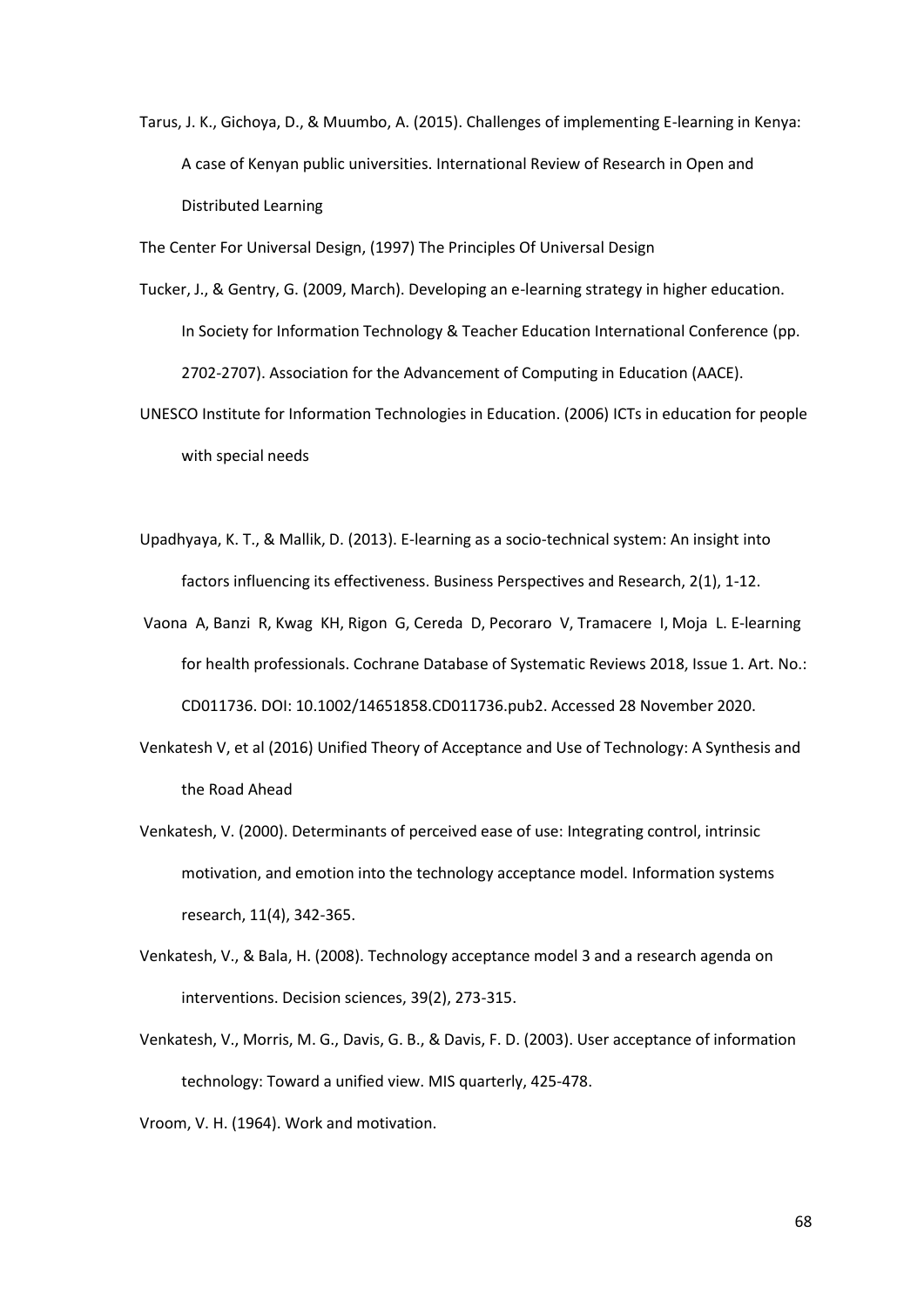- Yang, N. & Arjomand, L. H. (1999). "Opportunities and Challenges in Computer- Mediated Business Education: An Exploratory Investigation of Online Programs," Academy of EducationalLeadership Journal, 3 (2), 17-29.
- Yukselturk, E., & Bulut, S. (2007). Predictors for student success in an online course. Journal of Educational Technology & Society, 10(2), 71-83.
- Zeitoun, H. (2008). E-learning: Concept, Issues, Application, Evaluation, Riyadh: Dar Alsolateah publication.
- Zhang, D., ZHOU, L., BrIggs, R. & Nunamaker, J. (2006). Instructional video in e-learning: Assessing the impact of interactive video on learning effectiveness. Information & Management, 43 (1), 15-27
- Zhao, Y., Pugh, K., Sheldon, S., & Byers, J. (2002). Conditions for classroom technology innovations. Teachers college record, 104(3), 482-515.
- Žuvic-Butorac et al., 2001. Blended E-Learning in Higher Education: Research on Students' Perspective. Issues in Information Science and Information Technology, Vol. 8, pp. 409– 429.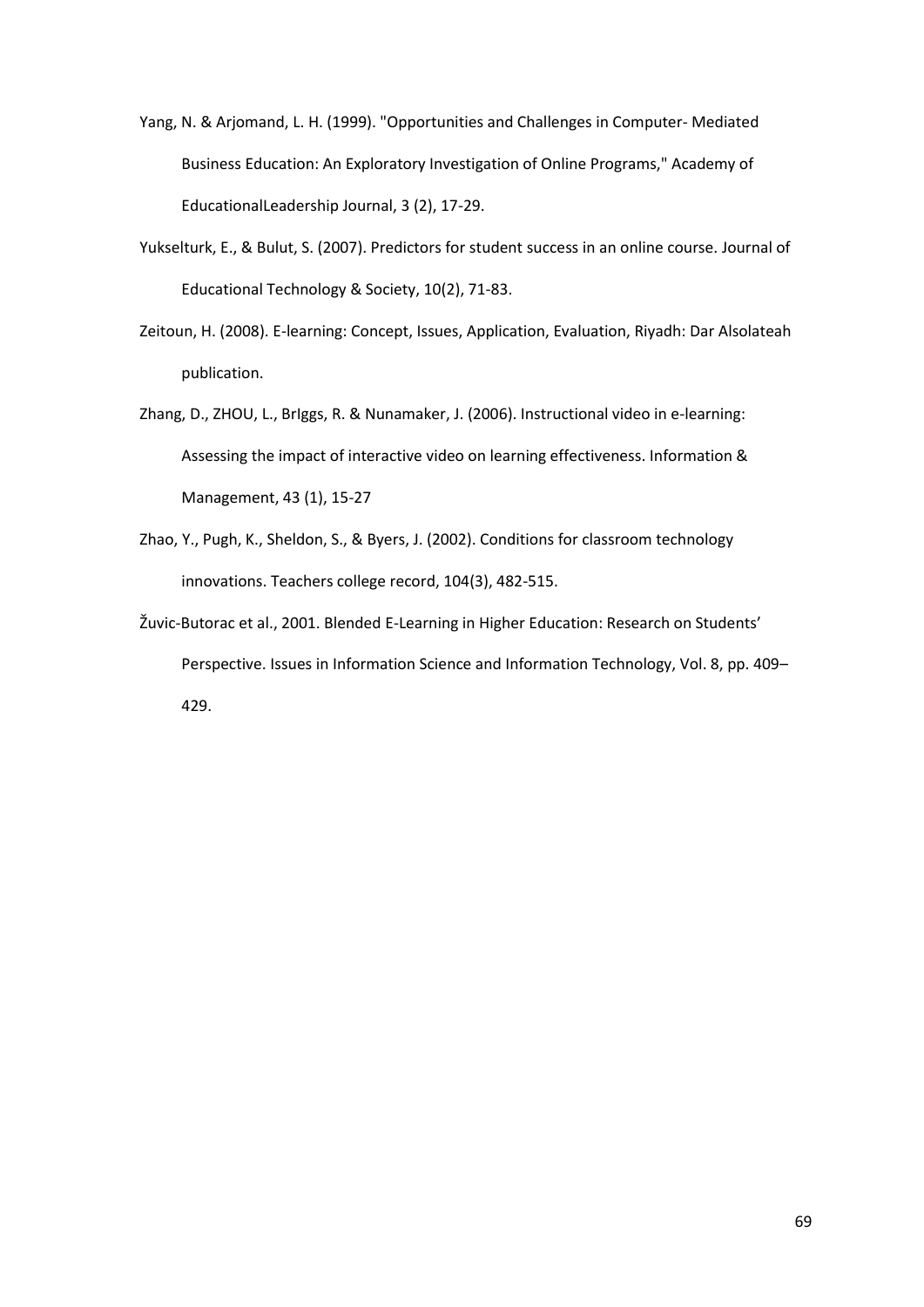#### **APPENDIX I: INSTRUCTORS' QUESTIONNAIRE**



# COLLEGE OF BIOLOGICAL AND PHYSICAL SCIENCES SCHOOL OF COMPUTING AND INFORMATICS

FACTORS AFFECTING INTENTION TO USE E-LEARNING BY PEOPLE WITH HEARING IMPAIRMENT: A CASE OF KAREN TECHNICAL TRAINING INSTITUTE FOR THE DEAF

#### **INSTUCTORS' QUESTIONNAIRE**

#### **INTRODUCTION**

Dear respondent, I am conducting a research on factors affecting intention to use e-learning by people with hearing impairment. The goal is to establish the awareness of the e-learning systems applicable, assess the perception of instructors on the usefulness and ease of use of these systems, the social influences and also the facilitating conditions that can affect the intention to use these systems. The research findings will be kept confidential and will be used for academic purposes only.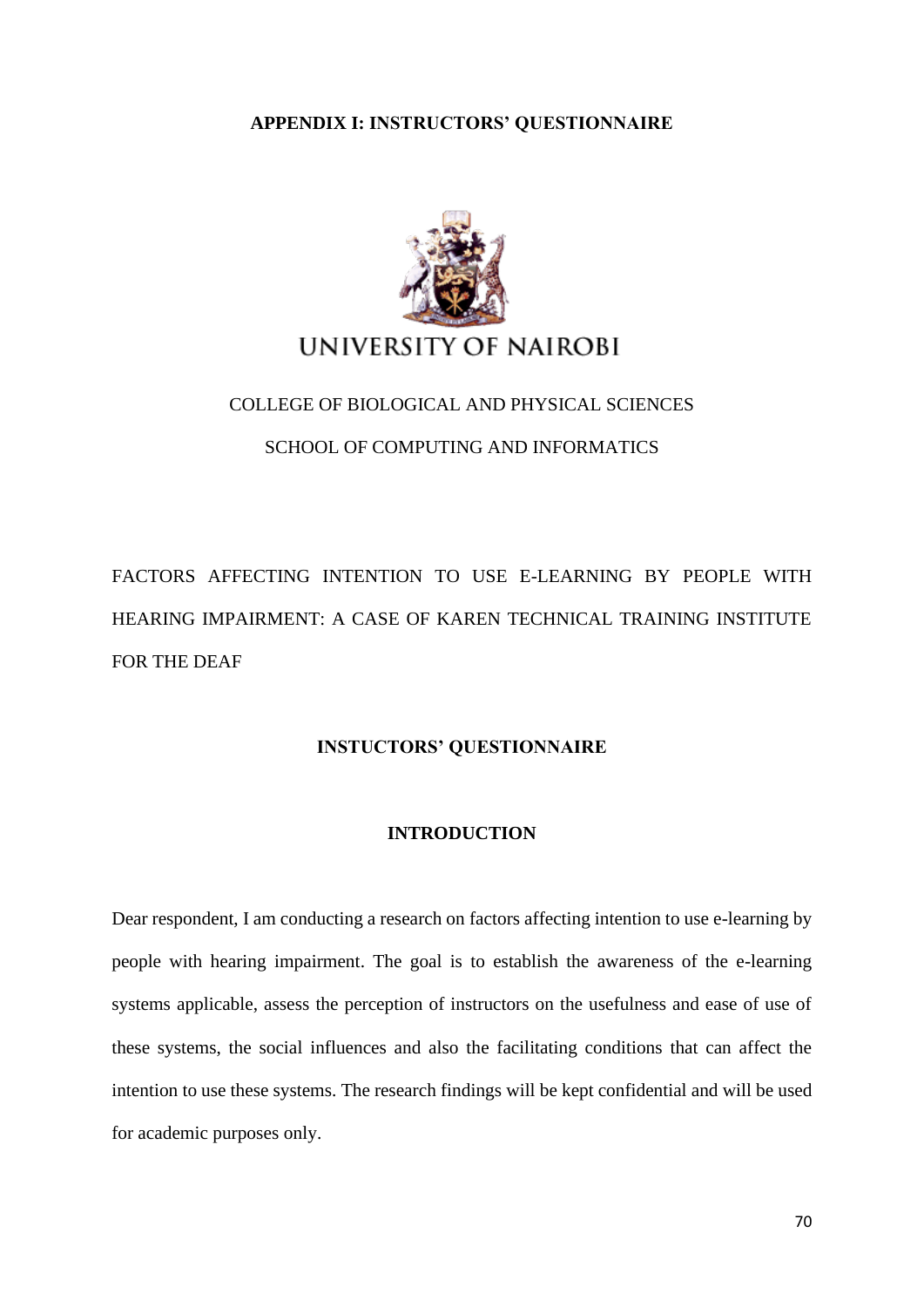This questionnaire has been prepared for academic purposes only. You are kindly requested to provide answers to these questions as honestly and precisely as possible. Responses to these questions will be treated confidentially. Please do not write your name on this questionnaire. Kindly answer all the questions

### **Section I**

Kindly tick the appropriate response

#### **1. Awareness of E-learning Systems**

Q1. I am aware of the use e-learning systems

 $Yes \fbox{No}$ 

Q2. I have used/interacted with e-learning systems

Yes No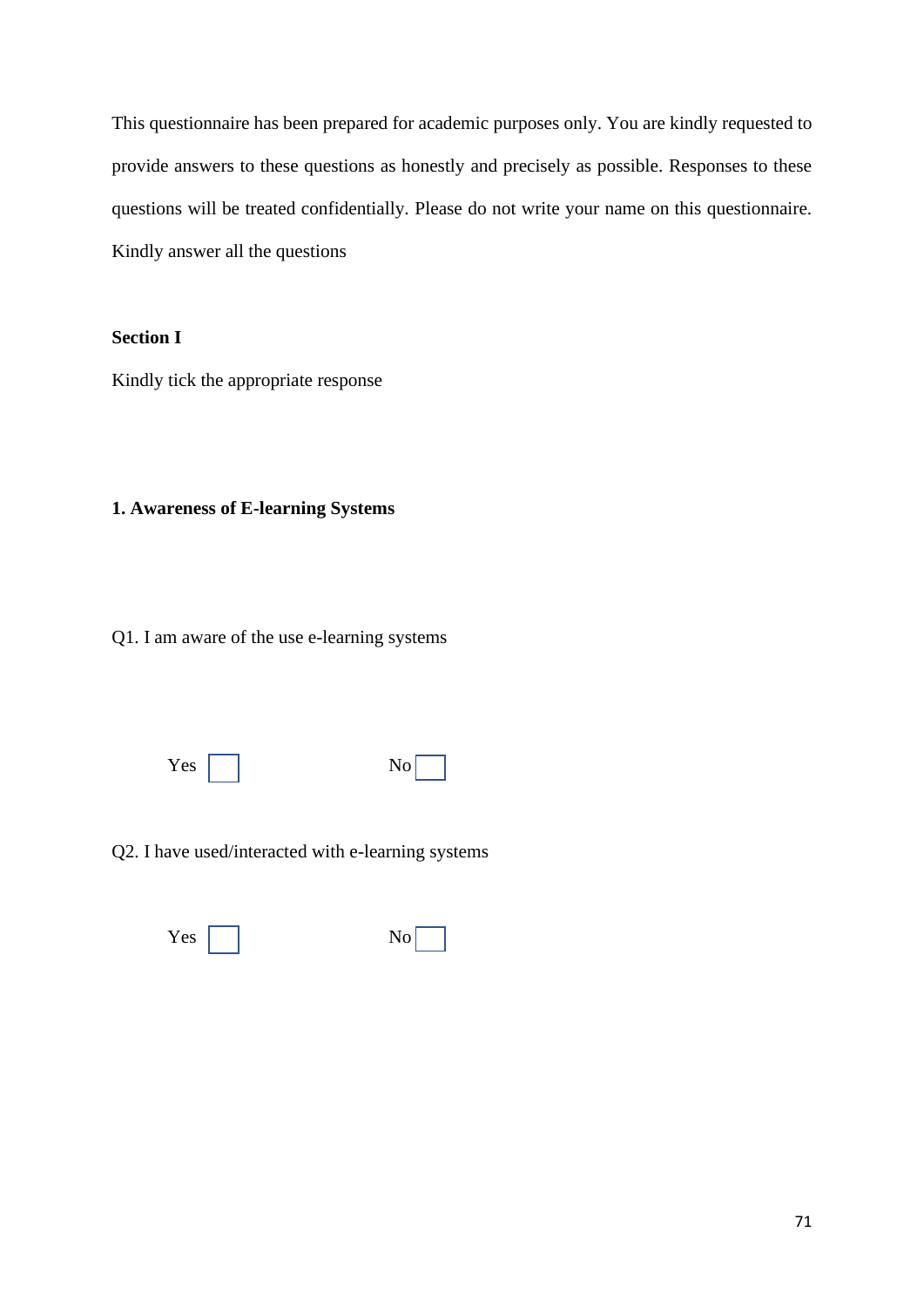# **Section II**

Please circle your responses using the following scale.  $1 =$  Strongly disagree;  $2 =$ 

Disagree;  $3$  = Neither agree nor Disagree,  $4$  = Agree;  $5$  = Strongly agree.

|                                                                                                                                   | StronglyDisagree | Disagree       | Neutral | Agree          | StronglyAgree |
|-----------------------------------------------------------------------------------------------------------------------------------|------------------|----------------|---------|----------------|---------------|
| 2. Perceived usefulness of e-learning systems: How useful do you                                                                  |                  |                |         |                |               |
| think the system would be in facilitating learning in the institution                                                             |                  |                |         |                |               |
| In my job, use of e-learning systems would be relevant                                                                            | $\mathbf{1}$     | $\overline{2}$ | 3       | $\overline{4}$ | 5             |
| Using the system would help me accomplish tasks quickly                                                                           | 1                | $\overline{2}$ | 3       | $\overline{4}$ | 5             |
| E-learning systems can improve learning and content delivery                                                                      | 1                | $\overline{2}$ | 3       | $\overline{4}$ | 5             |
| E-learning systems can help in creating a feedback mechanism between                                                              |                  |                |         |                |               |
| instructors and students                                                                                                          | $\mathbf{1}$     | $\overline{2}$ | 3       | $\overline{4}$ | 5             |
| E-learning systems are flexible and can lead to effective time                                                                    |                  |                |         |                |               |
| management for instructors                                                                                                        | $\mathbf{1}$     | $\overline{2}$ | 3       | $\overline{4}$ | 5             |
| E-learning systems can increase productivity while using less resources                                                           |                  |                |         |                |               |
| through content reusability                                                                                                       | 1                | 2              | 3       | 4              | 5             |
| Overall, using the system would increase my productivity                                                                          | $\mathbf{1}$     | $\overline{2}$ | 3       | $\overline{4}$ | 5             |
|                                                                                                                                   |                  |                |         |                |               |
| 3. Perceived Ease of use of e-learning systems: How much effort do<br>you think it would take to learn and use e-learning systems |                  |                |         |                | 5             |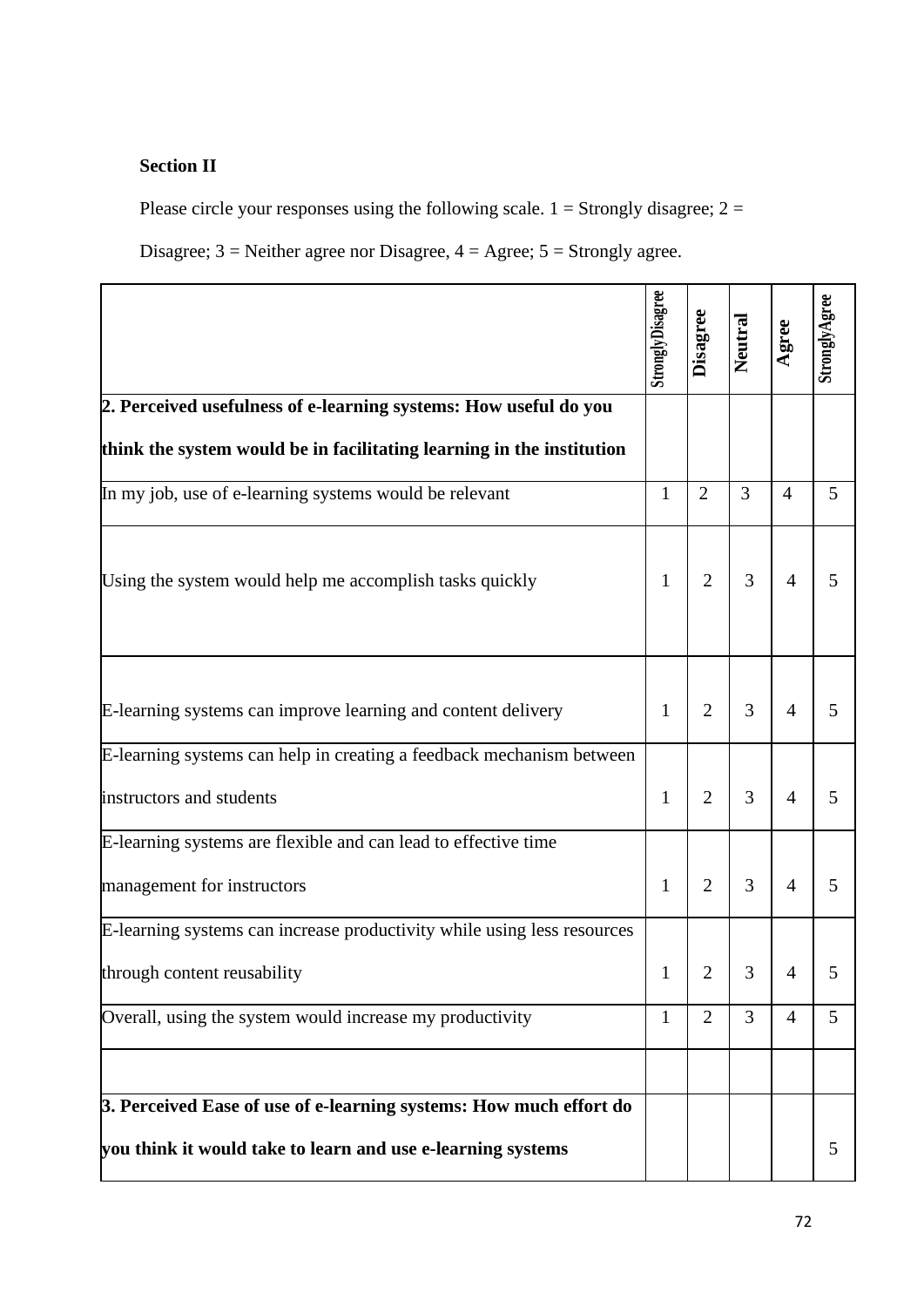| I would find it easy to learn and become skillful at using the system |              |                |   |                |   |
|-----------------------------------------------------------------------|--------------|----------------|---|----------------|---|
|                                                                       | $\mathbf{1}$ | $\overline{2}$ | 3 | $\overline{4}$ | 5 |
| My interaction with the system would be clear and understandable      |              |                |   |                |   |
|                                                                       | $\mathbf{1}$ | $\overline{2}$ | 3 | $\overline{4}$ | 5 |
| I would find the system easy to use                                   |              |                |   |                |   |
|                                                                       | $\mathbf{1}$ | $\overline{2}$ | 3 | $\overline{4}$ | 5 |
| I would require high levels of computer literacy to use the system    |              |                |   |                |   |
|                                                                       | $\mathbf{1}$ | $\overline{2}$ | 3 | $\overline{4}$ | 5 |
| I feel apprehensive about using such a system                         |              |                |   |                |   |
|                                                                       | $\mathbf{1}$ | $\overline{2}$ | 3 | $\overline{4}$ | 5 |
| I would hesitate to use the system for fear of making mistakes        |              |                |   |                |   |
|                                                                       | $\mathbf{1}$ | $\overline{2}$ | 3 | $\overline{4}$ | 5 |
| The system would be somewhat intimidating to me                       |              |                |   |                |   |
|                                                                       | $\mathbf{1}$ | $\overline{2}$ | 3 | $\overline{4}$ | 5 |
|                                                                       |              |                |   |                |   |
| 4. Facilitating Conditions                                            |              |                |   |                |   |
| i.<br><b>Institutional Support</b>                                    |              |                |   |                |   |
| There is an institution wide e-learning strategy for e-learning       |              |                |   |                |   |
| development and implementation                                        | $\mathbf{1}$ | $\overline{2}$ | 3 | $\overline{4}$ | 5 |
| There is an institutional policy on e-learning                        |              |                |   |                |   |
|                                                                       | $\mathbf{1}$ | $\overline{2}$ | 3 | $\overline{4}$ | 5 |
| There is an institutional budget priority for e-learning              |              |                |   |                |   |
|                                                                       | $\mathbf{1}$ | $\mathbf{2}$   | 3 | $\overline{4}$ | 5 |
| The organisation culture is positive towards e-learning               | 1            | $\overline{2}$ | 3 | $\overline{4}$ | 5 |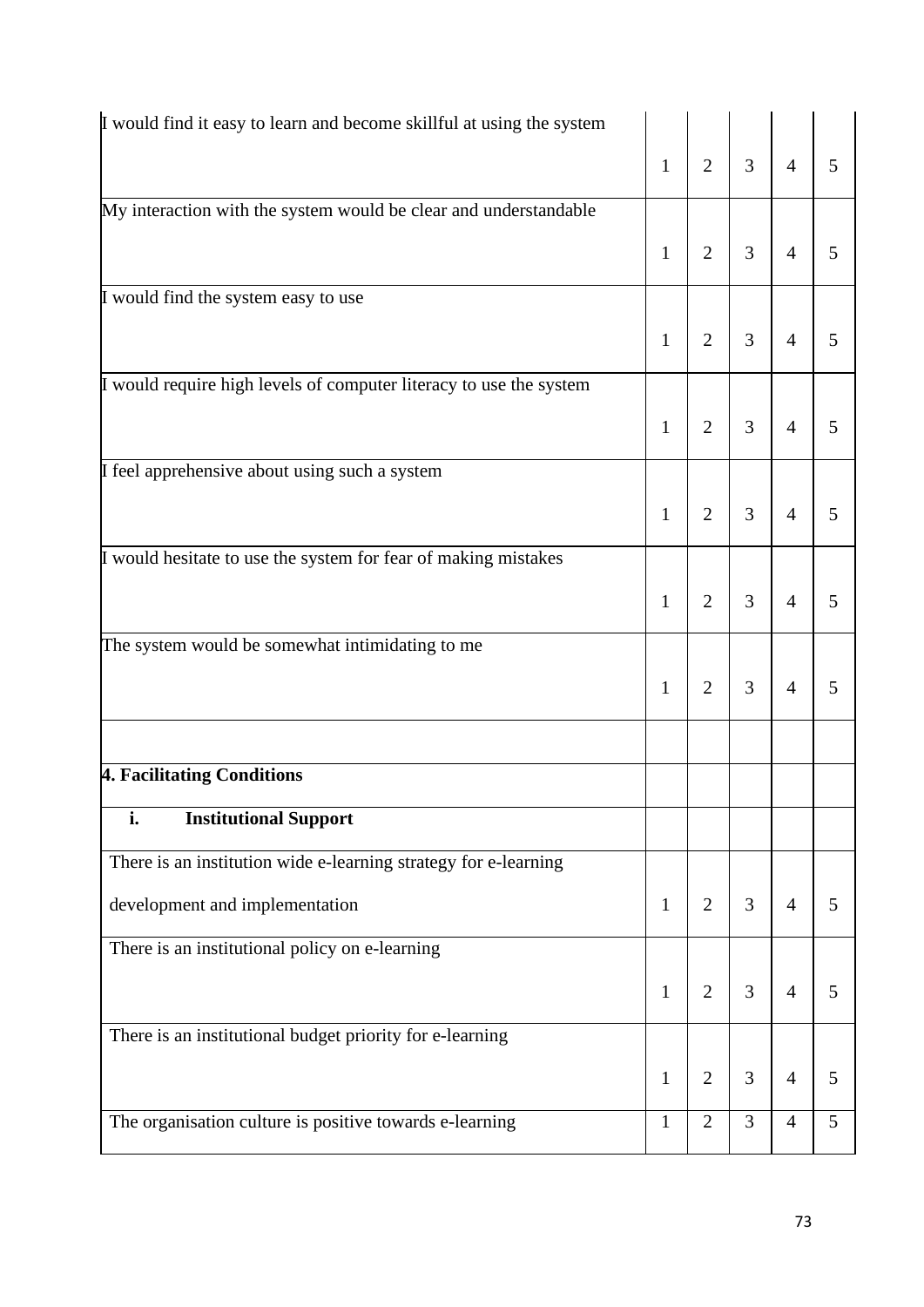| ii.<br><b>ICT</b> Infrastructure and support                             |              |                |   |                |   |
|--------------------------------------------------------------------------|--------------|----------------|---|----------------|---|
| There is sufficient ICT infrastructure available to support e-learning   | 1            | $\overline{2}$ | 3 | $\overline{4}$ | 5 |
| There is adequate technical support for e-learning system                |              |                |   |                |   |
| implementation                                                           | 1            | $\overline{2}$ | 3 | $\overline{4}$ | 5 |
| There is adequate technical support for system difficulties              |              |                |   |                |   |
|                                                                          | $\mathbf{1}$ | $\overline{2}$ | 3 | $\overline{4}$ | 5 |
| Remote technical support services are available                          |              |                |   |                |   |
|                                                                          | 1            | $\overline{2}$ | 3 | $\overline{4}$ | 5 |
| There is sufficient internet capacity to support e-learning              |              |                |   |                |   |
|                                                                          | 1            | $\overline{2}$ | 3 | $\overline{4}$ | 5 |
|                                                                          |              |                |   |                |   |
| 5. Voluntariness                                                         |              |                |   |                |   |
| I would adopt e-learning only if it was mandatory                        |              |                |   |                |   |
|                                                                          | 1            | $\overline{2}$ | 3 | $\overline{4}$ | 5 |
| I would adopt e-learning if there were incentives                        |              |                |   |                |   |
|                                                                          | $\mathbf{1}$ | $\overline{2}$ | 3 | $\overline{4}$ | 5 |
| 6. Social influence (SI)                                                 |              |                |   |                |   |
| I should use e-learning systems because other instructors are also using |              |                |   |                |   |
| them                                                                     | $\mathbf{1}$ | $\overline{2}$ | 3 | $\overline{4}$ | 5 |
| People who influence my behaviour think that I should use the system     |              |                |   |                |   |
|                                                                          | $\mathbf{1}$ | $\mathfrak{2}$ | 3 | $\overline{4}$ | 5 |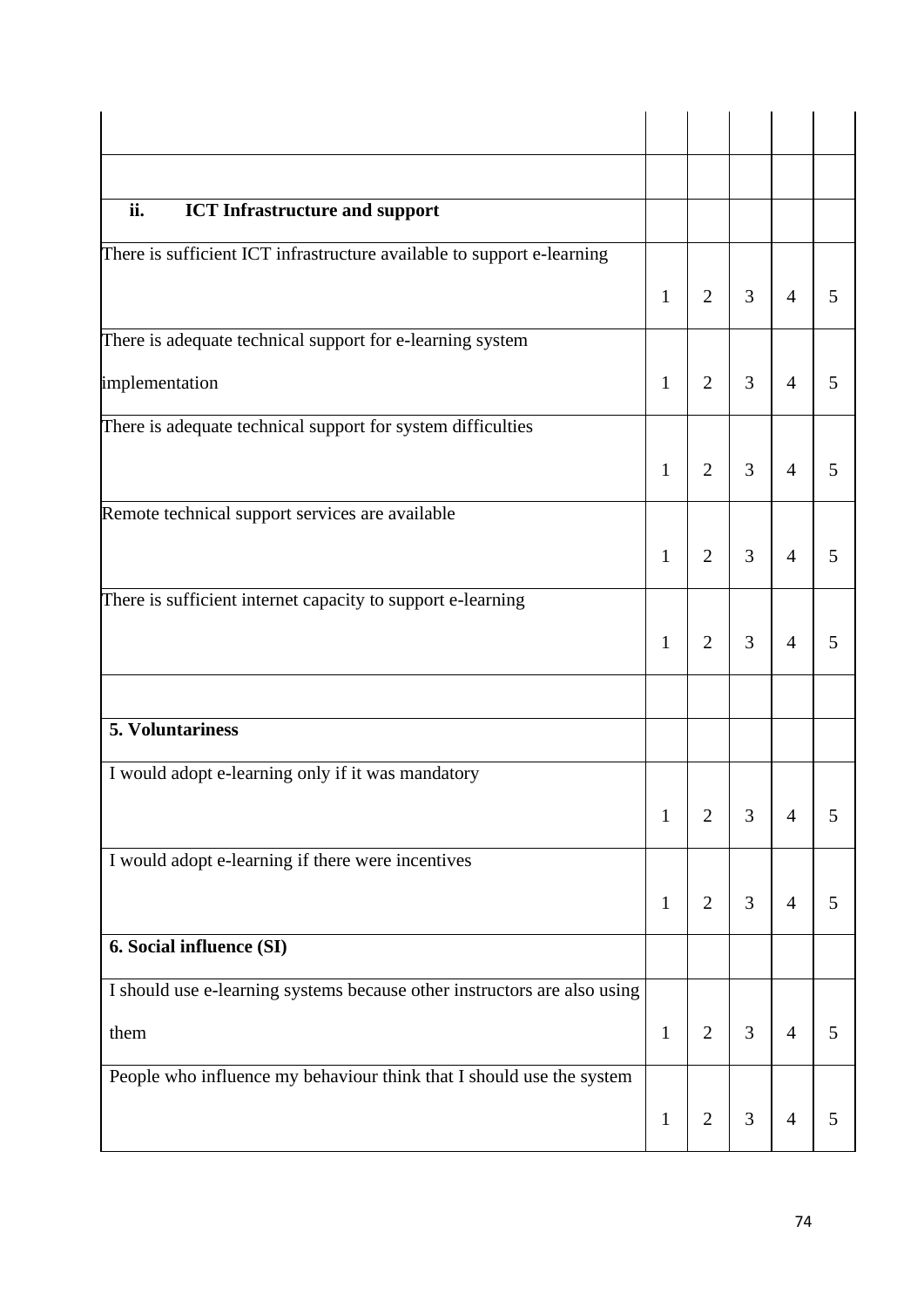| People who are important to me think that I should use the system |              |                |   |                |   |
|-------------------------------------------------------------------|--------------|----------------|---|----------------|---|
|                                                                   | $\mathbf{1}$ | $\overline{2}$ | 3 | $\overline{4}$ | 5 |
|                                                                   |              |                |   |                |   |
| Adopting the system would improve the institutional image         |              |                |   |                |   |
|                                                                   |              |                |   |                |   |
|                                                                   | $\mathbf{1}$ | $\overline{2}$ | 3 | $\overline{4}$ | 5 |
|                                                                   |              |                |   |                |   |
| 7. Intention to use e-learning system                             |              |                |   |                |   |
| I would adopt and use the system if                               |              |                |   |                |   |
| I have the resources necessary to use the system                  |              |                |   |                |   |
|                                                                   | $\mathbf{1}$ | $\overline{2}$ | 3 | $\overline{4}$ | 5 |
| I have the knowledge necessary to use the system                  |              |                |   |                |   |
|                                                                   | $\mathbf{1}$ | $\overline{2}$ | 3 | $\overline{4}$ | 5 |
|                                                                   |              |                |   |                |   |
| A person or a team is available for assistance                    |              |                |   |                |   |
|                                                                   | $\mathbf{1}$ | $\overline{2}$ | 3 | $\overline{4}$ | 5 |
|                                                                   |              |                |   |                |   |
| There is management support and budget to sustain e-learning      |              |                |   |                |   |
|                                                                   | 1            | $\overline{2}$ | 3 | $\overline{4}$ | 5 |
|                                                                   |              |                |   |                |   |

8. Please provide any comments/views/challenges/benefits of adoption of e-learning at the

institution

………………………………………………………………………………………………… ………………………………………………………………………………………………… ………………………………………………………………………………………………… …………………………………………………………………………………………………

THANK YOU.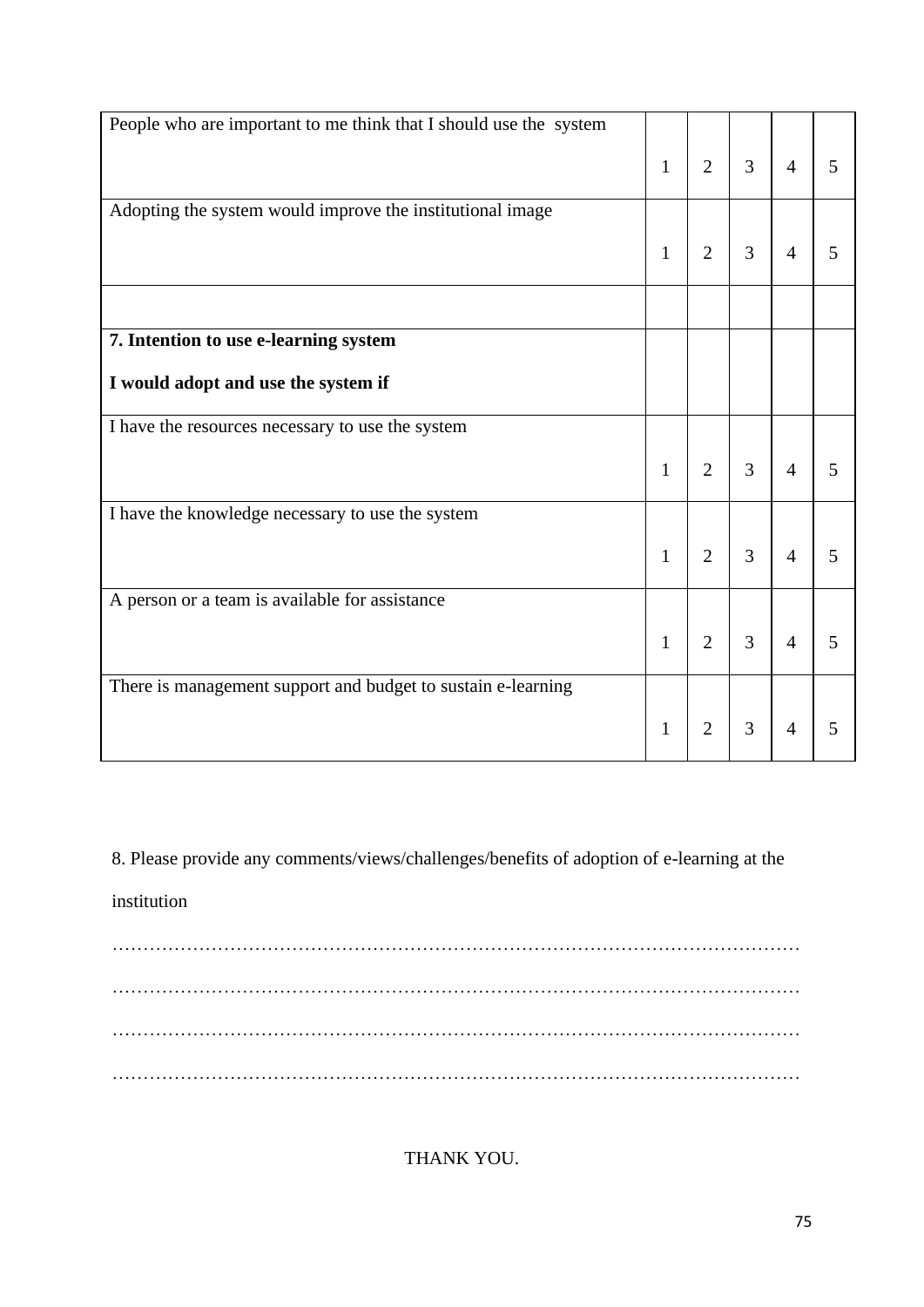#### **APPENDIX II: STUDENTS' QUESTIONNAIRE**



# COLLEGE OF BIOLOGICAL AND PHYSICAL SCIENCES SCHOOL OF COMPUTING AND INFORMATICS

FACTORS AFFECTING INTENTION TO USE E-LEARNING BY PEOPLE WITH HEARING IMPAIRMENT: A CASE OF KAREN TECHNICAL TRAINING INSTITUTE FOR THE DEAF

#### **STUDENTS' QUESTIONNAIRE**

#### **INTRODUCTION**

Dear respondent, I am conducting a research on factors affecting intention to use e-learning by people with hearing impairment. The goal is to establish the awareness of the e-learning systems applicable, assess the perception of instructors on the usefulness and ease of use of these systems, the social influences and also the facilitating conditions that can affect the intention to use these systems. The research findings will be kept confidential and will be used for academic purposes only.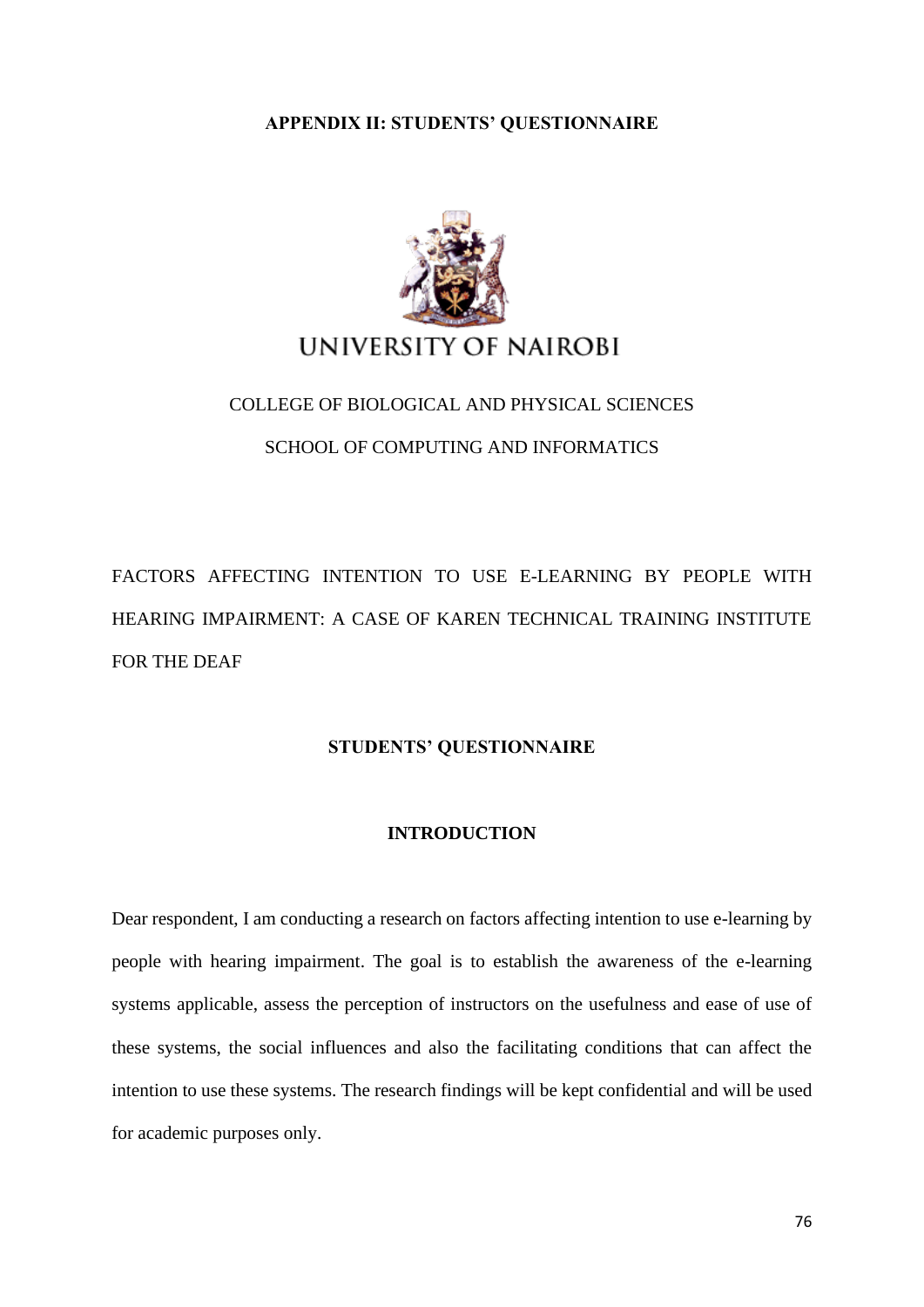This questionnaire has been prepared for academic purposes only. You are kindly requested to provide answers to these questions as honestly and precisely as possible. Responses to these questions will be treated confidentially. Please do not write your name on this questionnaire. Kindly answer all the questions

### **Section I**

Kindly tick the appropriate response

## **1. Awareness of E-learning Systems**

Q1. I am aware of the use e-learning systems

 $Yes \fbox{No}$ 

Q2. I have used/interacted with e-learning systems

Yes No

**Section II**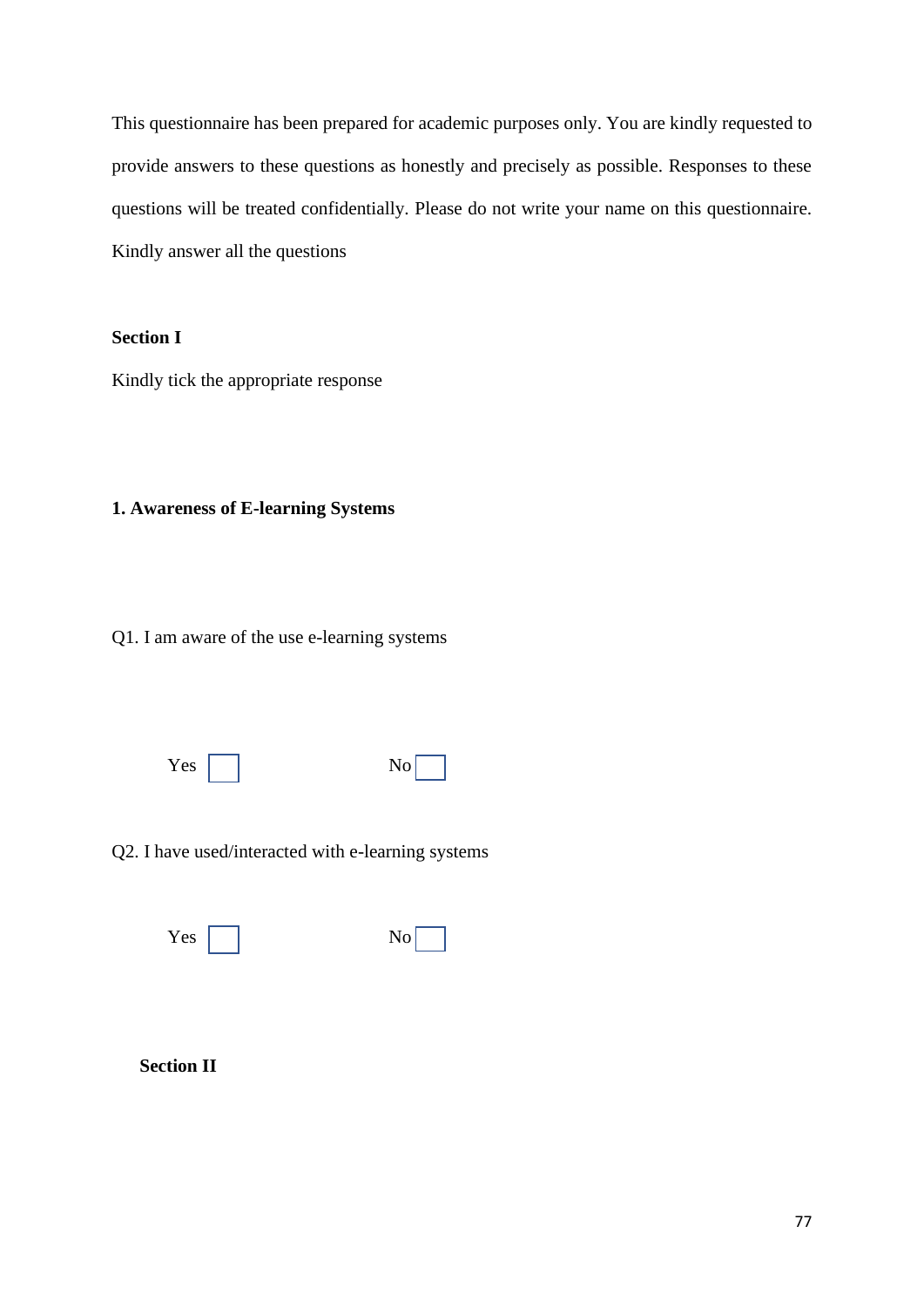Please circle your responses using the following scale.  $1 =$  Strongly disagree;  $2 =$ 

Disagree;  $3$  = Neither agree nor Disagree,  $4$  = Agree;  $5$  = Strongly agree.

|                                                                         | StronglyDisagree | Disagree       | Neutral | Agree          | StronglyAgree |
|-------------------------------------------------------------------------|------------------|----------------|---------|----------------|---------------|
| 2. Perceived usefulness of e-learning systems: How useful do you        |                  |                |         |                |               |
| think the system would be in facilitating learning in the institution   |                  |                |         |                |               |
| In my job, use of e-learning systems would be relevant                  | $\mathbf{1}$     | $\overline{2}$ | 3       | $\overline{4}$ | 5             |
| Using the system would help me accomplish tasks quickly                 | $\mathbf{1}$     | $\overline{2}$ | 3       | $\overline{4}$ | 5             |
| E-learning systems can improve learning and content delivery            | $\mathbf{1}$     | $\overline{2}$ | 3       | $\overline{4}$ | 5             |
| E-learning systems can help in creating a feedback mechanism between    |                  |                |         |                |               |
| instructors and students                                                | $\mathbf{1}$     | $\overline{2}$ | 3       | $\overline{4}$ | 5             |
| E-learning systems are flexible and can lead to effective time          |                  |                |         |                |               |
| management for instructors                                              | $\mathbf{1}$     | $\overline{2}$ | 3       | $\overline{4}$ | 5             |
| E-learning systems can increase productivity while using less resources |                  |                |         |                |               |
| through content reusability                                             | 1                | 2              |         |                |               |
| Overall, using the system would increase my productivity                | 1                | $\overline{2}$ | 3       | $\overline{4}$ | 5             |
|                                                                         |                  |                |         |                |               |
| 3. Perceived Ease of use of e-learning systems: How much effort do      |                  |                |         |                |               |
| you think it would take to learn and use e-learning systems             |                  |                |         |                | 5             |
| I would find it easy to learn and become skillful at using the system   | $\mathbf 1$      | $\overline{c}$ | 3       | $\overline{4}$ | 5             |
|                                                                         |                  |                |         |                |               |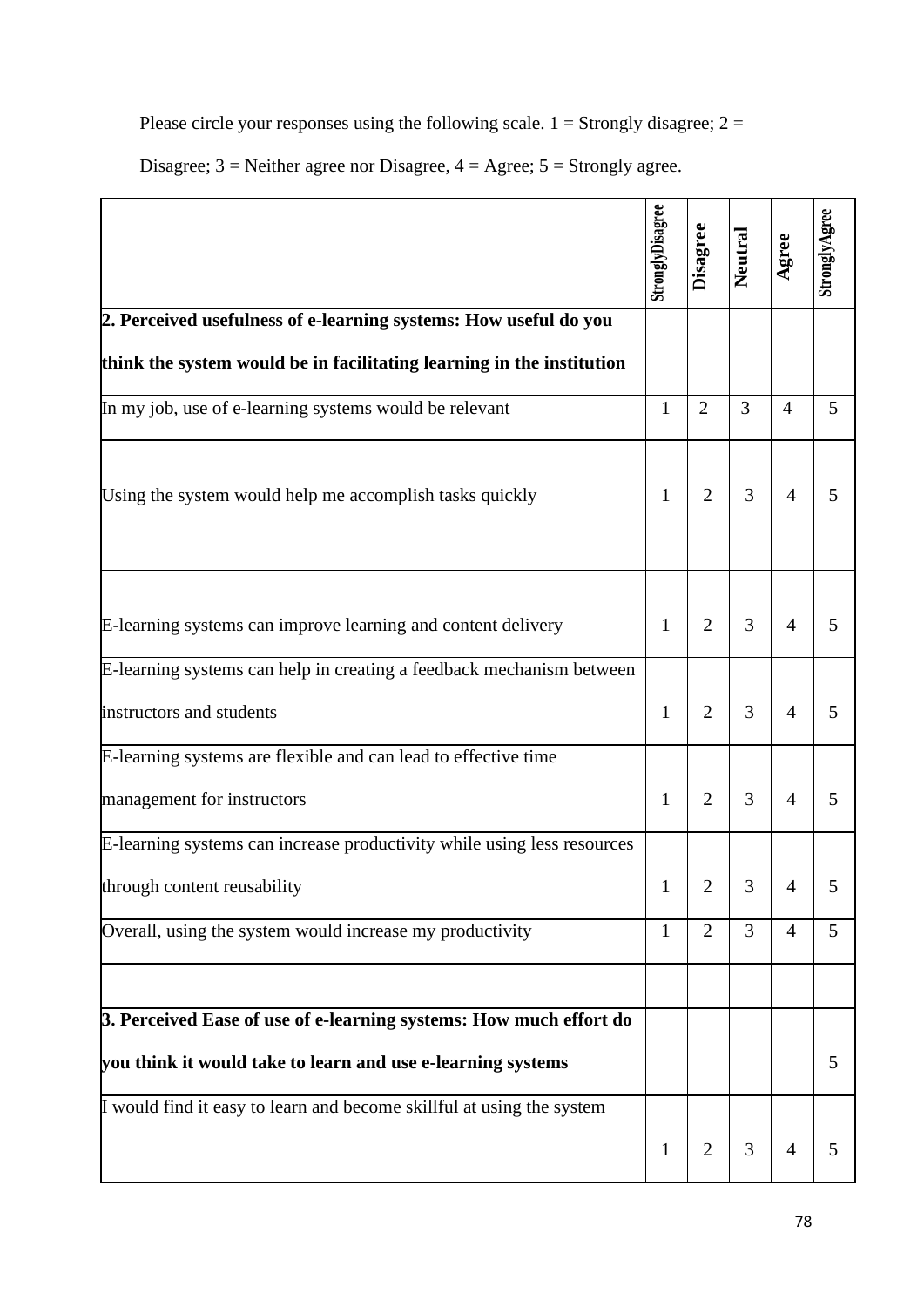| My interaction with the system would be clear and understandable   |              |                |   |                |   |
|--------------------------------------------------------------------|--------------|----------------|---|----------------|---|
|                                                                    | $\mathbf{1}$ | $\overline{2}$ | 3 | $\overline{4}$ | 5 |
| I would find the system easy to use                                |              |                |   |                |   |
|                                                                    | $\mathbf{1}$ | $\overline{2}$ | 3 | $\overline{4}$ | 5 |
| I would require high levels of computer literacy to use the system |              |                |   |                |   |
|                                                                    | $\mathbf{1}$ | $\overline{2}$ | 3 | $\overline{4}$ | 5 |
| I feel apprehensive about using such a system                      |              |                |   |                |   |
|                                                                    | $\mathbf{1}$ | $\overline{2}$ | 3 | $\overline{4}$ | 5 |
| I would hesitate to use the system for fear of making mistakes     |              |                |   |                |   |
|                                                                    | $\mathbf{1}$ | $\overline{2}$ | 3 | $\overline{4}$ | 5 |
| The system would be somewhat intimidating to me                    |              |                |   |                |   |
|                                                                    | $\mathbf{1}$ | $\overline{2}$ | 3 | $\overline{4}$ | 5 |
|                                                                    |              |                |   |                |   |
| 4. Facilitating Conditions                                         |              |                |   |                |   |
| i.<br><b>Institutional Support</b>                                 |              |                |   |                |   |
| There is an institution wide e-learning strategy for e-learning    |              |                |   |                |   |
| development and implementation                                     | $\mathbf{1}$ | $\overline{2}$ | 3 | $\overline{4}$ | 5 |
| There is an institutional policy on e-learning                     |              |                |   |                |   |
|                                                                    | $\mathbf{1}$ | $\overline{2}$ | 3 | $\overline{4}$ | 5 |
| There is an institutional budget priority for e-learning           |              |                |   |                |   |
|                                                                    | $\mathbf{1}$ | $\overline{2}$ | 3 | $\overline{4}$ | 5 |
| The organisation culture is positive towards e-learning            |              |                |   |                |   |
|                                                                    | $\mathbf{1}$ | $\overline{2}$ | 3 | $\overline{4}$ | 5 |
|                                                                    |              |                |   |                |   |
|                                                                    |              |                |   |                |   |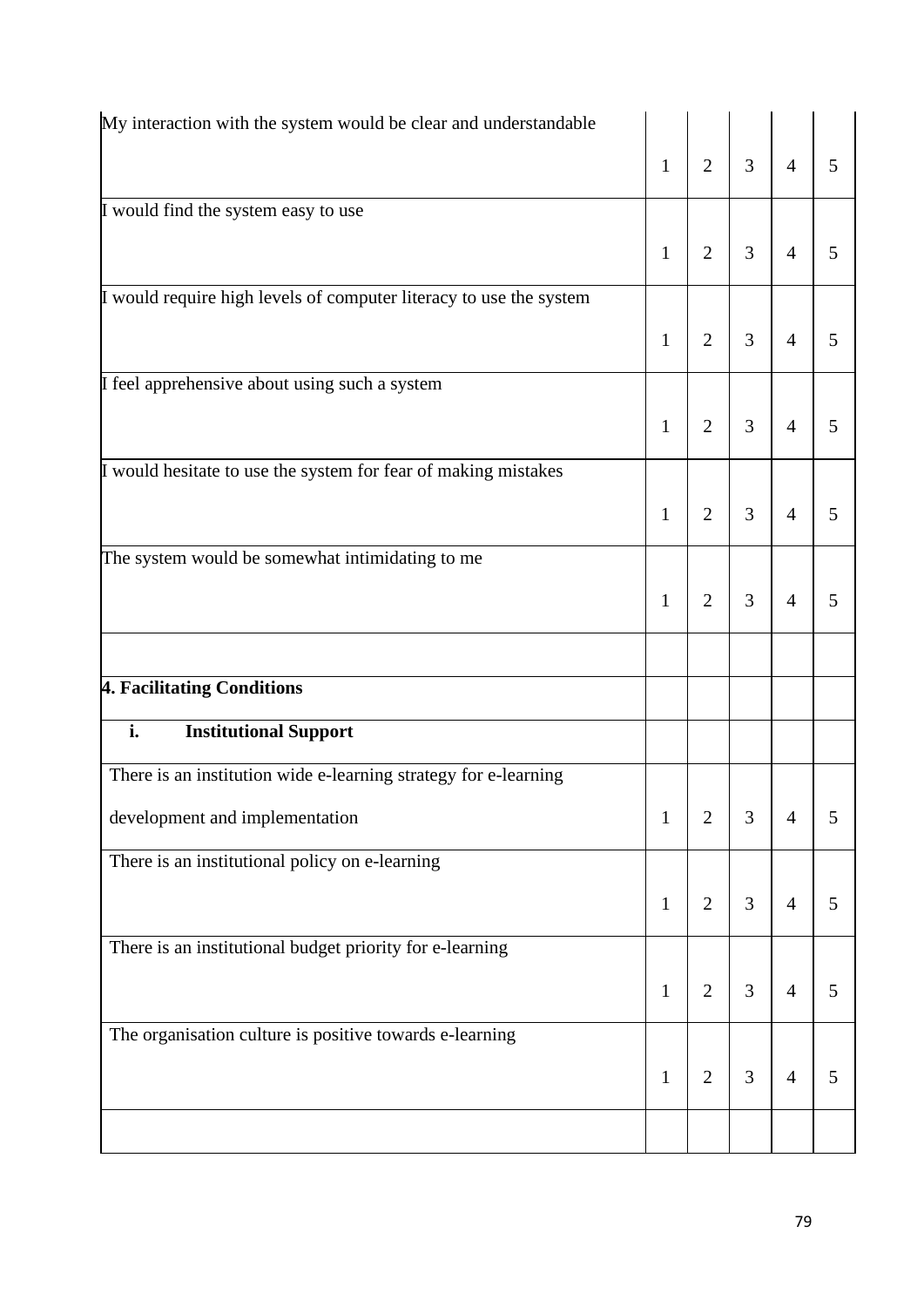| ii.<br><b>ICT</b> Infrastructure and support                             |              |                |   |                |   |
|--------------------------------------------------------------------------|--------------|----------------|---|----------------|---|
| There is sufficient ICT infrastructure available to support e-learning   |              |                |   |                |   |
|                                                                          | $\mathbf{1}$ | $\overline{2}$ | 3 | $\overline{4}$ | 5 |
| There is adequate technical support for e-learning system                |              |                |   |                |   |
| implementation                                                           | $\mathbf{1}$ | $\overline{2}$ | 3 | $\overline{4}$ | 5 |
| There is adequate technical support for system difficulties              |              |                |   |                |   |
|                                                                          | $\mathbf{1}$ | $\overline{2}$ | 3 | $\overline{4}$ | 5 |
| Remote technical support services are available                          |              |                |   |                |   |
|                                                                          | $\mathbf{1}$ | $\overline{2}$ | 3 | $\overline{4}$ | 5 |
| There is sufficient internet capacity to support e-learning              |              |                |   |                |   |
|                                                                          | $\mathbf{1}$ | $\overline{2}$ | 3 | $\overline{4}$ | 5 |
|                                                                          |              |                |   |                |   |
| 5. Voluntariness                                                         |              |                |   |                |   |
| I would adopt e-learning only if it was mandatory                        |              |                |   |                |   |
|                                                                          | $\mathbf{1}$ | $\overline{2}$ | 3 | $\overline{4}$ | 5 |
| I would adopt e-learning if there were incentives                        |              |                |   |                |   |
|                                                                          | $\mathbf{1}$ | $\overline{2}$ | 3 | $\overline{4}$ | 5 |
| 6. Social influence (SI)                                                 |              |                |   |                |   |
| I should use e-learning systems because other instructors are also using |              |                |   |                |   |
| them                                                                     | $\mathbf{1}$ | $\overline{2}$ | 3 | $\overline{4}$ | 5 |
| People who influence my behaviour think that I should use the system     |              |                |   |                |   |
|                                                                          | $\mathbf{1}$ | $\overline{2}$ | 3 | $\overline{4}$ | 5 |
| People who are important to me think that I should use the system        |              |                |   |                |   |
|                                                                          | $\mathbf{1}$ | $\overline{c}$ | 3 | $\overline{4}$ | 5 |